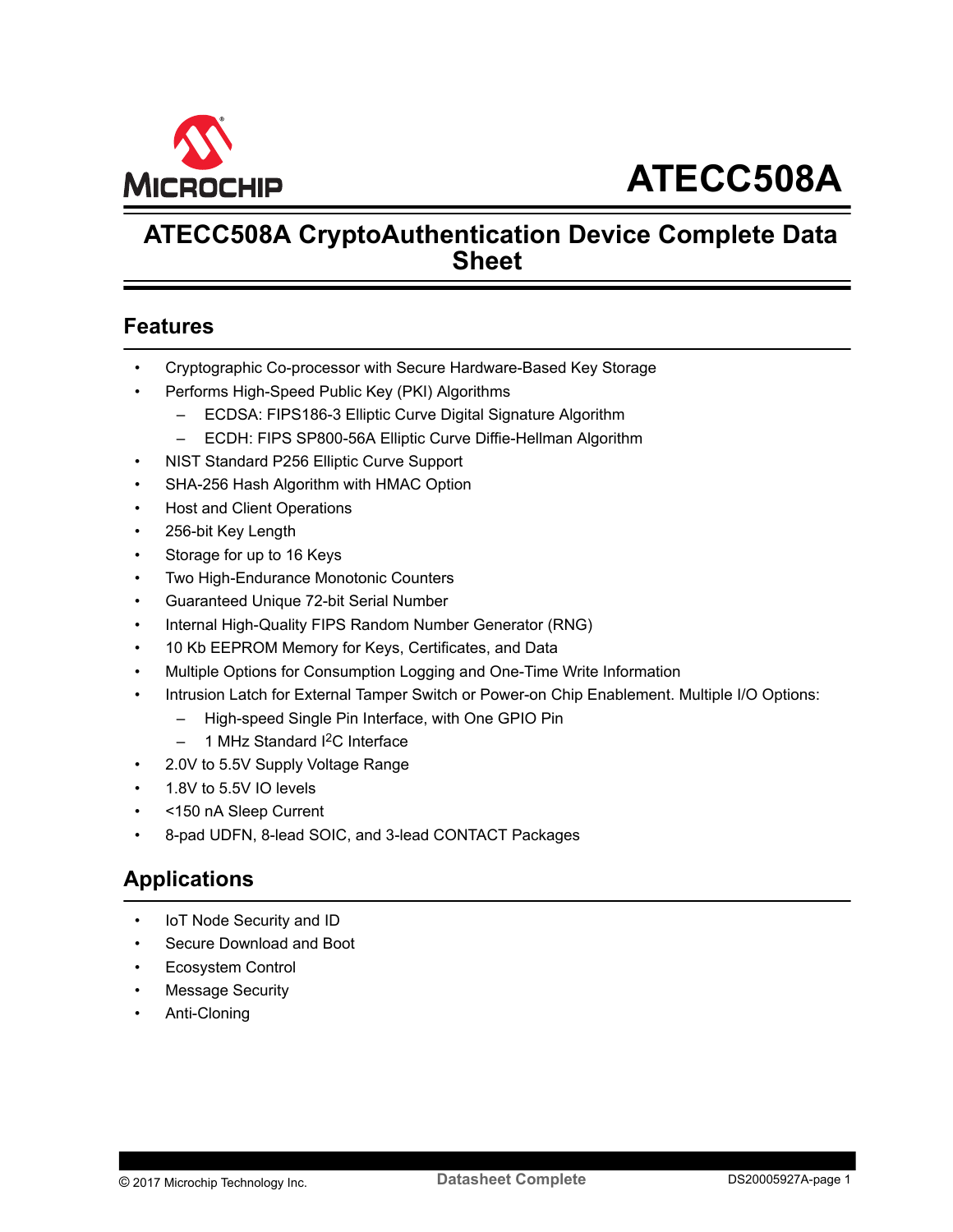# <span id="page-1-0"></span>**Package Types**

## **Table 1. Pin Configuration**

| Pin                   | <b>Function</b>    |
|-----------------------|--------------------|
| NC                    | No Connect         |
| <b>GND</b>            | Ground             |
| <b>SDA</b>            | Serial Data        |
| <b>SCL</b>            | Serial Clock Input |
| <b>V<sub>CC</sub></b> | Power Supply       |

#### **Figure 1. Package Types**

| 8-lead SOIC<br>(Top View)                           |            |                                                         | 8-pad UDFN<br>(Top View)                          |                      |                          |                                              |
|-----------------------------------------------------|------------|---------------------------------------------------------|---------------------------------------------------|----------------------|--------------------------|----------------------------------------------|
| NC <sub>1</sub><br>$NC \square$<br>$NC \Box$<br>GND | l 2<br>l 3 | III Vcc<br>8<br>I NC<br>⊐ SCL<br>6<br><b>J SDA</b><br>5 | <b>NC</b><br><b>NC</b><br><b>NC</b><br><b>GND</b> | - 11<br>$-12$<br>- 3 | 8:<br>7E<br>6 i.<br>5 i. | Vcc<br><b>NC</b><br><b>SCL</b><br><b>SDA</b> |

3-lead Contact

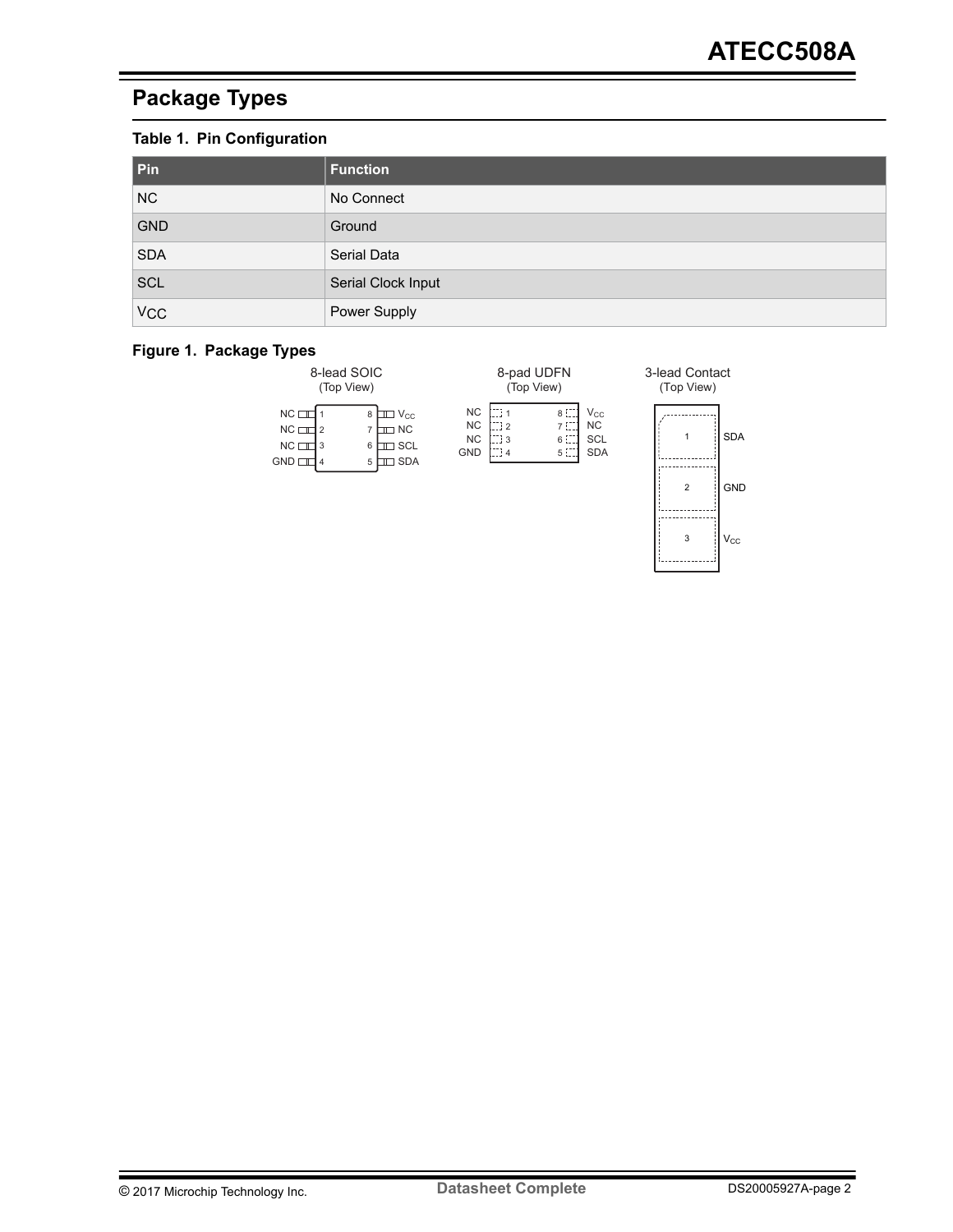# **Table of Contents**

| 1.1. |        |  |
|------|--------|--|
| 1.2. |        |  |
| 1.3. |        |  |
| 1.4. |        |  |
|      |        |  |
| 2.1. |        |  |
|      | 2.1.1. |  |
| 2.2. |        |  |
|      | 221    |  |
|      | 2.2.2  |  |
|      | 2.2.3. |  |
|      | 2.2.4. |  |
|      | 2.2.5. |  |
|      | 2.26   |  |
| 2.3. |        |  |
| 2.4. |        |  |
|      | 2.4.1. |  |
|      | 2.4.2. |  |
|      | 2.4.3. |  |
| 2.5. |        |  |
|      | 2.5.1. |  |
|      |        |  |
| 3.1. |        |  |
|      | 3.1.1. |  |
|      | 3.1.2. |  |
|      | 3.1.3. |  |
|      | 3.1.4. |  |
| 3.2. |        |  |
|      | 3.2.1. |  |
|      | 3.2.2. |  |
|      | 3.2.3. |  |
|      | 3.2.4. |  |
|      | 3.2.5. |  |
|      | 3.2.6. |  |
|      | 3.2.7. |  |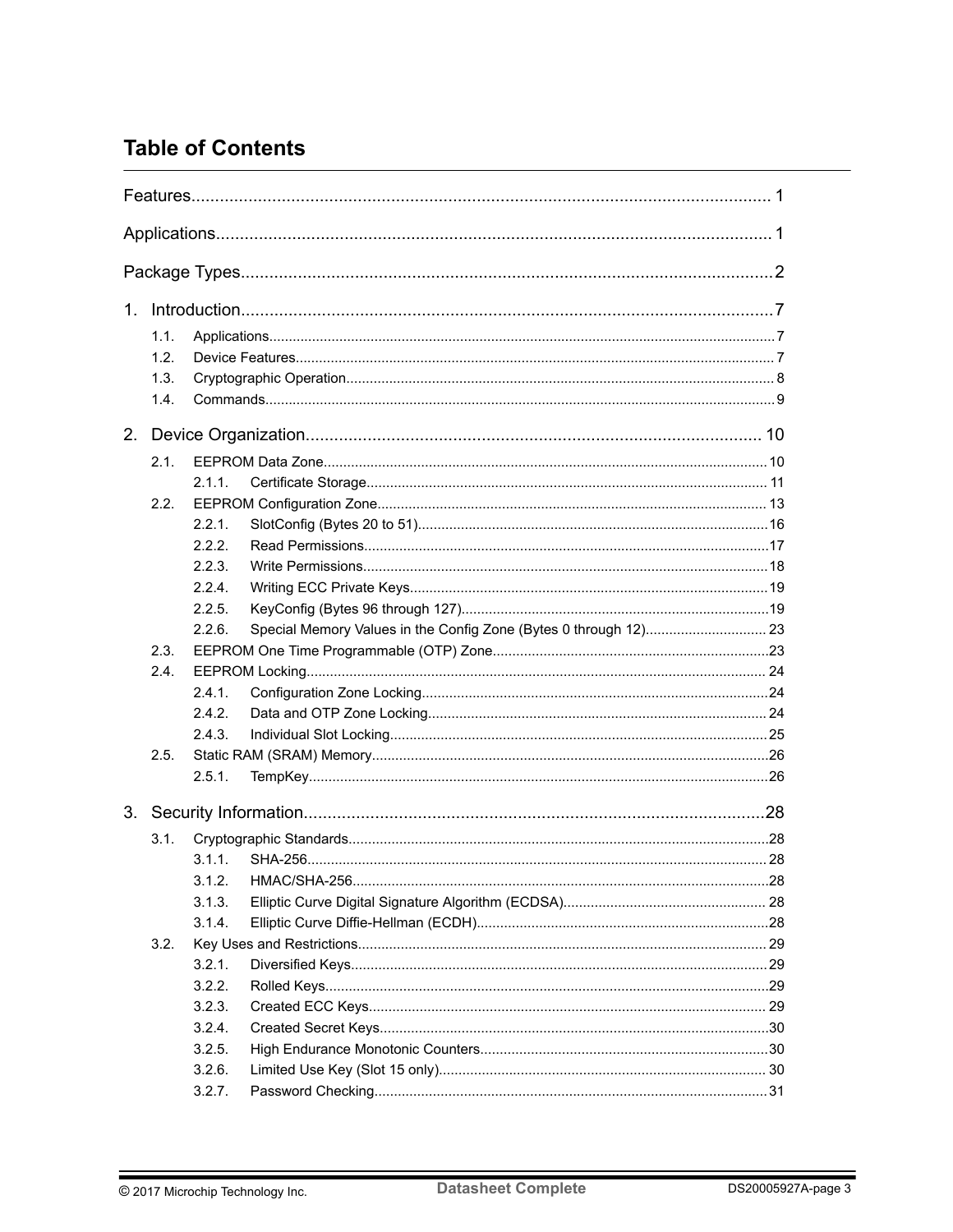|    |      | 3.2.8.                                                               |  |
|----|------|----------------------------------------------------------------------|--|
|    |      | 3.2.9.                                                               |  |
|    | 3.3. |                                                                      |  |
|    |      | 3.3.1.                                                               |  |
|    |      | 3.3.2.                                                               |  |
|    |      |                                                                      |  |
|    | 4.1. |                                                                      |  |
|    |      | 4.1.1.                                                               |  |
|    | 4.2. |                                                                      |  |
| 5. |      |                                                                      |  |
|    | 5.1. |                                                                      |  |
|    | 5.2. |                                                                      |  |
|    | 5.3. |                                                                      |  |
|    |      | 5.3.1.                                                               |  |
|    |      | 5.3.2.                                                               |  |
|    |      |                                                                      |  |
|    | 6.1. |                                                                      |  |
|    |      | 6.1.1.                                                               |  |
|    |      | 6.1.2.                                                               |  |
|    | 6.2. |                                                                      |  |
|    |      | 6.2.1.                                                               |  |
|    |      | 6.2.2.                                                               |  |
|    | 6.3. |                                                                      |  |
|    | 6.4. |                                                                      |  |
|    | 6.5. |                                                                      |  |
|    | 6.6. |                                                                      |  |
|    | 6.7. |                                                                      |  |
|    | 6.8. |                                                                      |  |
|    |      |                                                                      |  |
|    |      |                                                                      |  |
|    | 8.1. |                                                                      |  |
|    | 8.2. |                                                                      |  |
|    | 8.3. |                                                                      |  |
|    |      | 8.3.1.                                                               |  |
|    |      | 8.3.2.                                                               |  |
|    | 8.4. |                                                                      |  |
|    |      | 8.4.1.                                                               |  |
| 9. |      |                                                                      |  |
|    | 9.1. |                                                                      |  |
|    |      | 9.1.1.                                                               |  |
|    |      | 9.1.2.                                                               |  |
|    |      | Command Opcodes, Short Descriptions, and Execution Times57<br>9.1.3. |  |
|    |      |                                                                      |  |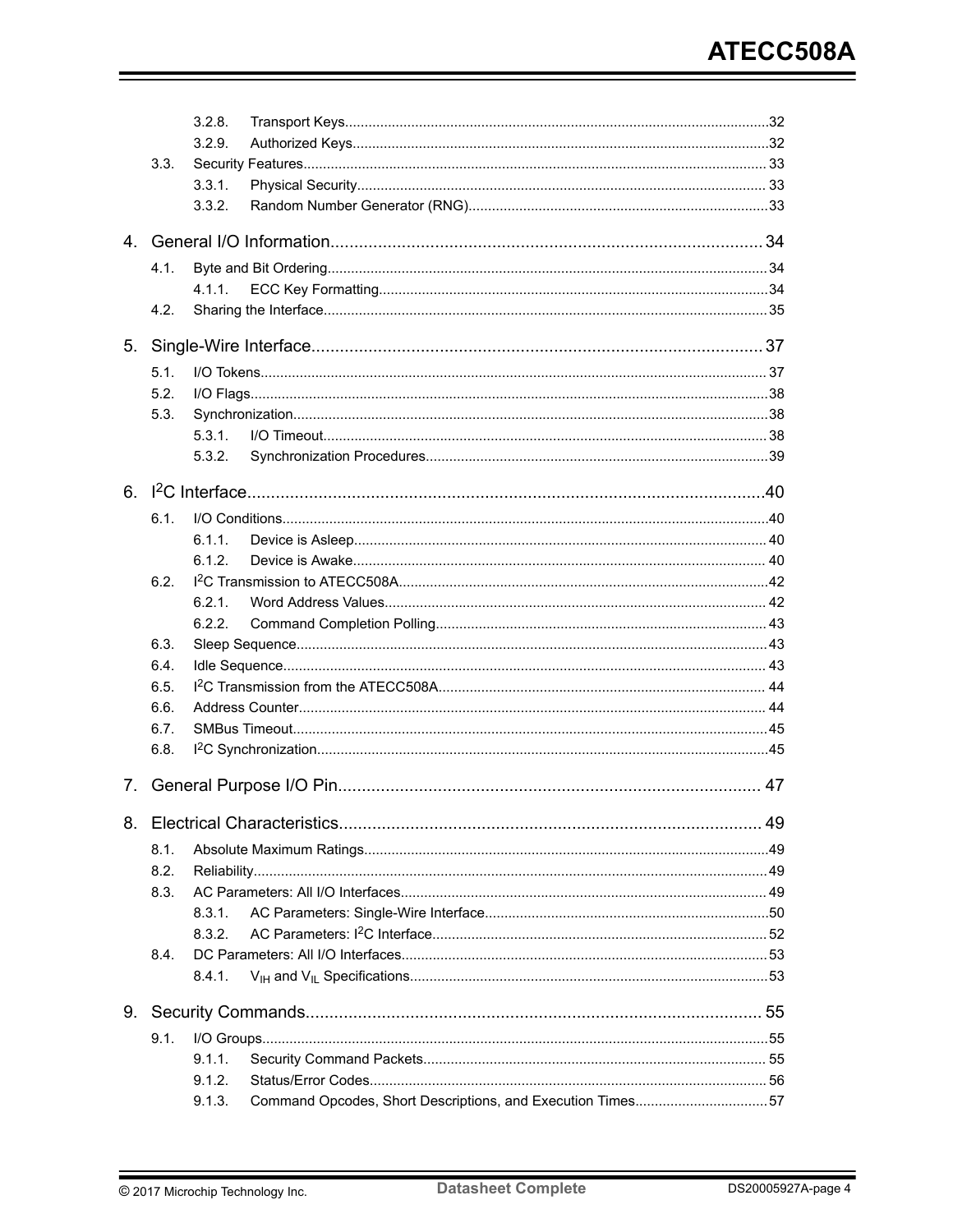|      | 9.1.4. |  |
|------|--------|--|
|      | 9.1.5. |  |
|      | 9.1.6. |  |
| 9.2. |        |  |
| 9.3. |        |  |
| 9.4. |        |  |
| 9.5. |        |  |
| 9.6. |        |  |
| 9.7. |        |  |
| 9.8. |        |  |
| 9.9. |        |  |
|      |        |  |
|      |        |  |
|      |        |  |
|      |        |  |
|      |        |  |
|      |        |  |
|      |        |  |
|      |        |  |
|      |        |  |
|      |        |  |
|      |        |  |
|      |        |  |
|      |        |  |
|      |        |  |
|      |        |  |
|      |        |  |
|      |        |  |
|      |        |  |
|      |        |  |
|      |        |  |
|      |        |  |
|      |        |  |
|      |        |  |
|      |        |  |
|      |        |  |
|      |        |  |
|      |        |  |
|      |        |  |
|      |        |  |
|      |        |  |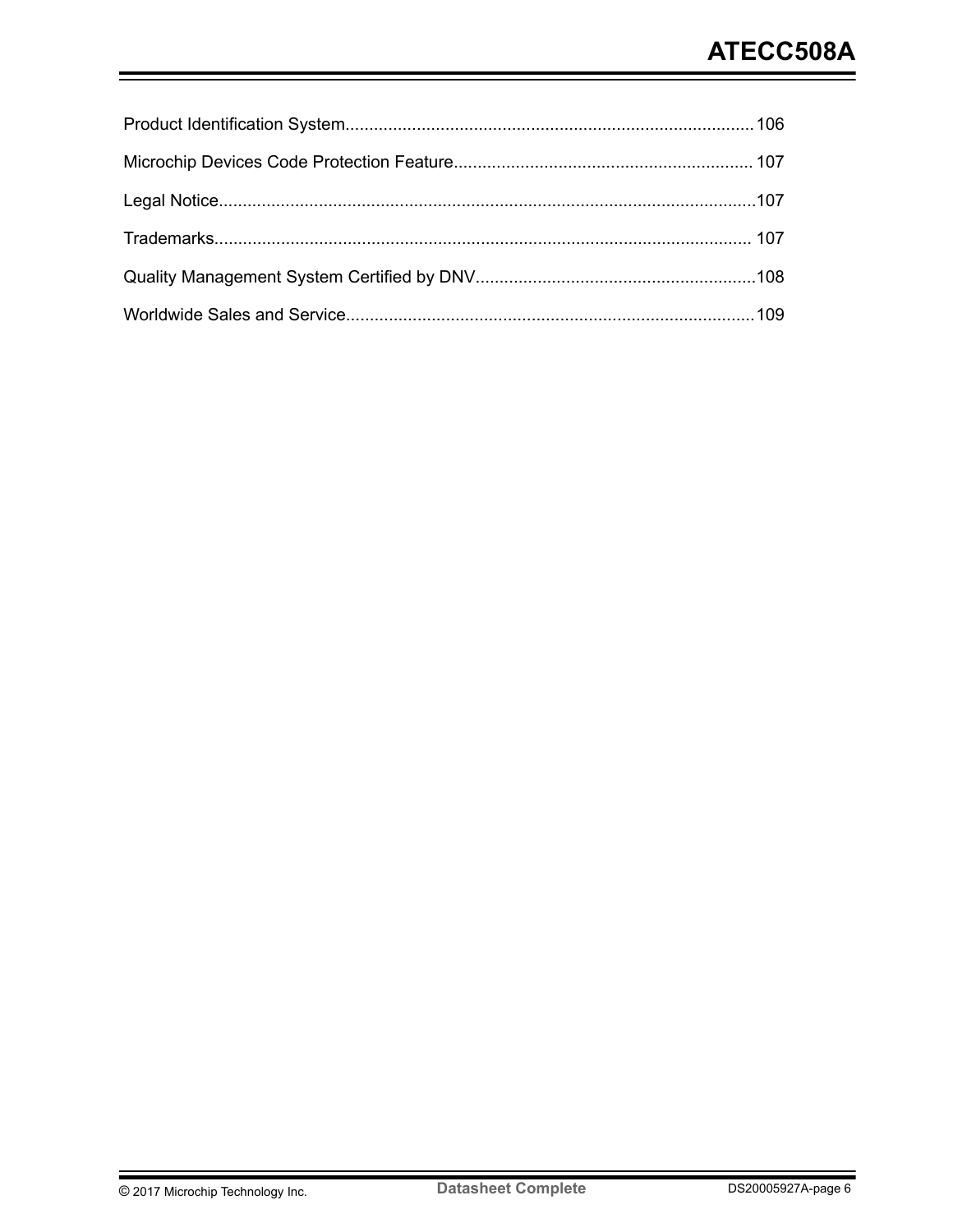## <span id="page-6-0"></span>**1. Introduction**

## **1.1 Applications**

The ATECC508A device is a member of the Microchip CryptoAuthentication™ family of crypto engine authentication devices with highly secure hardware-based key storage.

The ATECC508A device has a flexible command set that allows use in many applications, including the following:

- **Network/IoT Node Protection** Authenticates node IDs, ensures the integrity of messages, and supports key agreement to create session keys for message encryption.
- **Anti-Counterfeiting** Validates that a removable, replaceable, or consumable client is authentic. Examples of clients could be system accessories, electronic daughter cards, or other spare parts. It can also be used to validate a software/firmware module or memory storage element.
- **Protecting Firmware or Media** Validates code stored in flash memory at boot to prevent unauthorized modifications, encrypt downloaded program files as a common broadcast, or uniquely encrypt code images to be usable on a single system only.
- **Storing Secure Data** Stores secret keys for use by crypto accelerators in standard microprocessors. Programmable protection is available using encrypted/authenticated reads and writes.
- **Checking User Password**  Validates user-entered passwords without letting the expected value become known, maps memorable passwords to a random number, and securely exchanges password values with remote systems.

## **1.2 Device Features**

The ATECC508A includes an EEPROM array which can be used for storage of up to 16 keys, certificates, miscellaneous read/write, read-only or secret data, consumption logging, and security configurations. Access to the various sections of memory can be restricted in a variety of ways and then the configuration can be locked to prevent changes.

The ATECC508A features a wide array of defense mechanisms specifically designed to prevent physical attacks on the device itself, or logical attacks on the data transmitted between the device and the system(See Section [Security Features](#page-32-0)). Hardware restrictions on the ways in which keys are used or generated provide further defense against certain styles of attack(see Section [Key Uses and](#page-28-0) [Restrictions\)](#page-28-0).

Access to the device is made through a standard I<sup>2</sup>[C](#page-39-0) Interface at speeds of up to 1 Mb/s(see Section I<sup>2</sup>C [Interface](#page-39-0)). The interface is compatible with standard Serial EEPROM I<sup>2</sup>C interface specifications. The device also supports a Single-Wire Interface (SWI), which can reduce the number of GPIOs required on the system processor, and/or reduce the number of pins on connectors(see Section [Single-Wire](#page-36-0) [Interface](#page-36-0)). If the Single-Wire Interface is enabled, the remaining pin is available for use as a GPIO, an authenticated output or tamper input(see Section [General Purpose I/O Pin](#page-46-0)).

Using either the I<sup>2</sup>C or Single-Wire Interface, multiple ATECC508A devices can share the same bus, which saves processor GPIO usage in systems with multiple clients such as different color ink tanks or multiple spare parts, for example. See Sections [Sharing the Interface](#page-34-0) and [Pause Command](#page-78-0) for more details regarding Single-Wire Interface implementation.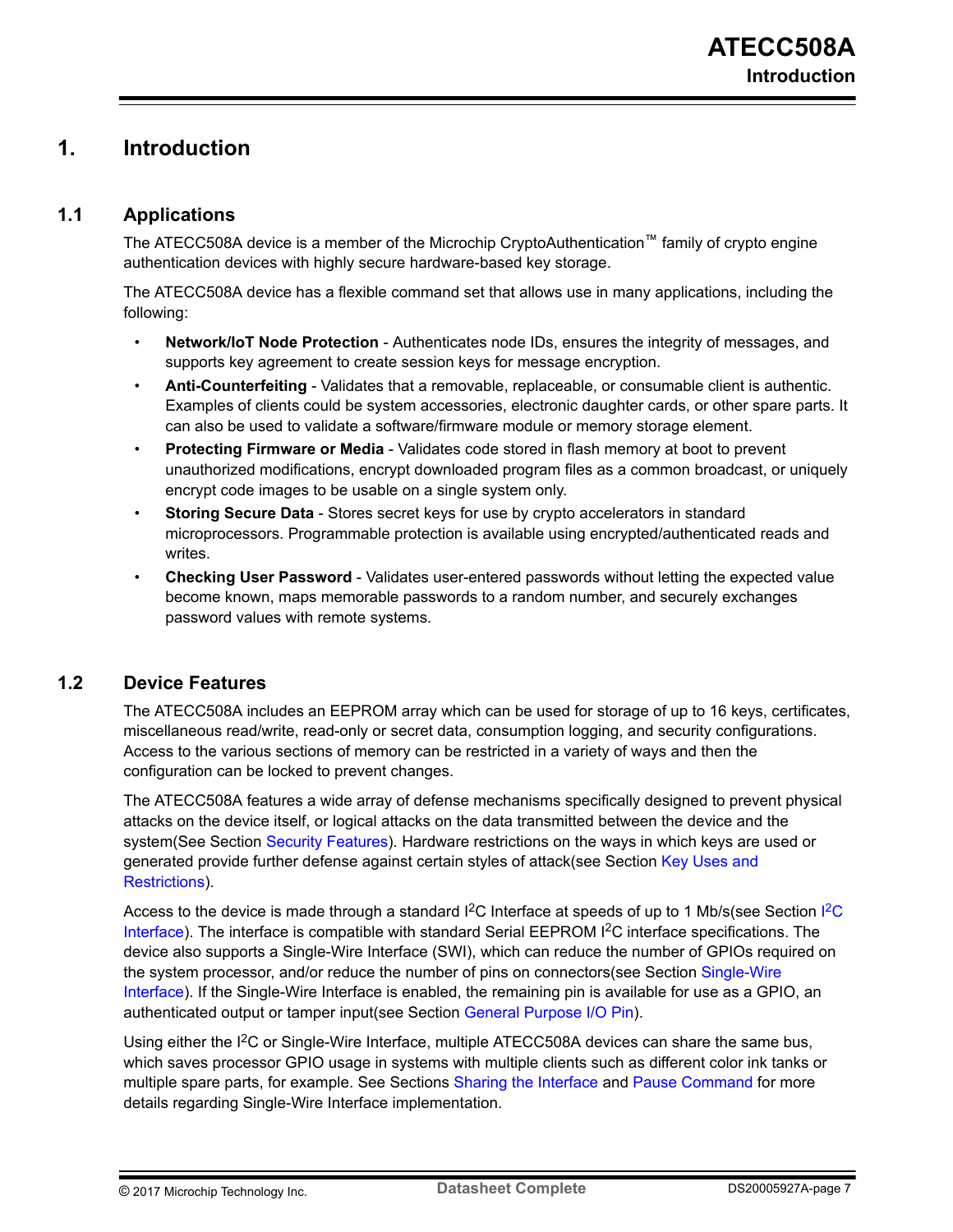<span id="page-7-0"></span>Each ATECC508A ships with a guaranteed unique 72-bit serial number. Using the cryptographic protocols supported by the device, a host system or remote server can verify a signature of the serial number to prove that the serial number is authentic and not a copy. Serial numbers are often stored in a standard Serial EEPROM; however, these can be easily copied with no way for the host to know if the serial number is authentic or if it is a clone.

The ATECC508A can generate high-quality FIPS random numbers and employ them for any purpose, including usage as part of the device's crypto protocols. Because each random number is guaranteed to be essentially unique from all numbers ever generated on this or any other device, their inclusion in the protocol calculation ensures that replay attacks (i.e. re-transmitting a previously successful transaction) will always fail(see Sections [Random Number Generator \(RNG\)](#page-32-0) and [Random Command](#page-80-0)).

System integration is easy due to a wide supply voltage range (of 2.0V to 5.5V) and an ultra-low sleep current (of <150 nA). Complete DC parametrics are found in Section [Electrical Characteristics](#page-48-0). Multiple package options are available (see Sections [Product Identification System](#page-105-0) and [Package Drawings\)](#page-95-0).

See Section [Compatibility](#page-92-0) for information regarding compatibility with the Microchip ATSHA204A and ATECC108A devices.

## **1.3 Cryptographic Operation**

The ATECC508A implements a complete asymmetric (public/private) key cryptographic signature solution based upon Elliptic Curve Cryptography and the ECDSA signature protocol. The device features hardware acceleration for the NIST standard P256 prime curve and supports the complete key life cycle from high quality private key generation, to ECDSA signature generation, ECDH key agreement, and ECDSA public key signature verification.

The hardware accelerator can implement such asymmetric cryptographic operations from ten to onethousand times faster than software running on standard microprocessors, without the usual high risk of key exposure that is endemic to standard microprocessors.

The device is designed to securely store multiple private keys along with their associated public keys and certificates. The signature verification command can use any stored or an external ECC public key. Public keys stored within the device can be configured to require validation via a certificate chain to speed up subsequent device authentications.

Random private key generation is supported internally within the device to ensure that the private key can never be known outside of the device. The public key corresponding to a stored private key is always returned when the key is generated and it may optionally be computed at a later time.

The ATECC508A also supports a standard hash-based challenge-response protocol in order to simplify programming. In its most basic instantiation, the system sends a challenge to the device, which combines that challenge with a secret key via the MAC, HMAC or SHA commands and then sends the response back to the system. The device uses a SHA-256 cryptographic hash algorithm to make that combination so that an observer on the bus cannot derive the value of the secret key, but preserving the ability of a recipient to verify that the response is correct by performing the same calculation with a stored copy of the secret on the recipient's system.

Due to the flexible command set of the ATECC508A, these basic operation sets (i.e. ECDSA signatures, ECDH key agreement and SHA-256 challenge-response) can be expanded in many ways. Using the GenDig command(see Section [GenDig Command](#page-65-0)), the values in other slots can be included in the response digest or signature, which provides an effective way of proving that a data read really did come from the device, as opposed to being inserted by a man-in-the-middle attacker. This same command can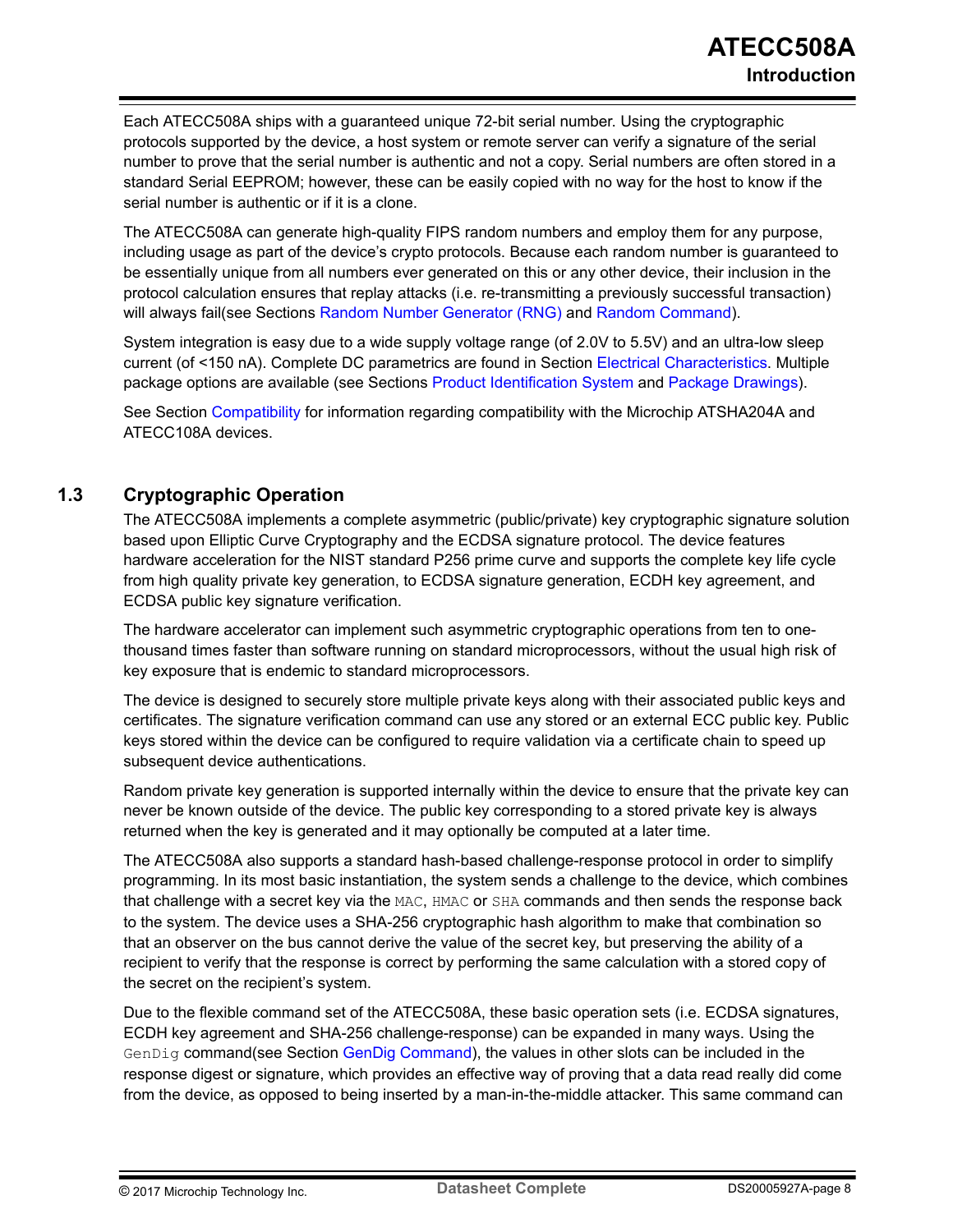<span id="page-8-0"></span>be used to combine two keys with the challenge, which is useful when there are multiple layers of authentication to be performed.

In a host-client configuration where the host (for instance, a mobile phone) needs to verify a client (for instance, an OEM battery), there is a need to store the secret in the host in order to validate the response from the client. The CheckMac command(see Section [CheckMac Command\)](#page-60-0) allows the device to securely store the secret in the host system and hides the correct response value from the pins, returning only a yes or no answer to the system.

Finally, the hash combination of a challenge and secret key can be kept on the device and XORed with the contents of a slot to implement an encrypted Read command(see Section [Read Command\)](#page-80-0), or it can be XORed with encrypted input data to implement an encrypted [Write](#page-89-0) command(see Section Write [Command](#page-89-0)).

All hashing functions are implemented using the industry-standard SHA-256 secure hash algorithm, which is part of the latest set of high-security cryptographic algorithms recommended by various government agencies and cryptographic experts(see Section [SHA-256](#page-27-0) and Section [HMAC/SHA-256\)](#page-27-0). The ATECC508A employs full-sized 256-bit secret keys to prevent any kind of exhaustive attack.

### **1.4 Commands**

The ATECC508A is a command-based device which receives commands from the system, executes those commands, and then returns a result or error code. Within this document, the following nomenclature is used to describe the various commands:

#### • **Security Commands:**

Described in Section [Security Commands.](#page-54-0) This group of commands generally access the EEPROM space and/or perform cryptographic computation. These commands are indicated with a special font in this document (e.g.  $GenDiq$ ) and are available from all interfaces.

#### • **Cryptographic Commands:**

This subset of the security commands includes all the ECC commands which access the hardware ECC accelerator (GenKey, Sign, ECDH, and Verify) and the SHA commands which access the hardware SHA accelerator (CheckMac, DeriveKey, GenDig, HMAC, MAC, SHA, and Nonce).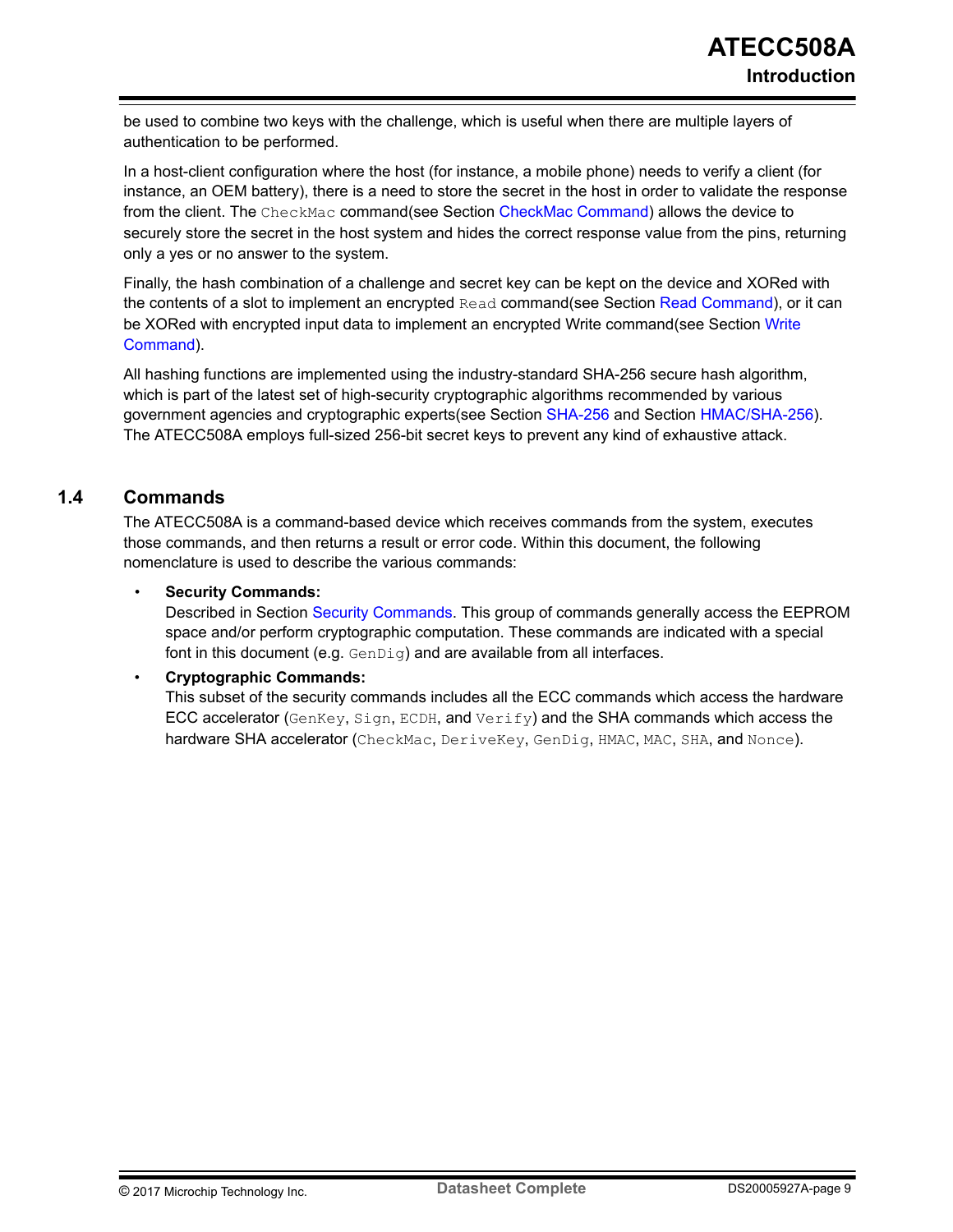# <span id="page-9-0"></span>**2. Device Organization**

The ATECC508A contains an integrated EEPROM storage memory and SRAM buffer.

The EEPROM memory contains a total of 11,200 bits and is divided into the following zones:

| Table 2-T. ATECC500A ZONES        |                                                                                                                                                                                                                                                                                                                                                                                                                                                                                                                                                                                                                      |                                                                                                     |  |  |  |  |  |  |
|-----------------------------------|----------------------------------------------------------------------------------------------------------------------------------------------------------------------------------------------------------------------------------------------------------------------------------------------------------------------------------------------------------------------------------------------------------------------------------------------------------------------------------------------------------------------------------------------------------------------------------------------------------------------|-----------------------------------------------------------------------------------------------------|--|--|--|--|--|--|
| Zone                              | <b>Description</b>                                                                                                                                                                                                                                                                                                                                                                                                                                                                                                                                                                                                   | Nomenclature                                                                                        |  |  |  |  |  |  |
| Data                              | Zone of 1,208 bytes (9.7 Kb) split into 16 general purpose read-only<br>or read/write memory slots of 36 bytes (288 bits), 72 bytes (576 bits),<br>or 416 bytes (3,328 bits) each that can be used to store keys (public<br>or private), signatures, certificates, calibration, model number, or<br>other information, typically that relate to the item to which the<br>ATECC508A device is attached. The access policy of each data slot<br>is determined by the values programmed into the corresponding<br>configuration values. However, the policies become effective upon<br>setting the LockValue byte only. | $Slot < YY > = The$ entire<br>contents stored in Slot<br>YY of the Data zone.                       |  |  |  |  |  |  |
| Configuration                     | Zone of 128 bytes (1,024-bit) EEPROM that contains the serial<br>number and other ID information, as well as, access policy<br>information for each slot of the data memory. The values<br>programmed into the configuration zone will determine the access<br>policy of how each data slot will respond. The configuration zone can<br>be modified until it has been locked (LockConfig set to !<br>$=0x55$ ). In order to enable the access policies, the LockValue byte<br>must be set. (See section above)                                                                                                       | $SN < a:b > = A$ range of<br>bytes within a field of the<br>Configuration zone.                     |  |  |  |  |  |  |
| One Time<br>Programmable<br>(OTP) | Zone of 64 bytes (512 bits) of OTP bits. Prior to locking the OTP<br>zone, the bits may be freely written using the standard Write<br>command. The OTP zone can be used to store read-only data or<br>one-way fuse type consumption logging information.                                                                                                                                                                                                                                                                                                                                                             | $OTP$ = A byte within<br>the OTP zone, while<br>OTP <aa:bb> indicates a<br/>range of bytes.</aa:bb> |  |  |  |  |  |  |

## **Table 2-1. ATECC508A Zones**

Terms discussed within this document will have the following meanings:

#### **Table 2-2. Document Terms**

| Term          | <b>Meaning</b>                                                                                                                                                                                                                                                                                                              |
|---------------|-----------------------------------------------------------------------------------------------------------------------------------------------------------------------------------------------------------------------------------------------------------------------------------------------------------------------------|
| <b>Block</b>  | A single 256-bit (32-byte) area of a particular memory zone. The industry SHA-256<br>documentation also uses the term "block" to indicate a 512-bit section of the message input.<br>Within this document, this convention is used only when describing hash input messages.                                                |
| KeylD         | KeyID is equivalent to the slot number for those slots designated to hold key values. Key 1 is<br>stored in Slot<1> and so on. While all 16 slots can potentially hold keys, those slots which are<br>configured to permit clear-text reads would not normally be used as private or secret keys by the<br>crypto commands. |
| param <b></b> | Indicates bit b of a command parameter or configuration byte.                                                                                                                                                                                                                                                               |
| <b>SRAM</b>   | Contains input and output buffers, as well as state storage locations. See Section Static RAM<br>(SRAM) Memory                                                                                                                                                                                                              |

## **2.1 EEPROM Data Zone**

The data zone is broken into 16 slots, for which access restrictions are individually programmable. While all slots can be used for private or secret keys or user data, only slots 8 through 15 are large enough to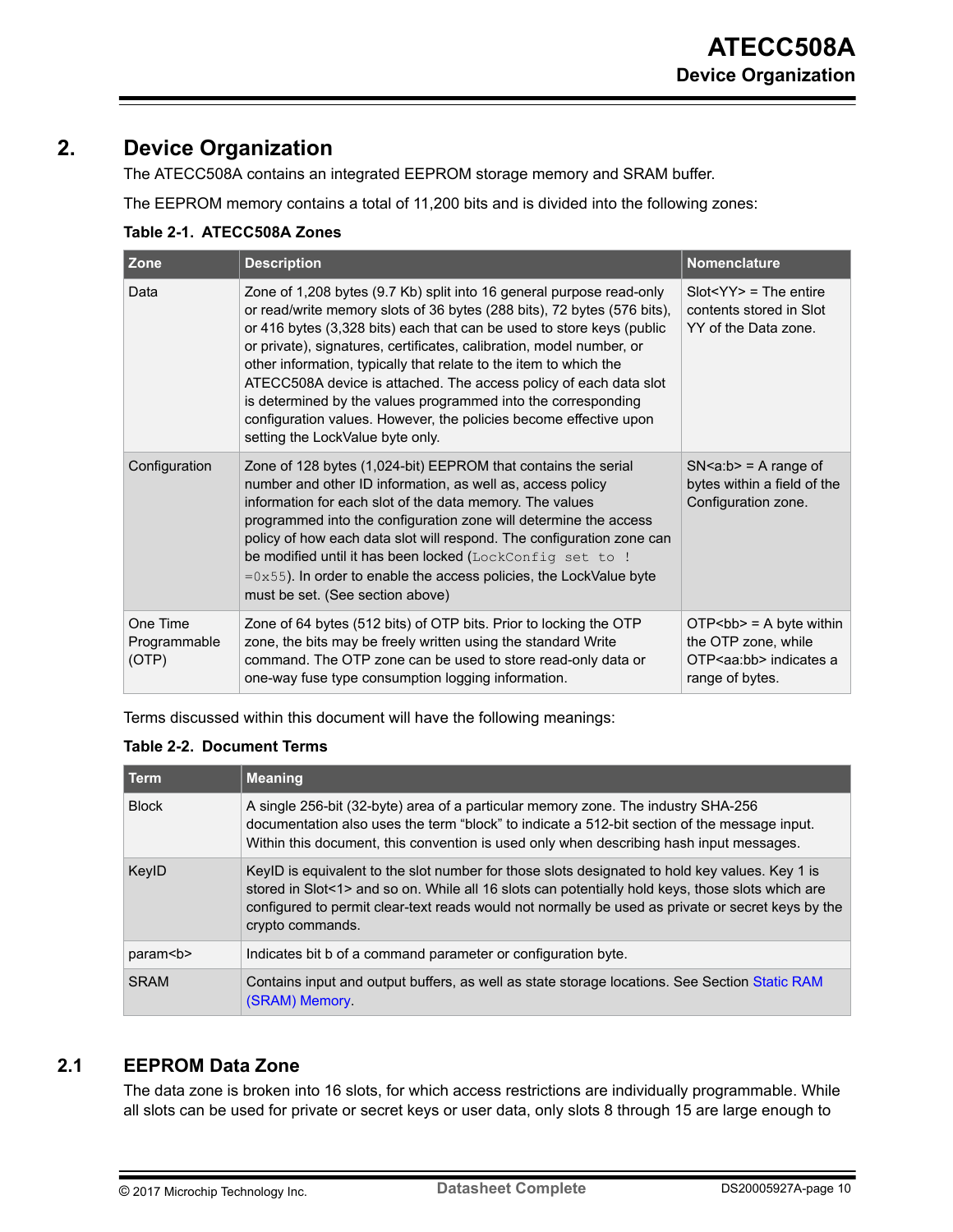<span id="page-10-0"></span>store an ECC public key or ECDSA certificate/signature. When a slot is used for a private or secret key, the excess memory not required by the particular algorithm is generally unusable. The following table lists the typical uses for each group of slots, along with any special characteristics of slots within that group.

| <b>Slot</b> | <b>Blocks</b>  | Bytes | <b>Bits</b> | <b>Typical Use</b>                                           | <b>Notes</b>                                                                                                                                                                                                                         |
|-------------|----------------|-------|-------------|--------------------------------------------------------------|--------------------------------------------------------------------------------------------------------------------------------------------------------------------------------------------------------------------------------------|
| $0 - 7$     | $\overline{2}$ | 36    | 288         | Private or Secret<br>Key                                     | Can also be used for data.                                                                                                                                                                                                           |
| 8           | 13             | 416   | 3328        | Data                                                         | Reads and Writes can be configured to be restricted in the<br>same manner as all other slots. If this slot is used as a key,<br>then the remaining bytes not required for the secret or private<br>key storage will be ignored.      |
| $9 - 14$    | 3              | 72    | 576         | Public Key,<br>Signature or<br>Certificate                   | For curves supported by this device, these slots are large<br>enough to contain both the X and Y components of an<br>ECDSA public key or the R and S components of an ECDSA<br>signature.                                            |
| 15          | 3              | 72    | 576         | Private Data,<br>Secret Key,<br>Signature, or<br>Certificate | This is the only slot that supports the 128 count limited use<br>feature (Section Limited Use Key (Slot 15 only)), If this feature<br>is not required, then it can otherwise be used for the same<br>purposes as slots 9 through 14. |

### **Table 2-3. Data Zone**

**Note:**  The last block in some data slots contains fewer than 32 bytes.

Data slots which contain ECC public or private keys should be formatted according to Section [ECC Key](#page-33-0) [Formatting](#page-33-0). The device uses the KeyType and PubInfo fields of KeyConfig to determine what is stored in a slot. Private keys can never be read from the device under any circumstances. ECC key slot contents may not be usable by the ECC commands unless they are validated as follows:

#### • **ECC Private Keys**:

Prior to the first PrivWrite or GenKey (Create) command execution on a slot, private keys are invalid. The key may also be invalid if the  $PrivWrite$  command is started, but power is interrupted prior to its completion.

#### • **ECC Public Keys**:

The key must be validated using an input signature and the ECC  $Verify$  command if the PubInfo bit of KeyConfig is one. If that bit is zero, then ECC usage does not depend on the key Verify operation. These keys may be stored in slots 8 through 15 only. This feature is optional.

#### **2.1.1 Certificate Storage**

The amount of storage required for a full X.509 Certificate within the device can rapidly use up multiple EEPROM memory slots. Depending on the actual application it may or may not be desirable to use these slots for certificate storage. Due to these memory limitations, Microchip has defined an encoding that allows for a full X.509 Certificate to be reconstructed from a minimal amount of information.

The host system would actually be responsible for reconstructing the full X.509 Certificate, but how to do this will be determined by the data stored in the encoded certificate. Data that is common to all devices for a given system can be readily stored in the host system. Other data can be readily calculated or extracted from data that is already stored in the device. [Table 2-4](#page-11-0) indicates the type of data that is stored in an X.509 Certificate and how it can be encoded to fit into a single 72 byte slot.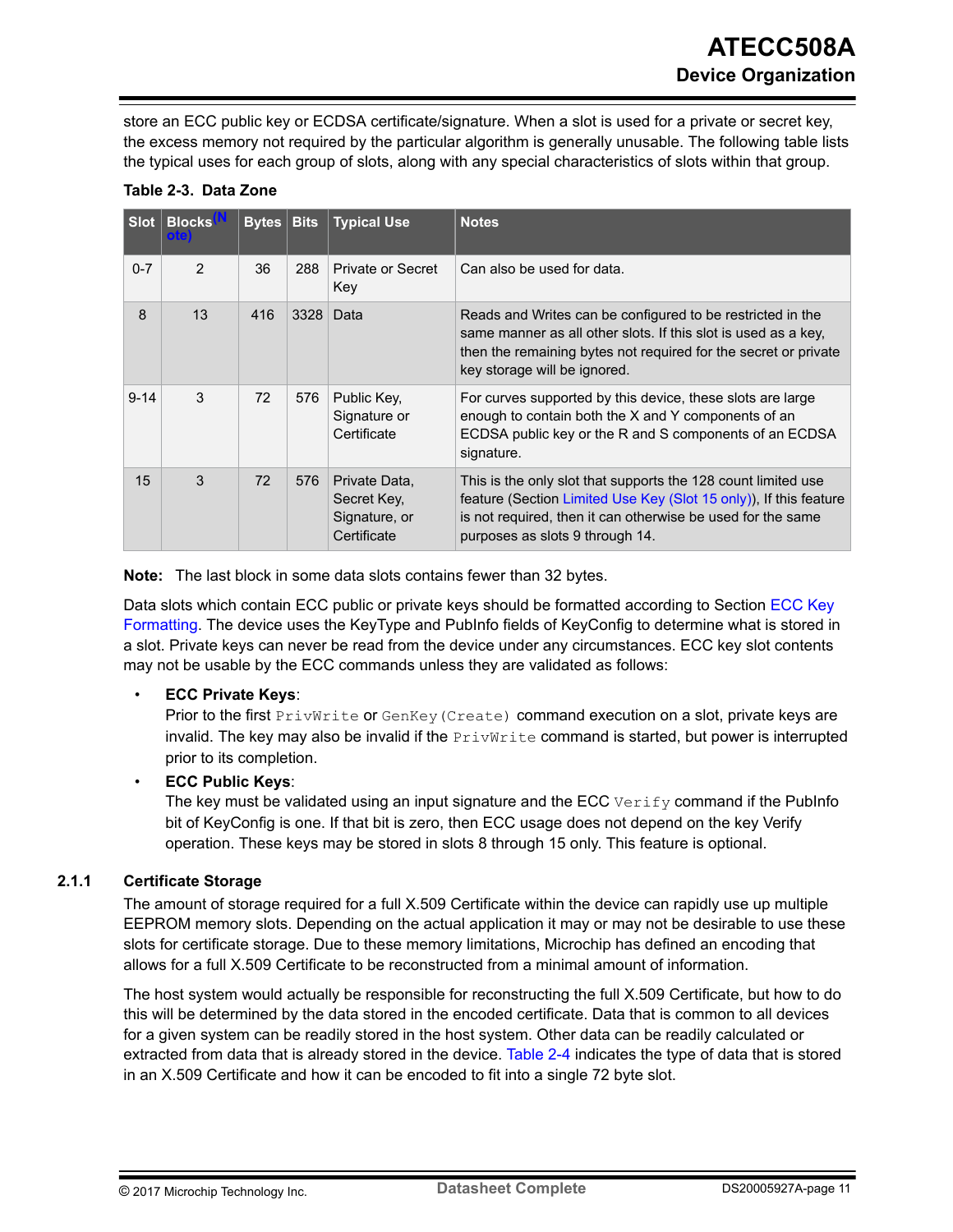| X.509 Certificate           |                        |                                                                                                                  | <b>Encoded Certificate</b>   |                              |  |  |  |
|-----------------------------|------------------------|------------------------------------------------------------------------------------------------------------------|------------------------------|------------------------------|--|--|--|
| X.509 Element               | Size (Bytes)           | <b>Encoded Certificate Element</b>                                                                               | <b>Device Cert</b><br>(Bits) | <b>Signer Cert</b><br>(Bits) |  |  |  |
| Serial Number               | $8 - 20$               | Serial number source                                                                                             | 4                            | $\overline{4}$               |  |  |  |
| <b>Issue Date</b>           | 13                     | Compressed format                                                                                                | 19                           | 19                           |  |  |  |
| <b>Expire Date</b>          | 13                     | Number of years before expiration                                                                                | 5                            | 5                            |  |  |  |
| Signer ID <sup>(2)</sup>    | 4                      | ID of the specific signer used to sign<br>the certificate (device cert) or of the<br>signer itself (signer cert) | 16                           | 16                           |  |  |  |
| AuthorityKeyIdentifier      | 20                     | SHA1 HASH of the authority public<br>key                                                                         | 0                            | $\mathbf{0}$                 |  |  |  |
| SubjectKeyIdentifier        | 20                     | SHA1 HASH of the subject public key                                                                              | $\Omega$                     | $\Omega$                     |  |  |  |
| Signature R                 | 32                     | Stored in device                                                                                                 | 256                          | 256                          |  |  |  |
| Signature S                 | 32                     | Stored in device                                                                                                 | 256                          | 256                          |  |  |  |
| Public Key $X(1)$           | 32                     | Calculated from private key or stored<br>in device $(1)$                                                         | 0                            | 256                          |  |  |  |
| Public Key Y <sup>(1)</sup> | 32                     | Calculated from private key or stored<br>in device <sup>(1)</sup>                                                | $\Omega$                     | 256                          |  |  |  |
| N/A                         | $\mathbf{0}$           | Cert format                                                                                                      | $\overline{4}$               | $\overline{4}$               |  |  |  |
| N/A                         | $\Omega$               | Template ID                                                                                                      | $\overline{4}$               | 4                            |  |  |  |
| N/A                         | $\Omega$               | Chain ID                                                                                                         | 4                            | $\overline{4}$               |  |  |  |
| N/A                         | $\mathbf{0}$           | Reserved/user defined                                                                                            | 8                            | 8                            |  |  |  |
| Total                       | (206 to 218)<br>Bytes) |                                                                                                                  | 576 bits/(72<br>Bytes)       | 1088 bits/(136<br>Bytes)     |  |  |  |

#### <span id="page-11-0"></span>**Table 2-4. Certificate Storage**

#### **Note:**

- 1. For the device certificate the device public key can be regenerated from the private key. For the signer certificate the Public Key would typically be stored in a separate slot.
- 2. For the device, the ID of the signer used to sign the certificate. For the signer, the ID of the signer certificate so that it can be identified by the device.

Slot 8 contains a total of 416 bytes. Depending on the size of the serial number stored in the cert, it may or may not be possible to store two complete certificates. Often within devices where a chain of trust has been created, the device certificate, the signer certificate and the signer public key must be stored within the device.

For more information, see the Compressed Certificate Definition application note, which can be found at [http://ww1.microchip.com/downloads/en/AppNotes/Atmel-8974-CryptoAuth-ATECC-Compressed-](http://ww1.microchip.com/downloads/en/AppNotes/Atmel-8974-CryptoAuth-ATECC-Compressed-Certificate-Definition-ApplicationNote.pdf)[Certificate-Definition-ApplicationNote.pdf](http://ww1.microchip.com/downloads/en/AppNotes/Atmel-8974-CryptoAuth-ATECC-Compressed-Certificate-Definition-ApplicationNote.pdf)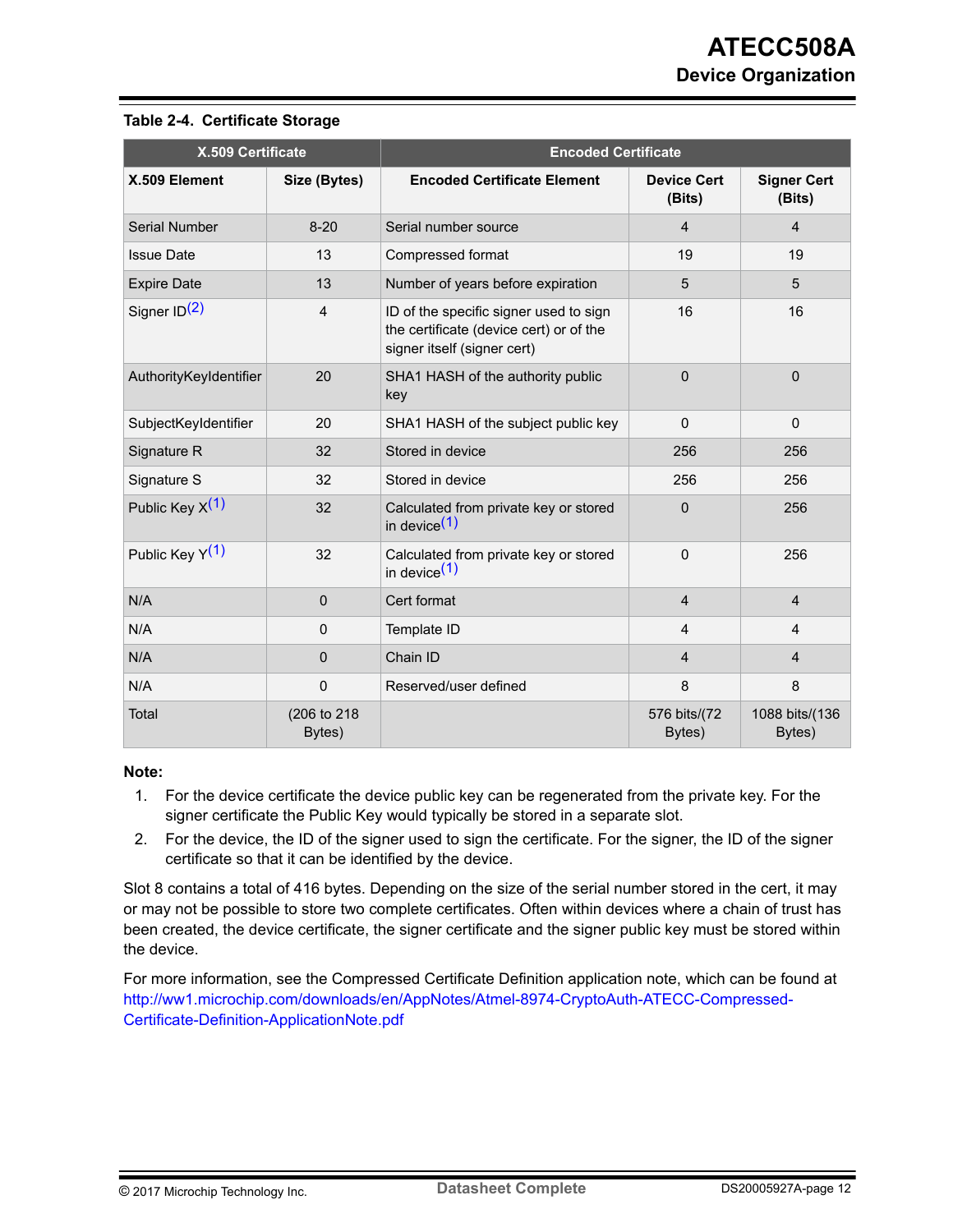## <span id="page-12-0"></span>**2.2 EEPROM Configuration Zone**

The 128 bytes in the configuration zone contain the manufacturing identification data, general device and system configuration information, and access policy control values for the slots within the Data zone. It is organized as four blocks of 32 bytes each. The values of these bytes can always be obtained using the Read command. The bytes of this zone are arranged as shown the table below:

| <b>Byte</b>                              | <b>Name</b>                                                                                                                             | <b>Description</b>                                                                                                                                                 |                                                                                                                                                                                                             | <b>Write</b> | <b>Read</b> |
|------------------------------------------|-----------------------------------------------------------------------------------------------------------------------------------------|--------------------------------------------------------------------------------------------------------------------------------------------------------------------|-------------------------------------------------------------------------------------------------------------------------------------------------------------------------------------------------------------|--------------|-------------|
| $0 - 3$                                  | SN<0:3>                                                                                                                                 |                                                                                                                                                                    | Part of the serial number value. See Section Special Memory<br>Values in the Config Zone (Bytes 0 through 12).                                                                                              | Never        | Always      |
| $4 - 7$                                  | RevNum                                                                                                                                  |                                                                                                                                                                    | Device revision number. See Section Special Memory Values in the<br>Config Zone (Bytes 0 through 12).                                                                                                       | Never        | Always      |
| $8 - 12$                                 | SN<4:8>                                                                                                                                 |                                                                                                                                                                    | Part of the serial number value. See Section Special Memory<br>Values in the Config Zone (Bytes 0 through 12).                                                                                              | Never        | Always      |
| 13                                       | Reserved                                                                                                                                | Set by Microchip.                                                                                                                                                  |                                                                                                                                                                                                             | <b>Never</b> | Always      |
| 14                                       | I2C_Enable                                                                                                                              | <b>Bit 0:</b>                                                                                                                                                      | Bits 7-1: Set by Microchip and cannot be changed. The value in<br>these bits will vary and software should not depend on<br>any particular state.<br>0 = The device operates in Single-Wire Interface mode. | Never        | Always      |
|                                          |                                                                                                                                         |                                                                                                                                                                    | $1 =$ The device operates in $12C$ interface mode.                                                                                                                                                          |              |             |
| 15                                       | Reserved                                                                                                                                | Set by Microchip.                                                                                                                                                  |                                                                                                                                                                                                             | <b>Never</b> | Always      |
| 16                                       | I2C_Address                                                                                                                             |                                                                                                                                                                    | I <sup>2</sup> C Mode: I2C Enable<0> is one, this field is the I2C Address with<br>a default value of $0 \times 0$ .                                                                                        |              | Always      |
|                                          |                                                                                                                                         | Bits 7-1: For I <sup>2</sup> C interface parts the most significant seven bits of<br>this byte form the Device Address value to which this<br>device will respond. |                                                                                                                                                                                                             |              |             |
|                                          |                                                                                                                                         | <b>Bit 0:</b>                                                                                                                                                      | RFU must be zero.                                                                                                                                                                                           |              |             |
|                                          |                                                                                                                                         |                                                                                                                                                                    | Single Wire Interface Mode: I2C_Enable<0> is zero.                                                                                                                                                          |              |             |
|                                          | Bits 7-4: SignalKey/KeylD.<br>If GPIO_Mode is 01, the slot number for the GPIO<br>authorizing key. For all other modes, must be 0b0000. |                                                                                                                                                                    |                                                                                                                                                                                                             |              |             |
| <b>Bit 3:</b><br>if GPIO Mode is not 01. |                                                                                                                                         | Selects between the authorization modes. Must be zero                                                                                                              |                                                                                                                                                                                                             |              |             |
|                                          |                                                                                                                                         |                                                                                                                                                                    | 0 = Authorization Output mode. When an<br>authorization is successfully performed on the slot<br>in SignalKey, the SCL pin is asserted.                                                                     |              |             |
|                                          |                                                                                                                                         |                                                                                                                                                                    | 1 = Intrusion Detection mode. Intrusion latch is set via<br>authorization and cleared if SCL falls.                                                                                                         |              |             |
|                                          |                                                                                                                                         | <b>Bit 2:</b>                                                                                                                                                      | Default state of SCL pin on power-up when configured<br>as an output.                                                                                                                                       |              |             |

#### **Table 2-5. Configuration Zone**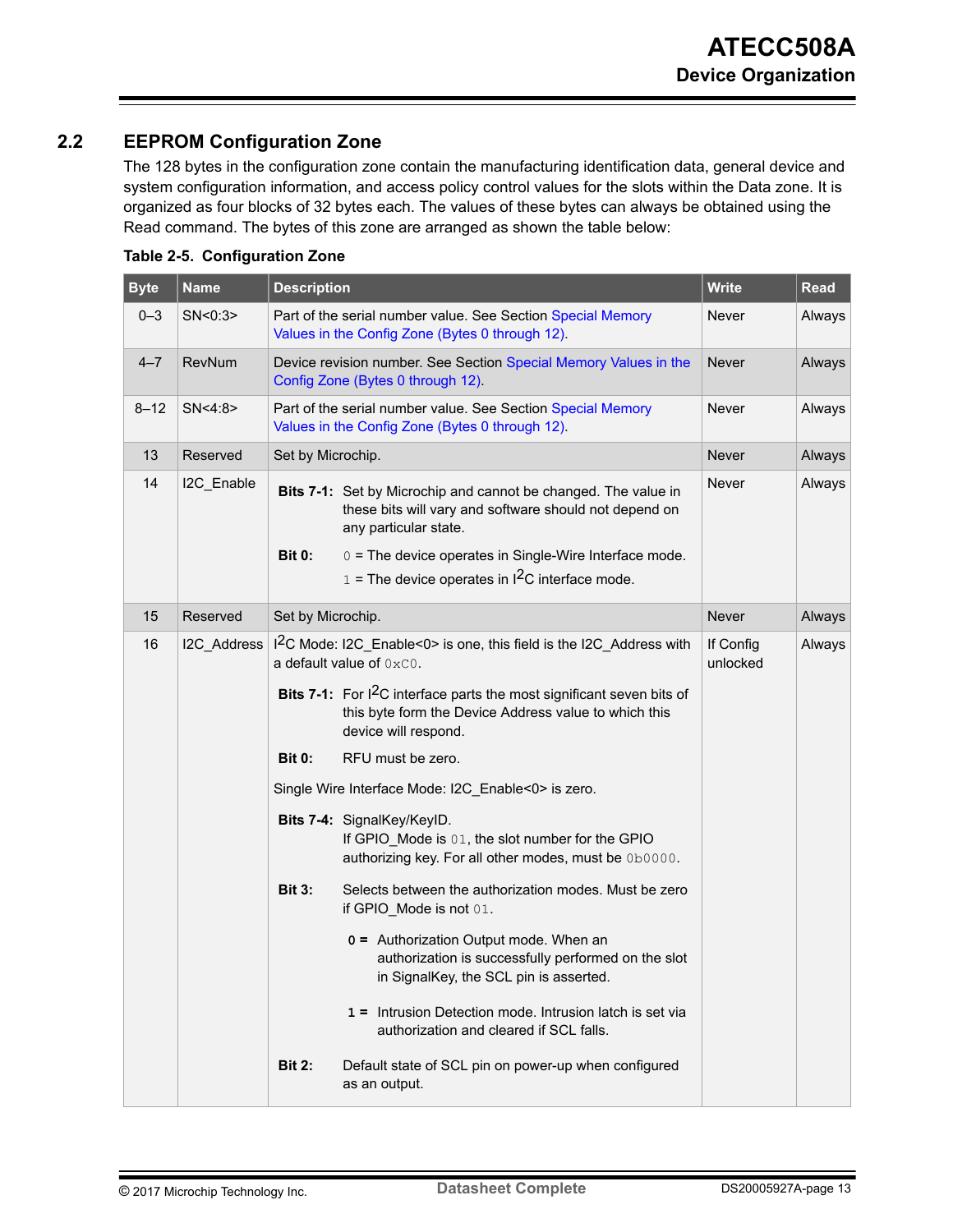# **ATECC508A Device Organization**

| <b>Byte</b> | <b>Name</b> | <b>Description</b>                                   |                                                                 |                                                                                                                                                     | <b>Write</b>          | <b>Read</b> |  |  |
|-------------|-------------|------------------------------------------------------|-----------------------------------------------------------------|-----------------------------------------------------------------------------------------------------------------------------------------------------|-----------------------|-------------|--|--|
|             |             |                                                      | Bits 1-0: GPIO_Mode (see Section General Purpose I/O Pin).      |                                                                                                                                                     |                       |             |  |  |
|             |             | 00 = Disabled. SCL pin is unused should be tied low  |                                                                 |                                                                                                                                                     |                       |             |  |  |
|             |             |                                                      | 01 = Authorization modes, bit 3 determines device<br>operation. |                                                                                                                                                     |                       |             |  |  |
|             |             | 10 = Input. Current value on the SCL pin returned by |                                                                 |                                                                                                                                                     |                       |             |  |  |
|             |             |                                                      | command.                                                        | 11 = Output. SCL may be driven high or low by Info                                                                                                  |                       |             |  |  |
| 17          | Reserved    | Reserved. Must be zero.                              |                                                                 |                                                                                                                                                     | If Config<br>unlocked | Always      |  |  |
| 18          | OTPmode     | 0xAA (Read-only<br>$Mode) =$                         |                                                                 | Writes to the OTP zone are forbidden<br>when the OTP zone is locked. Reads of<br>all words are permitted.                                           | If Config<br>unlocked | Always      |  |  |
|             |             | 0x55 (Consumption<br>$Mode) =$                       |                                                                 | Writes to the OTP zone when the OTP<br>zone is locked; causes bits to transition<br>only from a one to a zero. Reads of all<br>words are permitted. |                       |             |  |  |
|             |             |                                                      |                                                                 | All other values of OTP mode are reserved and should not be used.                                                                                   |                       |             |  |  |
| 19          | ChipMode    | <b>Bits 7-3:</b> Must be set to zero.                |                                                                 |                                                                                                                                                     | If Config             | Always      |  |  |
|             |             | <b>Bit 2:</b>                                        |                                                                 | Watchdog Duration.                                                                                                                                  | unlocked              |             |  |  |
|             |             | $0 =$                                                |                                                                 | twaTCHDOG is 1.3s, nominal.                                                                                                                         |                       |             |  |  |
|             |             | $1 =$                                                |                                                                 | tWATCHDOG is 10.0s, nominal.                                                                                                                        |                       |             |  |  |
|             |             | security                                             |                                                                 | Microchip recommends this be set to zero for the best                                                                                               |                       |             |  |  |
|             |             | <b>Bit 1:</b>                                        | TTLenable.                                                      |                                                                                                                                                     |                       |             |  |  |
|             |             | $0 =$                                                |                                                                 | Input levels use a fixed reference.                                                                                                                 |                       |             |  |  |
|             |             | $1 =$                                                |                                                                 | Input levels are V <sub>CC</sub> referenced.                                                                                                        |                       |             |  |  |
|             |             | <b>Bit 0:</b>                                        | SelectorMode.                                                   |                                                                                                                                                     |                       |             |  |  |
|             |             |                                                      |                                                                 | $0 =$ Selector can always be written with the<br>UpdateExtra command.                                                                               |                       |             |  |  |
|             |             |                                                      | value of zero.                                                  | 1 = Selector can only be written if it currently has a                                                                                              |                       |             |  |  |
| $20 - 51$   | SlotConfig  |                                                      |                                                                 | Two bytes of access and usage permissions and controls for each<br>slot of the Data zone. See Section SlotConfig (Bytes 20 to 51).                  | If Config<br>unlocked | Always      |  |  |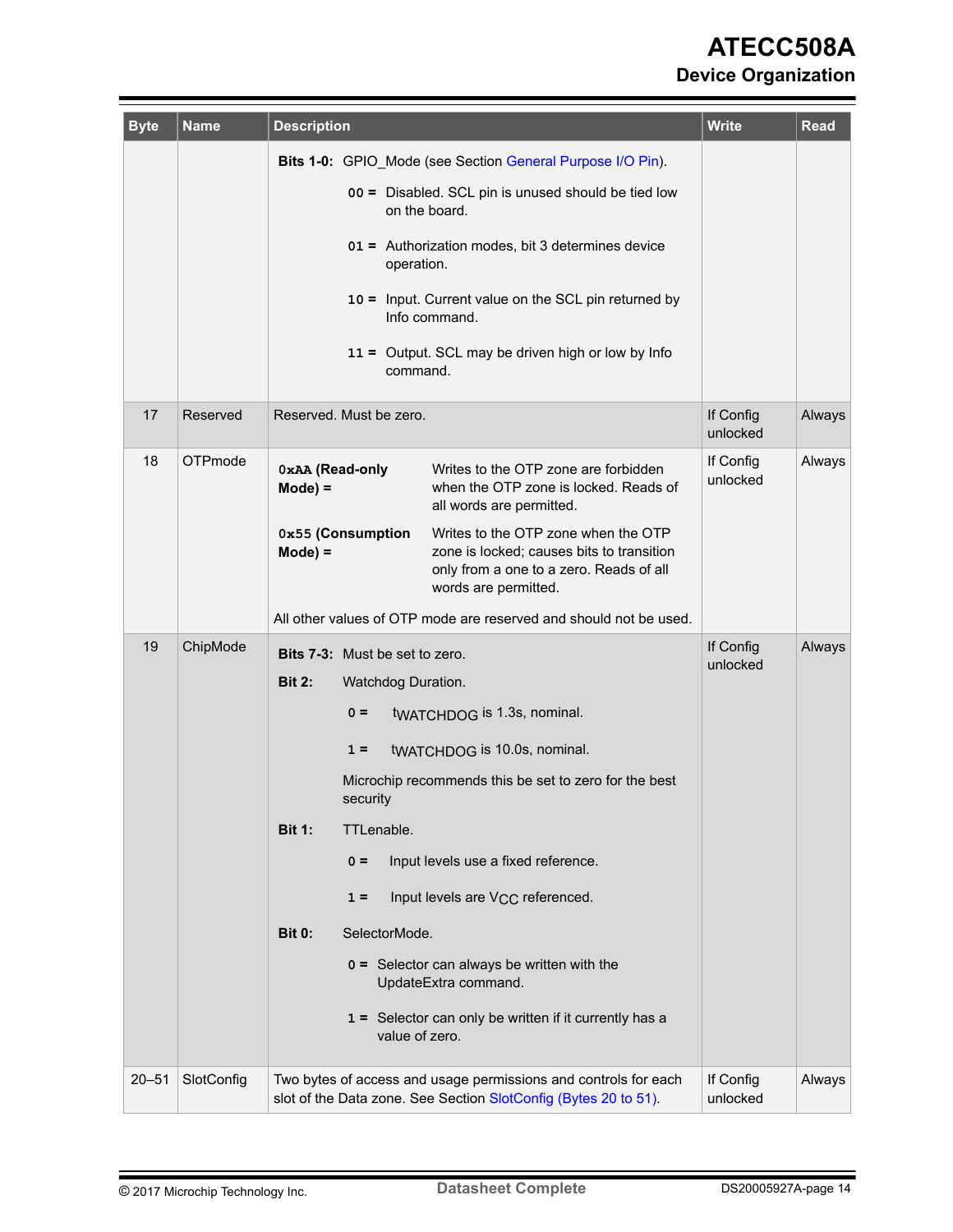# **ATECC508A Device Organization**

| <b>Byte</b> | <b>Name</b>      | <b>Description</b>                                                                                                                                                                                                                                                                      | <b>Write</b>                                  | Read   |
|-------------|------------------|-----------------------------------------------------------------------------------------------------------------------------------------------------------------------------------------------------------------------------------------------------------------------------------------|-----------------------------------------------|--------|
| $52 - 59$   | Counter<0>       | Monotonic counter that can optionally be connected to keys via the<br>SlotConfig.LimitedUse bit. Can count to a value of 2,097,151 and<br>can never be decremented.                                                                                                                     | If Config<br>unlocked                         | Always |
| $60 - 67$   | Counter<1>       | Second monotonic counter, not connected to any keys.                                                                                                                                                                                                                                    | If Config<br>unlocked                         | Always |
| 68-83       | LastKeyUse       | 128 bits to control limited use for KeyID 15. Initialized to 0xFF. See<br>Section Limited Use Key (Slot 15 only).                                                                                                                                                                       | If Config<br>unlocked                         | Always |
| 84          | <b>UserExtra</b> | One byte value that can be modified via the UpdateExtra<br>command after the Data zone has been locked.                                                                                                                                                                                 | Via Update<br>Extra Cmd<br>only               | Always |
| 85          | Selector         | Selects which device will remain in active mode after execution of<br>the Pause command. See Sections, Pause Command and<br>UpdateExtra Command).                                                                                                                                       | Via Update<br>Extra Cmd<br>only               | Always |
| 86          | LockValue        | Enables the Data and OTP zone polices set in the configuration<br>zone.<br>$0 \times 55$ = unlocked;                                                                                                                                                                                    | Via Lock<br>command<br>only                   | Always |
|             |                  | $0 \times 00 =$ locked.                                                                                                                                                                                                                                                                 |                                               |        |
|             |                  | On shipment from Microchip, this byte has a value of $0x55$<br>corresponding to the unlocked state. After the Lock command has<br>been run, this byte will have a value of 0x00. See Section EEPROM<br>Locking.                                                                         |                                               |        |
|             |                  | When locked, the OTP zone, when in consumption mode, can be<br>modified only with the Write command, and slots in the data zone<br>can be modified only if the corresponding WriteConfig field so<br>indicates.                                                                         |                                               |        |
|             |                  | When unlocked, the Read command is prohibited within these two<br>zones.                                                                                                                                                                                                                |                                               |        |
| 87          | LockConfig       | Controls the ability to modify the Configuration zone.<br>$0 \times 55$ = unlocked;                                                                                                                                                                                                     | Via Lock<br>command<br>only                   | Always |
|             |                  | $0 \times 00 =$ locked.<br>On shipment from Microchip, this byte has a value of 0x55                                                                                                                                                                                                    |                                               |        |
|             |                  | corresponding to the unlocked state. After the Lock command has<br>been run, this byte will have a value of 0x00. See Section EEPROM<br>Locking.                                                                                                                                        |                                               |        |
| 88-89       | SlotLocked       | A single bit for each slot. If the bit corresponding to a particular slot<br>is zero, the contents of the slot cannot be modified under any<br>circumstances.<br>See Section Lock Command.                                                                                              | If Config<br>unlocked, Via<br>Lock<br>command | Always |
| $90 - 91$   | <b>RFU</b>       | Must be zero.                                                                                                                                                                                                                                                                           | If Config<br>unlocked                         | Always |
| $92 - 95$   | X509format       | Four individual format bytes are associated with the X.509 certificate<br>formatting of public keys stored within the device. If the value of the<br>byte associated with a particular public key is zero, then these<br>formatting restrictions are ignored and that public key can be | If Config<br>unlocked                         | Always |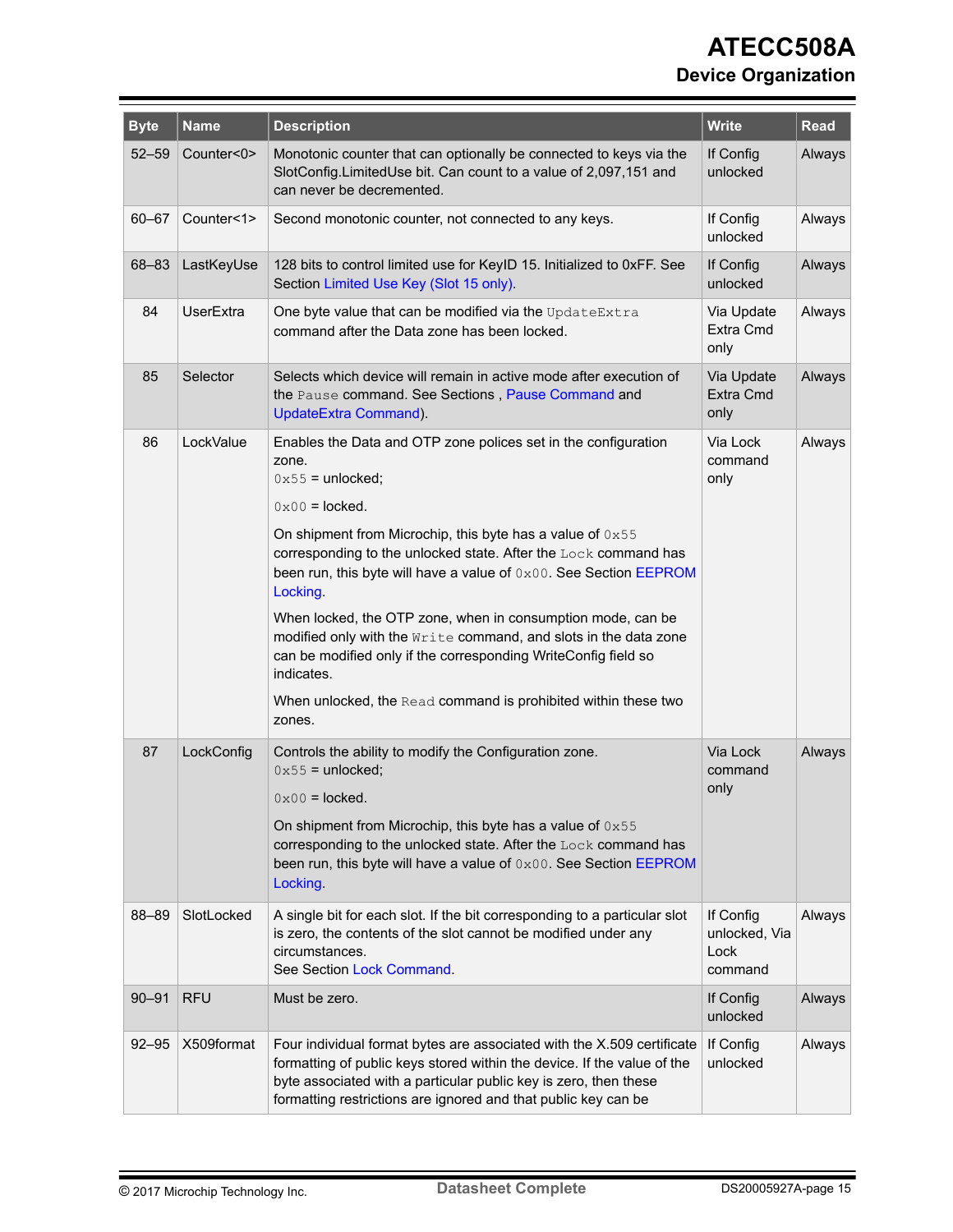# **ATECC508A Device Organization**

<span id="page-15-0"></span>

| <b>Byte</b>   | <b>Name</b> | <b>Description</b>                                                                                                                                                                                                                                                                                                          | <b>Write</b>          | <b>Read</b> |
|---------------|-------------|-----------------------------------------------------------------------------------------------------------------------------------------------------------------------------------------------------------------------------------------------------------------------------------------------------------------------------|-----------------------|-------------|
|               |             | validated with Verify (Validate). Unused bytes within this array<br>must be zero, otherwise, the formatting must be as follows:<br>Bits 7-4: TemplateLength. The total number of blocks in the entire<br>SHA sequence which are required for the<br>Verify (ValidateExternal) command to properly validate a<br>public key. |                       |             |
|               |             | Bits 3–0: PublicPosition. The block number in which the public key<br>must be inserted in the SHA sequence for the<br>Verify (ValidateExternal) command to properly validate a<br>public key.                                                                                                                               |                       |             |
| $96 -$<br>127 | KeyConfig   | Two bytes of additional access and usage permissions and controls<br>for each slot of the data zone. See Section KeyConfig (Bytes 96<br>through 127).                                                                                                                                                                       | If Config<br>unlocked | Always      |

#### **2.2.1 SlotConfig (Bytes 20 to 51)**

The 16 SlotConfig elements are used to configure the access protections for each of the 16 slots within the ATECC508A device. Each configuration element consists of 16 bits, which control the usage and access for that particular slot or key. The SlotConfig field is interpreted according to the following table when the Data zone is locked. When the Data zone is unlocked, these restrictions generally do not apply, and those slots not configured to contain private keys may freely be written and none may be read.

| <b>Bit</b>     | <b>Name</b>     | <b>Description</b>                                                                                                                                                                                                                                                                                                                                                                                                                                                                                                |
|----------------|-----------------|-------------------------------------------------------------------------------------------------------------------------------------------------------------------------------------------------------------------------------------------------------------------------------------------------------------------------------------------------------------------------------------------------------------------------------------------------------------------------------------------------------------------|
| $15 - 12$      | WriteConfig     | Controls the ability to modify the data in this slot.<br>See Table 2-8, Table 2-9, Table 2-10, Table 2-11, and Write Command.                                                                                                                                                                                                                                                                                                                                                                                     |
| $11 - 8$       | WriteKey        | Use this key to validate and encrypt data written to this slot. See Section Write Command.                                                                                                                                                                                                                                                                                                                                                                                                                        |
| $\overline{7}$ | <b>IsSecret</b> | $\sigma$ = The contents of this slot should contain neither confidential data nor keys. The GenKey<br>and Sign commands will fail if IsSecret is set to zero for any ECC private key.<br>1 = The contents of this slot are secret – Clear text reads are prohibited and both 4-byte<br>reads and writes are prohibited. This bit must be set if Encrypt Read is a one or if<br>WriteConfig has any value other than Always to ensure proper operation of the device.<br>See Table 2-7 for additional information. |
| 6              | EncryptRead     | Clear text reads may be permitted.<br>$0 =$<br>1 = Reads from this slot will be encrypted using the procedure specified in the Read<br>command (Section Read Command) using ReadKey (bits 3-0 in this table) to generate<br>the encryption key. No input MAC is required. If this bit is set, then IsSecret must also<br>be set (in addition, see the following Table 2-7)                                                                                                                                        |
| 5              | LimitedUse      | $0 =$ There are no usage limitations.<br>1 = The key stored in the slot is "Limited Use". See Sections High Endurance Monotonic<br>Counters and Limited Use Key (Slot 15 only).                                                                                                                                                                                                                                                                                                                                   |
| $\overline{4}$ | <b>NoMac</b>    | The key stored in the slot can be used by all commands.<br>$0 =$                                                                                                                                                                                                                                                                                                                                                                                                                                                  |

#### **Table 2-6. SlotConfig Bits (Per Slot)**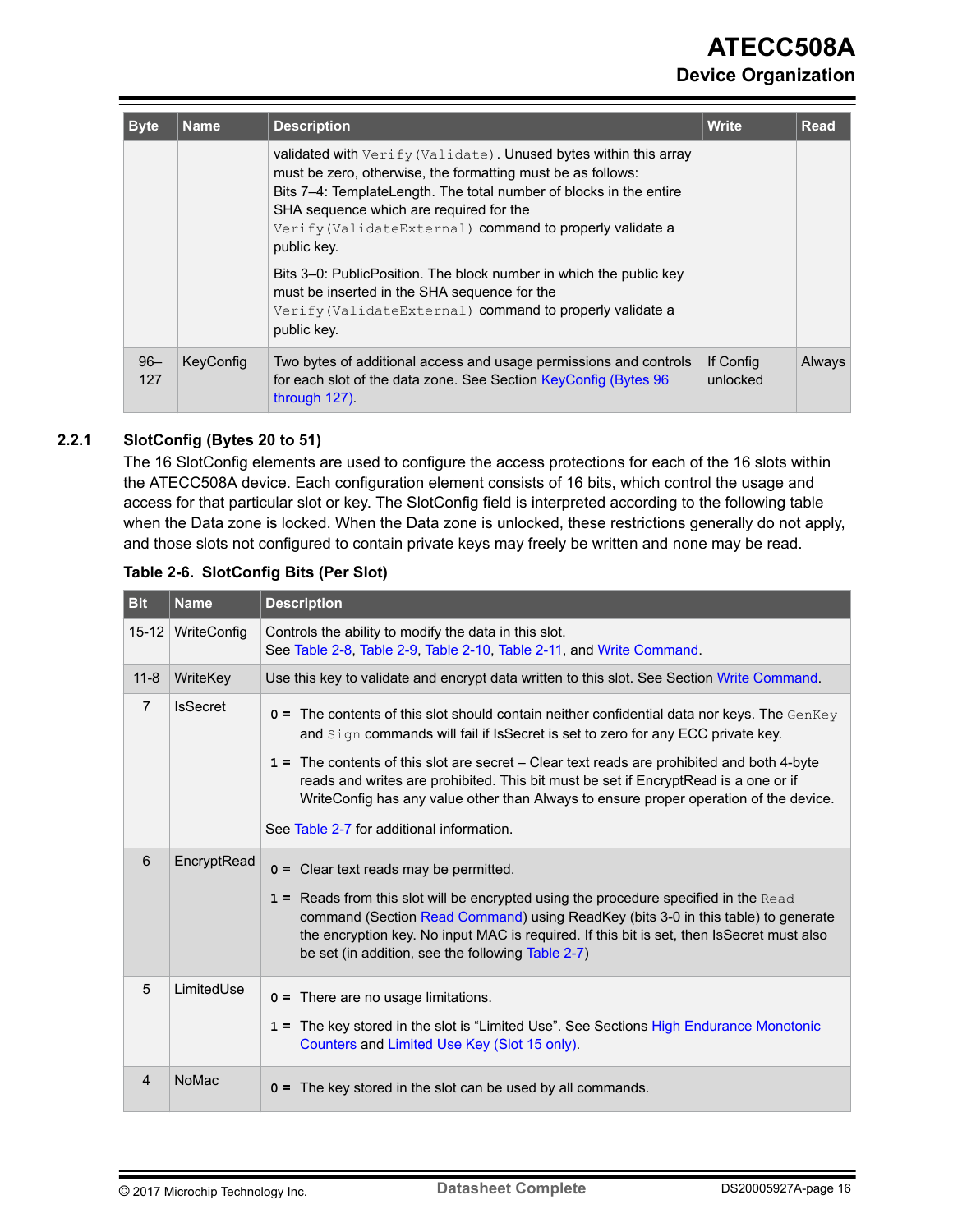<span id="page-16-0"></span>

| <b>Bit</b> | <b>Name</b> | <b>Description</b>                                                                                                                                                                                                                                                                                                                                                                                                                                                                                                                                                                                                                                                                                                                                                                                                                                                                                                                                                                                                                                                                                                                                                                                                                                                                                               |
|------------|-------------|------------------------------------------------------------------------------------------------------------------------------------------------------------------------------------------------------------------------------------------------------------------------------------------------------------------------------------------------------------------------------------------------------------------------------------------------------------------------------------------------------------------------------------------------------------------------------------------------------------------------------------------------------------------------------------------------------------------------------------------------------------------------------------------------------------------------------------------------------------------------------------------------------------------------------------------------------------------------------------------------------------------------------------------------------------------------------------------------------------------------------------------------------------------------------------------------------------------------------------------------------------------------------------------------------------------|
|            |             | 1 = The key stored in the slot is intended for verification usage and cannot be used by the<br>MAC or HMAC commands. When this key is used to generate or modify TempKey, then<br>that value may not be used by the MAC and HMAC commands. Also cannot be used with<br>the SHA command in HMAC mode.                                                                                                                                                                                                                                                                                                                                                                                                                                                                                                                                                                                                                                                                                                                                                                                                                                                                                                                                                                                                             |
| $3-0$      | ReadKey     | Use this KeylD to encrypt data being read from this slot using the Read command. See more<br>information in the description for bit 6 in this table, the Section Read Command, and Table<br>2-7 for more details.<br>$0 \times 0$ = Then this slot can be the source for the CheckMac/Copy operation. See Section<br>Password Checking.<br>Do not use zero as a default. Do not set this field to zero unless the CheckMac/<br>Copy operation is explicitly desired, regardless of any other read/write restrictions.<br>Slots containing private keys can never be read and this field has a different meaning:<br>Bit 3: $0 = ECDH$ master secret will be output in the clear.<br>1 = Master secret will be written into slot $N+1$ . (Can only be set to 1 for even number<br>slots and should always be 0 for odd number slots)<br>This bit is ignored if Bit 2 is zero.<br><b>Bit 2:</b> $0 = ECDH$ operation is not permitted for this key.<br>1 = ECDH operation is permitted for this key.<br><b>Bit 1:</b> $0 =$ Internal signatures of messages are not enabled.<br>1 = Internal signatures of messages generated by $GenDiq$ or $GenKey$ are enabled.<br><b>Bit 0:</b> $0 =$ External signatures of arbitrary messages are not enabled.<br>1 = External signatures of arbitrary messages are enabled. |
|            |             | For slots containing public keys that can be validated (Publnfo is one, see Section KeyConfig<br>(Bytes 96 through 127), this field stores the KeylD that should be used to perform the<br>validation.                                                                                                                                                                                                                                                                                                                                                                                                                                                                                                                                                                                                                                                                                                                                                                                                                                                                                                                                                                                                                                                                                                           |

### **2.2.2 Read Permissions**

Read operations for most data slots are controlled by the state of IsSecret and EncryptRead, according to the following table. ECC private keys can never be read under any circumstances.

**Table 2-7. Read Operation Permission**

|          | <b>ISSecret EncryptRead Description</b> |                                                                                                                                                                                                             |
|----------|-----------------------------------------|-------------------------------------------------------------------------------------------------------------------------------------------------------------------------------------------------------------|
| $\Omega$ | 0                                       | Clear text reads are always permitted from this slot. Slots set to this state should never be<br>used as key storage. Either 4 or 32 bytes may be read at a time.                                           |
| $\Omega$ |                                         | Prohibited. No security is guaranteed for slots using this code.                                                                                                                                            |
|          | 0                                       | Reads are never permitted from this slot. Slots set to this state can still be used for key<br>storage.                                                                                                     |
|          |                                         | Reads from this slot are encrypted using the encryption algorithm documented in<br>Section Read Command. The encryption key is in the slot specified by ReadKey.<br>4-byte reads and writes are prohibited. |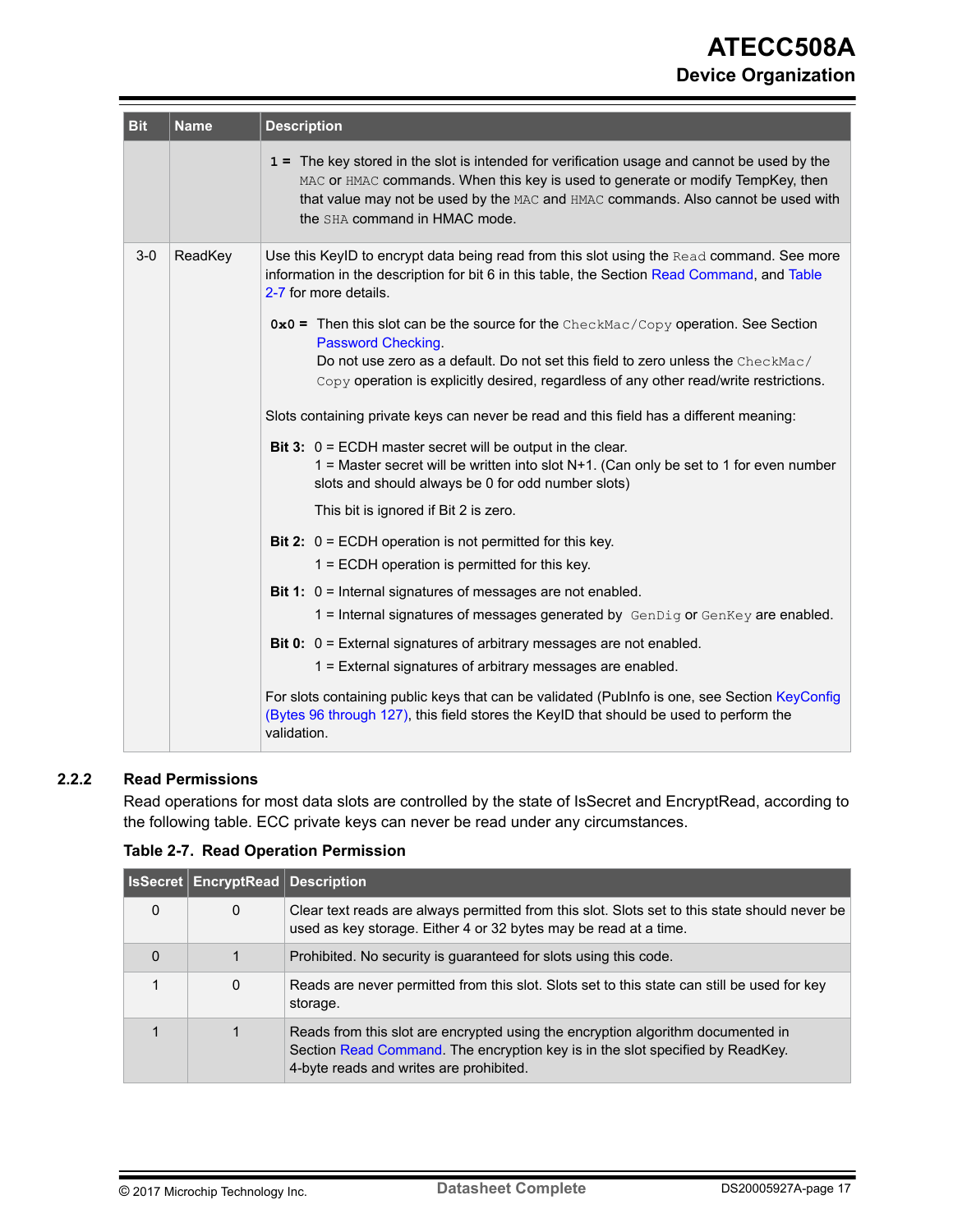#### <span id="page-17-0"></span>**2.2.3 Write Permissions**

The 4-bit WriteConfig field is interpreted by the Write, DeriveKey, GenKey and PrivWrite commands as shown in Table 2-8, Table 2-9, [Table 2-10](#page-18-0) and [Table 2-11](#page-18-0) where "X" means don't care.

**Note:** The tables overlap: for example, a code of 0110 indicates a slot which can be written in encrypted form using the  $W$ rite command and can also be the target of an unauthorized DeriveKey command with the target as the source.

KeyType in the KeyConfig field (see [Table 2-12](#page-19-0)) indicates whether the GenKey or DeriveKey commands can be used on a particular slot; with  $GenKey$  for ECC keys only, and  $DeriveKey$  for SHA-256 keys.

See Section [Writing ECC Private Keys](#page-18-0) for special information regarding the writing of ECC private keys. ECC public keys are treated as normal data, and Write permissions for those slots are described in this section.

| <b>Bit</b><br>15 | <b>Bit</b><br>14 | <b>Bit</b><br>13 | <b>Bit</b><br>12 | Mode Name    | <b>Description</b>                                                                                                                                                                                                                                                            |
|------------------|------------------|------------------|------------------|--------------|-------------------------------------------------------------------------------------------------------------------------------------------------------------------------------------------------------------------------------------------------------------------------------|
| $\Omega$         | $\mathbf{0}$     | 0                | $\mathbf{0}$     | Always       | Clear text writes are always permitted on this slot. Slots set to always<br>should never be used as key storage. Either 4 or 32 bytes may be<br>written to this slot.                                                                                                         |
| $\Omega$         | $\Omega$         | $\Omega$         | $\mathbf{1}$     | Publnyalid   | If a validated public key is stored in the slot, writes are prohibited. Use<br>$Verify(Invalidate)$ to invalidate) to invalidate prior to writing. Do not use this<br>mode unless the slot contains a public key.                                                             |
| $\Omega$         | $\Omega$         | $\mathbf{1}$     | $\times$         | Never        | Writes are never permitted on this slot using the $Write$ command.<br>Slots set to never can still be used as key storage.                                                                                                                                                    |
| $\mathbf{1}$     | $\Omega$         | $\mathsf{x}$     | $\mathsf{x}$     | <b>Never</b> | Writes are never permitted on this slot using the Write command.<br>Slots set to never can still be used as key storage.                                                                                                                                                      |
| X                | $\mathbf{1}$     | X                | $\times$         | Encrypt      | Writes to this slot require a properly computed MAC, and the input<br>data must be encrypted by the system with WriteKey using the<br>encryption algorithm documented in the Write command description<br>(Section Write Command). 4 byte writes to this slot are prohibited. |

#### **Table 2-8. Write Configuration Bits: Write Command**

**Table 2-9. Write Configuration Bits: DeriveKey Command**

|              |   |              |                | Bit 15   Bit 14   Bit 13   Bit 12   Source<br><b>Key</b> | <b>Description</b>                                                                                        |
|--------------|---|--------------|----------------|----------------------------------------------------------|-----------------------------------------------------------------------------------------------------------|
| $\Omega$     | X | 1            | $\mathbf{0}$   | Target                                                   | DeriveKey command can be run without authorizing MAC.<br>(Rol1)                                           |
|              | X | $\mathbf{1}$ | $\overline{0}$ | Target                                                   | Authorizing MAC required for DeriveKey command. (Roll)                                                    |
| $\Omega$     | X |              |                | Parent                                                   | DeriveKey command can be run without authorizing MAC.<br>(Create)                                         |
| $\mathbf{1}$ | X | 1            | $\mathbf{1}$   | Parent                                                   | Authorizing MAC required for DeriveKey command. (Create)                                                  |
| X            | X | $\Omega$     | X              |                                                          | Slots with this value in the WriteConfig field may not be used as<br>the target of the DeriveKey command. |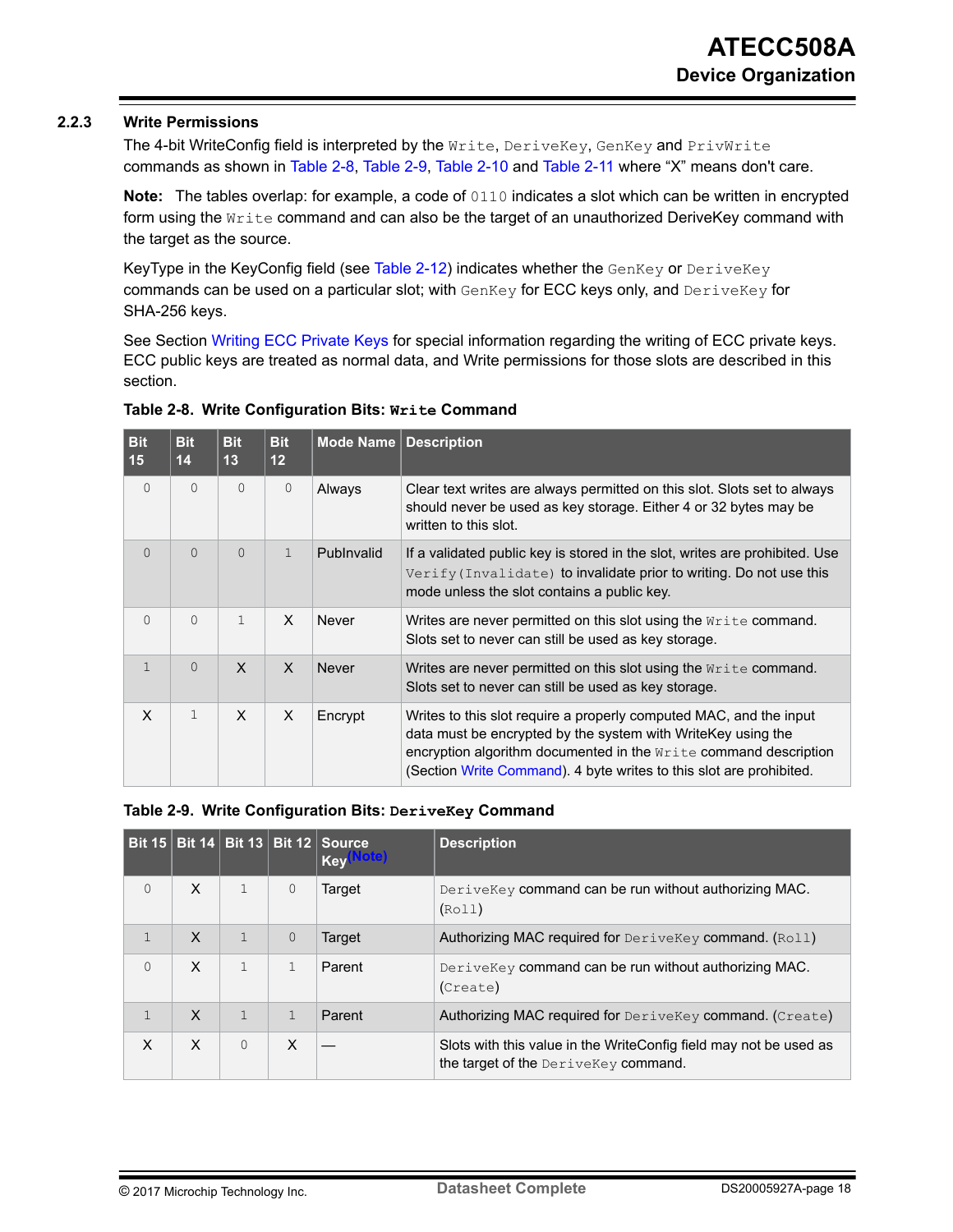<span id="page-18-0"></span>**Note:** The source key for the computation performed by the DeriveKey command can either be the key directly specified in Param2 (Target) or the key at SlotConfig<Param2>.WriteKey (Parent). See Section [Key Uses and Restrictions.](#page-28-0)

The IsSecret bit controls internal circuitry necessary for proper security for slots in which reads and/or writes must be encrypted or are prohibited altogether. It must also be set for all slots that are to be used as keys, including those created or modified with the  $DeriveKey$  command. Specifically, to enable proper device operation, this bit must be set unless WriteConfig is *Always*. Four byte accesses are generally prohibited to and from slots in which this bit is set.

Slots used to store key values should always have IsSecret set to one and EncryptRead set to zero (reads prohibited) for maximum security. For fixed key values, WriteConfig should be set to **Never**. When configured in this way, after the data zone is locked, there is no way to read or write the key; and it may only be used for crypto operations.

Some security policies require that secrets be updated from time to time. The ATECC508A supports this capability in the following way: WriteConfig for the particular slot should be set to Encrypt and SlotConfig.WriteKey should point back to the same slot by setting WriteKey to the slot ID. A standard  $W$ rite command can then be used to write a new value to this slot, provided that the authentication MAC is computed using the old (i.e. current) key value.

#### **2.2.4 Writing ECC Private Keys**

ECC private keys are designated via the appropriate contents of KeyConfig.KeyType and KeyConfig.Private. They can never be written with the  $Write$  and/or  $DeriveKey$  commands. Instead,  $GenKey$  and  $PrivWrite$  can be used to modify these slots. It is always an error to attempt to execute GenKey or PrivWrite on a slot that is not configured to contain an ECC private key. SlotConfig.WriteConfig has the following interpretations for these commands:

| <b>Bit 15</b> |  |              | Bit 14   Bit 13   Bit 12   Description                             |
|---------------|--|--------------|--------------------------------------------------------------------|
|               |  | $\mathsf{X}$ | $\Box$ GenKey may not be used to write random keys into this slot. |
|               |  |              | GenKey may be used to write random keys into this slot.            |

|  | Table 2-10. Write Configuration Bits: GenKey Command |  |
|--|------------------------------------------------------|--|
|--|------------------------------------------------------|--|

| Table 2-11. Write Configuration Bits: PrivWrite Command |  |
|---------------------------------------------------------|--|
|---------------------------------------------------------|--|

|          |         |   | Bit 15 Bit 14 Bit 13 Bit 12 Mode Name Description |                                                                                                                                                                                                                                                       |
|----------|---------|---|---------------------------------------------------|-------------------------------------------------------------------------------------------------------------------------------------------------------------------------------------------------------------------------------------------------------|
| X        | $\circ$ |   | Forbidden                                         | PrivWrite will return an error if the target key slot has this value.                                                                                                                                                                                 |
| $\times$ |         | X | Encrypt                                           | Writes to this slot require a properly computed MAC and the input<br>data must be encrypted by the system with SlotConfig. WriteKey using<br>the encryption algorithm documented in the PrivWrite command<br>description (Section PrivWrite Command). |

#### **2.2.5 KeyConfig (Bytes 96 through 127)**

The 16 KeyConfig elements are used in addition to SlotConfig to restrict the actions that can be performed using information stored in a particular slot. The KeyConfig element is interpreted according to the table below when the data zone is locked. When the data zone is unlocked, these restrictions do not apply, with the exception that slots configured to contain private keys can be written only with the PrivWrite command.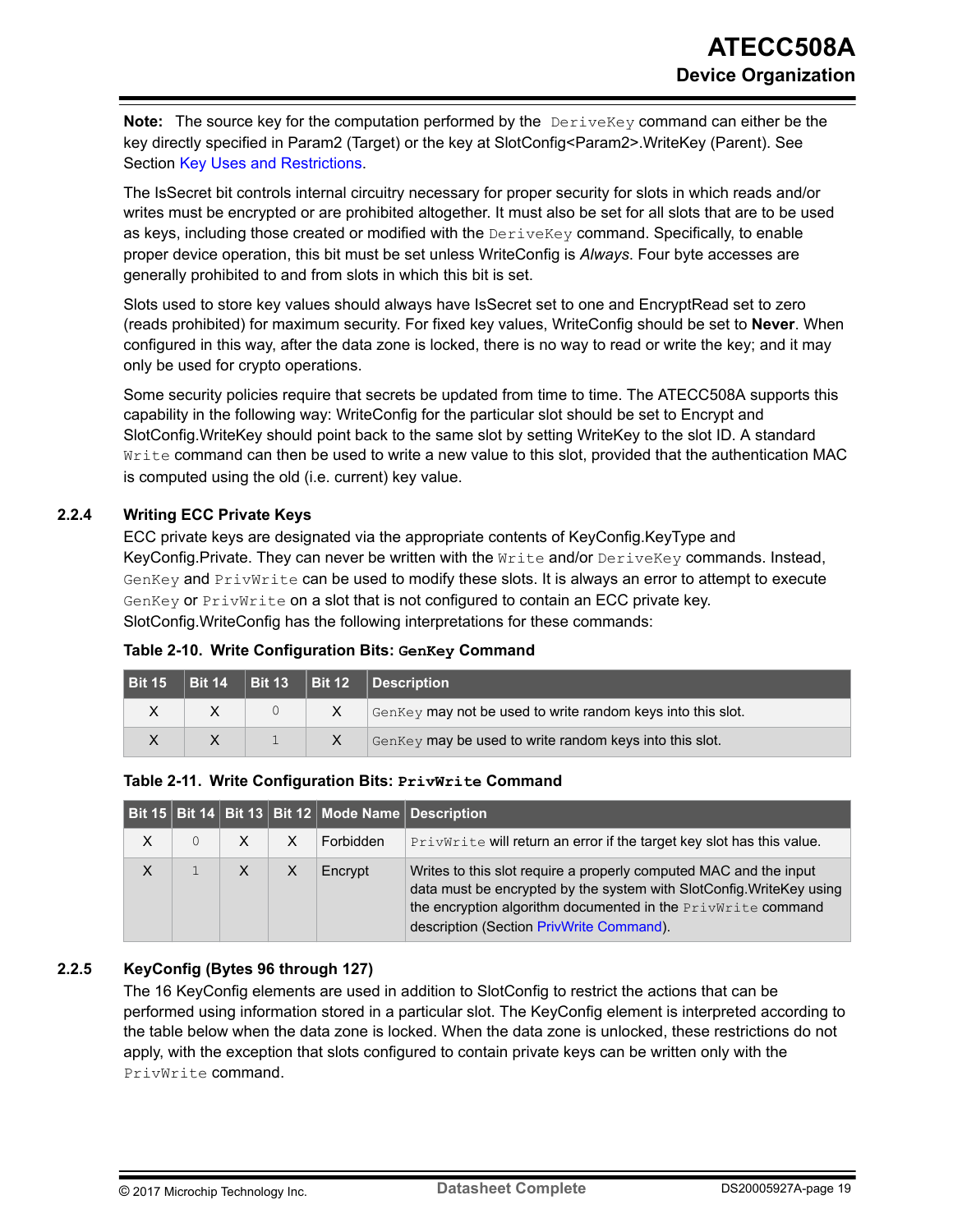| <b>Bit</b>     | <b>Name</b>      | <b>Description</b>                                                                                                                                                                                                                                                      |
|----------------|------------------|-------------------------------------------------------------------------------------------------------------------------------------------------------------------------------------------------------------------------------------------------------------------------|
| $15 - 14$      | <b>X509id</b>    | The index into the X509format array within the configuration zone (addresses 92-95)<br>which corresponds to this slot.<br>If the corresponding format byte is zero, then the public key can be validated by any<br>format signature by the parent.                      |
|                |                  | If the corresponding format byte is non-zero, then the validating certificate must be of a<br>certain length; the stored public key must be located at a certain place within the message<br>and the SHA() commands must be used to generate the digest of the message. |
|                |                  | Must be zero if the slot does not contain a public key.                                                                                                                                                                                                                 |
| 13             | <b>RFU</b>       | Must be zero.                                                                                                                                                                                                                                                           |
| 12             | IntrusionDisable | o = Then use of this key is independent of the state of the IntrusionLatch.                                                                                                                                                                                             |
|                |                  | 1 = Use of this key is prohibited for all commands other than GenKey if the<br>IntrusionLatch is zero. GenKey is permitted regardless of the state of the latch.                                                                                                        |
| $11 - 8$       | AuthKey          | If ReqAuth is one, this field points to the key that must be used for authorization before the<br>key associated with this slot may be used.<br>Must be zero if ReqAuth is zero.                                                                                        |
| $\overline{7}$ | ReqAuth          | $0 =$ No prior authorization is required.                                                                                                                                                                                                                               |
|                |                  | 1 = Before this key must be used, a prior authorization using the key pointed to by<br>AuthKey must be completed successfully prior to cryptographic use of the key.<br>Applies to all key types, both public, secret, and private. See Section Authorized<br>Keys.     |
| 6              | ReqRandom        | This field controls the requirements for random nonces used by the following commands:<br>GenKey, MAC, HMAC, CheckMac, Verify, DeriveKey, and GenDig.                                                                                                                   |
|                |                  | A random nonce is not required.<br>$0 =$                                                                                                                                                                                                                                |
|                |                  | A random nonce is required.<br>$1 =$                                                                                                                                                                                                                                    |
| 5              | Lockable         | o = SlotConfig and remaining KeyConfig bits control modification permissions.                                                                                                                                                                                           |
|                |                  | 1 = Slot can be individually locked using the Lock command. See the SlotLocked field<br>in the Configuration zone to determine whether a slot is currently locked or not.                                                                                               |
|                |                  | Applies to all slots, regardless of whether or not they contain keys. See Section EEPROM<br>Locking.                                                                                                                                                                    |
| $4 - 2$        | KeyType          | If the slot contains an ECC public or private key, then the key type field below must be set<br>to 0b100. If the slot contains any other kind of data, key, or secret, then this field must be<br>set to 0b111 for proper operation.                                    |
|                |                  | $100 =$<br>P256 NIST ECC key                                                                                                                                                                                                                                            |
|                |                  | Not an ECC key<br>$111 =$                                                                                                                                                                                                                                               |
|                |                  | All other values are RFU (Reserved for Future Use)                                                                                                                                                                                                                      |
| 1              | Publnfo          | If Private indicates this slot contains an ECC private key:                                                                                                                                                                                                             |

## <span id="page-19-0"></span>**Table 2-12. KeyConfig Bits (Per Slot)**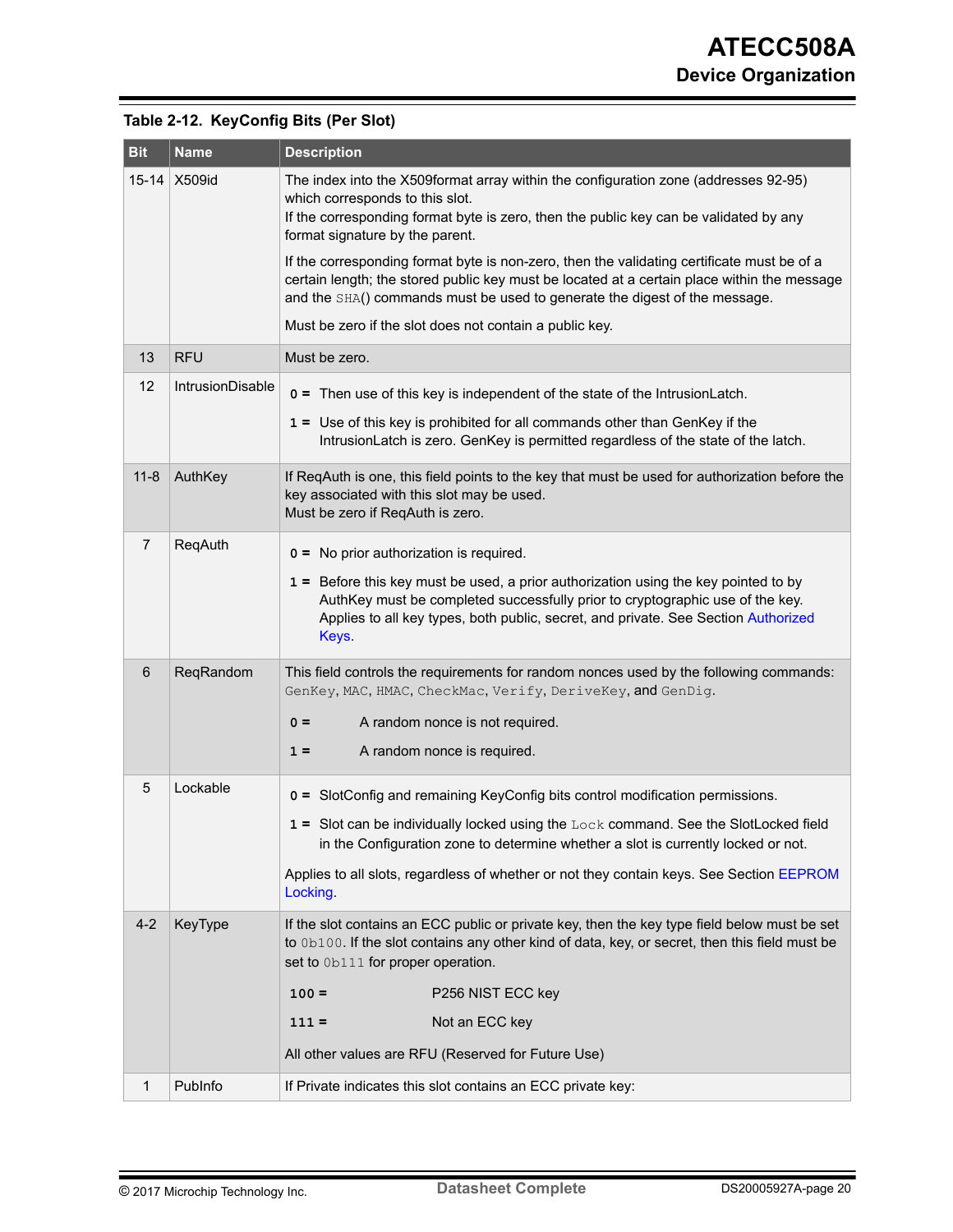| <b>Bit</b> | <b>Name</b> | <b>Description</b>                                                                                                                                                                                                                                                                                                                                                                                                                                |  |
|------------|-------------|---------------------------------------------------------------------------------------------------------------------------------------------------------------------------------------------------------------------------------------------------------------------------------------------------------------------------------------------------------------------------------------------------------------------------------------------------|--|
|            |             | o = The public version of this key can never be generated. Use this mode for the<br>highest security.                                                                                                                                                                                                                                                                                                                                             |  |
|            |             | 1 = The public version of this key can always be generated.                                                                                                                                                                                                                                                                                                                                                                                       |  |
|            |             | If Private indicates that this slot does not contain an ECC private key, then this bit may be<br>used to control validity of public keys. If so configured, the Verify command will only use<br>a stored public key to verify a signature if it has been validated. The Sign and Info<br>commands are used to report the validity state. The public key validity feature is ignored<br>by all other commands and applies only to Slots $8 - 15$ . |  |
|            |             | $o$ = The public key in this slot can be used by the $Verify$ command without being<br>validated.                                                                                                                                                                                                                                                                                                                                                 |  |
|            |             | $1 =$ The public key in this slot can be used by the $Verify$ command only if the public<br>key in the slot has been validated. When this slot is written for any reason, the most<br>significant four bits of byte 0 of block 0 will be set to 0xA to invalidate the slot. The<br>Verify command can be used to write those bits to 0x5 to validate the slot.                                                                                    |  |
| $\Omega$   | Private     | o = The key slot does not contain an ECC private key and cannot be used with the<br>Sign, GenKey, ECDH and PrivWrite commands. It may contain an ECC public<br>key, a SHA key, or data.<br>$1 =$ The key slot contains an ECC private key and can be used only with the $\text{Sign}$ ,                                                                                                                                                           |  |
|            |             | GenKey, ECDH and PrivWrite commands.                                                                                                                                                                                                                                                                                                                                                                                                              |  |

More information on select fields is described below.

#### • **Private:**

This bit indicates that the slot contains an ECC private key and it is used by the device to limit uses of this slot to the appropriate ECC commands.

If this bit is set, then SlotConfig.ReadKey is used to enable or disable the use of the private key for various operations. ReadKey<0> enables the use of the key for signatures of externally supplied data, while ReadKey<1> enables the use of the key to sign only messages that are stored in TempKey by the GenKey or GenDig commands. This mechanism permits a remote entity to have the knowledge that a particular key value or slot contents are stored within an ATECC508A device, and it prevents an attacker from creating an external message that would model an internal state that does not exist and create a signature of that state.

#### • **PubInfo**:

For public keys, this field can be used to walk a certificate chain to validate the key. This feature is implemented using the  $\text{Verify}$  command and the validation is stored in nonvolatile memory alongside the key so that subsequent uses of the public key do not require additional validation. These keys are always invalidated when any part of the slot containing the key is written. For private keys, this field can be used to increase security or privacy in some situations by preventing the generation of the public key corresponding to a private key. The presumption is that the public key has been stored elsewhere at the time the private key was generated or written into the device. This field is ignored when a random key is generated. The ATECC508A includes a method of walking either an X.509 certificate chain or a simplified internal format chain. See the SHA and Verify(ValidateExternal) commands for more details.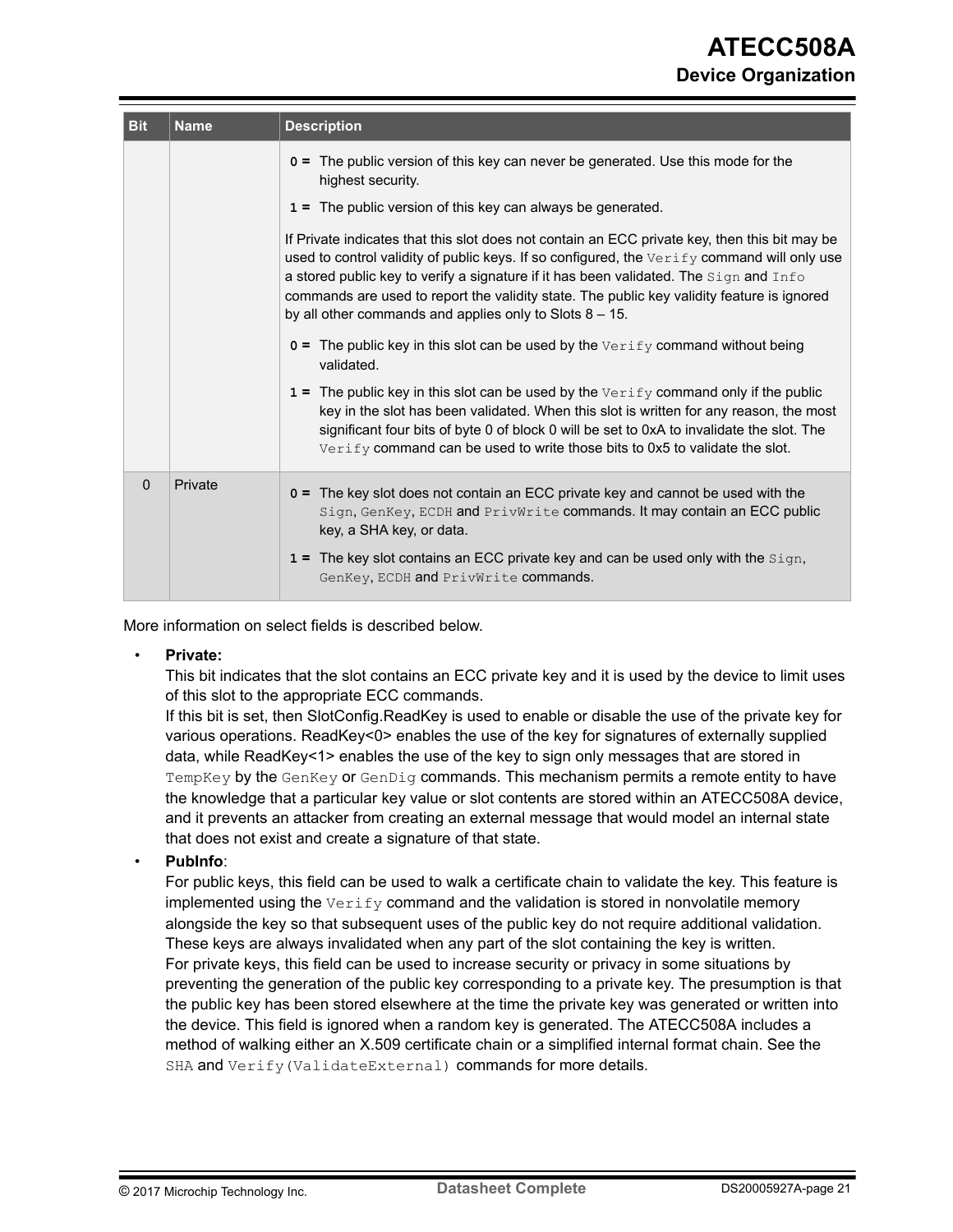#### • **KeyType:**

The four ECC commands that use ECC keys (i.e.  $GenKey$ ,  $Sign$ ,  $ECDH$ , and  $Verify$ ) will operate only on data slots in which this field is set to one of the legal ECC key types. Any attempt to use any SHA-256 computation commands (i.e. CheckMac, DeriveKey, MAC, or HMAC) on a slot configured to be an ECC private key will result in an error.

Keys that will be the source or destination of the SHA-256 computation commands (i.e. CheckMac, DeriveKey, MAC, or HMAC) should be set to a KeyType of 0b111. Proper operation of the device is not guaranteed if these commands are attempted with any other KeyType. The  $GenDiq$  command may operate on any slot type other than for ECC private keys.

#### • **ReqRandom:**

This field is useful in preventing replays of authorization and/or other cryptographic operations. Keys that control encrypted reads and/or writes should have this field set to one under normal circumstances in order to provide data security.

If this field is set to one, then prior to the execution of the CheckMac, GenDig, DeriveKey, Verify, MAC, and HMAC commands, the Random Number Generator (RNG) must have been used by the Nonce command to generate the contents of TempKey.

If  $GenKey$  is used to generate a public key digest of either a public or private key stored in a Data zone slot, then the ReqRandom field is used to ensure that the nonce in TempKey included the RNG.

#### • **ReqAuth**:

If this bit is set, then prior authorization of the key at KeyConfig.AuthKey must have been completed prior to execution of any cryptographic command (i.e. CheckMac, DeriveKey, GenDig,  $GenKey, MAC, HMAC, Sign, or Verify)$  that uses this key. The  $DeriveKey$  command checks for usage authorization only for the parent key, and never the target key, unless it is the same as the parent key.

The GenKey command checks for usage authorization even when generating a new key to prevent denial of service attacks.

The authorization state is stored in two internal volatile registers:

- AuthValid
- AuthKeyID

These registers are retained as long as power is applied, and the device does not enter the Sleep mode.

These registers are set by means of the execution of a successful CheckMac or Verify command with the key to be authorized as the target key of the command. CheckMac must be run with Mode<1> set to one, or  $Verify$  must be run in Stored mode to set AuthKeyID to the value in the KeyID parameter to these commands. The CheckMac and Verify commands do not clear these bits on an unsuccessful authorization attempt unless the keys also happen to be used as the source key.

AuthValid is cleared under the following situations:

- The device enters Sleep mode or power is removed.
- Any command is executed that uses a key requiring prior authorization, regardless of which slot has been authorized and/or which slot was required to be authorized for this key. If there are multiple state or configuration errors preventing the proper execution of the command, then AuthValid may or may not be cleared depending upon the specific error conditions encountered.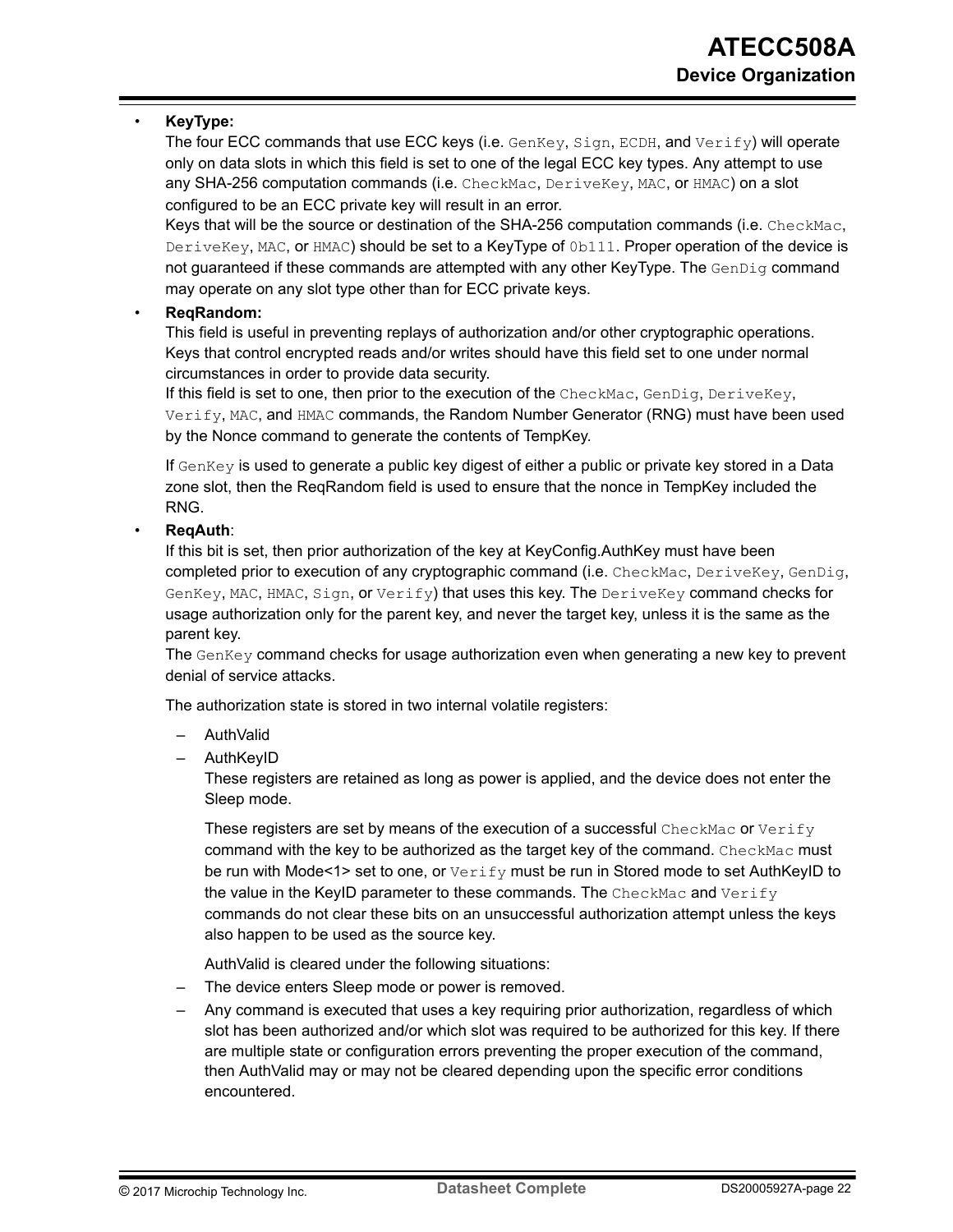#### <span id="page-22-0"></span>**2.2.6 Special Memory Values in the Config Zone (Bytes 0 through 12)**

Various fixed information is included in the ATECC508A that can never be written under any circumstances and can always be read, regardless of the state of the lock bits.

#### • **SerialNum**

Nine bytes (SN<0:8>) that together form a unique value that is never repeated for any device in the CryptoAuthentication family. The serial number is divided into two groups:

– SN<0:1> and SN<8>

The values of these bits are fixed at manufacturing time in most versions of the ATECC508A. Their default value is 0x01 23 EE. These 24 bits are always included in the cryptographic computations that the ATECC508A makes.

– SN<2:3> and SN<4:7>

The values of these bits are programmed by Microchip during the manufacturing process and are different for every die. These 48 bits are optionally included in some cryptographic computations that are made by the ATECC508A.

• **RevNum**

Four bytes of information that are used by Microchip to provide manufacturing revision information. These bytes can be freely read as RevNum<0:3>, but they should never be used by system software because they may be revised by Microchip occasionally.

## **2.3 EEPROM One Time Programmable (OTP) Zone**

The OTP zone of 64 bytes (512 bits) is part of the EEPROM array, and can be used for read-only storage or consumption logging purposes. It is organized as two blocks of 32 bytes each.

Prior to locking the Configuration zone (LockConfig= $0x55$ ), the OTP zone is inaccessible and can be neither read nor written. After configuration locking, but prior to locking of the OTP zone (LockValue  $=0x55$ ), the entire OTP zone can be written using the  $W$ rite command. If desired, the data to be written can be encrypted. Prior to locking the data/OTP zones using LockValue, this zone cannot be read at all.

Once the OTP zone is locked, the OTPmode byte in the configuration zone controls the access permissions of this zone as follows:

#### • **Read-only Mode**

The data cannot be modified and would be used to store fixed model numbers, calibration information, manufacturing history, or other data that should never change. The  $Write$  command will always return an error and leave the memory unmodified.

All 64 bytes within the OTP zone are always available for reading using either 4 or 32 byte reads.

#### • **Consumption Mode**

The bits function as one-way fuses and can be used to track consumption or usage of the item to which the ATECC508A device is attached. In a battery, for example, they might be used to track charging cycles or use time. In a printer ink cartridge, they might track the quantity of material consumed. In a medical device, they might track the number of permitted uses for a limited use item.

The  $Write$  command can only cause bits to transition from a one to a zero. Logically, this means that the data value in the input parameter list will be ANDed with the current value in the word(s), and the result written back to memory. As an example, writing a value of  $0 \times FF$  results in no change to the byte and writing a value of  $0 \times 00$  causes the byte in memory to go to zero, regardless of the previous value. Once a bit has transitioned to a zero, it can never transition back to a one.

All 64 bytes within the OTP zone are always available for reading using either 4 or 32 byte reads.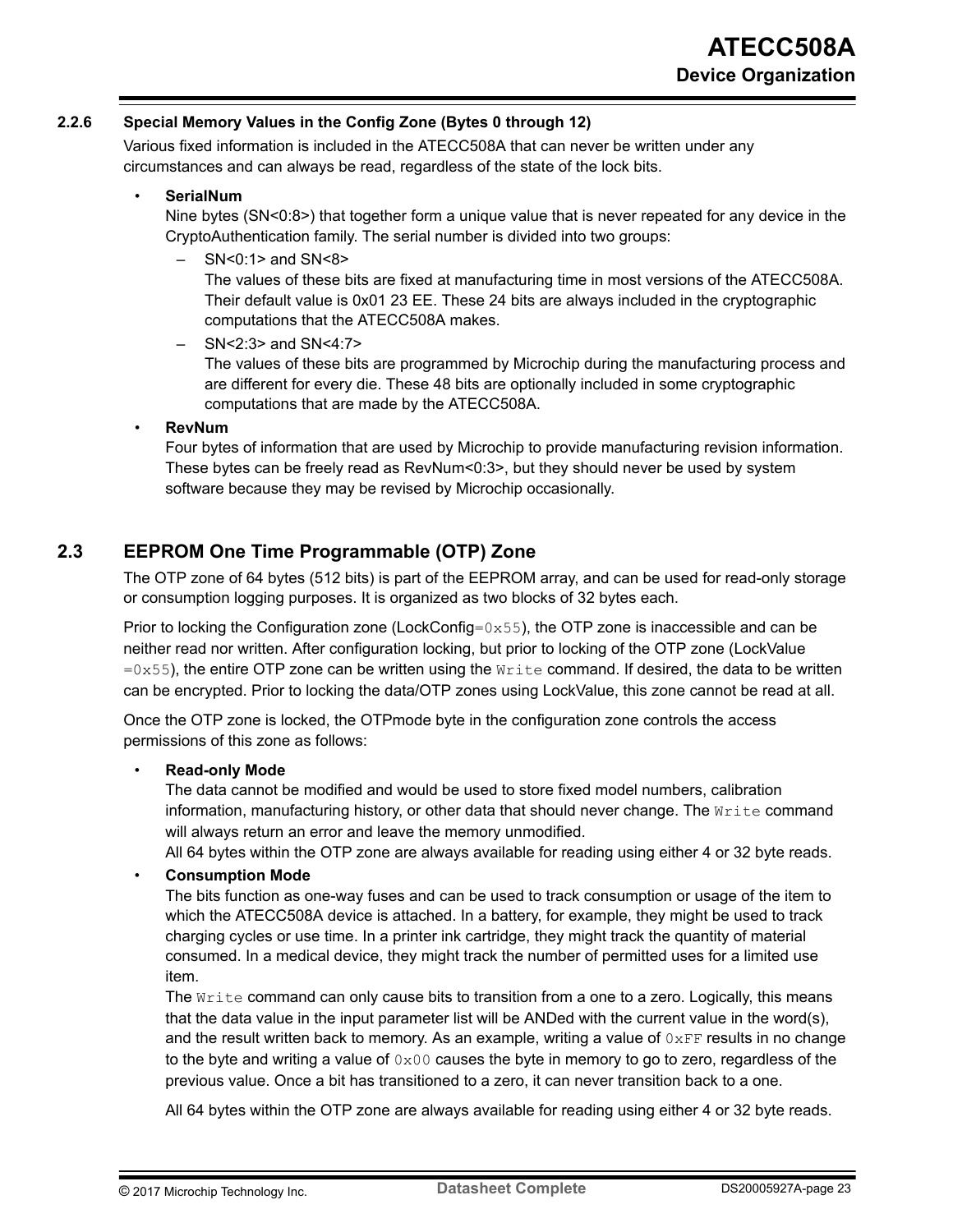<span id="page-23-0"></span>All OTP bits have a value of one upon shipment from the Microchip factory.

## **2.4 EEPROM Locking**

There are two separate lock states for the device:

- One to lock the configuration zone (that is controlled by LockConfig, byte 87).
- One to lock both the OTP and data zones (that are controlled by LockValue, byte 86).

These lock values are stored within separate bytes in the configuration zone, and they can be modified only by means of the  $_{\text{Lock}}$  command. After a memory zone is locked, there is no way to unlock it.

The device should be personalized at the system manufacturer's site with the desired configuration information; after which, the configuration zone should be locked. Then, all necessary writes of public and secret information into the data and OTP zones should be performed by using encrypted writes, if appropriate, and then the data and OTP zones should be locked.

It is vital that the data and OTP zones be locked prior to release into the field of the system containing the device. Failure to lock these zones may permit modification of any secret keys and may lead to other security problems.

Any attempt to read or write the data or OTP zones prior to locking the configuration zone causes the device to return an error.

**Note:**  Contact Microchip for optional secure personalization services.

#### **2.4.1 Configuration Zone Locking**

Certain bytes within the configuration zone can never be modified in the field regardless of the lock status, per [Table 2-5.](#page-12-0) Write permission for most of the remaining bytes within the zone is controlled using the LockConfig byte in the configuration zone as shown in Table 2-13. Throughout this document, if LockConfig is 0x55, the configuration zone is said to be unlocked; otherwise, it is locked. The LockConfig byte can only be set via the Lock command. Once the configuration zone has been locked it can never be unlocked and no values within the config zone can be updated via direct write commands. Some configuration values can be set by other commands such as the  $_{\text{Lock}}$  command when doing individual slot locking. Values within the configuration zone can always be read.

#### **Table 2-13. Configuration Zone Locking**

|                               | <b>Read Access</b> | <b>Write Access</b> |
|-------------------------------|--------------------|---------------------|
| LockConfig == 0x55 (unlocked) | Read               | Write               |
| LockConfig $!=$ 0x55 (locked) | Read               | <never></never>     |

#### **2.4.2 Data and OTP Zone Locking**

Once the configuration zone has been locked, secret and/or read-only data can be written into the slots of the data zone and the OTP zone. Most write access restrictions are ignored when the data zone is unlocked. Throughout this document, if LockValue is  $0 \times 55$ , then both the OTP and data zones are said to be unlocked; otherwise, they are locked. The LockValue byte can only be set with the Lock command. Locking the data/OTP zone does not mean that the values in these zones cannot be modified; locking indicates that the slot now behaves according to the policies set by the associated configuration zone's values. Once the LockValue byte has been set it can never be cleared.

**Note:**  There is neither read nor write access to the OTP and Data zones prior to locking of the Configuration zone.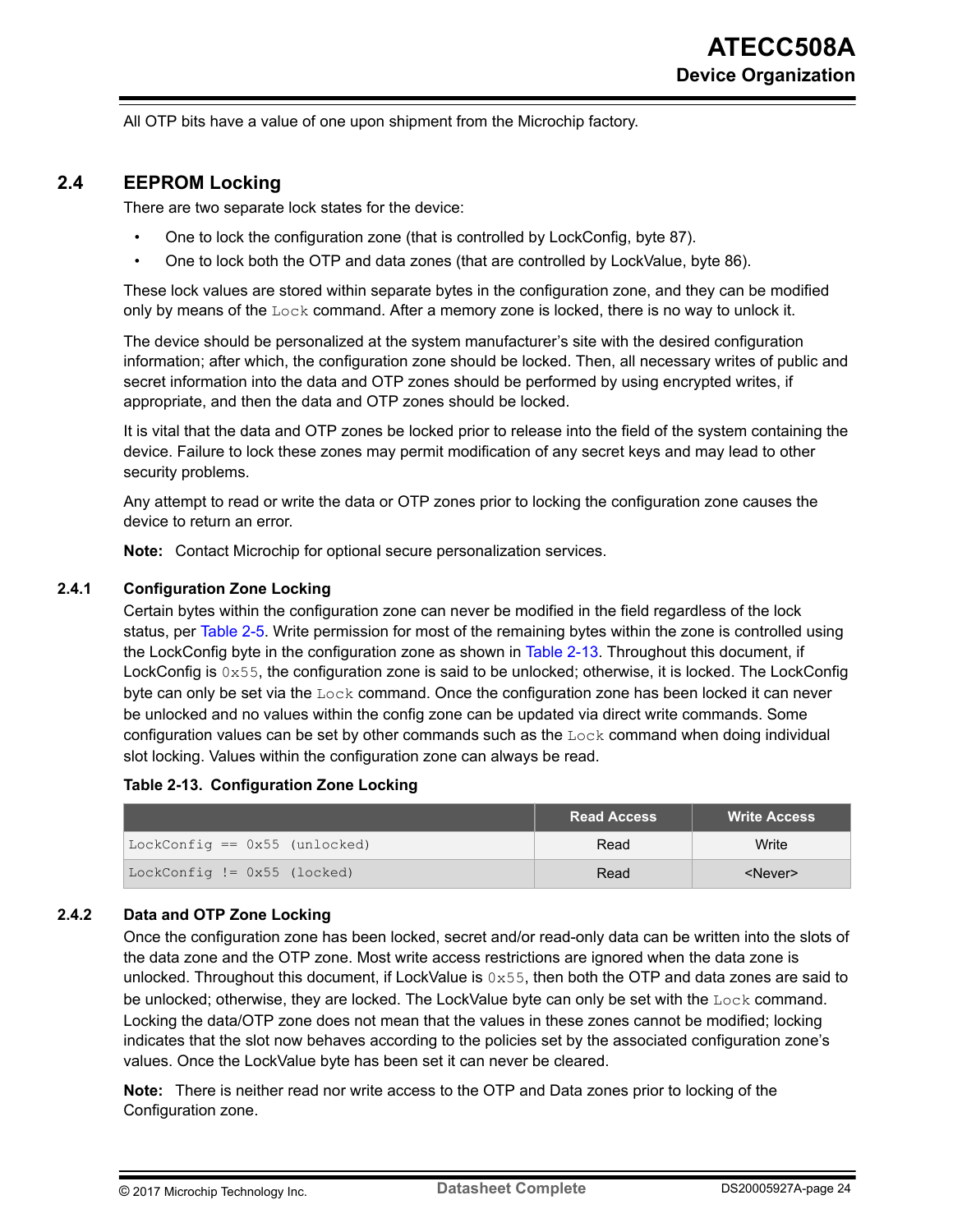#### <span id="page-24-0"></span>**Table 2-14. Data and OTP Zone Access Restrictions**

|                              | Read Access     | <b>Write Access</b> |
|------------------------------|-----------------|---------------------|
| LockValue == 0x55 (unlocked) | <never></never> | Write               |
| LockValue $!=$ 0x55 (locked) | Read            | WriteNote           |

**Note:**  After the data/OTP zones are locked using LockValue, reads and writes of the OTP zone additionally depend on the state of the OTP mode bytes in the Configuration zone. See [EEPROM One](#page-22-0) [Time Programmable \(OTP\) Zone](#page-22-0) for more information.

#### **2.4.3 Individual Slot Locking**

ATECC508A provides a mechanism for one-time locking of any of the 16 data slots. Once a slot is individually locked, the slot can no longer be modified under any circumstances. This mechanism is controlled by the 16-bit field SlotLocked in the configuration zone and the Lockable bit within each of the 16 KeyConfig words. The SlotLocked and lockable bits can be freely written using the Write command prior to locking of the configuration zone.

#### • **SlotLocked Bits**

If the SlotLocked bit for a particular slot is set to zero after the configuration zone is locked, then modification of that slot via the PrivWrite, Write, GenKey, and/or DeriveKey commands is permanently prohibited, regardless of the state of the corresponding Lockable, SlotConfig and/or KeyConfig bits. When SlotLocked is zero, then the corresponding slot cannot be written even if the data zone is unlocked.

#### • **Lockable Bits**

After the configuration zone is locked, the state of the Lockable bit for a particular slot controls whether or not the  $_{\text{Lock}}$  command will be permitted to change the SlotLocked bit for the corresponding slot, per the table below. If Lockable is one, then the  $_{\text{Lock}}$  command can be used to modify the SlotLocked bit either before or after the Data zone is locked.

|  |        |      | SlotLocked Bit Lockable Bit Lock Command PrivWrite, Write, DeriveKey, Notes<br>and GenKey Commands |                             |
|--|--------|------|----------------------------------------------------------------------------------------------------|-----------------------------|
|  | 0 or 1 | No.  | No                                                                                                 | Not writeable.              |
|  |        | No.  | Yes                                                                                                | Writeable but not lockable. |
|  |        | Yes: | Yes                                                                                                | Writeable and lockable.     |

#### **Table 2-15. Individual Slot Locking After Configuration Zone is Locked**

Individually lockable slots can contain either secret information or readable data and may be used in one of two ways:

- The Configuration zone and non-lockable data slots should be initialized and locked in the usual manner by the OEM. After the data zone has been locked, those particular slots marked as lockable can then be modified and individually locked in the field at some point in the future.
- After the configuration zone is locked, some slots can be personalized and locked by the OEM prior to transfer of the device/component to a second party such as a subcontractor or distributor that personalizes the remaining slots, and then locks the data zone prior to shipment of the device into the field.

The Lock command does not provide a CRC validation mechanism when using the individual slot locking mechanism. If slots are locked prior to locking of the entire data zone, then the contents may be validated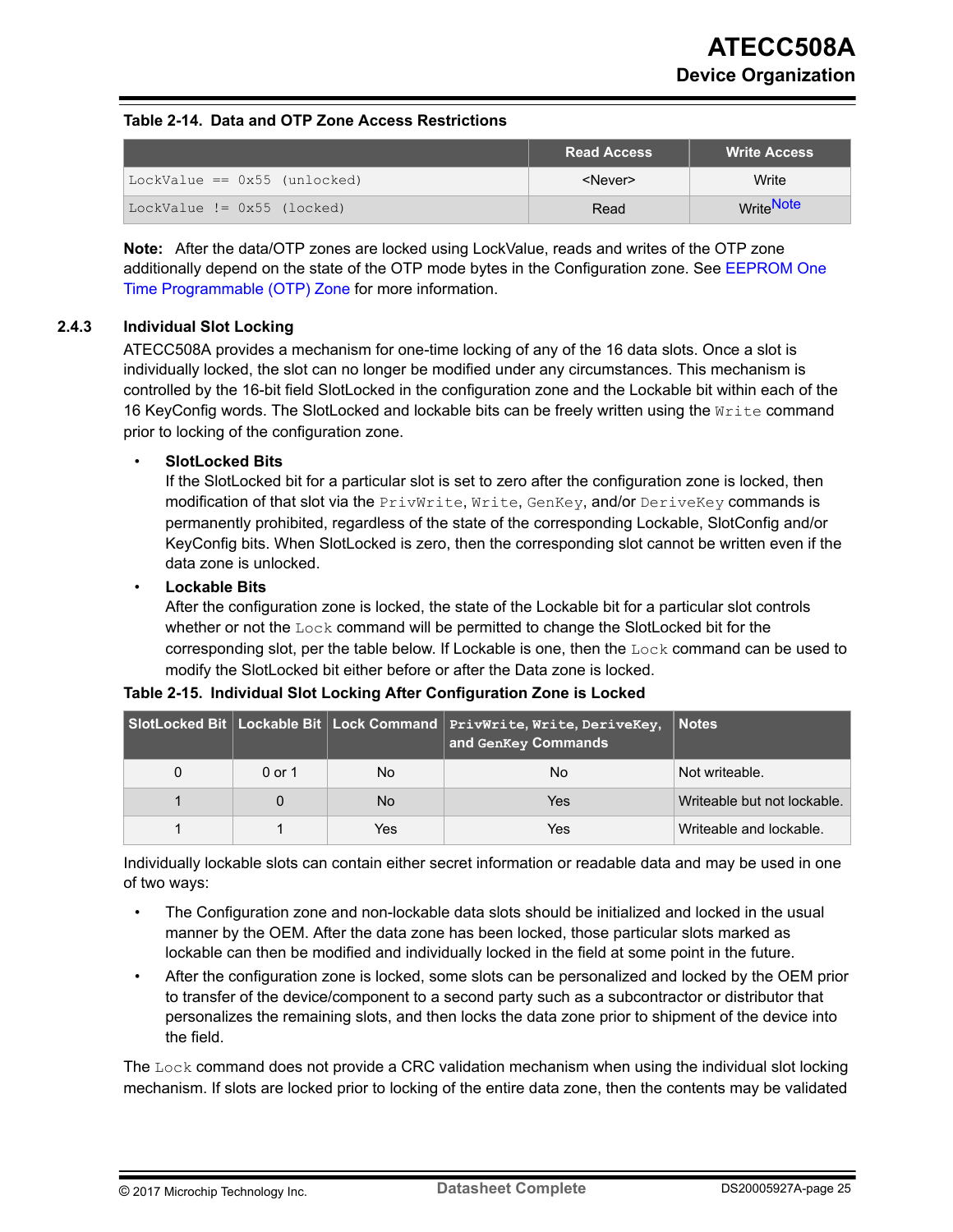<span id="page-25-0"></span>at the time of data/OTP locking. After the data/OTP zones are locked, either the Read, CheckMac, or MAC commands can be used to validate the slot contents prior to individual slot locking.

**Note:** Validation of a public key via the Verify command can occur regardless of the state of the SlotLocked bit for that slot.

## **2.5 Static RAM (SRAM) Memory**

The device includes an SRAM array that is used to store the input command or output result, intermediate computation values, and/or an ephemeral key. The entire contents of this memory are always invalidated whenever the device goes into Sleep mode or the power is removed. The ephemeral key is named TempKey and can be used as an input to the MAC, HMAC, CheckMac, GenDig, Sign, Verify, and DeriveKey commands. It is also used as the data protection (encryption or decryption) key by the Read and Write commands.

#### **2.5.1 TempKey**

TempKey is a storage register in the SRAM array that can be used to store an ephemeral result value from the Nonce, GenDig, SHA, or GenKey commands. The contents of the 32 byte data value in this register can never be read from the device (although the device itself can read and use the contents internally). The  $\text{Info}$  command can be used to return the value of the nine status/flag bits within this register.

Execution of GenDig or GenKey replaces the old contents of TempKey with the new calculated output, which is a combination of the old TempKey value and other information. Execution of the Nonce command or the copy mode of the CheckMac command completely replaces any previous output of the GenDig or GenKey commands. This register contains the elements shown in the table below:

| <b>Name</b>    | Length            | <b>Description</b>                                                                                                                                                             |  |
|----------------|-------------------|--------------------------------------------------------------------------------------------------------------------------------------------------------------------------------|--|
| <b>TempKey</b> | 256-bit (32 byte) | Nonce (from Nonce command) or digest (from GenDig or GenKey (Digest)<br>commands).                                                                                             |  |
| KeylD          | 4 bits            | If TempKey was generated by $GenDiq$ or $GenKey$ , these bits indicate which key<br>was used in its computation. The four bits represent one of the slots of the Data<br>zone. |  |
| SourceFlag     | 1 bit             | The source of the randomness in TempKey:                                                                                                                                       |  |
|                |                   | Internally generated random number (Rand).<br>$0 =$                                                                                                                            |  |
|                |                   | Input seed only, no internal random generation (Input).<br>$1 =$                                                                                                               |  |
| GenDigData     | 1 bit             | $0 =$ TempKey was not generated by GenDig.                                                                                                                                     |  |
|                |                   | $1 =$ The contents of TempKey were generated by $GenDiq$ using one of the slots<br>in the Data zone (and TempKey.KeyID will be meaningful).                                    |  |
| GenKeyData     | 1 bit             | 0 = TempKey.KeyID was not generated by GenKey.                                                                                                                                 |  |
|                |                   | $1 =$ The contents of TempKey were generated by $GenKey$ using one of the slots<br>in the Data zone (and TempKey.KeyID will be meaningful).                                    |  |

| Table 2-16. TempKey Storage Register |  |  |
|--------------------------------------|--|--|
|--------------------------------------|--|--|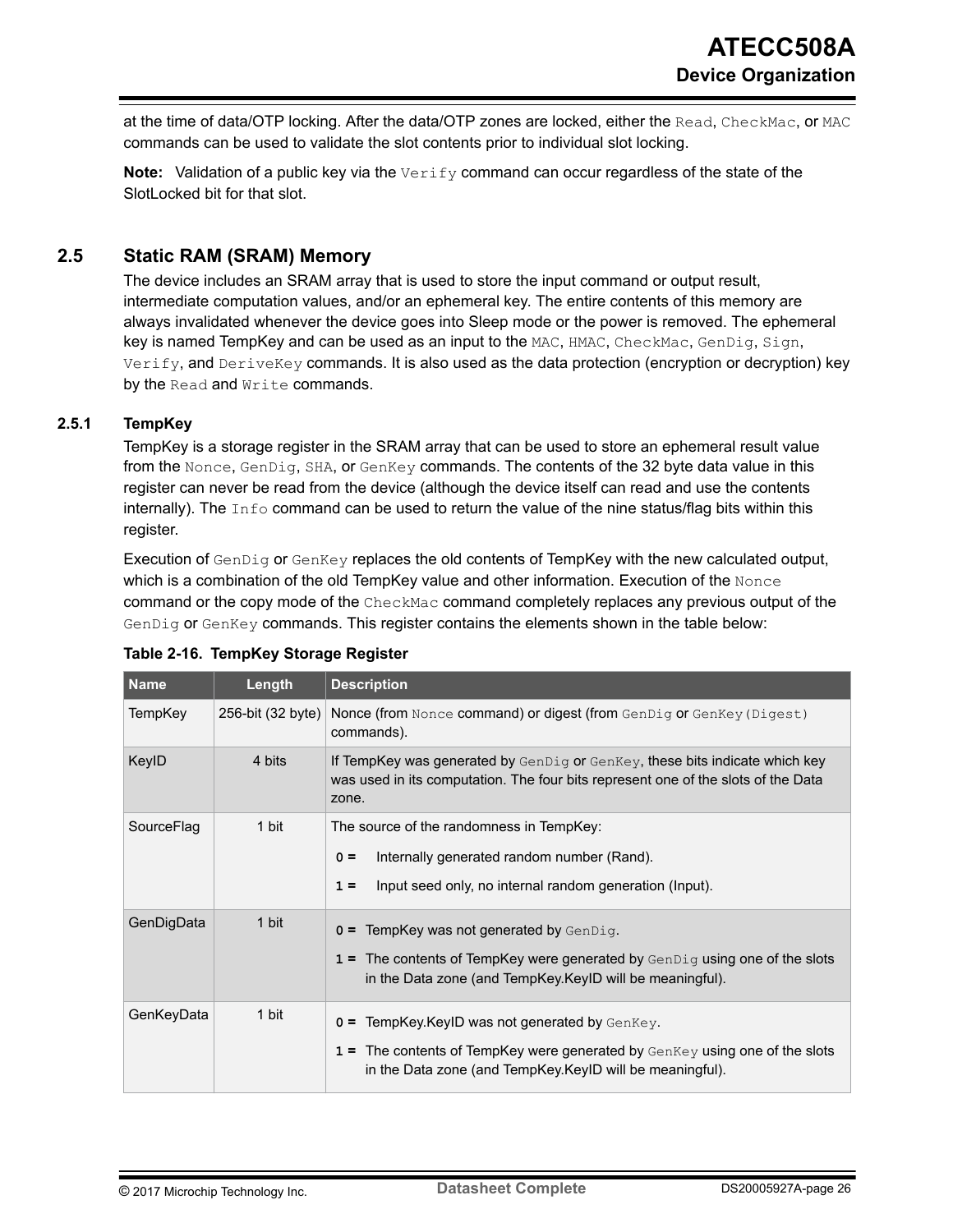| <b>Name</b> | Length | <b>Description</b>                                                                                                                                                                                                                                                                                                                                                               |
|-------------|--------|----------------------------------------------------------------------------------------------------------------------------------------------------------------------------------------------------------------------------------------------------------------------------------------------------------------------------------------------------------------------------------|
| NoMacFlag   | 1 bit  | o = The contents of TempKey were generated and can be used with any of the<br>MAC commands.                                                                                                                                                                                                                                                                                      |
|             |        | 1 = The contents of TempKey were generated using the value in a slot for which<br>SlotConfig. NoMac is one, and therefore cannot be used by the MAC and<br>HMAC commands. If multiple slots were used in the calculation of TempKey,<br>then this bit will be set if SlotConfig. NoMac was set for any of those slots.<br>Also cannot be used with the SHA command in HMAC mode. |
| Valid       | 1 bit  | The information in TempKey is invalid.<br>$0 =$<br>The information in TempKey is valid.<br>$1 =$                                                                                                                                                                                                                                                                                 |

In this specification, TempKey refers to the contents of the 256-bit data register. The remaining bit fields are referred to as TempKey.SourceFlag, TempKey.GenDigData, and so forth.

The TempKey.Valid bit is cleared to zero during power-up, sleep, brown-out, watchdog expiration, or tamper detection. The contents of TempKey are retained when the device enters idle mode. Depending upon the command and the circumstances, the TempKey.Valid bit is also cleared as follows:

## • **Nonce, GenKey, or GenDig Commands**: TempKey.Valid will be cleared on any error other than CRC (communications) or ECC (retry).

• **CheckMac Command**:

TempKey.Valid will be cleared unless a successful copy takes place (Section [Password Checking](#page-30-0)).

• **Info Command**:

TempKey.Valid is not modified regardless of success or failure.

• **All Others**:

TempKey.Valid will be cleared for all return codes (including success) other than CRC (communications) or ECC (retry).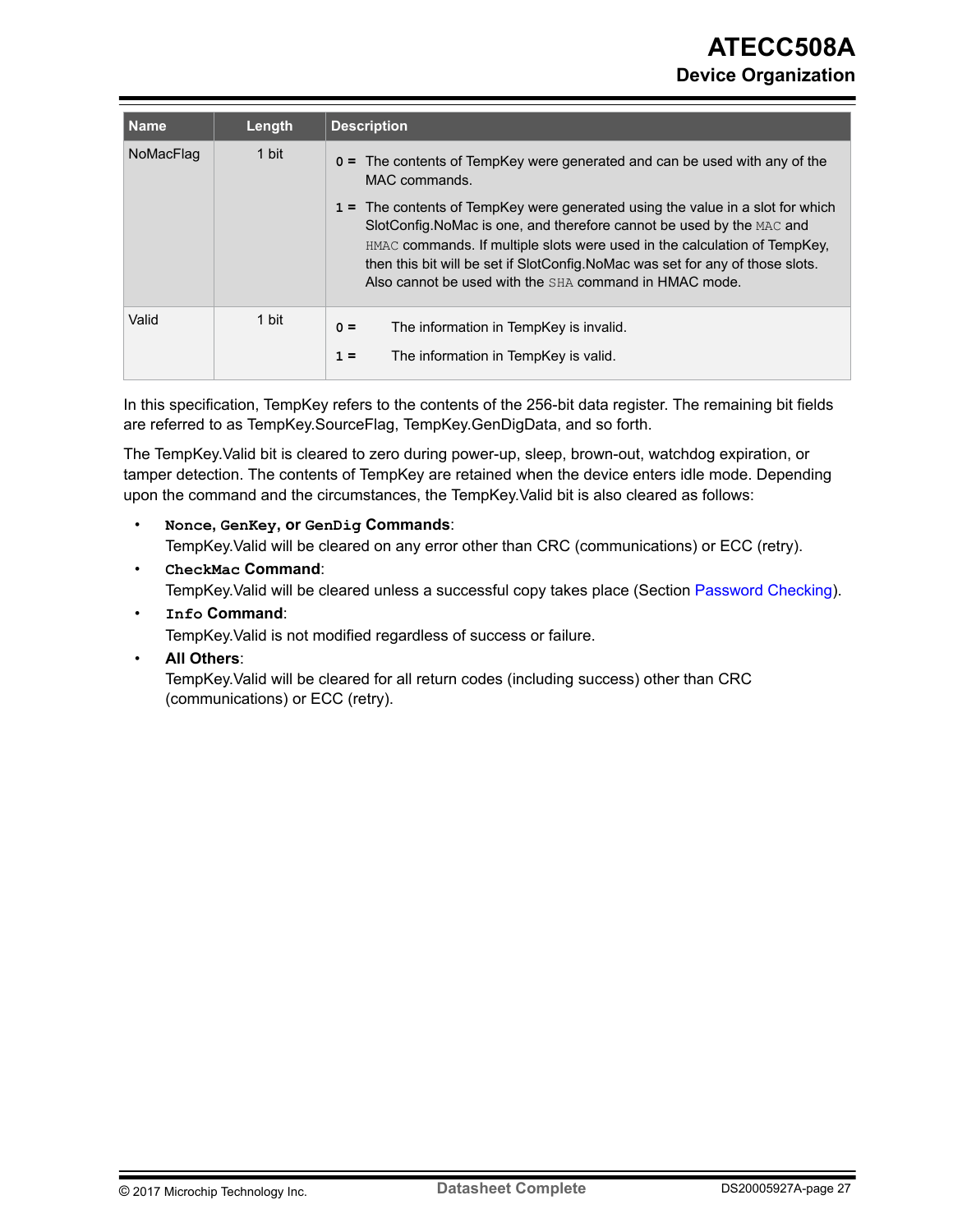## <span id="page-27-0"></span>**3. Security Information**

## **3.1 Cryptographic Standards**

The ATECC508A follows various industry standards for the computation of cryptographic results. These reference documents are described in the sections below.

#### **3.1.1 SHA-256**

The ATECC508A MAC command calculates the digest of a secret key concatenated with the challenge or nonce. It optionally includes various other pieces of information stored on the device within the digested message. The ATECC508A computes the SHA-256 digest based upon the algorithm documented in the following website:

#### <http://nvlpubs.nist.gov/nistpubs/FIPS/NIST.FIPS.180-4.pdf>

The complete SHA-256 message processed by the ATECC508A is listed in Section [Security Commands](#page-54-0) for each of the particular commands that use the algorithm. Most standard software implementations of the algorithm automatically add the appropriate number of pad and length bits to this message to match the operation the device performs internally.

The SHA-256 algorithm is also used for encryption by taking the output digest of the hash algorithm and XORing it with the plain text data to produce the ciphertext. Decryption is the reverse operation, in which the ciphertext is XORed with the digest with the result being the plain text.

#### **3.1.2 HMAC/SHA-256**

The response to the challenge can also be computed using the HMAC algorithm based upon the SHA-256 documented at the following website:

[https://csrc.nist.gov/csrc/media/publications/fips/198/1/final/documents/fips-198-1\\_final.pdf](https://csrc.nist.gov/csrc/media/publications/fips/198/1/final/documents/fips-198-1_final.pdf)

Because of the increased computation complexity, the HMAC command is not as flexible as the MAC command, and the computation time is extended for HMAC. While the HMAC sequence is not necessary to ensure the security of the digest, it is included for compatibility with various software packages.

#### **3.1.3 Elliptic Curve Digital Signature Algorithm (ECDSA)**

The ATECC508A computes and verifies the Elliptic Curve signatures according to the algorithm documented in:

ANSI X9.62-2005 <https://www.ansi.org/>

FIPS 186-4 specification <http://nvlpubs.nist.gov/nistpubs/FIPS/NIST.FIPS.186-4.pdf>

#### **3.1.4 Elliptic Curve Diffie-Hellman (ECDH)**

The ATECC508A executes the ECDH key agreement according to NIST Special Publication 800-56A recommendations:

<http://nvlpubs.nist.gov/nistpubs/SpecialPublications/NIST.SP.800-56Ar2.pdf>

<https://csrc.nist.gov/csrc/media/publications/sp/800-56a/rev-2/final/documents/draft-sp-800-56a.pdf>

The ATECC508A does not implement the KDF portions of these specifications.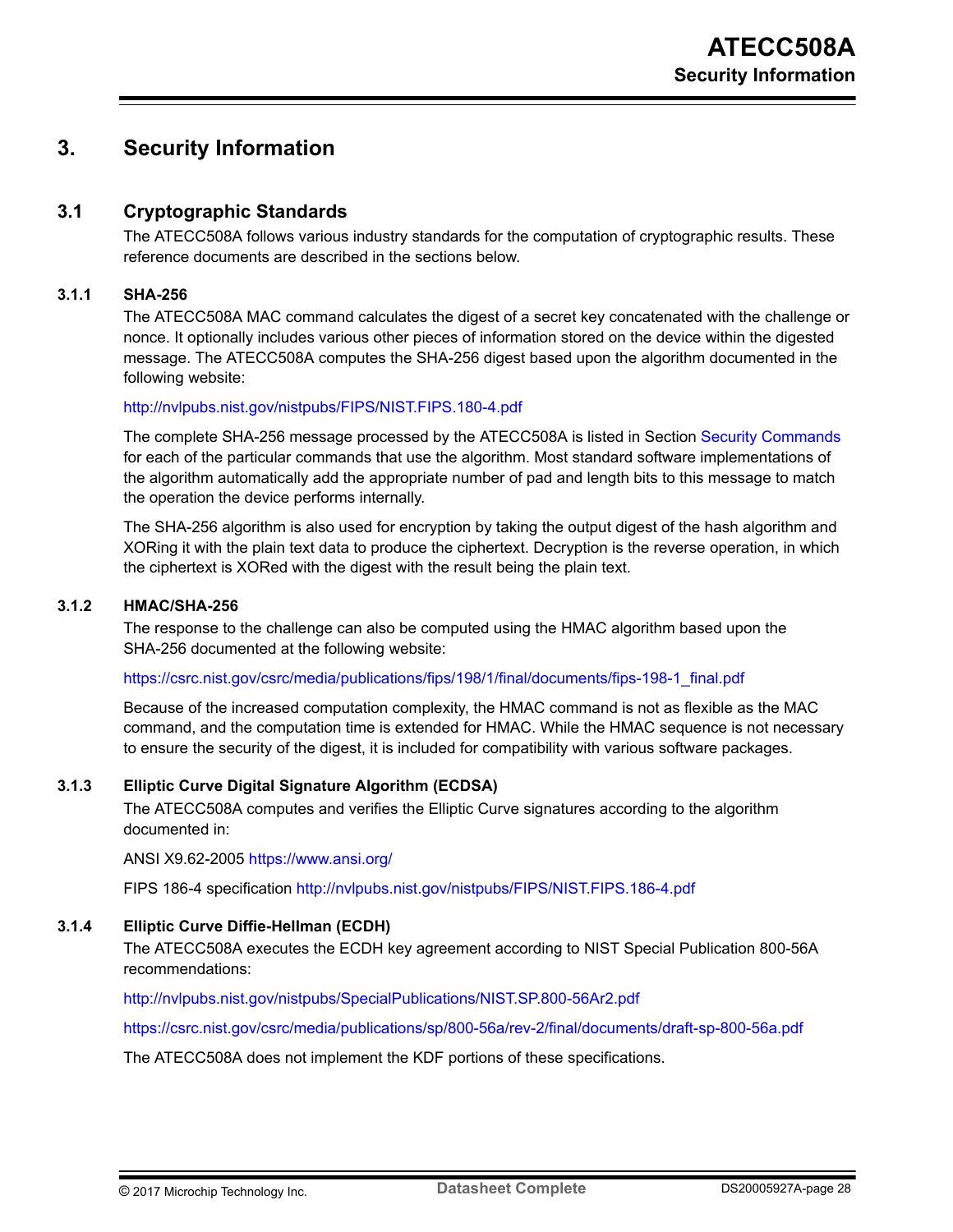### <span id="page-28-0"></span>**3.2 Key Uses and Restrictions**

Any slot in the EEPROM data zone can be used to store a secret or private key. There are a number of ways in which the keys stored within the device can be used and/or their access restricted. See the following sections Diversified Keys to [Authorized Keys](#page-31-0) for some of these concepts.

The device should be properly configured to prevent any unwanted read and write access to all key slots, including the setting of the IsSecret bit. Private keys can never be read from the device regardless of the values in the configuration zone.

With the exception of transport keys documented in section [Transport Keys](#page-31-0), the most significant 12 bits of all KeyID parameters should be zero.

#### **3.2.1 Diversified Keys**

If the host or validating entity has a place to securely store secrets, or contains an ATECC508A device, the secret key values stored in the EEPROM slot(s) of the clients can be diversified by using the serial number embedded in the device (SN<0:8>). In this manner, every client device can have a unique key, which can provide extra protection against known plaintext attacks and permit compromised serial numbers to be identified and blacklisted.

To implement this operation, a root secret is externally combined with the device's serial number during personalization by using some cryptographic algorithm, and the result is written to the ATECC508A key slot.

The ATECC508A GenDig and CheckMac commands provide a mechanism to securely generate and compare diversified keys, thereby eliminating this requirement from the host system.

Consult the following application note for more details:

<http://ww1.microchip.com/downloads/en/appnotes/doc8666.pdf>

#### **3.2.2 Rolled Keys**

In order to prevent repeated uses of the same secret key value, the ATECC508A supports key rolling. Normally, after a certain number of uses (perhaps as few as one), the current key value is replaced with the SHA-256 digest of its current value combined with some offset, which may either be a constant, something related to the current system (for example, a serial number or model number), or a random number.

This capability is implemented using the  $DeriveKey$  command. Prior to execution of the  $DeriveKey$ command, the Nonce command must be run to load the offset into TempKey.

One use for this capability is to permanently remove the original key from the device, and replace it with a key that is only useful in a particular environment. After the key is rolled, there is no possible way to retrieve the old key's value, which improves the security of the system.

**Note:** Any power interruption during the execution of the DeriveKey command in Roll mode may cause the key to have an unknown value. If writing to a slot is enabled using bit 14 of SlotConfig, such keys can be written in encrypted and authenticated form using the  $Write$  command. Alternatively, multiple copies of the key can be stored in multiple slots so that failure of a single slot does not incapacitate the system.

#### **3.2.3 Created ECC Keys**

For the highest security, private ECC keys may be created within the ATECC508A using the internal high quality RNG. These keys are guaranteed to be unique to this device since there is no mechanism for reading the value of an ECC private key from the ATECC508A.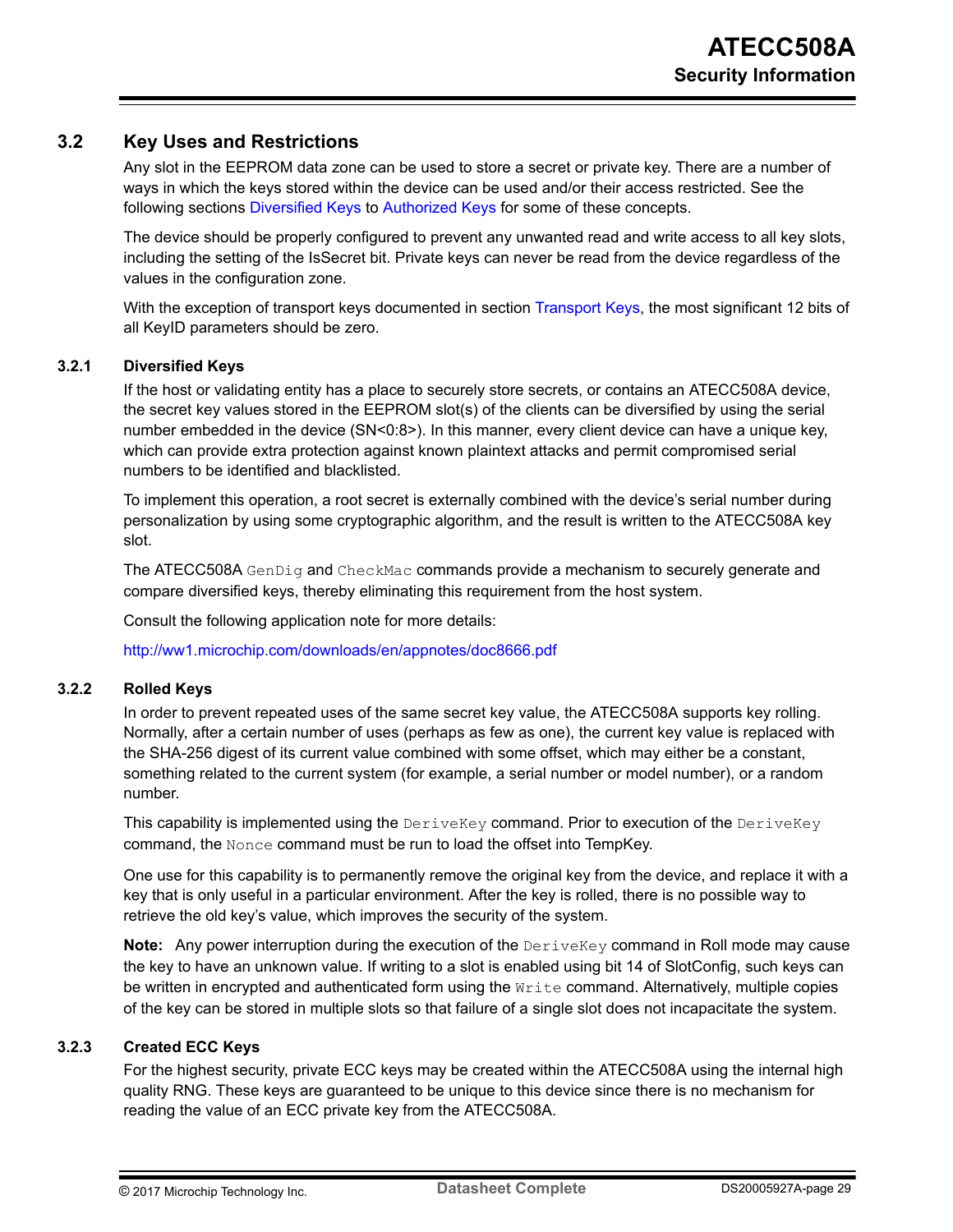<span id="page-29-0"></span>The public key corresponding to the generated private key is returned to the system, and the device can also use another internally stored key to create a MAC or signature (using the  $Sign(Internal)$ ) command) covering the new public key.

#### **3.2.4 Created Secret Keys**

There may be a need to have unique ephemeral symmetric keys on each client; a function also supported by the ATECC508A. With this mechanism, a parent key (that is specified by SlotConfig.WriteKey) is combined with a fixed or random nonce to create a unique key, which is then used for any cryptographic purpose.

The ability to create unique keys is especially useful if the parent key has usage restrictions (see Sections High Endurance Monotonic Counters and Limited Use Key (Slot 15 only)). In this mode, the limited use parent can be employed to create an unlimited use child key. Because the child key is useful only for this particular host-client pair, attacks on its value are less valuable.

This capability is also implemented using the  $DeriveKey$  command. Prior to execution of the DeriveKey command, the Nonce command must be run to load the nonce value into TempKey.

#### **3.2.5 High Endurance Monotonic Counters**

The ATECC508A supports two independent high endurance nonvolatile monotonic counters that can count to a value of 2,097,151. Their value never decreases and the storage elements are protected against count loss if the power is interrupted during an incrementing operation. The current value of the two counters can be read using the Counter command, which can also be used to increment the counters. There is no way to reset the counters.

The counters can be used in one of two methods:

#### • **Cryptographic Counters**:

In this mode, the Counter command is used to increment the value of the counters and the current value can be read via the same command. The two counters are independent.

#### • **Limited Key Use**:

Counter<0> can be attached to any one (or more) of keys 0 – 14 via the SlotConfig.LimitedUse bit. If this bit is set, then any use of the keys will cause the counter to increment automatically prior to the operation being performed. If the counter has reached its limit, then the command will return an error code, and no counter change will occur. Use of the keys for fewer than 2,097,151 times is facilitated by initializing the counters in the configuration zone to a lower value. Contact Microchip for details.

The GenKey, Read, and Write commands ignore the monotonic counter limited use feature. It is also ignored for the copied slot during CheckMac/Copy.

#### **3.2.6 Limited Use Key (Slot 15 only)**

If SlotConfig<15>.LimitedUse is set, usage of key number 15 is limited through a different mechanism than the limitation described in the previous section (which applies only to Slots 0 through 14).

Prior to any use of Key 15 by a command, the following takes place:

- If all bytes in LastKeyUse are  $0 \times 00$ , then return error.
- Starting at bit 7 of the first byte of LastKeyUse (byte 68 in Configuration zone), clear to zero the first bit, which is currently a one. If byte 68 is  $0 \times 00$ , then check bit 7 of byte 69, and so forth up through byte 83. Only a single bit is cleared each time prior to using Key 15.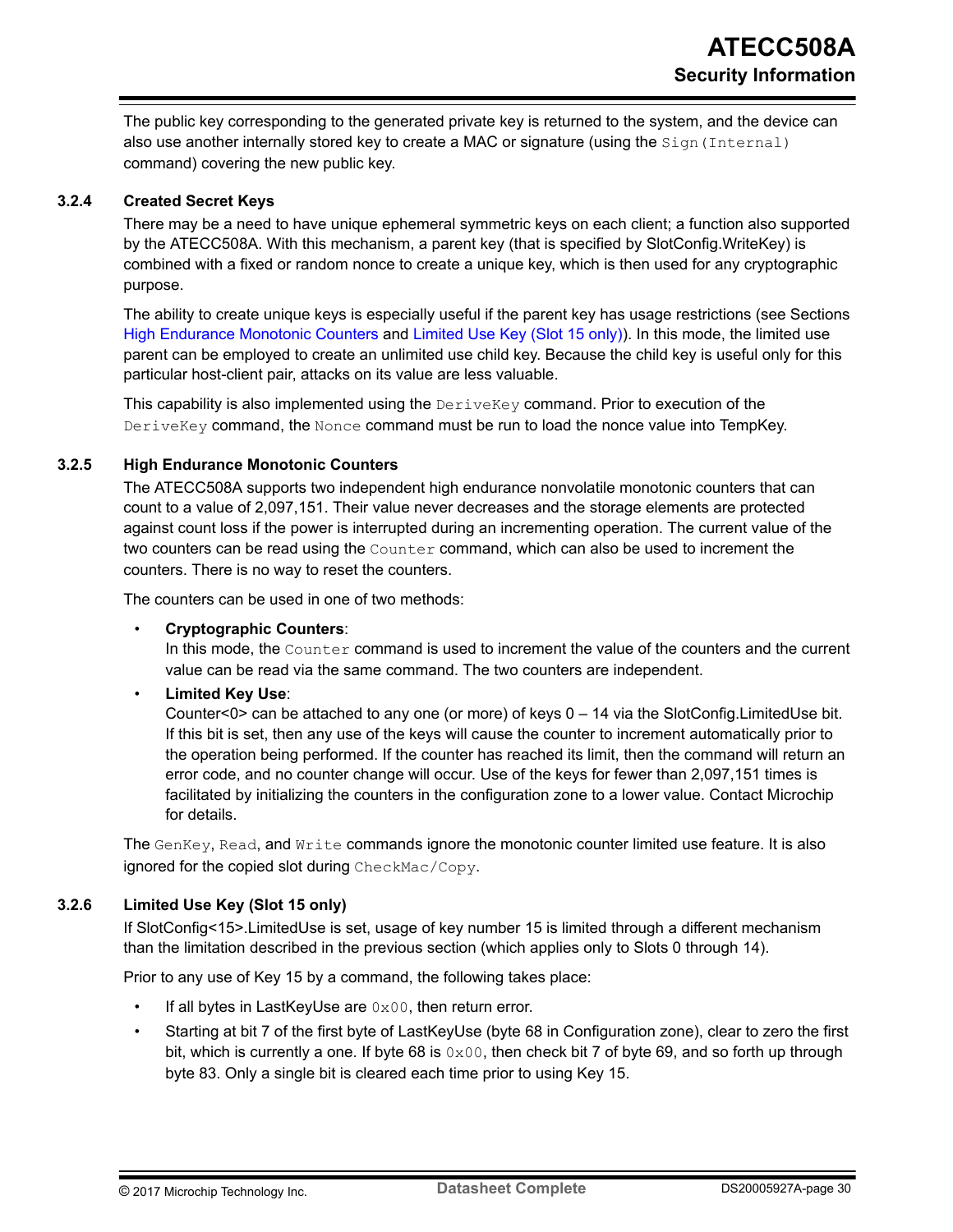<span id="page-30-0"></span>There is no reset mechanism for this limitation. After 128 uses (or the number of one bits set in LastKeyUse on personalization), Key 15 is permanently disabled. This capability is not susceptible to power interruptions. Even if the power is interrupted during execution of the command, only a single bit in LastKeyUse will be unknown, all other bits in LastKeyUse will be unchanged, and the key will remain unchanged.

If fewer than 128 uses are desired for Key 15, then some of the bytes within this array should not be initialized to 0xFF. The only legal values for bytes within this field (besides  $0 \times FF$ ) are  $0 \times 7F$ ,  $0 \times 3F$ ,  $0 \times 1$ F,  $0 \times 0$ F,  $0 \times 0$ 7,  $0 \times 03$ ,  $0 \times 01$ , or  $0 \times 00$ . The total number of bits set to one indicates the number of uses.

**Example**: How to set 16 uses is shown as follows:

0xFF, 0xFF, 0x00, 0x00, 0x00, 0x00, 0x00, 0x00, 0x00, 0x00, 0x00, 0x00, 0x00, 0x00, 0x00, 0x00

The limited use capability applies to the same commands, and in the same situations, in which they are checked for the LimitedUse feature (see the previous section for more information). In addition, the  $V$ e $r$ ify command will check for single use restrictions on both the public key (when that key is stored internally), and the key to be validated when the command is run in validation mode and either is stored in slot 15.

#### **3.2.7 Password Checking**

Many applications require a user to enter a password to enable features, decrypt stored data, or perform some other task. Typically, the expected password has to be stored somewhere in the memory, and therefore is subject to discovery. The ATECC508A can securely store the expected password and perform a number of useful operations upon it. The password is never passed in the clear to the device, and it cannot be read from the device. It is hashed with a random number in the system software before being passed to the device.

The copy capability of the CheckMac command enables the following types of password checking options:

- 1. CheckMac does an internal comparison with the expected password and returns a boolean result to the system to indicate whether the password was correctly entered or not.
- 2. If the device determines that the correct password has been entered, then the value of the password can optionally be combined with a stored ephemeral value to create a key that can be used by the system for data protection purposes.
- 3. If the device determines that the correct password has been entered, then the device can use this fact to optionally release a secondary high entropy secret, which can be used for data protection without the risk of an exhaustive dictionary attack.
- 4. If the password has been lost, then an entity with knowledge of a parent key value can optionally write a new password into the slot. Optionally, the current value can be encrypted with a parent key and read from the device.

To prepare for this  $\text{CheckMac/Copy capability},$  passwords should be stored in even numbered slots. If the password is to be mapped to a secondary value (using the third option above), then the target slot containing this value is located in the next higher slot number (i.e. the password's slot number plus one); otherwise, the target slot is the same as the password slot. ReadKey for the target slot must be set to zero to enable this capability. In order to prevent fraudulent or unintended usage of this capability, do not set ReadKey for any slot to zero unless this CheckMac/Copy capability is specifically required. In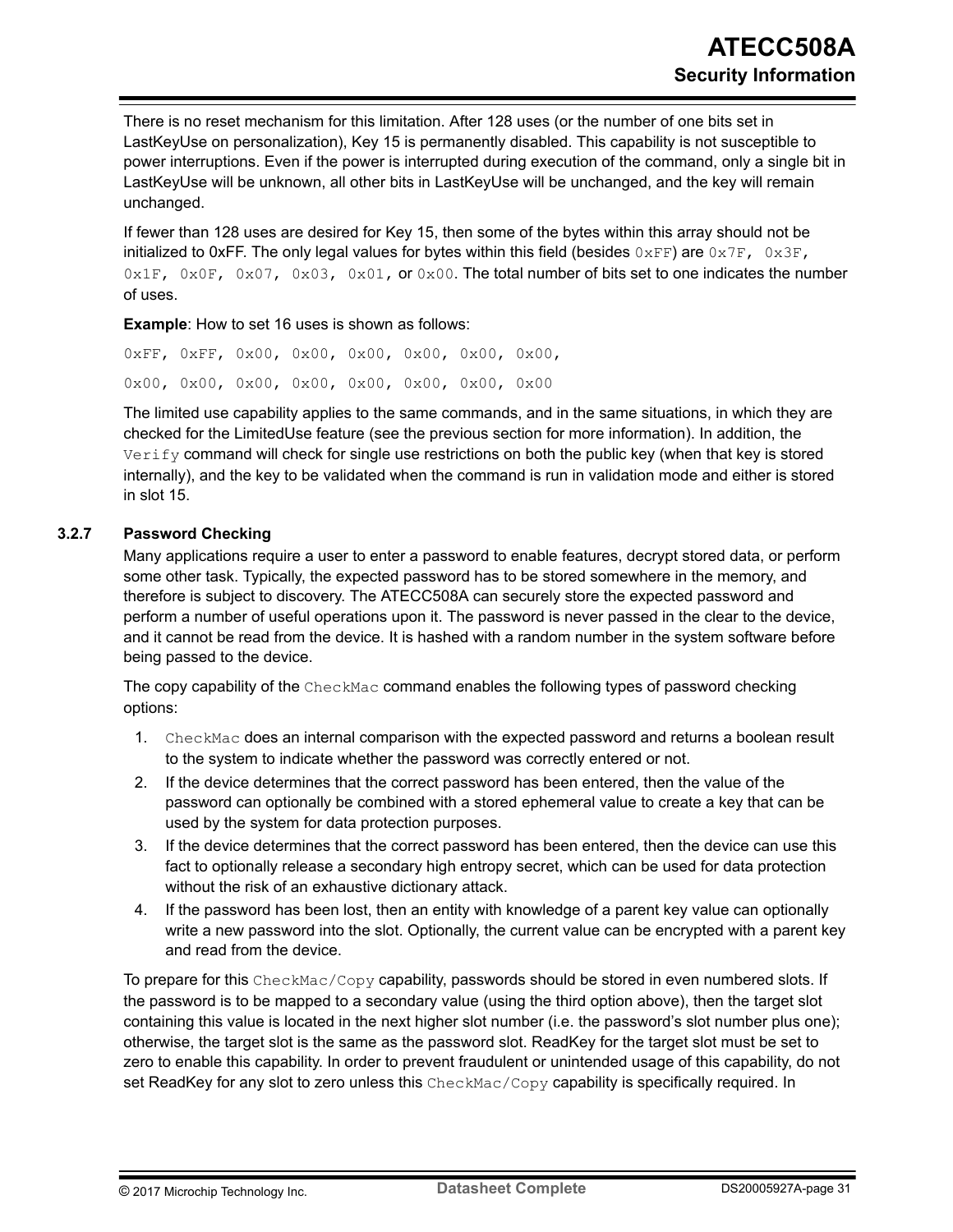<span id="page-31-0"></span>particular, do not assume that the other bits in the configuration word for a particular slot will override the enablement of this capability specified by  $\text{ReadKey} = 0$ .

This capability is only enabled if the mode parameter to  $\text{CheckMac}$  has a value of  $0 \times 01$ , indicating the following:

- The first 32 bytes of the SHA-256 message are stored in a data slot in the EEPROM (i.e. the password).
- The second 32 bytes of the SHA-256 message must be a randomly generated Nonce in the TempKey register.

If the above conditions are met and the input response matches the internally generated digest, then the contents of the target key are copied to TempKey. The other TempKey register bits are set as follows:

- SourceFlag is set to one (not Random).
- GenDigData is set to zero (not generate by the  $GenDiq(Data)$  command).
- NoMacFlag is set to zero (TempKey is usable by MAC, HMAC, and Read commands).
- Valid is set to one.

See the Microchip website for application notes with more detail on this capability.

#### **3.2.8 Transport Keys**

The ATECC508A device includes an internal hardware array of keys that are used for secure personalization (i.e. transport keys). The values of the hardware keys are kept secret and are made available only to qualified customers upon request to Microchip. These keys can be used with the GenDig command only and are indicated by a KeyID value greater than or equal to  $0 \times 8000$ .

For GenDig and all other commands, KeyID values of less than  $0 \times 8000$  always reference keys that are stored in the Data zone of the EEPROM. In these cases, only the four least-significant bits of KeyID are used to determine the slot number, while the entire 16-bit KeyID as input is used in any SHA-256 message calculation.

#### **3.2.9 Authorized Keys**

The ATECC508A device provides an optional mechanism for restricting the use of any key to those users with knowledge of the appropriate authorization information.

Key authorization is a standard cryptographic requirement in many systems and can be used to prevent fraudulent use of a key if the device containing the key is stolen or lost. For instance, if a key is used as identification for a person, the authorizing value could be a password known only to that person. If the device with the ID is stolen, then the thief cannot use the device to sign fraudulent messages since he or she does not know the password.

The device can use either the  $\text{CheckMac}$  or  $\text{Verify}$  commands to implement this capability. If the validation succeeds, then an internal AuthValid flag is set and the authorizing slot number is internally retained in AuthKeyID. The AuthValid flag is cleared whenever the device wakes from sleep or is powered on. It is also cleared when any operation is performed on a key which requires authorization. Prior to the authorization check, the  $\text{None}$  command must be run to load TempKey with a nonce.

#### • **CheckMac**

The authorization value is stored in any slot configured to contain a secret, and it is validated with a MAC calculated using that secret and the nonce stored in TempKey.

#### • **Verify**

The authorizing slot must contain a valid ECC public key. The authorization value should be a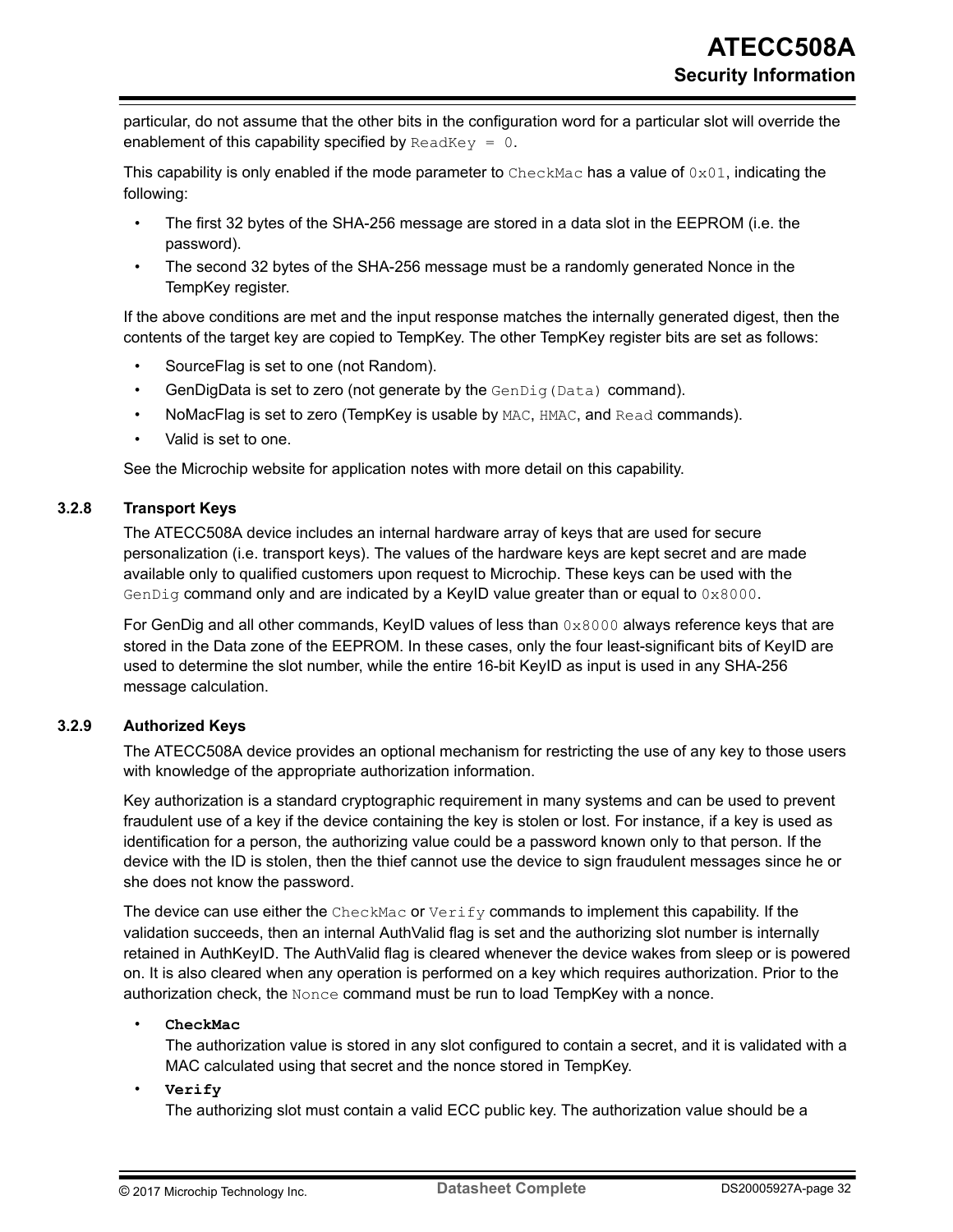<span id="page-32-0"></span>signature calculated using the corresponding private key calculated over the nonce stored in TempKey. This signature is then validated.

Depending upon the configuration of the slot containing the authorizing secret, a token can be externally stored, which can be repeatedly used for key authorization. If the authorizing slot is configured to require a random nonce (KeyConfig.ReqRandom is one), then a stored authorizing token will not work, and the authorizing digest or signature will have to be computed on the fly by the authorizing agent using the random nonce generated by the device.

#### **3.3 Security Features**

#### **3.3.1 Physical Security**

The ATECC508A incorporates a number of physical security features designed to protect the EEPROM contents from unauthorized exposure. The security measures include:

- **Active Shield Circuitry**
- Internal Memory Encryption
- **Glitch Protection**
- Voltage Tamper Detection

Pre-programmed transport keys stored on the ATECC508A are encrypted in such a way as to make retrieval of their values using outside analysis very difficult.

Both the logic clock and logic supply voltage are internally generated, thus preventing any direct attack on these two signals using the pins of the device.

#### **3.3.2 Random Number Generator (RNG)**

The ATECC508A includes a high-quality RNG which returns 32 random bytes to the system. See [https://](https://csrc.nist.gov/projects/cryptographic-algorithm-validation-program/validation/validation-list/drbg) [csrc.nist.gov/projects/cryptographic-algorithm-validation-program/validation/validation-list/drbg](https://csrc.nist.gov/projects/cryptographic-algorithm-validation-program/validation/validation-list/drbg) for further documentation on NIST CAVP certification of this RNG. The RNG of the ATECC508A is identical to that of the ATECC108A. The device generally combines this generated number with a separate input number to form a nonce that is stored within the device in TempKey and may be used by subsequent commands.

The system may use this RNG for any purpose. The device provides a special Random command for such purposes that do not affect the internally stored nonce.

Random numbers are generated from a combination of the output of a hardware RNG and an internal seed value, which is not externally accessible. The internal seed is stored in the EEPROM and is normally updated once after every power-up or sleep/wake cycle. After the update, this seed value is retained in registers within the device that are invalidated if the device enters Sleep mode, or the power is removed.

To simplify system testing, prior to Config Locking the RNG always returns the following value:

ff ff 00 00 ff ff 00 00 …

where ff is the first byte read from the device and the first byte into the SHA message.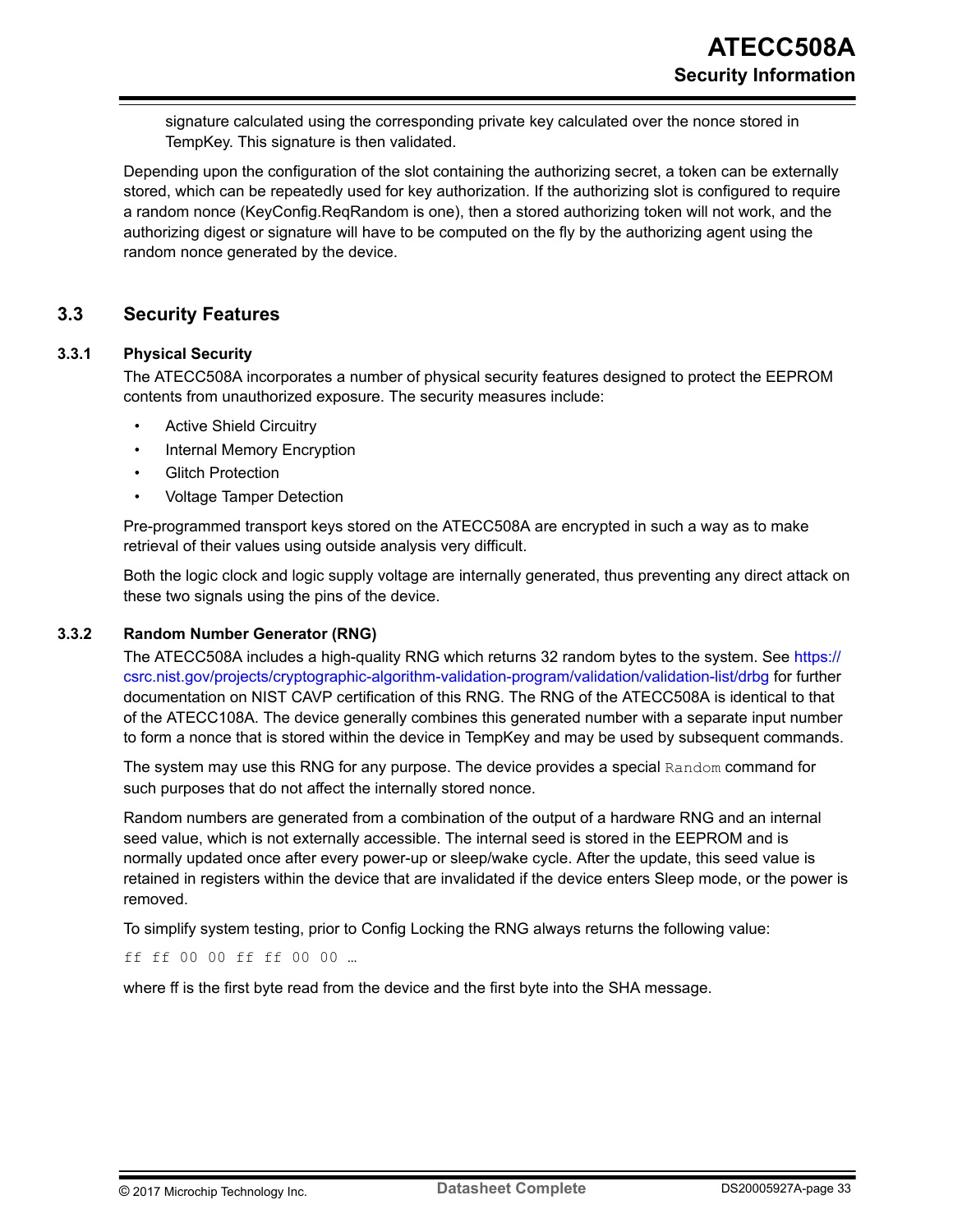## <span id="page-33-0"></span>**4. General I/O Information**

Communications to the ATECC508A are through one of two different protocols. The protocols are selected by specifying the part number that is ordered:

- **Single-Wire Interface**: Uses a single GPIO connection on the system microprocessor that is connected to the SDA pin on the device. It permits the fewest number of pins connected to any removable or replaceable entity. The bit rate is up to 26Kb/s.
- **I <sup>2</sup>C Interface**: This mode is compatible with the I2C standard and also with the Microchip AT24C16 Serial EEPROM interface. Two pins, Serial Data (SDA) and Serial Clock (SCL), are required. The I<sup>2</sup>C interface supports a bit rate of up to 1Mb/s.

**Note:**  The ATECC508A and AT24C16B have different default I2C addresses. The ATECC508A  $I<sup>2</sup>C$  address can be modified from default by writing a new value into the configuration zone.

The lowest levels of the I/O protocols are described below. Above the I/O protocol level, exactly the same bytes are transferred to and from the device to implement the security commands and error codes, which are documented in section [Security Commands](#page-54-0).

**Note:**  The device implements a fail-safe internal watchdog timer that forces it into a very low power mode after a certain time interval regardless of any current activity. System programming must take this into consideration. See section [Watchdog Failsafe.](#page-59-0)

## **4.1 Byte and Bit Ordering**

CryptoAuthentication uses a common ordering scheme for bytes and also for the way in which numbers and arrays are represented in this datasheet:

- All multi-byte aggregate elements are treated as arrays of bytes and are processed in the order received or transmitted with index #0 first.
- 16 bit (2 byte) integers, typically Param2, SlotConfig or KeyConfig, appear on the bus leastsignificant byte first.
- ECC keys appear on the bus, and are stored in EEPROM, with the most significant 32-bit word at the lowest address. See Section ECC Key Formatting for further information on ECC key formatting.

In this document, the most-significant bit or nibble of a byte or 16-bit word appears towards the left hand side of the page.

The bit order is different depending upon the I/O channel used:

- On the one-wire bus, data is transferred to and from the ATECC508A Least Significant bit (LSb) first on the bus.
- On the I2C interface, data is transferred to and from the ATECC508A Most Significant bit (MSb) first on the bus.

#### **4.1.1 ECC Key Formatting**

The format for public and private keys depends on the command and key length. In general, the Most Significant Bytes (MSB) appear first on the bus and at the lowest address in memory. In the remainder of this section, the bytes on the left side of the page are the MSBs. Microchip recommends all pad bytes be set to zero for consistency.

ECC private keys appear to the user only as the input parameter to the  $PrivWrite$  command. This parameter is always 36 bytes in length and the first four bytes (32 bits) are all pad bits.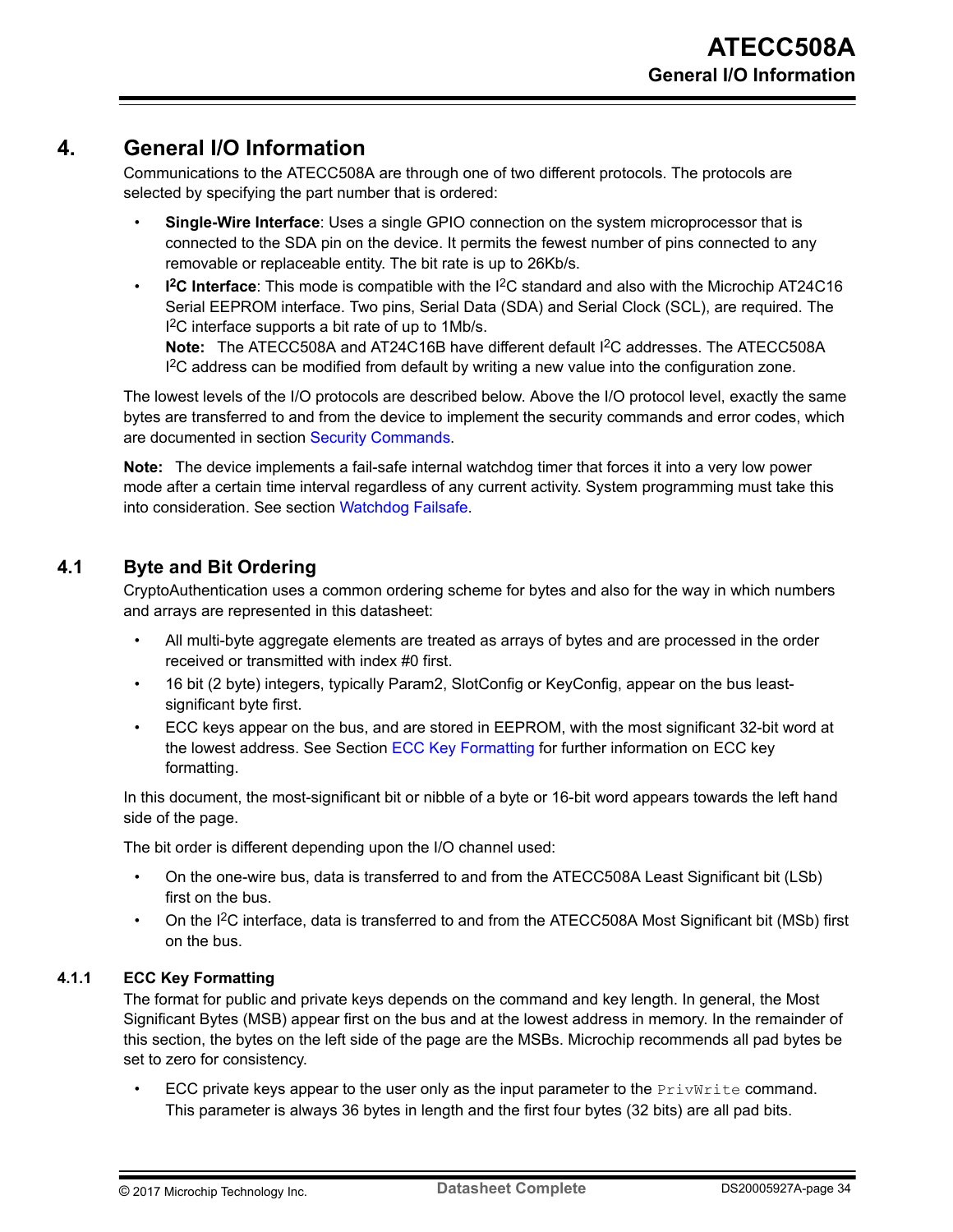<span id="page-34-0"></span>ECC public keys appear as the input or output parameters to several commands, and they can also be stored in EEPROM. They are composed of an X value first on the bus or in memory, followed by a Y value. They are formatted differently depending upon the situation as noted below:

- **The public key is an output of GenKey command or an input to Verify command**: 32 bytes of X, then 32 bytes of Y. There are no pad bytes.
- **Write command**:

Public keys can be written directly to the EEPROM using  $Write$  command and are always 72 bytes long, formatted as follows: 4 pad bytes, 32 bytes of X, four pad bytes, then 32 bytes of Y.

#### • **GenKey command**:

SHA Message: Public keys can be hashed and placed in TempKey by the GenKey command. The SHA message contains various bytes that are independent of the size of the key. These are followed by

25 bytes of pad, followed by 32 bytes of X, then 32 bytes of Y.

• **Verify command**:

SHA Message: When used to validate a stored public key, the  $Verify$  command expects an input signature created over a SHA-256 digest of a key stored in memory. Such an inner SHA calculation is always performed over 72 bytes formatted as they are stored in EEPROM as 4 pad bytes, 32 bytes of X, four pad bytes, then 32 bytes of Y.

When a public key is configured to be validated by the  $Verify$  command, then the most significant four bits of the first byte in memory are used internally by the device to save the validation state. They are always set to the invalid state  $(0xA)$  by the  $Write$  command, and then may be set to the valid state (0x5) by the Verify command.

## **4.2 Sharing the Interface**

Multiple cryptoAuthentication devices may share the same interface, as follows:

- 1. The system issues a wake token to wake-up all devices.
- 2. The system issues the Pause command (Section [Pause Command\)](#page-78-0) to put all but one of the devices into the idle mode. Only the remaining device will then see any of the commands that the system sends. When the system has completed talking to the one active device, it then sends an idle flag that puts the remaining active device into the idle mode and the idle devices will ignore.

Steps 1 and 2 are repeated for each device on the wire. If the system has completed communications with the final device, it should wake up all the devices, and then put all the devices to sleep to reduce total power consumption.

The device uses the Selector byte within the configuration zone to determine which device stays awake. Only that device with a Selector value that matches the input parameter of the Pause command will stay awake. In order to facilitate late configuration of systems which use the multi-device sharing mode, the following three update capabilities for the selector byte are supported:

#### • **Unlimited Updates**:

At any time, the UpdateExtra command can be executed to write the value in the Selector field of the Configuration zone. To enable this mode, clear the SelectorMode bit in ChipMode.

#### • **One-time Field Update**:

If the SelectorMode bit is set to one, and the Selector byte has a zero value prior to locking the configuration zone, then at any time after the configuration zone is locked the UpdateExtra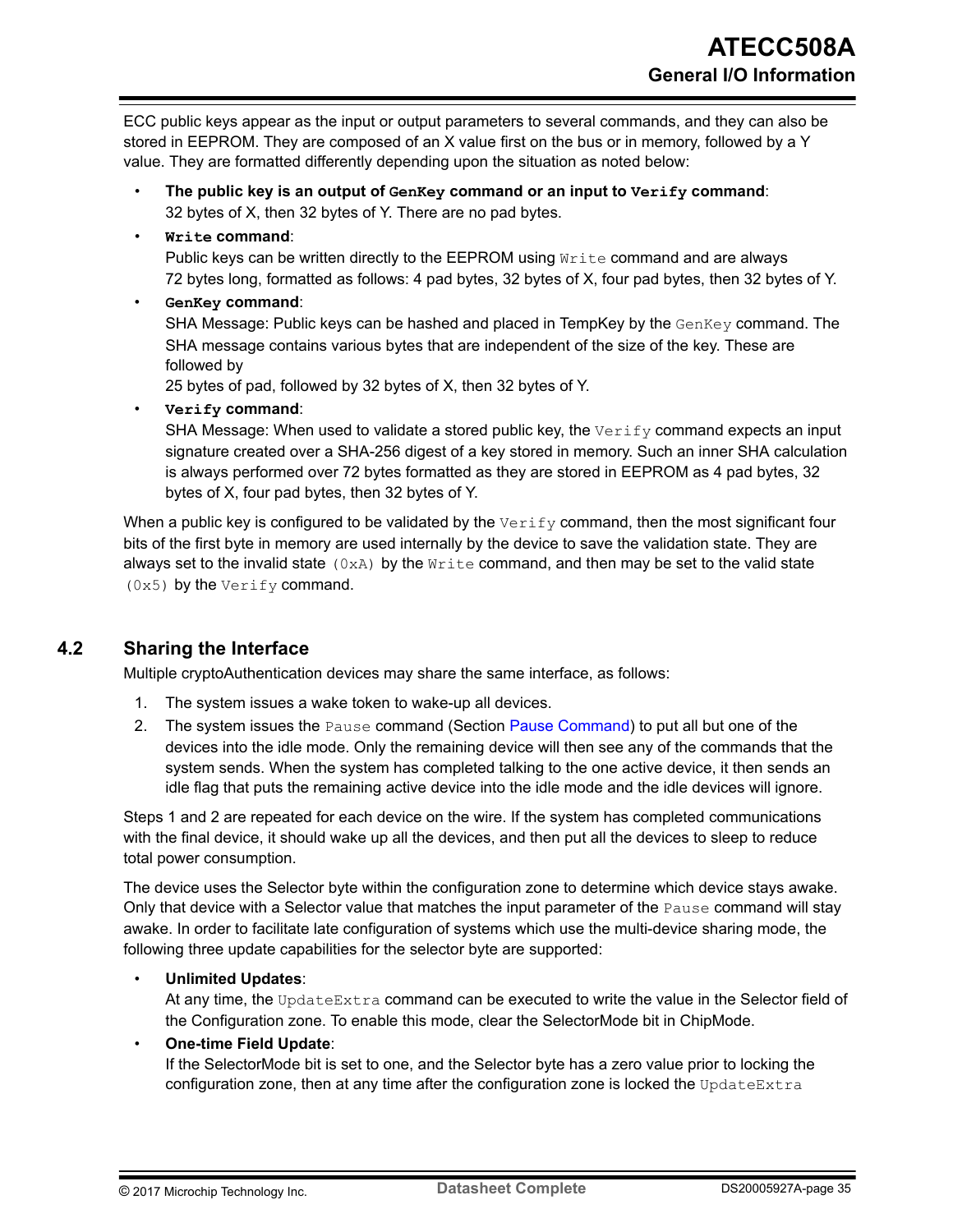command can be used one-time to set Selector to a non-zero value. The UpdateExtra command is not affected by the LockValue byte.

#### • **Fixed Selector Value**:

The Selector byte can never be modified after the configuration zone is locked if SelectorMode is set to one and the Selector byte is set to a non-zero value. The UpdateExtra command will always return an error code.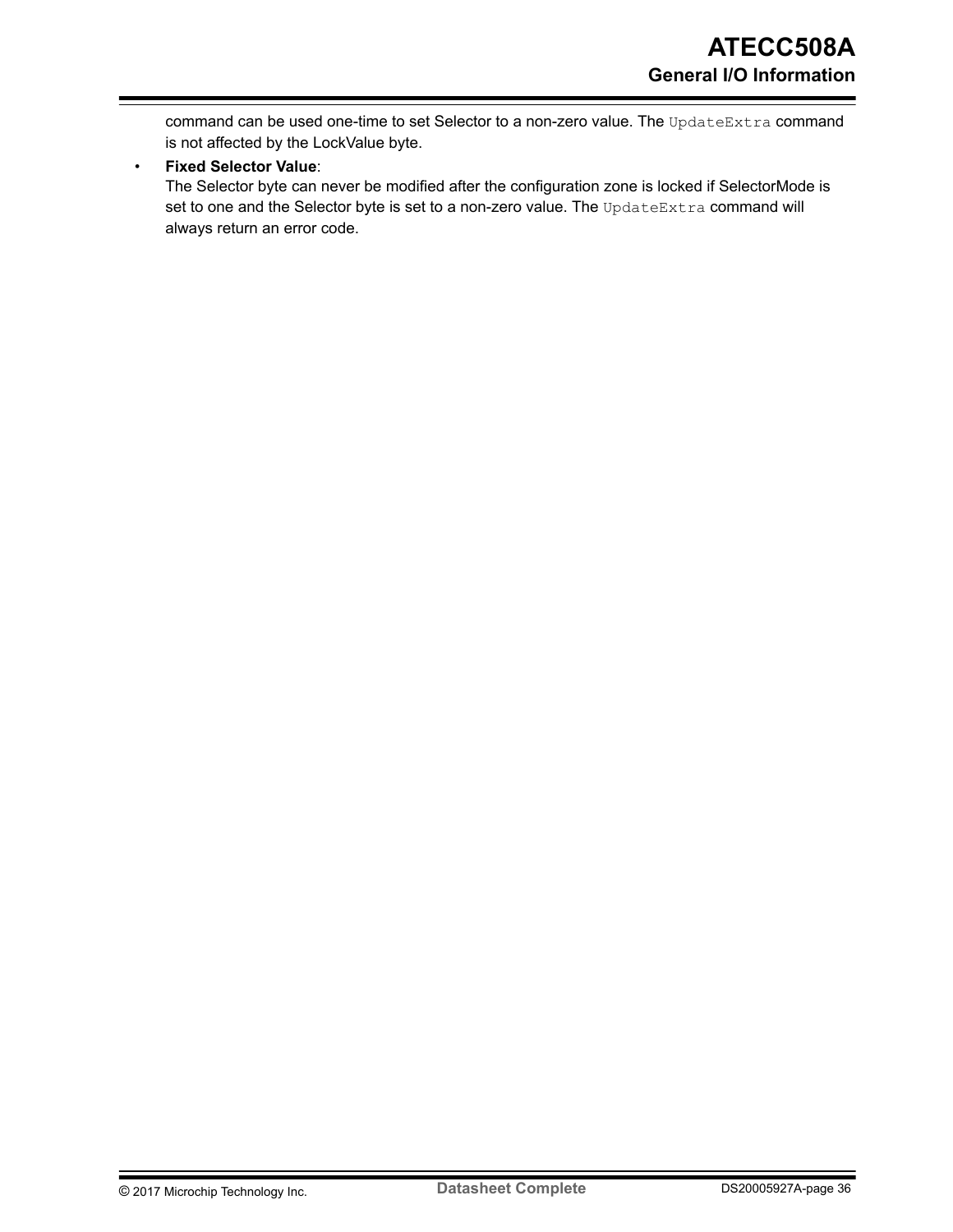# **5. Single-Wire Interface**

In this mode, communications to and from the ATECC508A take place over SDA, a single asynchronously timed wire. The SCL pin is not used as part of the communications channel. Instead, the SCL pin functions as a GPIO pin.

**Note:**  The sleep current specification values are guaranteed only if SCL pin is held low or left unconnected.

The overall communications structure is a hierarchical format:

- **Tokens I/O** Tokens implement a single data bit transmitted on the bus, or the wake-up event.
- **Flags** Flags consist of eight tokens (bits) that convey the direction and meaning of the next group of bits (if any) that may be transmitted.
- **Groups** Groups of data follow the command and transmit flags. They incorporate both a byte count and a checksum to ensure proper data transmission.
- **Packets** Packets of bytes form the core of the group (minus the byte count and CRC). They are either the input or output parameters of a CryptoAuthentication command or status information from the ATECC508A.

See the Microchip website for the appropriate application notes for more detail on how to use any microprocessor to easily generate the signaling necessary to send these elements to the device, including C source code libraries. Also see Section [Wiring Configuration for Single-Wire Interface](#page-93-0) for more information about how to connect the device in the Single-Wire Interface mode.

# **5.1 I/O Tokens**

There are a number of I/O tokens, which may be transmitted over the Single-Wire Interface:

- **Input** (to the ATECC508A):
	- Wake: wake the device up from either the sleep or idle modes, or reset the I/O interface.
	- Zero: send a single bit from the system to the device with a value of zero.
	- One: send a single bit from the system to the device with a value of one.
- **Output** (from the ATECC508A):
	- ZeroOut: send a single bit from the device to the system with a value of zero.
	- OneOut: send a single bit from the device to the system with a value of one.

The waveforms are the same in either direction, however, there are some differences in timing based upon the expectation that the host has a very accurate and consistent clock while the ATECC508A has significant part-to-part variability in its internal clock generator due to normal manufacturing and environmental fluctuations.

The bit timings are designed to permit a standard UART running at 230.4 Kbaud to transmit and receive the tokens efficiently. Each byte transmitted or received by the UART corresponds to a single bit received or transmitted by the device.

The Wake token is special since it requires an extra long low pulse on the SDA pin, which cannot be confused with the shorter low pulses that occur during a data token (i.e. Zero, One, ZeroOut, or OneOut). Devices that are either in the idle or sleep mode will ignore all data tokens until they receive a legal wake token. If the processor is out of synchronization with the ATECC508A, it can send an additional Wake token to the device, which will reset the I/O channel hardware on the device.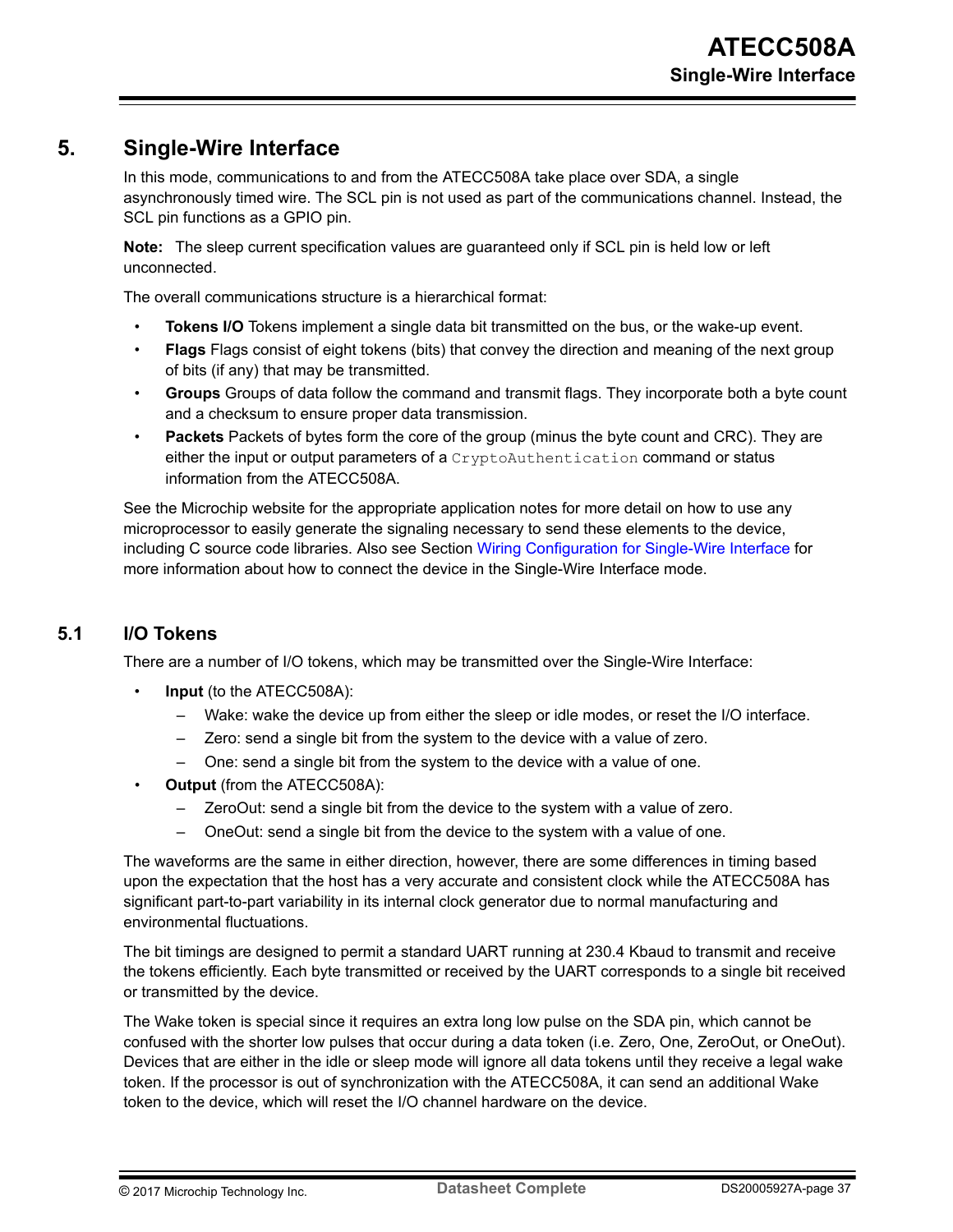<span id="page-37-0"></span>**Note:**  This may result in the loss of data stored in the command output buffer.

## **5.2 I/O Flags**

The system is always the bus master, so before any I/O transaction, the system must send an eight bit flag to the device to indicate the I/O operation that will be subsequently performed.

#### **Table 5-1. IO Flags**

| <b>Nalue ∣Name</b> |          | <b>Meaning</b>                                                                                                                                                 |
|--------------------|----------|----------------------------------------------------------------------------------------------------------------------------------------------------------------|
| 0x77               | Command  | After this flag, the system starts sending a command group to the device. The first bit of the<br>group can follow immediately after the last bit of the flag. |
| 0x88               | Transmit | This command tells the device to wait for a bus turnaround time and then to start transmitting its<br>response to the previously transmitted command group.    |
| 0xBB               | Idle     | Upon receipt of an idle flag, the device goes into the idle mode and remains there until the next<br>Wake token is received.                                   |
| $0 \times CC$      | Sleep    | Upon receipt of a sleep flag, the device enters the low-power sleep mode until the next Wake<br>token is received.                                             |
| Note:              |          |                                                                                                                                                                |

All other values are reserved and should not be used.

- **Transmit Flag**: Used to turn around the bus so that the ATECC508A can send data back to the system. The bytes that the device returns to the system depend on the current state of the device and may include status, error code, or command results. When the device is busy executing a command, it ignores the SDA pin and any flags that are sent by the system. See [Table 9-4](#page-56-0) for each command type's execution delays. The system must observe these delays after sending a command to the device.
- **Idle Flag**: Used to transition the ATECC508A to the idle mode, which causes the input/output buffer to be flushed. It does not invalidate the contents of the TempKey and RNG Seed registers. This flag can be sent to the device during any time that it will accept a flag. When the device is in the idle mode, the watchdog timer is disabled.
- **Sleep Flag**: Transitions the ATECC508A to the low power sleep mode, which causes a complete reset of the device, including invalidation of the contents of the SRAM and all volatile registers. This flag can be sent to the device at any time that it will accept a flag.

# **5.3 Synchronization**

Since the communications protocol is half-duplex, there is the possibility that the system and the ATECC508A will fall out of synchronization with each other. In order to speed recovery, the device implements a timeout that forces it to sleep under certain circumstances.

#### **5.3.1 I/O Timeout**

After a leading transition for any data token has been received, the ATECC508A will expect both the completion of the token and the start of the next (if this is not the last token of the group) to be properly received by the device within the  $t_{TIMEOUT}$  interval. Failure to send enough bits, or the transmission of an illegal token (e.g. a low pulse exceeding  $t_{ZLO}$ ), will cause the device to enter the Sleep mode after the  $t_{\text{TIMEOUT}}$  interval.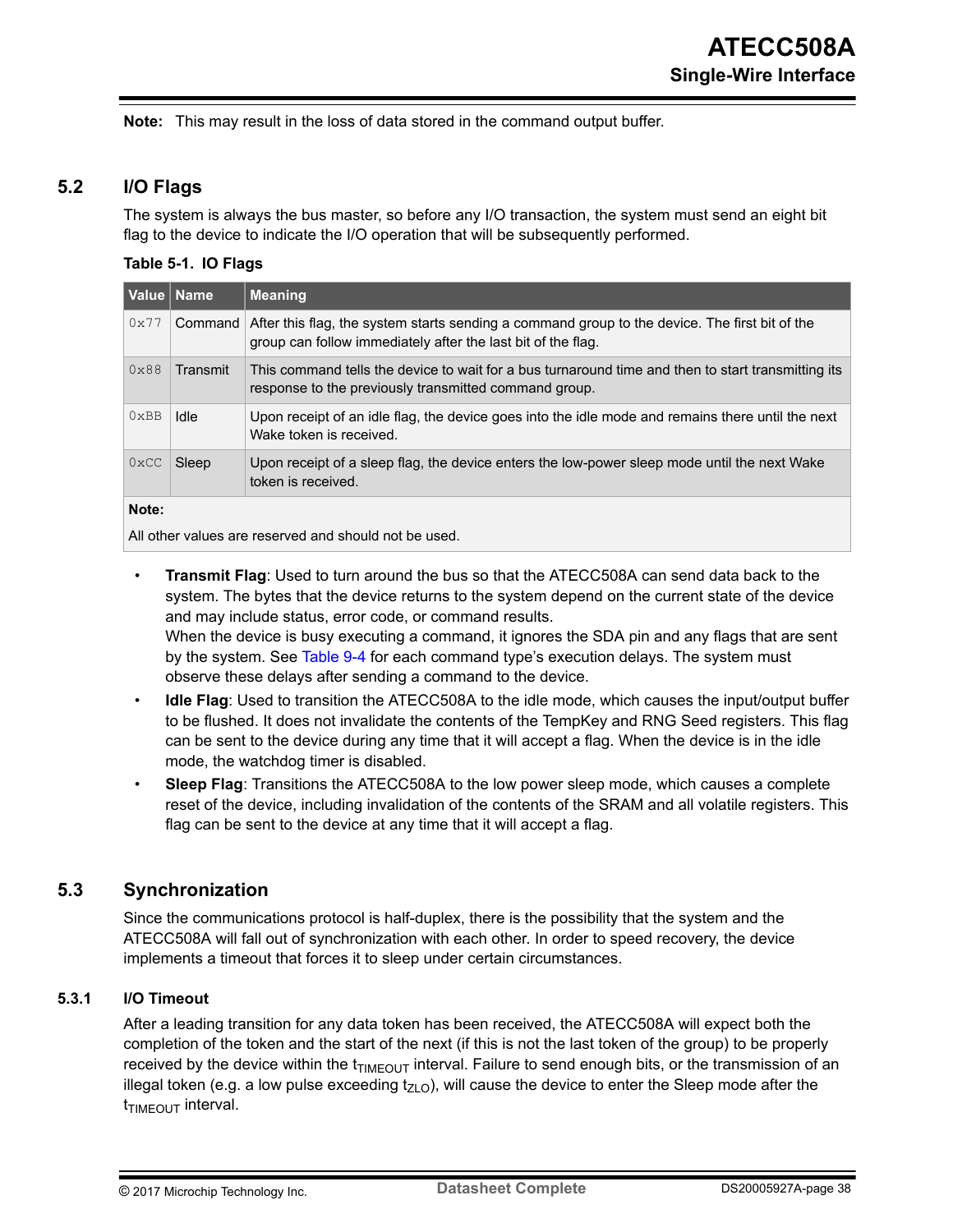The same timeout applies during the transmission of the command group. After the transmission of a legal command flag, the I/O Timeout Circuitry is enabled until the last expected data bit is received.

**Note:**  The Timeout Counter is reset after every legal token; therefore, the total time to transmit the command may exceed the  $t_{TIMEOUT}$  interval while the time between bits may not.

The I/O timeout circuitry is disabled when the device is busy executing a command.

#### **5.3.2 Synchronization Procedures**

If the device is not busy when the system sends a transmit flag, the device should respond within  $t_{\text{TIIRNAROLIND}}$  If  $t_{\text{EXFC}}$  time has not already passed, the device may be busy, and the system should poll or wait until the maximum  $_{EXEC}$  time has elapsed. If the device still does not respond to a second transmit flag within  $t_{TURNAROUND}$ , it may be out of synchronization. At this point, the system may take the following steps to reestablish communication:

- 1. Wait t<sub>TIMEOUT</sub>.
- 2. Send the transmit flag.
- 3. If the device responds within  $t_{\text{URNAROUND}}$ , then the system may proceed with more commands.
- 4. Send a wake token.
- 5. Wait  $t_{WHI}$ .
- 6. Send the transmit flag.
- 7. The device should respond with a  $0 \times 11$  return status within  $t_{\text{TURNAROUND}}$ , after which the system may proceed with more commands.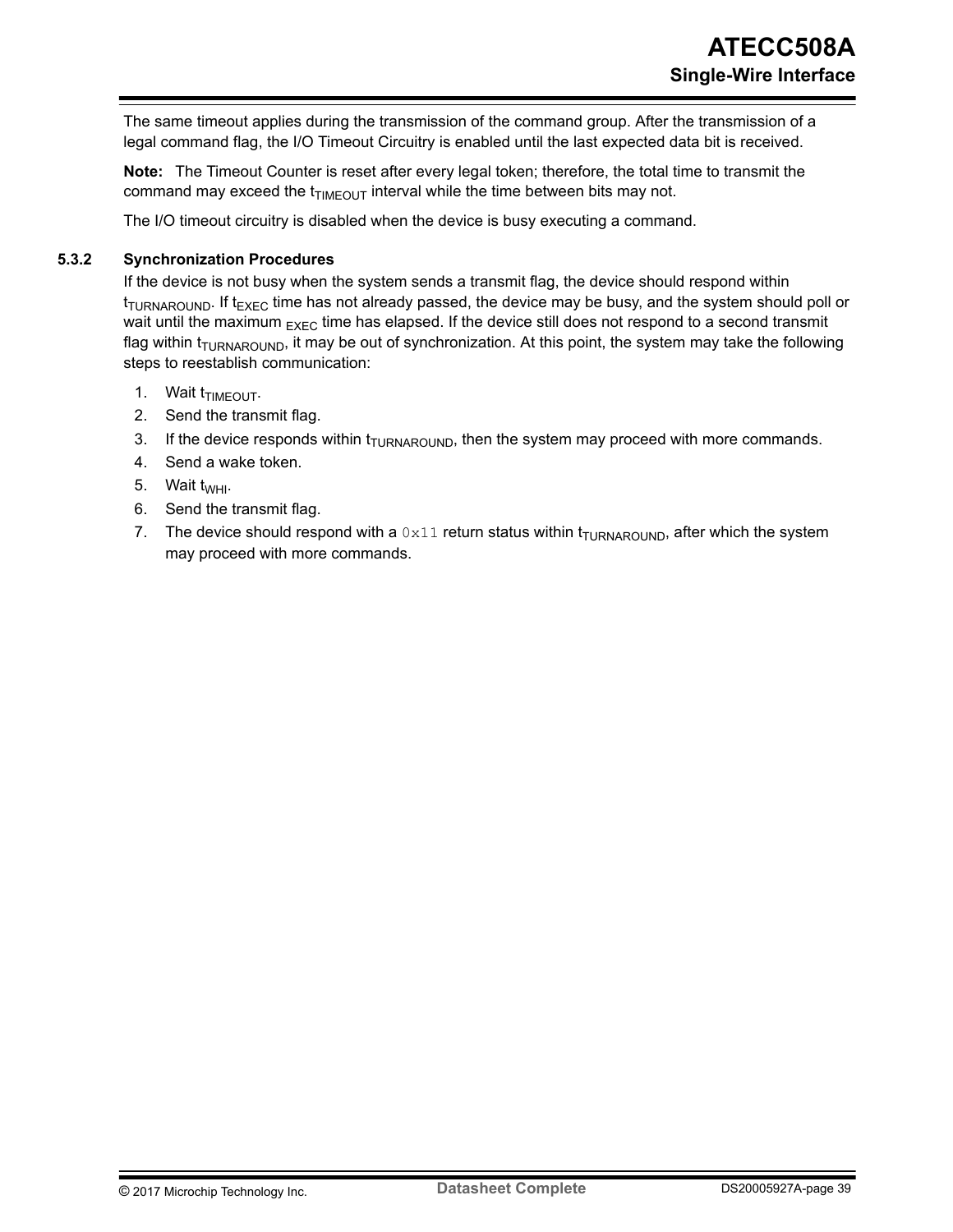# **6. I2C Interface**

The I<sup>2</sup>C Interface uses the SDA and SCL pins to indicate various I/O states to the ATECC508A. This interface is designed to be compatible at the protocol level with the Microchip AT24C16 Serial EEPROM operating at 1 MHz.

**Note:**  There are many differences between the two devices (for example, the ATECC508A and AT24C16 have different default I<sup>2</sup>C addresses); therefore, designers should read the respective data sheets carefully.

The SDA pin is normally pulled high with an external pull-up resistor because the ATECC508A includes only an open-drain driver on its output pin. The bus master may either be open-drain or totem pole. In the latter case, it should be tri-stated when the ATECC508A is driving results on the bus. The SCL pin is an input and must be driven both high and low at all times by an external device or resistor.

# **6.1 I/O Conditions**

The device responds to the following I/O conditions:

## **6.1.1 Device is Asleep**

When the device is asleep, it ignores all but the Wake condition.

**Wake:** if SDA is held low for a period of greater than  $t_{WLO}$ , the device will exit low power mode and after a delay of t<sub>WHI</sub>, it will be ready to receive  $1^2C$  commands. The device ignores any levels or transitions on the SCL pin when the device is idle or asleep and during  $t_{WLO}$ . At some point during  $t_{WHI}$  the SCL pin is enabled and the conditions listed in Section Device is Awake are honored.

The Wake condition requires that either the system processor manually drives the SDA pin low for  $t_{\text{WLO}}$ , or a data byte of  $0 \times 00$  be transmitted at a clock rate sufficiently slow so that SDA is low for a minimum period of t<sub>WLO</sub>. When the device is awake, the normal processor I<sup>2</sup>C hardware and/or software can be used for device communications up to and including the I/O sequence required, thus putting the device back into low power (i.e. sleep) mode.

When there are multiple ATECC508A devices on the bus, and the I<sup>2</sup>C interface is run at 133 kHz or slower, the transmission of certain data patterns (such as  $0 \times 00$ ) will cause all the ATECC508A devices on the bus to wake-up. Because subsequent device addresses transmitted along the bus will only match the desired devices, the unused devices will remain idle and not cause any bus conflicts.

In the  $I<sup>2</sup>C$  mode, the device will ignore a wake sequence that is sent when the device is already awake.

#### **6.1.2 Device is Awake**

When the device is awake, it honors the conditions listed below:

- **DATA Zero**: if SDA is low and stable while SCL goes from low to high to low, then a zero bit is being transferred on the bus. SDA can change while SCL is low.
- **DATA One**: if SDA is high and stable while SCL goes from low to high to low, then a one bit is being transferred on the bus. SDA can change while SCL is low.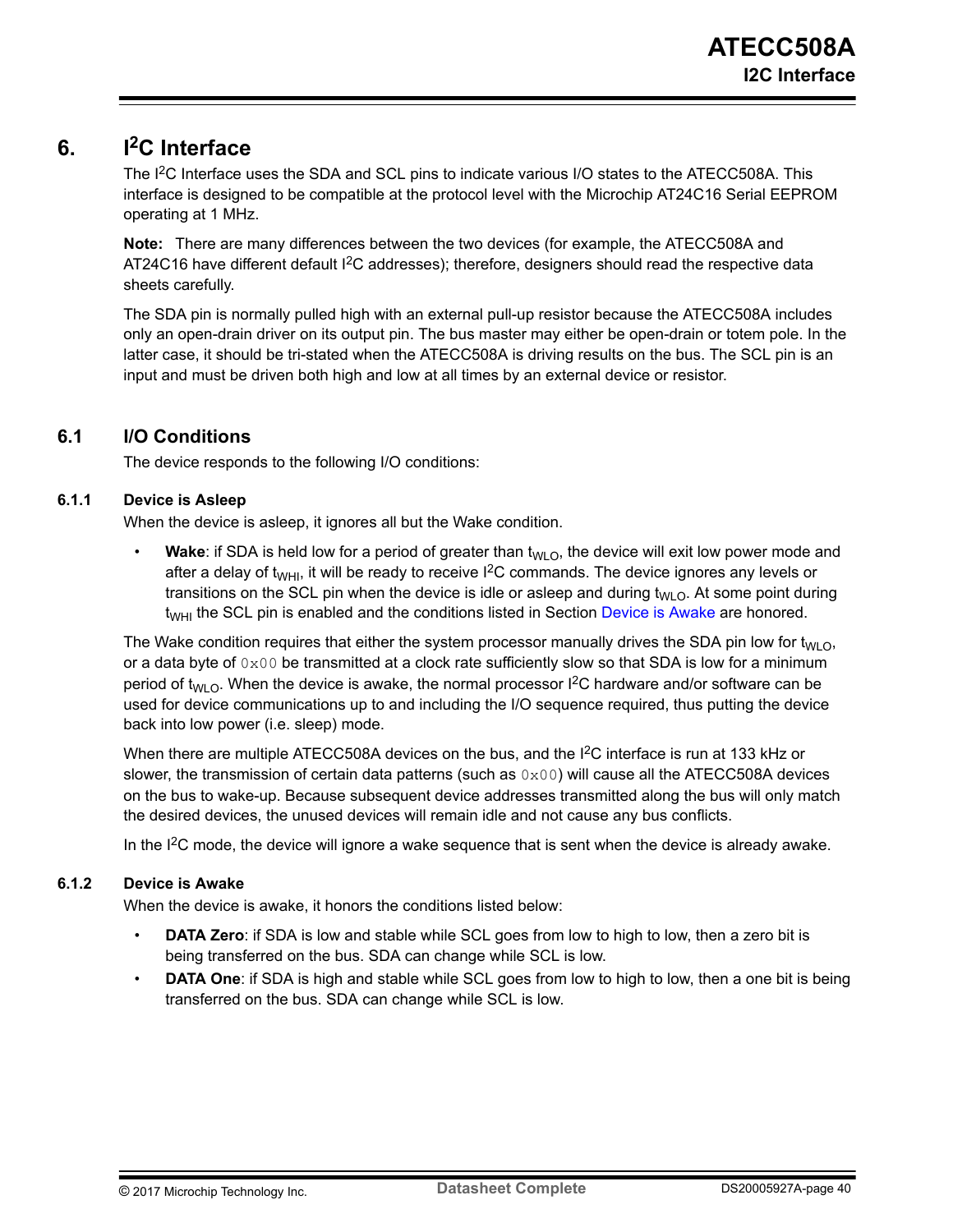#### **Figure 6-1. Data Bit Transfer on I2C Interface**



- **Start Condition**: A high-to-low transition of SDA with SCL high is a Start condition which must precede all commands.
- **Stop Condition**: A low-to-high transition of SDA with SCL high is a Stop condition. After this condition is received by the device, the current I/O transaction ends. On input, if the device has sufficient bytes to execute a command, the device transitions to the busy state and begins execution. The Stop condition should always be sent at the end of any packet sent to the device. **Figure 6-2. Start and Stop Conditions on I2C Interface**



- Acknowledge (ACK): on the ninth clock cycle after every address or data byte is transferred, the receiver will pull the SDA pin low to acknowledge proper reception of the byte.
- **Not Acknowledge (NOT ACK)**: alternatively, on the ninth clock cycle after every address or data byte is transferred, the receiver can leave the SDA pin high to indicate that there was a problem with the reception of the byte or that this byte completes the group transfer.

**Figure 6-3. NOT ACK and ACK Conditions on I2C Interface**



Multiple ATECC508A devices can easily share the same  $1<sup>2</sup>C$  interface signals if the I2C Address byte in the Configuration zone is programmed differently for each device on the bus. Since all seven of the bits of the device address are programmable, ATECC508A can also share the  $I<sup>2</sup>C$  interface with any  $I<sup>2</sup>C$  device, including any Serial EEPROM.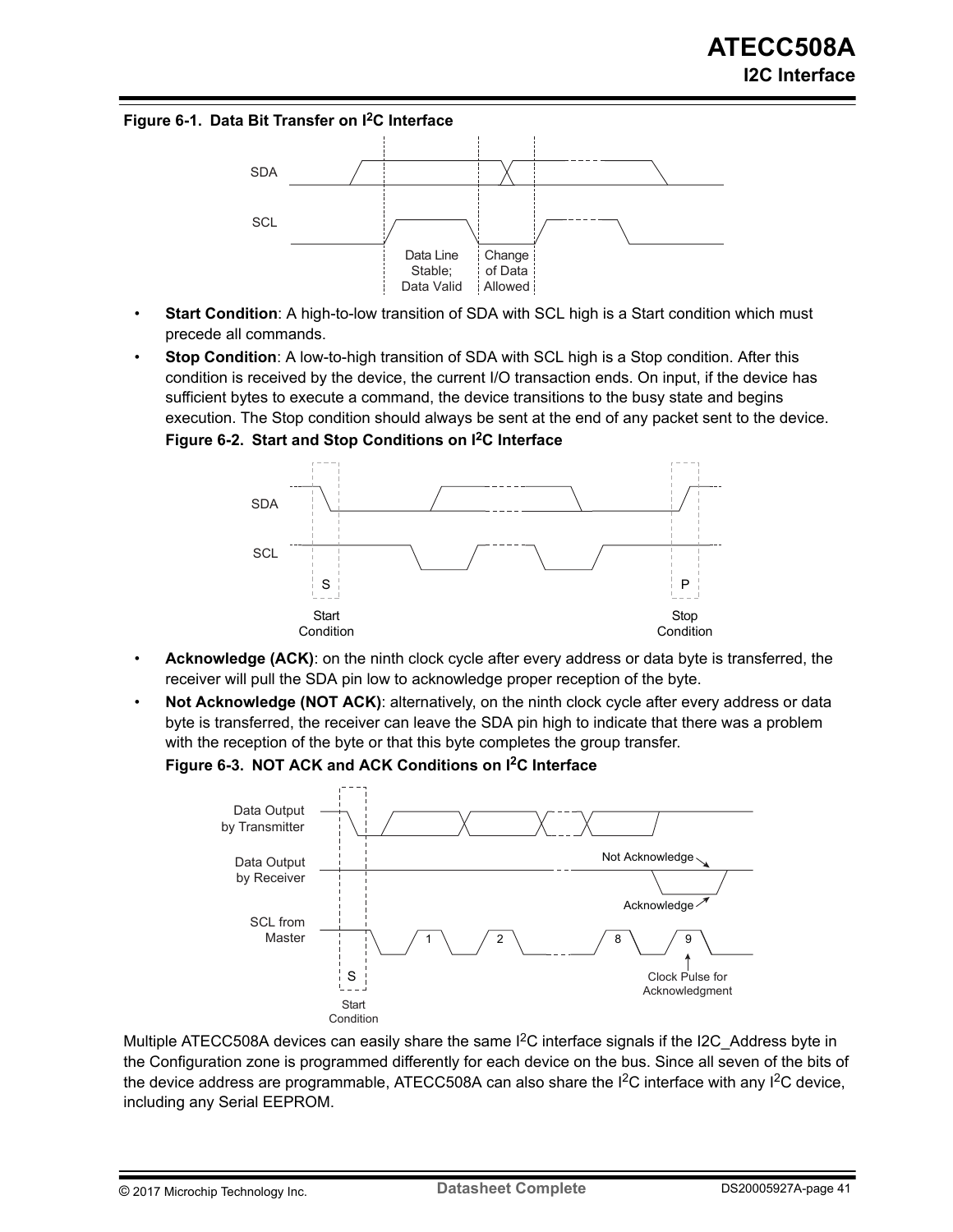# **6.2 I2C Transmission to ATECC508A**

The transmission of data from the system to the ATECC508A is summarized in the table below. The order of transmission is as follows:

- **Start Condition**
- Device Address Byte
- Word Address Byte
- Optional Data Bytes (1 through N)
- **Stop Condition**

#### **Figure 6-4. Normal I2C Transmission to ATECC508A**



SDA is driven low by ATECC508A ACK periods.

The tables below label the bytes of the I/O transaction. The column labeled "I<sup>2</sup>C Name" provides the name of the byte as described in the AT24C16 data sheet.

|  | Table 6-1. I <sup>2</sup> C Transmission to ATECC508A |  |  |
|--|-------------------------------------------------------|--|--|
|--|-------------------------------------------------------|--|--|

| Name              | $12C$ Name               | <b>Description</b>                                                                                                                                                                                                                                                                                                                                                                                                                                   |
|-------------------|--------------------------|------------------------------------------------------------------------------------------------------------------------------------------------------------------------------------------------------------------------------------------------------------------------------------------------------------------------------------------------------------------------------------------------------------------------------------------------------|
| Device<br>Address | <b>Device</b><br>Address | This byte selects a particular device on the $12C$ interface. ATECC508A is selected if<br>the data shifted out on clock pulses 1-7 match the data stored in the I2C Address<br>byte in the Configuration zone. Data is shifted out MSb first. Bit 0 of this byte (clock<br>pulse 8) is the standard $12C$ R/W bit, and should be zero to indicate a write operation<br>(the bytes following the device address travel from the master to the slave). |
| Word Address      | Word<br>Address          | This byte should have a value of $0 \times 03$ for normal operation. See Sections Word<br>Address Values and Address Counter for more information.                                                                                                                                                                                                                                                                                                   |
| Command           | Data1.N                  | The command group, consisting of the count, command packet, and the two byte<br>CRC. The CRC is calculated over the size and packet bytes. See Section I/O<br>Groups.                                                                                                                                                                                                                                                                                |

Because the device treats the command input buffer as a FIFO, the input group can be sent to the device in one or many  $1<sup>2</sup>C$  command groups. The first byte sent to the device is the count, so after the device receives that number of bytes, it will ignore any subsequently received bytes until execution is finished.

The system must send a Stop condition after the last command byte to ensure that ATECC508A will start the computation of the command. Failure to send a Stop condition may eventually result in a loss of synchronization; see Section <sup>2</sup>[C Synchronization](#page-44-0) for recovery procedures.

## **6.2.1 Word Address Values**

During an I<sup>2</sup>C write packet, the ATECC508A interprets the second byte sent as the word address, which indicates the packet function as it is described in the table below: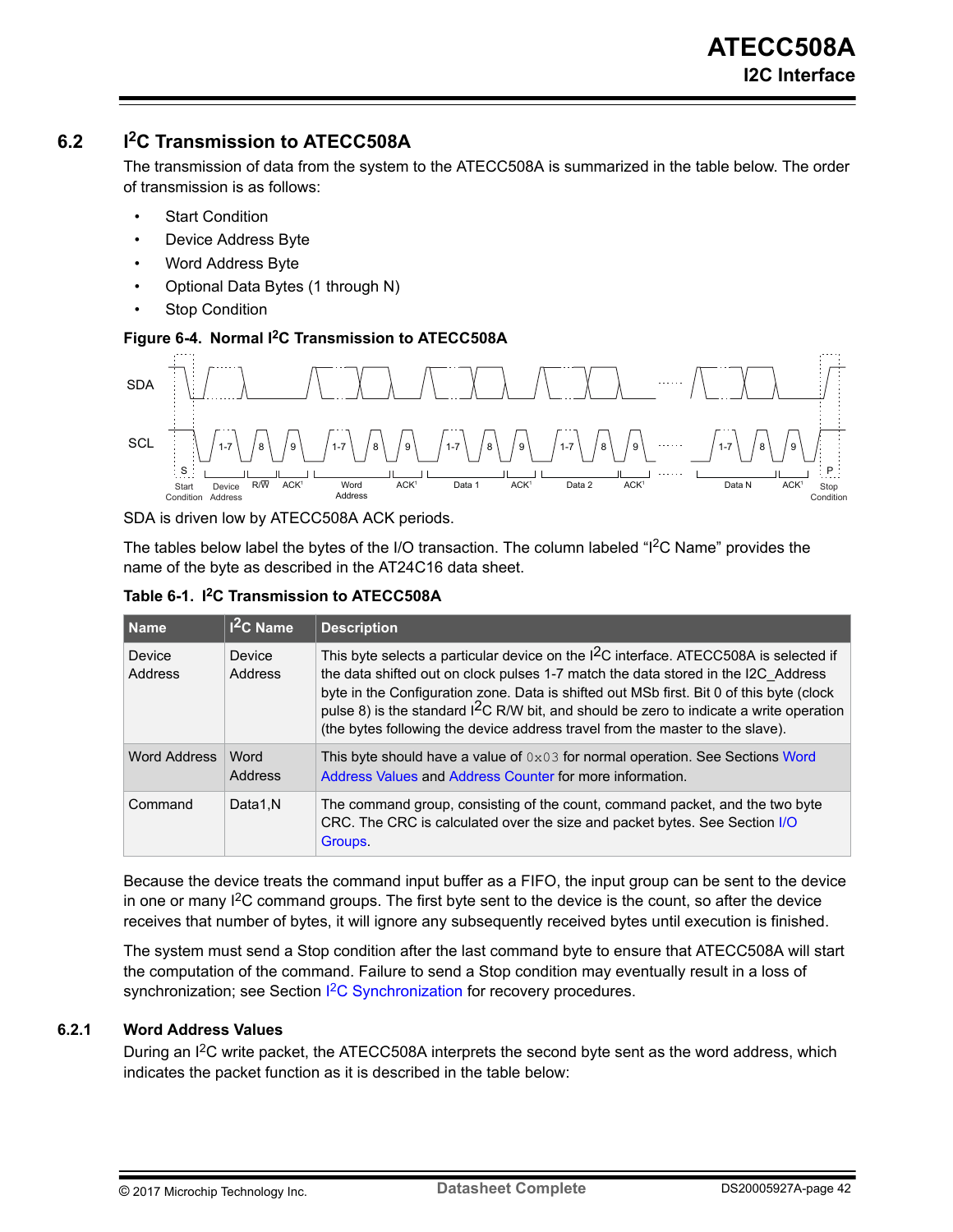#### <span id="page-42-0"></span>**Table 6-2. Word Address Values**

| <b>Name</b>          | <b>Value</b>                     | <b>Description</b>                                                                                                                                                            |
|----------------------|----------------------------------|-------------------------------------------------------------------------------------------------------------------------------------------------------------------------------|
| Reset                | $0 \times 00$                    | Reset the address counter. The next I <sup>2</sup> C read or write transaction will start with the<br>beginning of the I/O buffer.                                            |
| Sleep<br>(Low-power) | 0x01                             | The ATECC508A goes into the low power sleep mode and ignores all subsequent I/O<br>transitions until the next wake flag. The entire volatile state of the device is reset.    |
| Idle                 | $0 \times 02$                    | The ATECC508A goes into the idle mode and ignores all subsequent I/O transitions<br>until the next wake flag. The contents of TempKey and RNG Seed registers are<br>retained. |
| Command              | 0x03                             | Write subsequent bytes to sequential addresses in the input command buffer that<br>follow previous writes. This is the normal operation.                                      |
| Reserved             | $0 \times 04 -$<br>$0 \times FF$ | These addresses should not be sent to the device.                                                                                                                             |

## **6.2.2 Command Completion Polling**

After a complete command has been sent to the ATECC508A, the device will be busy until the command computation completes. The system has two options for this delay as noted below:

#### • **Polling**:

The system should wait  $t_{\text{EXEC}}$  $t_{\text{EXEC}}$  $t_{\text{EXEC}}$  (typical) and then send a read sequence (see Section l<sup>2</sup>C [Transmission from the ATECC508A](#page-43-0)). If the device NOT ACKs the device address, then it is still busy. The system may delay for some time or immediately send another read sequence, again looping on NOT ACK. After a total delay of  $t_{EXEC}$  (max), the device will have completed the computation and return the results.

#### • **Single Delay**:

The system should wait  $t_{EXEC}$  (max) after which the device will have completed execution, and the result can be read from the device using a normal read sequence.

## **6.3 Sleep Sequence**

Upon completion of the use of the ATECC508A by the system, the system should issue a sleep sequence to put the device into low power mode. This sequence consists of the proper device address followed by the value of  $0 \times 01$  as the word address followed by a Stop condition. This transition to the low power state causes a complete reset of the device's internal command engine and input/output buffer. It can be sent to the device at any time when it is awake and not busy.

## **6.4 Idle Sequence**

If the total sequence of required commands exceeds t<sub>WATCHDOG</sub>, then the device will automatically go to sleep and lose any information stored in the volatile registers. This action can be prevented by putting the device into the idle mode prior to completion of the watchdog interval. When the device receives the Wake token, it will then restart the watchdog timer and execution can be continued.

The idle sequence consists of the proper device address followed by the value of  $0\times02$  as the word address followed by a Stop condition. It can be sent to the device at any time when it is awake and not busy.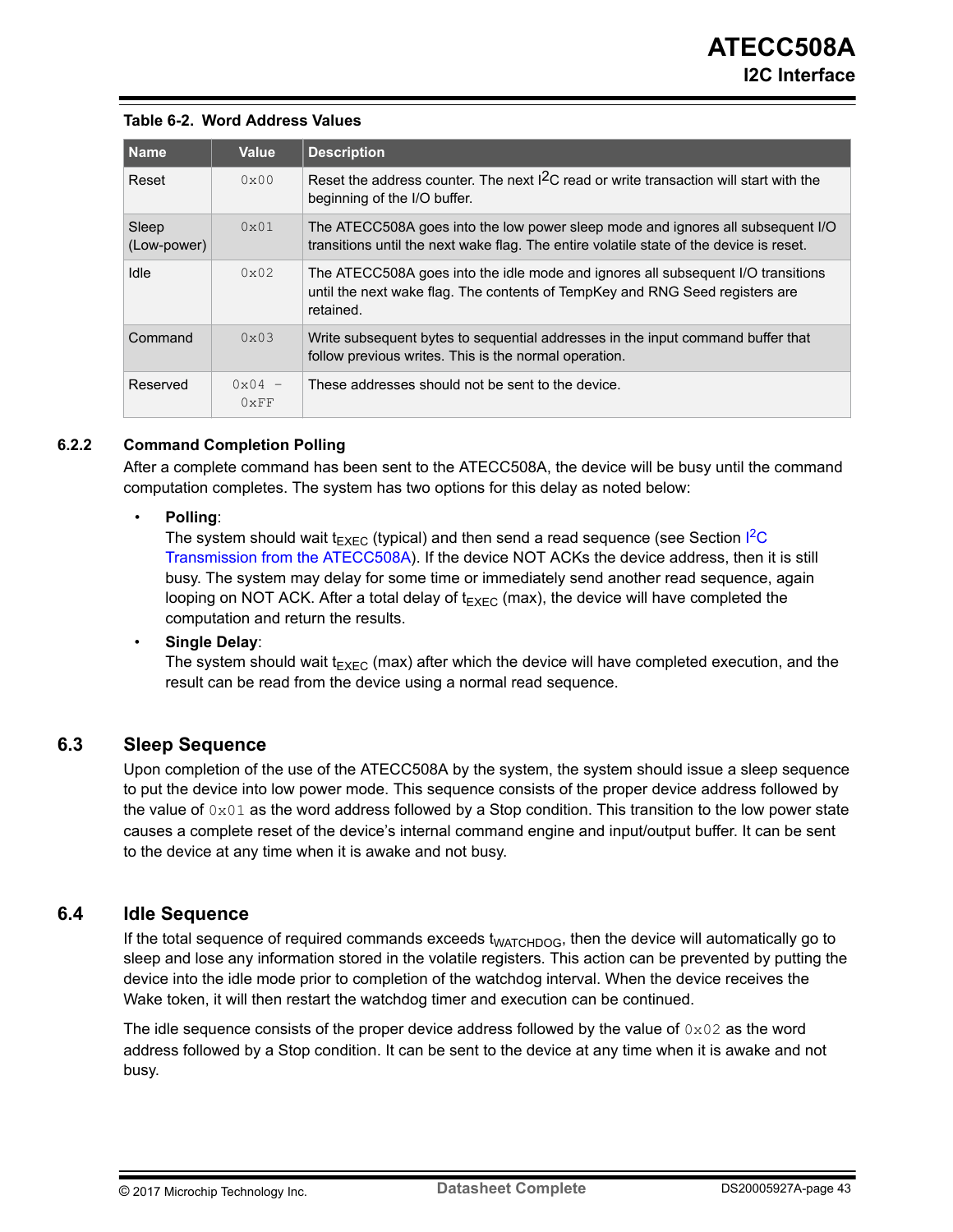# <span id="page-43-0"></span>**6.5 I2C Transmission from the ATECC508A**

When the ATECC508A is awake and not busy, the bus master can retrieve the current buffer contents from the device using an  $I^2C$  Read. If valid command results are available, the size of the group returned is determined by the particular command which has been run (see Section [Security Commands\)](#page-54-0); otherwise, the size of the group (and the first byte returned) will always be four: count, status/error, and 2 byte CRC. The bus timing is shown in [Figure 8-3](#page-51-0).

| Name              | $12C$ Name        |           | Direction Description                                                                                                                                                                                                                                                                                                                                                                                         |
|-------------------|-------------------|-----------|---------------------------------------------------------------------------------------------------------------------------------------------------------------------------------------------------------------------------------------------------------------------------------------------------------------------------------------------------------------------------------------------------------------|
| Device<br>Address | Device<br>Address | To slave  | This byte selects a particular device on the I <sup>2</sup> C interface and ATECC508A<br>will be selected if bits 1 through 7 of this byte match bits 1 thru 7 of the<br>I2C Address byte in the Configuration zone. Bit 0 of this byte is the<br>standard I <sup>2</sup> C R/W pin, and should be one to indicate that the bytes following<br>the device address travel from the slave to the master (Read). |
| Data              | Data1.N           | To master | The output group, consisting of the count, status/error byte or the output<br>packet followed by the two byte CRC per Section I/O Groups.                                                                                                                                                                                                                                                                     |

**Table 6-3. I2C Transmission from the ATECC508A**

The status, error, or command outputs can be read repeatedly by the master. Each time a Read command is sent to the ATECC508A along the  $I^2C$  interface, the device transmits the next sequential byte in the output buffer. See the following section for details on how the device handles the address counter.

If the ATECC508A is busy, idle, or asleep, it will NOT ACK the device address on a read sequence. If a partial command has been sent to the device and a read sequence  $[Start + DeviceAddress(R/W)]$  $=$  R) is sent to the device, then the ATECC508A will not ACK the device address to indicate that no data is available to be read.

# **6.6 Address Counter**

Writes to and/or reads from the ATECC508A I/O Buffer over the I<sup>2</sup>C interface are treated as if the device were a FIFO. Either the I<sup>2</sup>C byte or page write/read protocols can be used. The number of bytes transferred with each page sequence does not affect the operation of the device.

The first byte transmitted to the device is treated as the size byte. Any attempt to send more than this number of bytes, or any attempts to write beyond the end of the I/O Buffer (71 bytes) will cause the ATECC508A to not ACK those bytes.

After the host writes a single command byte to the input buffer, reads are prohibited until after the device completes command execution. Attempts to read from the device prior to the last command byte being sent will result in an ACK of the device address but all ones  $(0 \times FF)$  on the bus during the data intervals because the device is still waiting for the completion of the command transmission. If the host attempts to send a read byte after the last byte of the command has been transmitted, the device will be executing the command and will NOT ACK the device address.

Data may be read from the device under the following three conditions:

- On power-up, the single byte  $0 \times 11$  (Section [Status/Error Codes](#page-55-0)) can be read inside a four byte group.
- If a complete block has been received by the device, but there are any errors in parsing or executing the command, a single byte of error code is available (also inside a four byte group).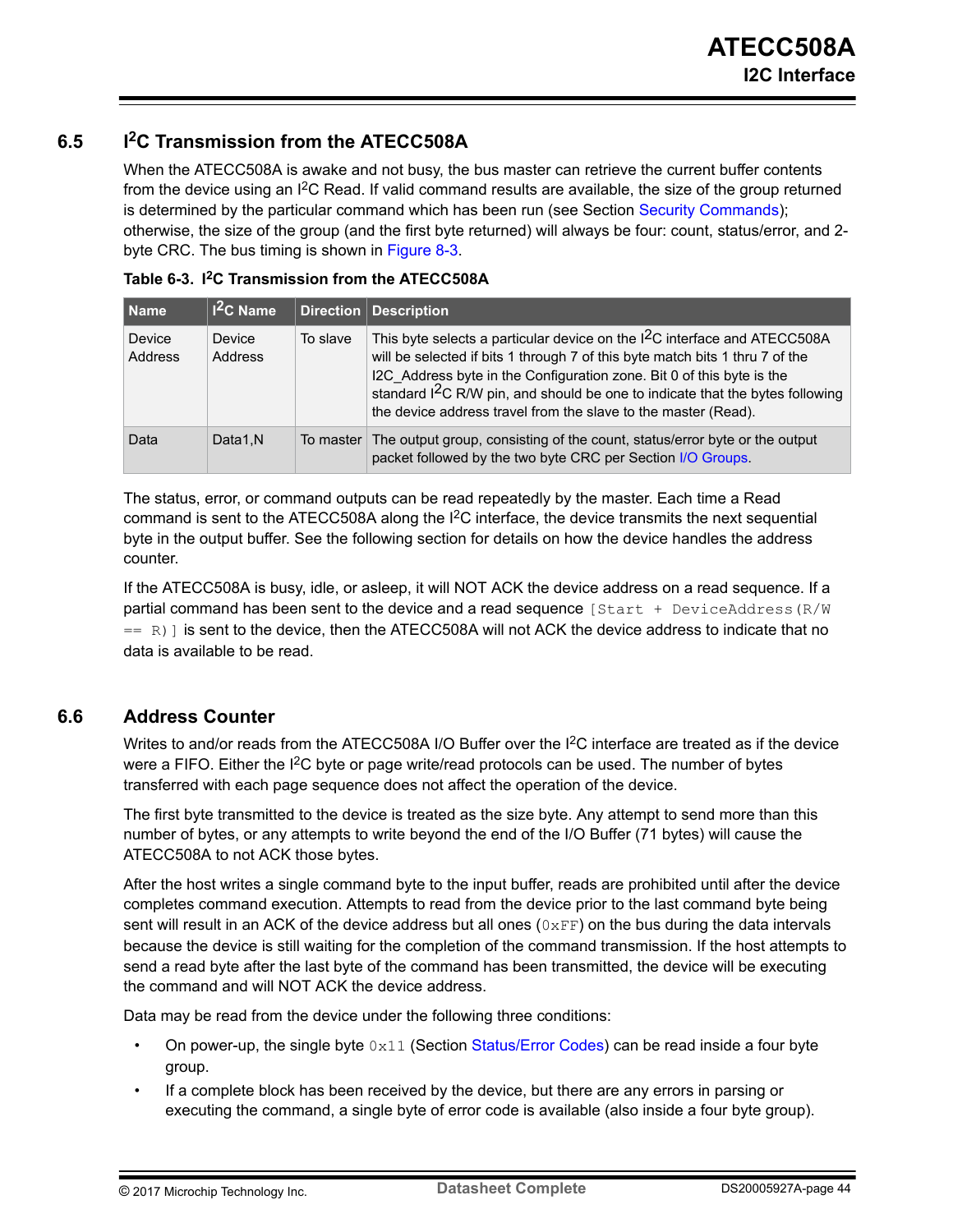<span id="page-44-0"></span>• Upon completion of a command execution from 1 to 32 bytes of command, results are available to be read inside a group of 4 to 35 bytes.

Any attempt to read beyond the end of the valid output buffer returns  $0 \times FF$  to the system, and the address counter does not wrap around to the beginning of the buffer.

There may be situations where the system may wish to re-read the output buffer, for example when the CRC check reveals an error. In this case, the host should send a two-byte sequence to the ATECC508A consisting of the correct device address and a word address of  $0 \times 00$  (Reset, per [Table 6-2\)](#page-42-0), followed by a Stop condition. This causes the address counter to be reset to zero and permits the data to be rewritten (or re-read) to (or from) the device. This address reset sequence does not prohibit subsequent read operations if data were available for reading in the I/O Buffer prior to the sequence execution.

After one or more read operations to retrieve the results of a command execution, the first write operation resets the address counter to the beginning of the I/O Buffer.

## **6.7 SMBus Timeout**

The ATECC508A supports the SMBus Timeout feature in which the ATECC508A will reset its serial interface and release the SMBus (i.e. stop driving the bus and let SDA float high) if the SCL pin is held low for more than the minimum  $t_{TIMEOUT}$  specification. The ATECC508A will be ready to accept a new Start condition before  $t_{TIMEOUT}$  maximum has elapsed.

#### **Figure 6-5. SMBus Timeout**



## **6.8 I2C Synchronization**

It is possible for the system to lose synchronization with the I/O port on the ATECC508A, perhaps due a system reset, I/O noise, or other condition. Under this circumstance, the ATECC508A may not respond as expected, may be asleep, or may be transmitting data during an interval when the system is expecting to send data. To resynchronize, the following procedure should be followed:

- 1. To ensure an I/O channel reset, the system should send the standard I2C software reset sequence, as follows:
	- A Start bit condition.
	- Nine cycles of SCL, with SDA held high.
	- Another Start bit condition.
	- A Stop bit condition.

It should then be possible to send a read sequence, and if synchronization has completed properly, the ATECC508A will ACK the device address. The device may return data or may leave the bus floating (which the system will interpret as a data value of  $0 \times FF$ ) during the data periods.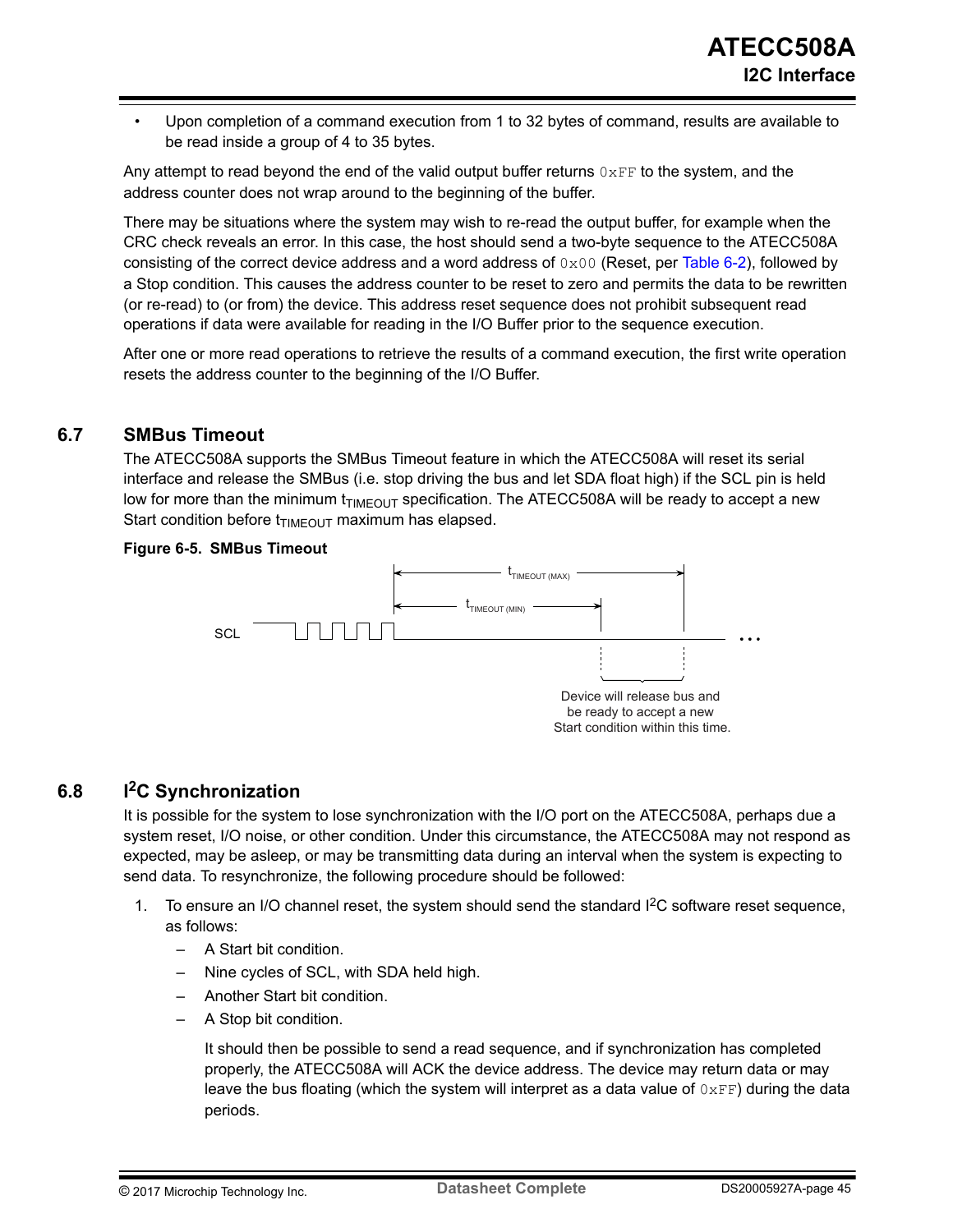If the device does ACK the device address, the system should reset the internal address counter to force the ATECC508A to ignore any partial input command that may have been sent. This can be accomplished by sending a write sequence to word address  $0 \times 00$  (Reset), followed by a Stop condition.

- 2. If the device does not respond to the device address with an ACK, then it may be asleep. In this case, the system should send a complete Wake token and wait  $t_{WHI}$  after the rising edge. The system may then send another read sequence, and if synchronization has completed, the device will ACK the device address.
- 3. If the device still does not respond to the device address with an ACK, then it may be busy executing a command. The system should wait the longest  $t_{E XEC}$  (max) and then send the read sequence, which will be acknowledged by the device.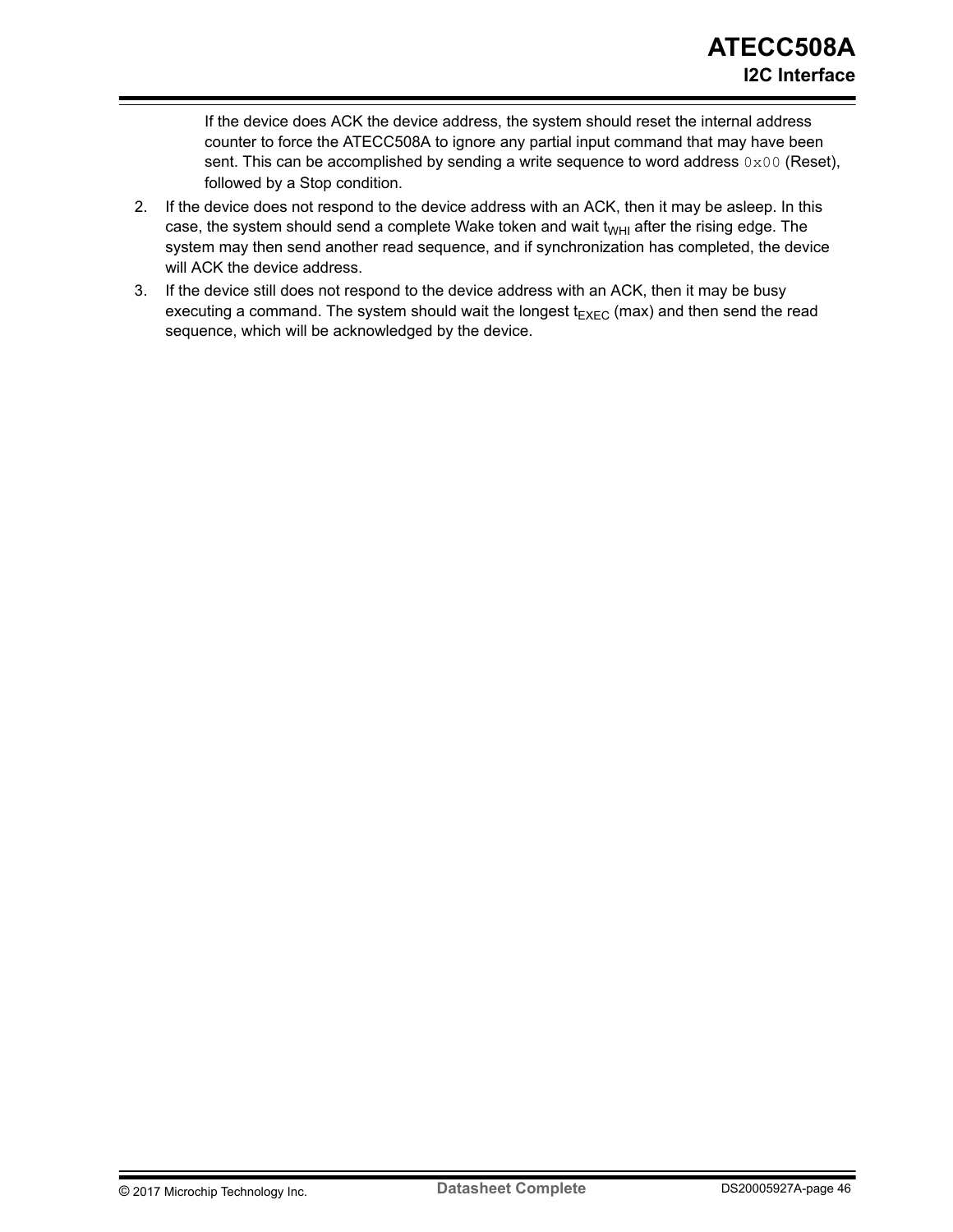# **7. General Purpose I/O Pin**

When the Single-Wire Interface is enabled, the SCL pin is available to be used as a GPIO pin. It may be used to drive one or two LEDs or can be connected to an external tamper detection switch or connected in many other ways. When configured as an output, it may be used as an enable pin for some external component in the system which may require cryptographic validation prior to assertion.

On initial power-up, the pin is always temporarily configured as an input. During the device initialization, which occurs with the very first wake operation, the contents of the I2C Address field are read and the GPIO pin will be driven to the state. The direction (input or output) and state (if an output) of the GPIO pin will remain unchanged during sleep and idle states. The actions of this pin are controlled by the I2C Address byte in the Configuration zone, and the GPIO mode of the  $Info$  command as described in the table below:

| Bit 3          | Bit $2$ Bit 1  |                | Bit $0$      | <b>Name</b>       | Power-<br><b>Up State</b> | <b>Meaning</b>                                                                                                                                                                                                                                                                                                                                                                                                                                                                                                                                                                                                                                                                                                                                                                  |
|----------------|----------------|----------------|--------------|-------------------|---------------------------|---------------------------------------------------------------------------------------------------------------------------------------------------------------------------------------------------------------------------------------------------------------------------------------------------------------------------------------------------------------------------------------------------------------------------------------------------------------------------------------------------------------------------------------------------------------------------------------------------------------------------------------------------------------------------------------------------------------------------------------------------------------------------------|
| X              | X              | $\mathbf{0}$   | $\circ$      | <b>Disable</b>    | Input                     | The SCL pin is unused and should be tied to GND. Any attempt to<br>execute the GPIO mode of the Info command will result in an error<br>code being returned to the system firmware. The GPIO mode of the<br>Info command will also return an error code if the part is configured<br>for $1^2C$ operation.                                                                                                                                                                                                                                                                                                                                                                                                                                                                      |
| $\overline{0}$ | $\overline{0}$ | $\overline{0}$ | 1            | Auth <sub>0</sub> | Low                       | The SCL pin will be permanently configured as an output and will be<br>driven to a zero (default) state when the first wake operation after<br>power-up occurs. The pin can then be driven to the opposite ('1')<br>state by the Info command if a prior authorization has been<br>performed using the SignalKey slot. The GPIO output mode of the<br>Info command can be used to reset the pin back to the default<br>value without authorization. The GPIO retains its state so long as<br>V <sub>CC</sub> remains above 2V.                                                                                                                                                                                                                                                  |
| 0              | $\mathbf 1$    | $\overline{0}$ | $\mathbf{1}$ | Auth1             | High                      | As Auth0; however, the default state after power-up is one.                                                                                                                                                                                                                                                                                                                                                                                                                                                                                                                                                                                                                                                                                                                     |
| $\mathbf{1}$   | $\mathsf{x}$   | $\overline{0}$ | $\mathbf{1}$ | Intrusion         | Input                     | The SCL pin will be permanently configured as an input. On power-<br>up, an internal intrusion latch is set to zero. The intrusion latch is set<br>via authorization and is cleared if SCL falls. The state of latch can<br>be determined via the Info command. It will remain in that state so<br>long as a voltage greater than 1.8V is applied to the SCL pin and<br>V <sub>CC</sub> remains above 2.0V regardless of the internal state (asleep,<br>idle, or wake) of the ATECC508A. Any falling edge on the SCL pin<br>resets the intrusion latch to zero regardless of whether or not the<br>ATECC508A is in wake or sleep mode. Reading the state of the<br>GPIO pin via the Info command returns the value of the intrusion<br>latch; not the current state of the pin. |
| X              | X              | $\mathbf 1$    | $\circ$      | Input             | Input                     | The SCL pin will remain permanently configured as an input.<br>Execution of the Info command will permit the current state on the<br>pin to be returned to the system firmware.                                                                                                                                                                                                                                                                                                                                                                                                                                                                                                                                                                                                 |
| $\mathbf{x}$   | 0              | $\mathbf{1}$   | $\mathbf 1$  | Output0           | Low                       | The SCL pin will be configured as an output and will be driven to a<br>zero state when the first wake operation occurs. Subsequent Info<br>commands can be executed to drive the pin high or low.                                                                                                                                                                                                                                                                                                                                                                                                                                                                                                                                                                               |

## **Table 7-1. GPIO Mode**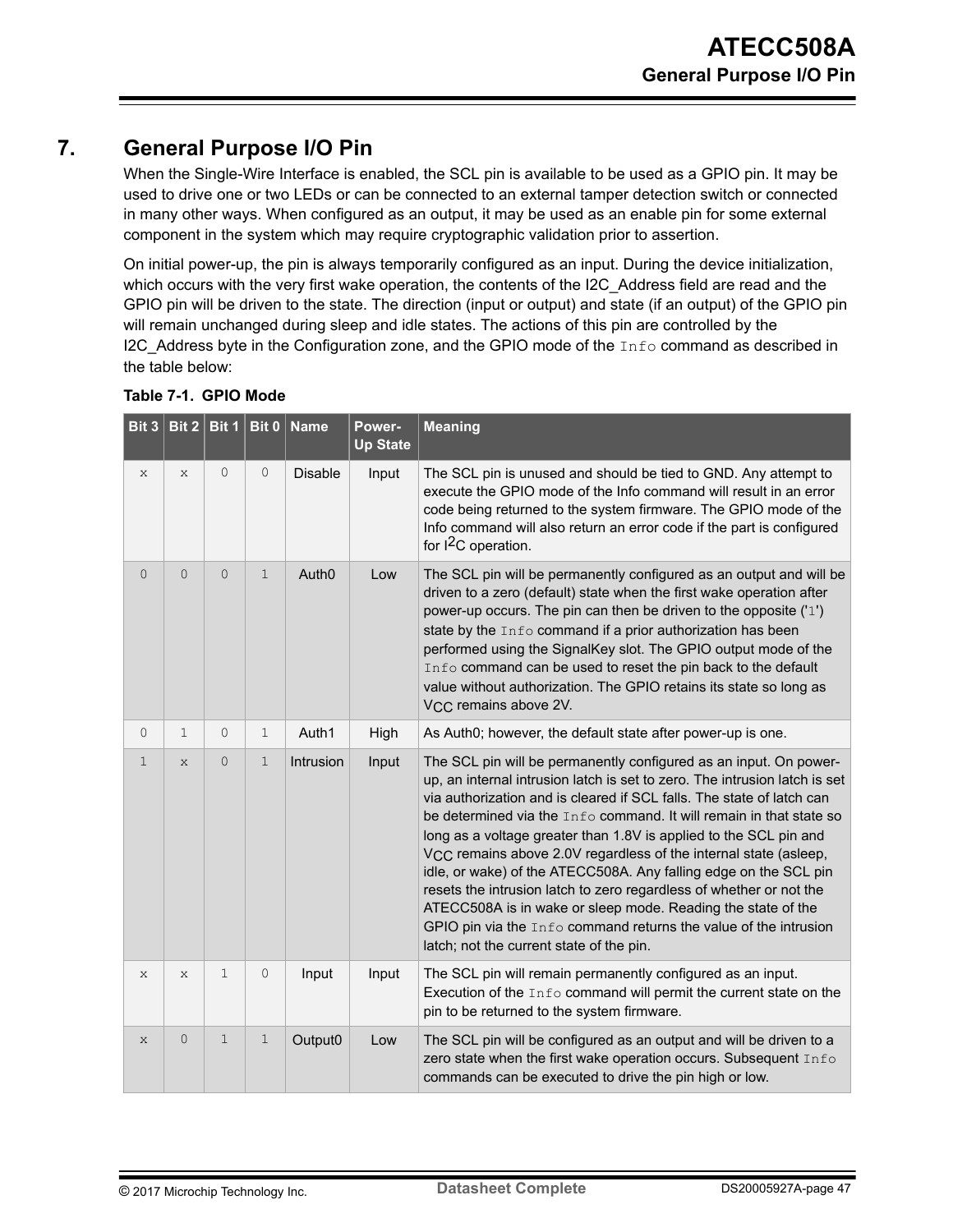|   |  | Bit 3   Bit 2   Bit 1   Bit 0   Name | Power-<br><b>Up State</b> | <b>Meaning</b>                                                                       |
|---|--|--------------------------------------|---------------------------|--------------------------------------------------------------------------------------|
|   |  |                                      |                           | Alternatively, the $Info$ command can be used to change the GPIO<br>pin to an input. |
| X |  | Output1                              | High                      | As Output0; however, the default state after power-up is one.                        |

The GPIO pin has active drivers for both the high and low output states to enable connection to two different LEDs, which may be connected to  $V_{CC}$  and GND respectively. If an LED is connected to a supply voltage higher than  $V_{CC}$ , it may not turn off completely when the GPIO pin is high. In this case, the GPIO pin should be transitioned to an input to completely turn off the LED.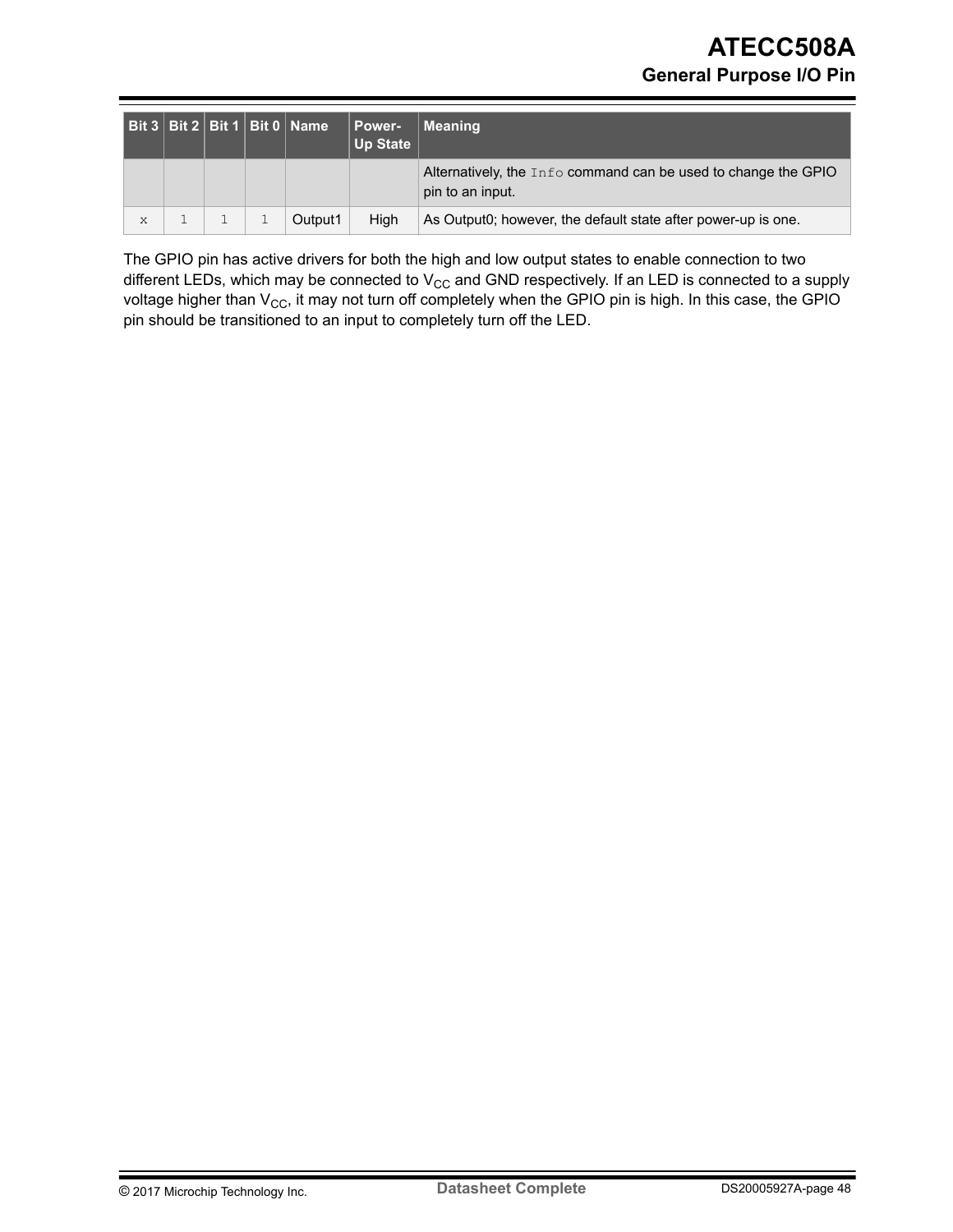# **8. Electrical Characteristics**

## **8.1 Absolute Maximum Ratings**

| <b>Operating Temperature</b><br><b>Storage Temperature</b> | -40 $^{\circ}$ C to +85 $^{\circ}$ C<br>-65 $^{\circ}$ C to +150 $^{\circ}$ C |
|------------------------------------------------------------|-------------------------------------------------------------------------------|
| <b>Maximum Operating Voltage</b>                           | 6.0V                                                                          |
| <b>DC Output Current</b>                                   | $5 \text{ mA}$                                                                |
| Voltage on any pin                                         | -0.5V to $(V_{CC}$ + 0.5V)                                                    |

**Note:**  Stresses beyond those listed under "Absolute Maximum Ratings" may cause permanent damage to the device. This is a stress rating only and functional operation of the device at these or any other conditions beyond those indicated in the operational sections of this specification are not implied. Exposure to absolute maximum rating conditions for extended periods may affect device reliability.

## **8.2 Reliability**

The ATECC508A is fabricated with the Microchip high reliability of the CMOS EEPROM manufacturing technology.

#### **Table 8-1. EEPROM Reliability**

| <b>Parameter</b>                     | <b>Min</b> | <b>Typical</b> | <b>Max</b> | <b>Units</b>       |
|--------------------------------------|------------|----------------|------------|--------------------|
| Write Endurance at +85°C (Each Byte) | 400,000    |                |            | Write Cycles       |
| Data Retention at +55°C              | 10         |                |            | Years              |
| Data Retention at +35°C              | 30         | 50             |            | Years              |
| <b>Read Endurance</b>                | Unlimited  |                |            | <b>Read Cycles</b> |

# **8.3 AC Parameters: All I/O Interfaces**

## **Figure 8-1. AC Timing Diagram: All Interfaces**

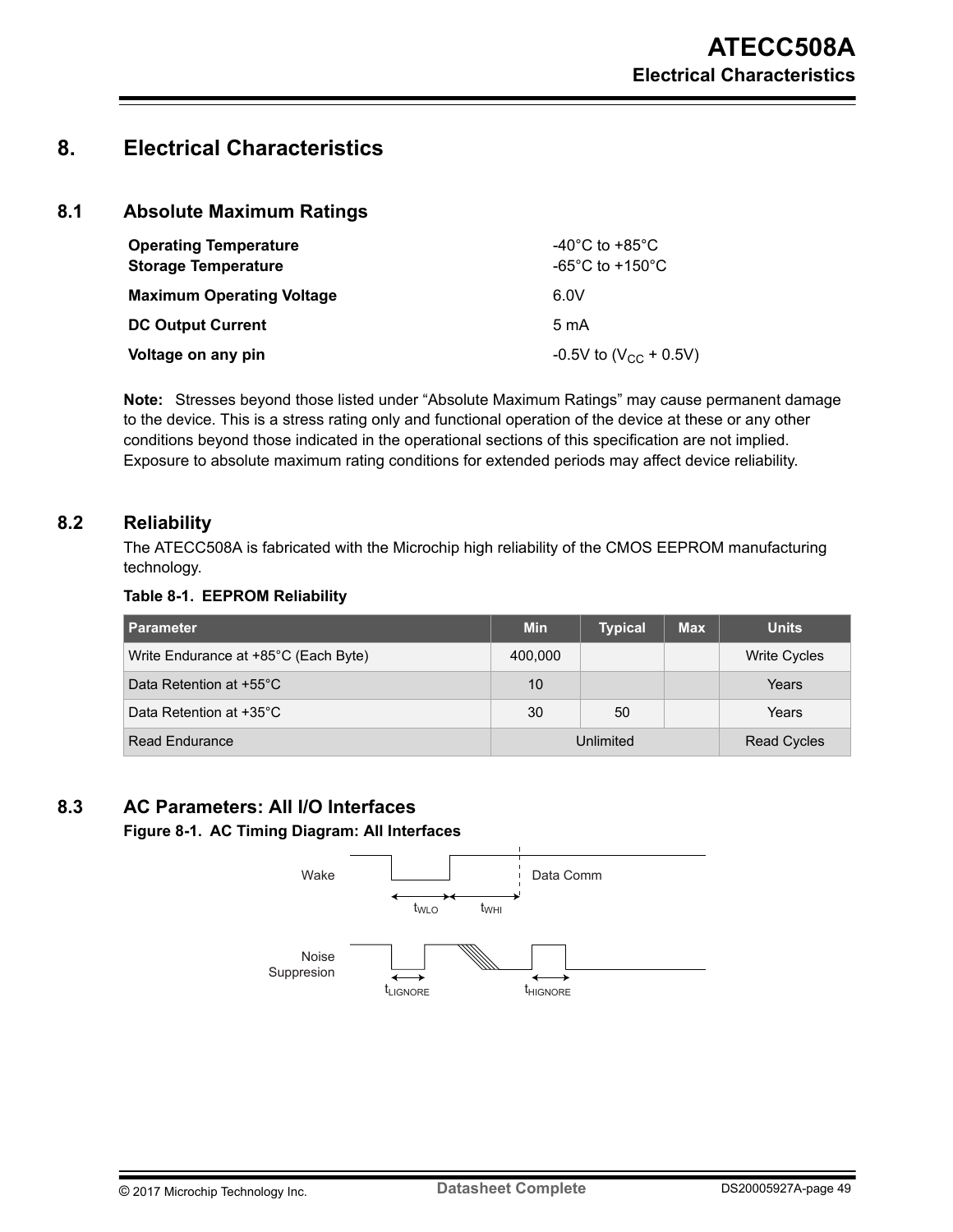| <b>Parameter</b>                                   | <b>Symbol</b>     | <b>Direction</b>            | <b>Min</b>  | $Typ \mid$ |     |              | Max Unit Conditions                                                                                            |
|----------------------------------------------------|-------------------|-----------------------------|-------------|------------|-----|--------------|----------------------------------------------------------------------------------------------------------------|
| Power-Up Delay                                     | t <sub>PU</sub>   | To Crypto<br>Authentication | 100         |            |     | μs           | Minimum time between V <sub>CC</sub> ><br>V <sub>CC</sub> min prior to measurement<br>of twi $\Omega$ .        |
| Wake I ow<br>Duration                              | twi o             | To Crypto<br>Authentication | 60          |            |     | $\mu s$      |                                                                                                                |
| Wake High Delay<br>to Data Comm.                   | twHI              | To Crypto<br>Authentication | 1500        |            |     | μs           | SDA should be stable high for<br>this entire duration.                                                         |
| <b>High Side Glitch</b><br><b>Filter at Active</b> | <b>HIGNORE A</b>  | To Crypto<br>Authentication | $45$ (Note) |            |     | ns           | Pulses shorter than this in<br>width will be ignored by the<br>device, regardless of its state<br>when active. |
| Low Side Glitch<br><b>Filter at Active</b>         | tLIGNORE_A        | To Crypto<br>Authentication | $45$ (Note) |            |     | ns           | Pulses shorter than this in<br>width will be ignored by the<br>device, regardless of its state<br>when active. |
| Low Side Glitch<br><b>Filter at Sleep</b>          | <b>ILIGNORE S</b> | To Crypto<br>Authentication | $15$ (Note) |            |     | $\mu s$      | Pulses shorter than this in<br>width will be ignored by the<br>device when in sleep mode.                      |
| Watchdog<br>Timeout                                | <b>tWATCHDOG</b>  | To Crypto<br>Authentication | 0.7         | 1.3        | 1.7 | <sub>S</sub> | Maximum time from wake until<br>device is forced into sleep<br>mode. See Section Watchdog<br>Failsafe.         |

|  | Table 8-2. AC Parameters: All I/O Interfaces |  |  |
|--|----------------------------------------------|--|--|
|--|----------------------------------------------|--|--|

**Note:**  These parameters are guaranteed through characterization, but not tested.

## **8.3.1 AC Parameters: Single-Wire Interface**

**Figure 8-2. AC Timing Diagram: Single-Wire Interface**



### **Table 8-3. AC Parameters: Single-Wire Interface**

Unless otherwise specified, applicable from  $T_A$  = -40°C to +85°C, V<sub>CC</sub> = +2.0V to +5.5V, CL =100 pF.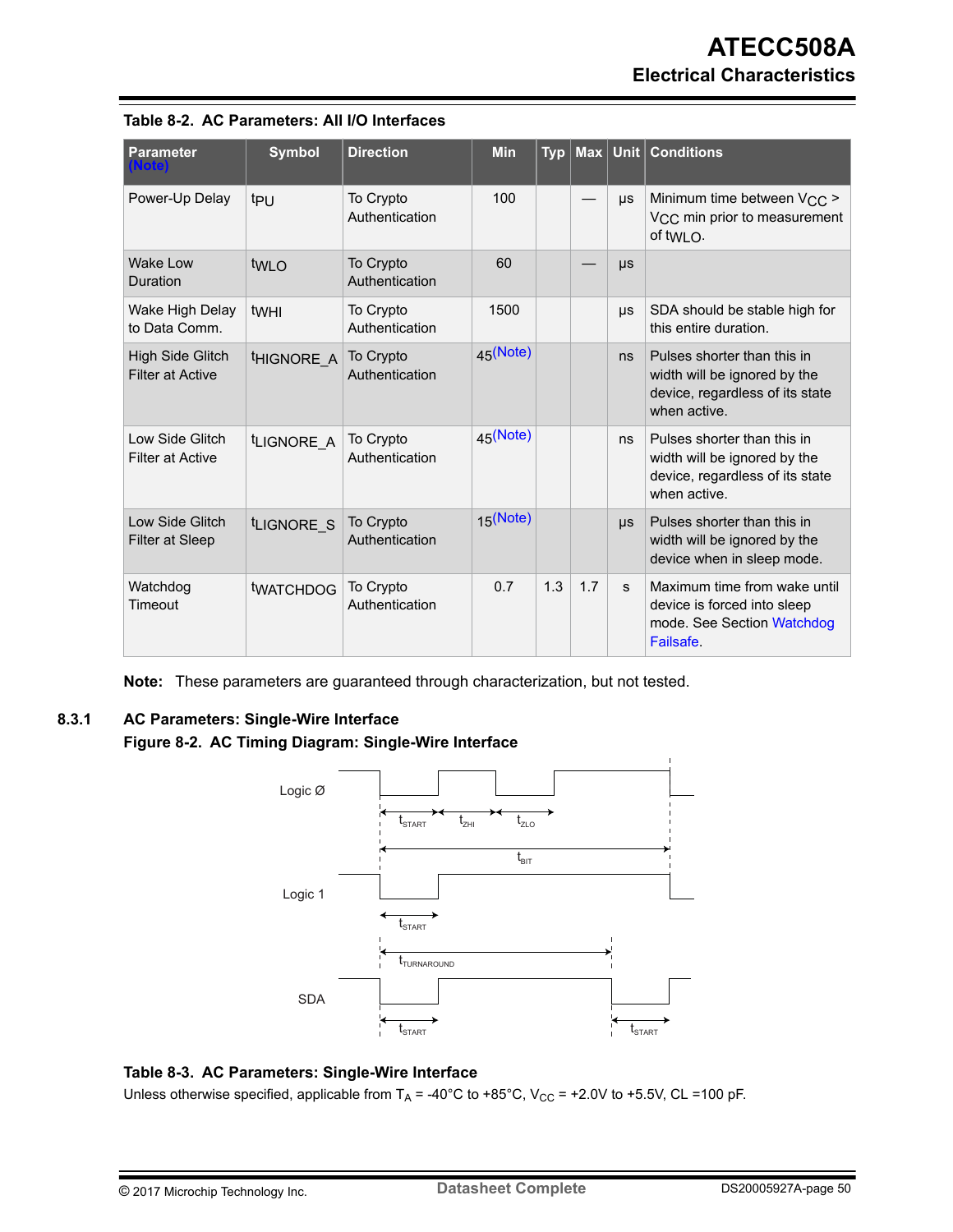# **ATECC508A Electrical Characteristics**

| <b>Parameter</b>                       | <b>Symbol</b>             | <b>Direction</b>              | Min  | <b>Typ</b>                 | <b>Max</b> | <b>Unit</b> | <b>Notes</b>                                                                                                                                                                                                                                     |
|----------------------------------------|---------------------------|-------------------------------|------|----------------------------|------------|-------------|--------------------------------------------------------------------------------------------------------------------------------------------------------------------------------------------------------------------------------------------------|
| <b>Start Pulse</b><br>Duration         | tSTART                    | To Crypto<br>Authentication   |      | $4.10 \mid 4.34 \mid 4.56$ |            | $\mu s$     |                                                                                                                                                                                                                                                  |
|                                        |                           | From Crypto<br>Authentication | 4.60 | $6\phantom{1}$             | 8.60       | $\mu s$     |                                                                                                                                                                                                                                                  |
| Zero Transmission<br><b>High Pulse</b> | tzhi                      | To Crypto<br>Authentication   |      | $4.10$ 4.34 4.56           |            | $\mu s$     |                                                                                                                                                                                                                                                  |
|                                        |                           | From Crypto<br>Authentication | 4.60 | $6\phantom{1}$             | 8.60       | μs          |                                                                                                                                                                                                                                                  |
| Zero Transmission<br>Low Pulse         | tzLO                      | To Crypto<br>Authentication   | 4.10 | 4.34                       | 4.56       | $\mu s$     |                                                                                                                                                                                                                                                  |
|                                        |                           | From Crypto<br>Authentication | 4.60 | $6\phantom{1}6$            | 8.60       | $\mu s$     |                                                                                                                                                                                                                                                  |
| Bit Time(Note)                         | t <sub>BIT</sub>          | To Crypto<br>Authentication   | 37   | 39                         |            | $\mu s$     | If the bit time exceeds<br><b>TIMEOUT then ATECC508A</b><br>may enter the sleep mode.<br>See Section I/O Timeout.                                                                                                                                |
|                                        |                           | From Crypto<br>Authentication | 41   | 54                         | 78         | $\mu s$     |                                                                                                                                                                                                                                                  |
| Turn Around Delay                      | <b><i>ITURNAROUND</i></b> | From Crypto<br>Authentication | 64   | 96                         | 131        | $\mu s$     | ATECC508A will initiate the<br>first low going transition after<br>this time interval following the<br>initial falling edge of the start<br>pulse of the last bit of the<br>transmit flag.                                                       |
|                                        |                           | To Crypto<br>Authentication   | 93   |                            |            | $\mu s$     | After ATECC508A transmits<br>the last bit of a group, system<br>must wait this interval before<br>sending the first bit of a flag. It<br>is measured from the falling<br>edge of the start pulse of the<br>last bit transmitted by<br>ATECC508A. |
| <b>IO Timeout</b>                      | <b>TIMEOUT</b>            | To Crypto<br>Authentication   | 45   | 65                         | 85         | ms          | ATECC508A may transition to<br>the sleep mode if the bus is<br>inactive longer than this<br>duration. See Section I/O<br>Timeout.                                                                                                                |

**Note:**  START, ZLO, ZHI, and BIT are designed to be compatible with a standard UART running at 230.4 Kbaud for both transmit and receive. The UART should be set to seven data bits, no parity and one stop bit.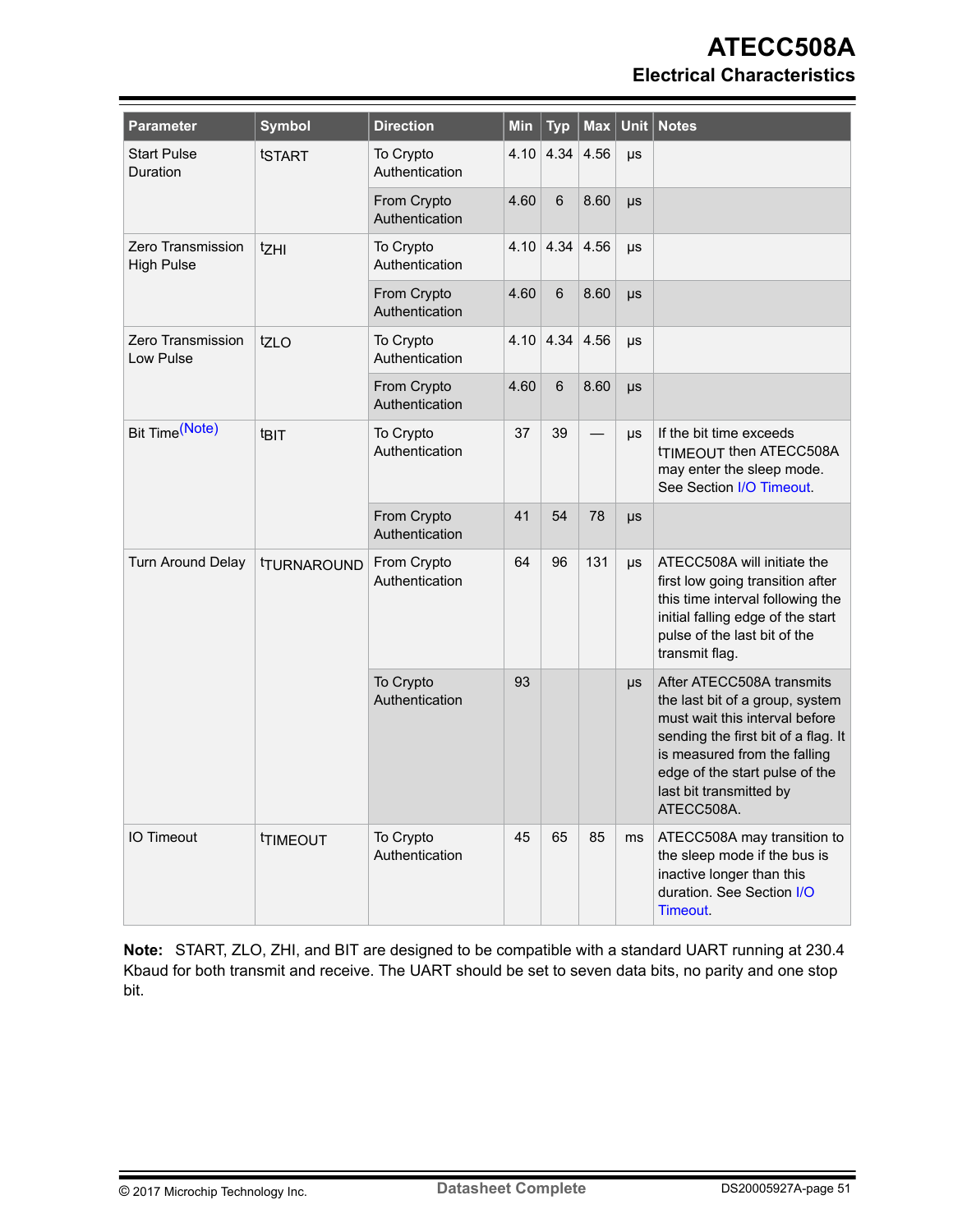# <span id="page-51-0"></span>**8.3.2 AC Parameters: I2C Interface**

**Figure 8-3. I2C Synchronous Data Timing**



## **Table 8-4. AC Characteristics of I2C Interface**

Unless otherwise specified, applicable over recommended operating range from  $T_A$  = -40°C to + 85°C, V<sub>CC</sub> = +2.0V to +5.5V,

CL = 1 TTL Gate and 100 pF.

| <b>Parameter</b>                                                 | <b>Symbol</b>        | Min      | <b>Max</b> | <b>Units</b> |
|------------------------------------------------------------------|----------------------|----------|------------|--------------|
| <b>SCK Clock Frequency</b>                                       | fSCK                 | $\Omega$ | 1          | <b>MHz</b>   |
| <b>SCK High Time</b>                                             | <b>THIGH</b>         | 400      |            | ns           |
| <b>SCK Low Time</b>                                              | t <sub>LOW</sub>     | 400      |            | ns           |
| <b>Start Setup Time</b>                                          | tsu.sta              | 250      |            | ns           |
| <b>Start Hold Time</b>                                           | t <sub>HD</sub> .STA | 250      |            | ns           |
| Stop Setup Time                                                  | tsu.sto              | 250      |            | ns           |
| Data In Setup Time                                               | t <sub>SU.DAT</sub>  | 100      |            | ns           |
| Data In Hold Time                                                | thd.dat              | 0        |            | ns           |
| Input Rise Time <sup>(1)</sup>                                   | t <sub>R</sub>       |          | 300        | ns           |
| Input Fall Time(1)                                               | tF                   |          | 100        | ns           |
| Clock Low to Data Out Valid                                      | t <sub>AA</sub>      | 50       | 550        | ns           |
| Data Out Hold Time                                               | <sup>t</sup> DH      | 50       |            | ns           |
| <b>SMBus Timeout Delay</b>                                       | <b>TIMEOUT</b>       | 25       | 75         | ms           |
| Time bus must be free before a new transmission can start. $(1)$ | <b>tBUF</b>          | 500      |            | ns           |

## **Note:**

- 1. Values are based on characterization and are not tested
- 2. AC measurement conditions:
	- RL (connects between SDA and V<sub>CC</sub>): 1.2 kΩ (for V<sub>CC</sub> +2.0V to +5.0V)
	- Input pulse voltages: 0.3  $V_{CC}$  to 0.7  $V_{CC}$
	- Input rise and fall times: ≤ 50 ns
	- $-$  Input and output timing reference voltage:  $0.5V_{CC}$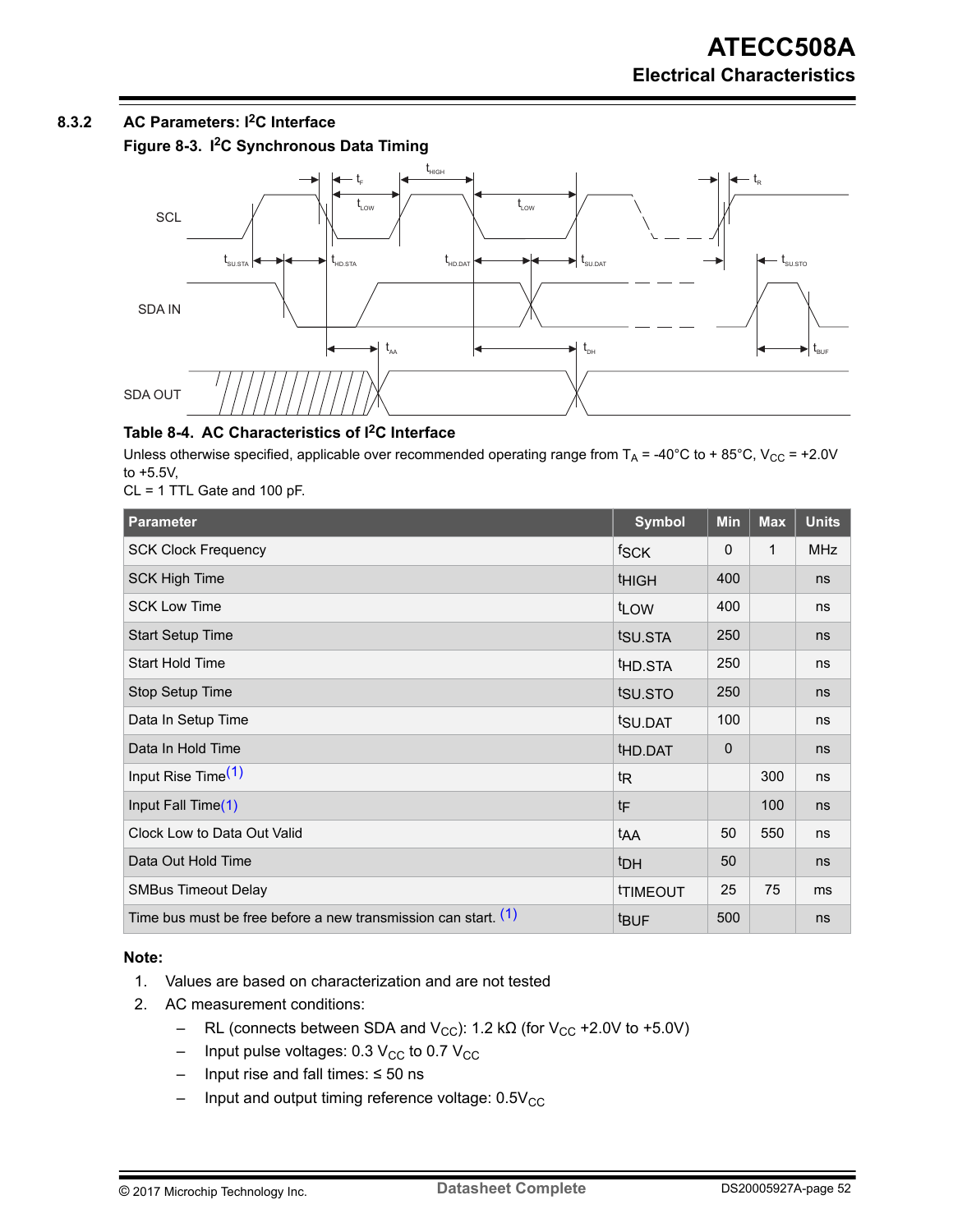# **8.4 DC Parameters: All I/O Interfaces**

## **Table 8-5. DC Parameters on All I/O Interfaces**

| <b>Parameter</b>                        | Symbol          | <b>Min</b> | <b>Typ</b> | Max            | <b>Unit</b>    | <b>Conditions</b>                                                                                                         |
|-----------------------------------------|-----------------|------------|------------|----------------|----------------|---------------------------------------------------------------------------------------------------------------------------|
| <b>Ambient Operating</b><br>Temperature | T <sub>A</sub>  | $-40$      |            | 85             | $^{\circ}C$    |                                                                                                                           |
| Power Supply Voltage                    | V <sub>CC</sub> | 2.0        |            | 5.5            | $\vee$         |                                                                                                                           |
| <b>Active Power Supply</b><br>Current   | <b>ICC</b>      |            | 3          | 6              | mA             | Waiting for I/O during I/O transfers or execution of<br>non-ECC commands.                                                 |
|                                         |                 |            |            | 16             | m <sub>A</sub> | During ECC command execution.                                                                                             |
| <b>Idle Power Supply Current</b>        | <b>IDLE</b>     |            | 800        |                | μA             | When device is in idle mode,<br>VSDA and VSCI < $0.4V$ or > VCC - 0.4                                                     |
| <b>Sleep Current</b>                    | <b>ISLEEP</b>   |            | 30         | 150            | nA             | When device is in sleep mode, $V_{CC} \leq 3.6V$ ,<br>VSDA and VSCL < $0.4V$ or > VCC - 0.4, TA $\leq$<br>+55 $\degree$ C |
|                                         |                 |            |            | $\mathbf{2}$   | μA             | When device is in sleep mode.                                                                                             |
| <b>Output Low Voltage</b>               | VOL             |            |            | 0.4            | $\vee$         | When device is in active mode,<br>$V_{CC}$ = 2.5 – 5.5V                                                                   |
| <b>Output Low Current</b>               | <b>IOL</b>      |            |            | $\overline{4}$ | m <sub>A</sub> | When device is in active mode,<br>$V_{\text{CC}}$ = 2.5 – 5.5V, $V_{\text{OL}}$ = 0.4V                                    |
| Theta JA                                | $\Theta$ JA     |            | 166        |                | $^{\circ}$ C/W | SOIC (SSH)                                                                                                                |
|                                         |                 |            | 173        |                |                | °C/W UDFN (MAH)                                                                                                           |
|                                         |                 |            | 146        |                | °C/W RBH       |                                                                                                                           |

## **8.4.1 VIH and VIL Specifications**

The input levels of the device will vary dependent on the mode and voltage of the device. The input voltage thresholds when in sleep or idle mode are dependent on the  $V_{CC}$  level as shown in [Figure 8-4.](#page-53-0) When in sleep or idle mode the TTLenable bit has no effect.

When the device is active (i.e. not in sleep or idle mode), the input voltage thresholds are different depending upon the state of TTLenable (bit 1) within the ChipMode byte in the Configuration zone of the EEPROM. If the voltage supplied to the  $V_{CC}$  pin of the ATECC508A is different than the system voltage to which the input pull-up resistor is connected, then the system designer may choose to set TTLenable to zero, which enables a fixed input threshold shown by curves VIL\_ACT and VIH\_ACT in [Figure 8-4](#page-53-0). Table 8-6 which applies only when the device is active, presents the guaranteed levels of operation when operating in this mode.

| l Parameter        | Symbol $\vert$ Min $\vert$ Typ $\vert$ |        | <b>Max</b>         | Unit   Conditions                                                                                |
|--------------------|----------------------------------------|--------|--------------------|--------------------------------------------------------------------------------------------------|
| Input Low Voltage  | VIL                                    | $-0.5$ | 0.5                | When device is active and TTLenable bit in configuration<br>memory is zero; otherwise see above. |
| Input High Voltage | Vін                                    | 1.5    | $V_{\rm CC}$ + 0.5 | When device is active and TTLenable bit in configuration<br>memory is zero; otherwise see above. |

|  |  |  |  | Table 8-6. $V_{IL}$ , $V_{IH}$ on All I/O Interfaces (TTLenable = 0) |
|--|--|--|--|----------------------------------------------------------------------|
|--|--|--|--|----------------------------------------------------------------------|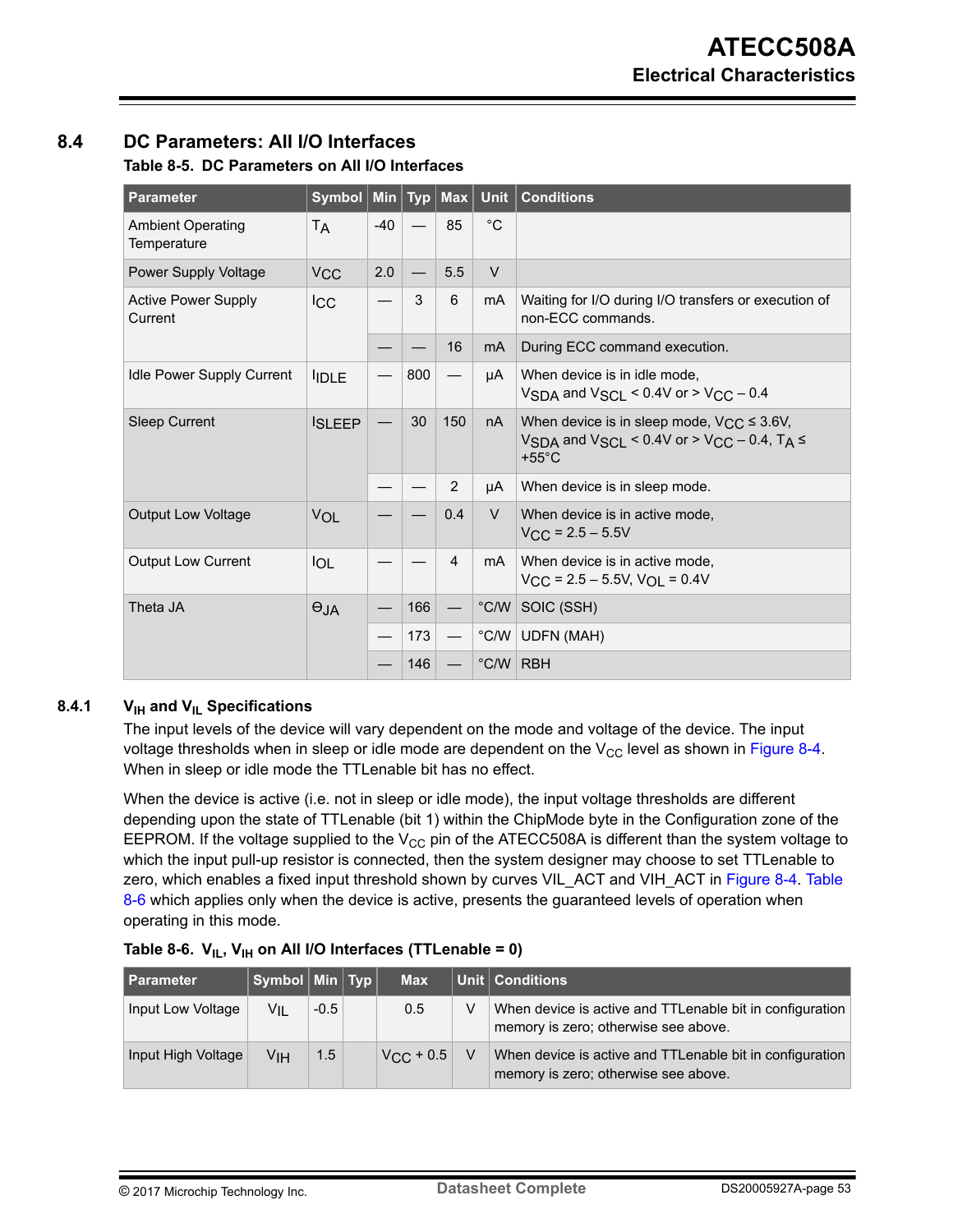

<span id="page-53-0"></span>Figure 8-4. V<sub>IH</sub> and V<sub>IL</sub> in Sleep and Idle Mode or When TTLenable = 0 on All I/O Interfaces

When a common voltage is used for the ATECC508A  $V_{CC}$  pin and the input pull-up resistor, then the TTLenable bit should be set to a one, which permits the input thresholds to track the supply as shown in Figure 8-5.

Figure 8-5. V<sub>IH</sub> and V<sub>IL</sub> When Active and TTLenable = 1 on All I/O Interfaces

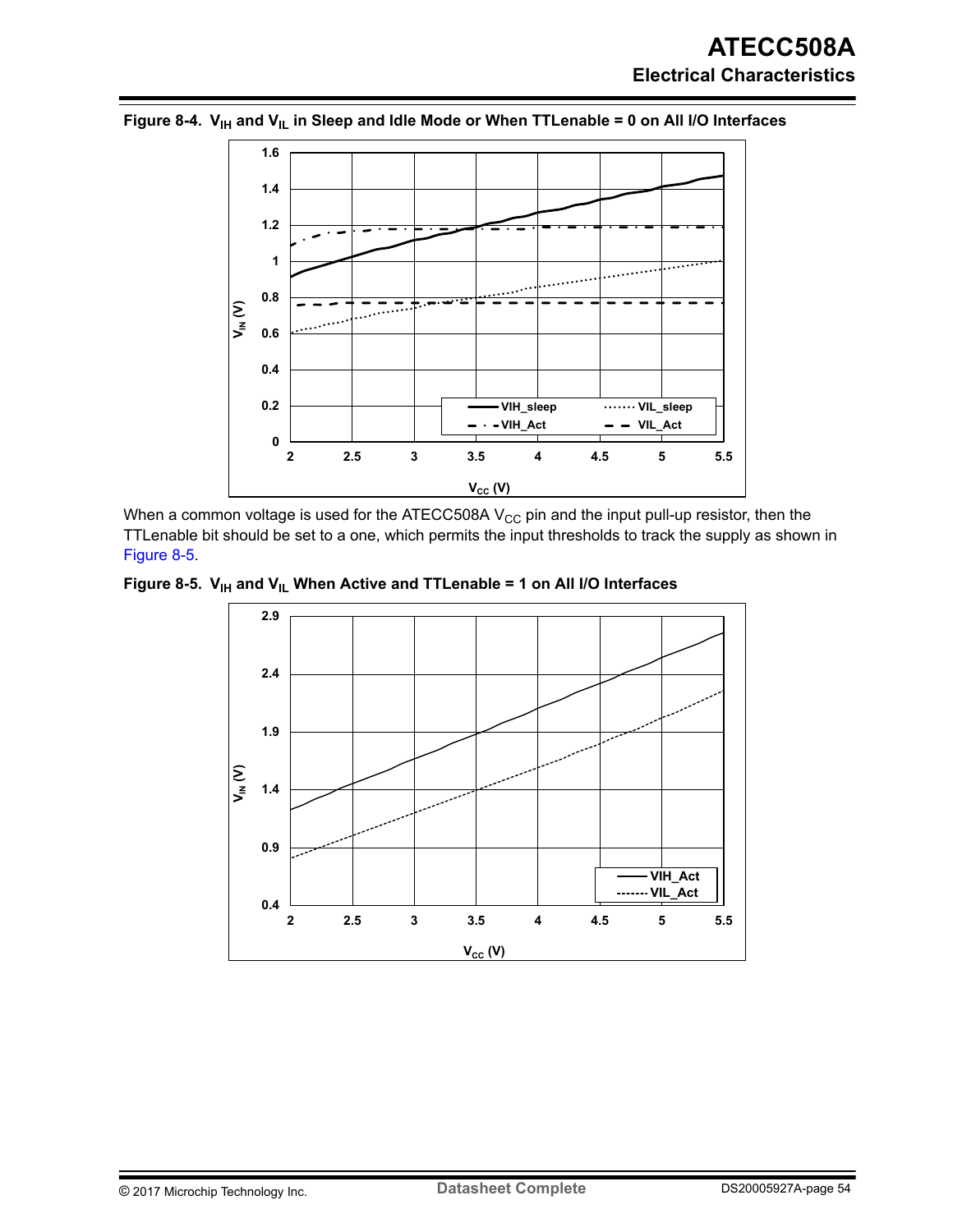# <span id="page-54-0"></span>**9. Security Commands**

## **9.1 I/O Groups**

Regardless of the I/O protocol being used (i.e. either Single-Wire Interface or I<sup>2</sup>C); security commands are sent to the device and responses received from the device within a group that is constructed in the following way:

|  |  |  | Table 9-1. I/O Groups |
|--|--|--|-----------------------|
|--|--|--|-----------------------|

| <b>Byte</b>       | <b>Name</b> | <b>Meaning</b>                                                                                                                                                                                                                                                                                                                                                                                                                                                                                                                                                                                  |
|-------------------|-------------|-------------------------------------------------------------------------------------------------------------------------------------------------------------------------------------------------------------------------------------------------------------------------------------------------------------------------------------------------------------------------------------------------------------------------------------------------------------------------------------------------------------------------------------------------------------------------------------------------|
| $\mathbf{0}$      | Count       | Number of bytes to be transferred to (or from) the device in the group, including count byte,<br>packet bytes, and checksum bytes. The count byte should therefore always have a value of<br>$(N+1)$ , where N is equal to the number of bytes in the packet plus the two checksum bytes.<br>For a group with one count byte, 50 packet bytes, and two checksum bytes, the count byte<br>should be set to 53. The maximum size group (and value of count) is 155 bytes, and the<br>minimum size group is four bytes. Values outside this range will cause the device to return<br>an I/O Error. |
| $1$ to<br>$(N-2)$ | Packet      | Command, parameters and data, or response. See below for more details.                                                                                                                                                                                                                                                                                                                                                                                                                                                                                                                          |
| $N-1$ , $N$       | Checksum    | CRC-16 verification of the count and packet bytes. The CRC polynomial is $0 \times 8005$ . The<br>initial register value should be zero and after the last bit of the count and packet have been<br>transmitted, the internal CRC register should have a value that matches the checksum bytes<br>in the block. The first CRC byte transmitted (N-1) is the least-significant byte of the CRC<br>value, so the last byte of the group is the most-significant byte of the CRC.                                                                                                                  |

The ATECC508A is designed in such a way that the count value in the input group should be consistent with the size requirements that are specified in the command parameters. If the count value is inconsistent with the command opcode and/or parameters within the packet, then the ATECC508A will respond in different ways depending upon the specific command. The response may either include an error indication or some input bytes may be silently ignored.

### **9.1.1 Security Command Packets**

The security command packet is broken down as shown in the table below:

#### **Table 9-2. Security Command Packets**

| <b>Byte</b> | <b>Name</b> | <b>Meaning</b>                                                                                   |
|-------------|-------------|--------------------------------------------------------------------------------------------------|
| 0           |             | Opcode   The command code. See Section Command Opcodes, Short Descriptions, and Execution Times. |
| 1           |             | Param1 The first parameter; always present.                                                      |
|             |             | $2 - 3$ Param2 The second parameter; always present.                                             |
| $4+$        | Data        | Optional remaining input data.                                                                   |

After the ATECC508A receives all the bytes in a group, the device transitions to the busy state and attempts to execute the command. Neither status nor results can be read from the device when it is busy. During this time, the I/O interface of the device ignores all SDA transitions regardless of the I/O interface selected. The command execution delays are listed in Section [Command Opcodes, Short Descriptions,](#page-56-0) [and Execution Times](#page-56-0).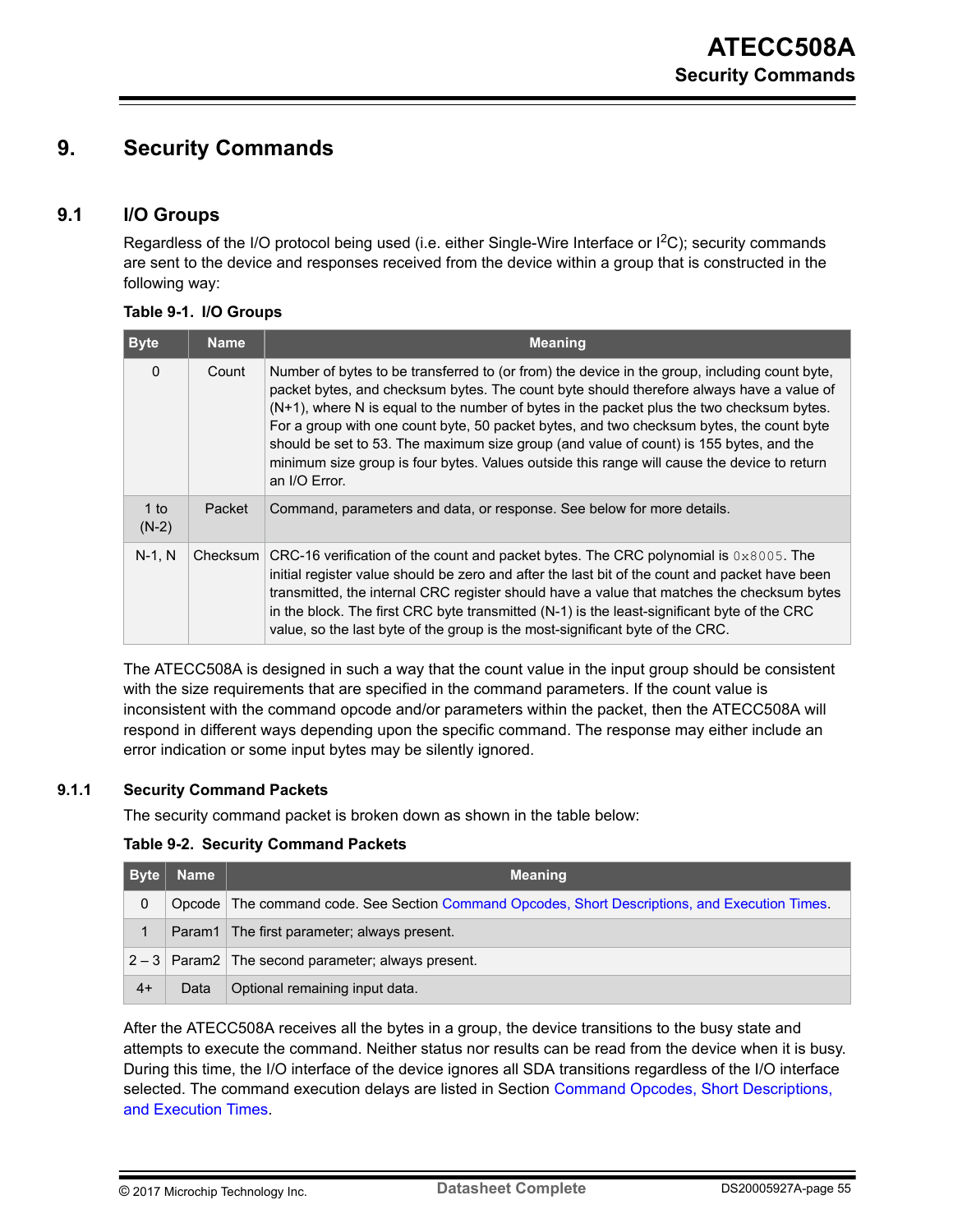<span id="page-55-0"></span>If insufficient bytes are sent to the device when it is in Single-Wire mode, the device automatically transitions to the low power sleep mode after the  $t_{\text{TIMEOUT}}$  interval. In I<sup>2</sup>C mode, the device continues to wait for the remaining bytes until the watchdog timer limit t<sub>WATCHDOG</sub> is reached, or a Start/Stop condition is received by the device.

## **9.1.2 Status/Error Codes**

The device does not have a dedicated status register, so the output FIFO is shared among status, error, and command results. All outputs from the device are returned to the system as complete groups which are formatted identically to input groups:

- Count
- Packet
- Two byte CRC

After the device receives the first byte of an input command group, the system cannot read anything from the device until the system has sent all the bytes to the device.

After wake and after execution of a command, there will be error, status, or result bytes in the device's output register that can be retrieved by the system. When the length of that group is four bytes, the codes returned are detailed in the table below. Some commands return more than four bytes when they execute successfully. The resulting packet description is listed in the Command section that follows.

CRC errors are always returned before any other type of error. They indicate that some sort of I/O error occurred, and that the command may be resent to the device. No particular precedence is enforced among the remaining errors if more than one occurs.

| <b>State Description</b>              | Error/<br><b>Status</b> | <b>Description</b>                                                                                                                                                                                                                                                 |
|---------------------------------------|-------------------------|--------------------------------------------------------------------------------------------------------------------------------------------------------------------------------------------------------------------------------------------------------------------|
| Successful Command<br>Execution       | $0 \times 00$           | Command executed successfully.                                                                                                                                                                                                                                     |
| Checkmac or Verify<br>Miscompare      | $0 \times 01$           | The CheckMac or Verify command was properly sent to the device, but<br>the input client response did not match the expected value.                                                                                                                                 |
| Parse Error                           | $0 \times 0.3$          | Command was properly received but the length, command opcode, or<br>parameters are illegal regardless of the state (volatile and/or EEPROM<br>configuration) of the ATECC508A. Changes in the value of the command<br>bits must be made before it is re-attempted. |
| <b>ECC Fault</b>                      | $0 \times 0.5$          | A computation error occurred during ECC processing that caused the<br>result to be invalid. Retrying the command may result in a successful<br>execution.                                                                                                          |
| <b>Execution Error</b>                | $0 \times 0 F$          | Command was properly received but could not be executed by the device<br>in its current state. Changes in the device state or the value of the<br>command bits must be made before it is re-attempted.                                                             |
| After Wake,<br>Prior to First Command | 0x11                    | Indication that ATECC508A has received a proper Wake token.                                                                                                                                                                                                        |

## **Table 9-3. Status/Error Codes in Four byte Groups**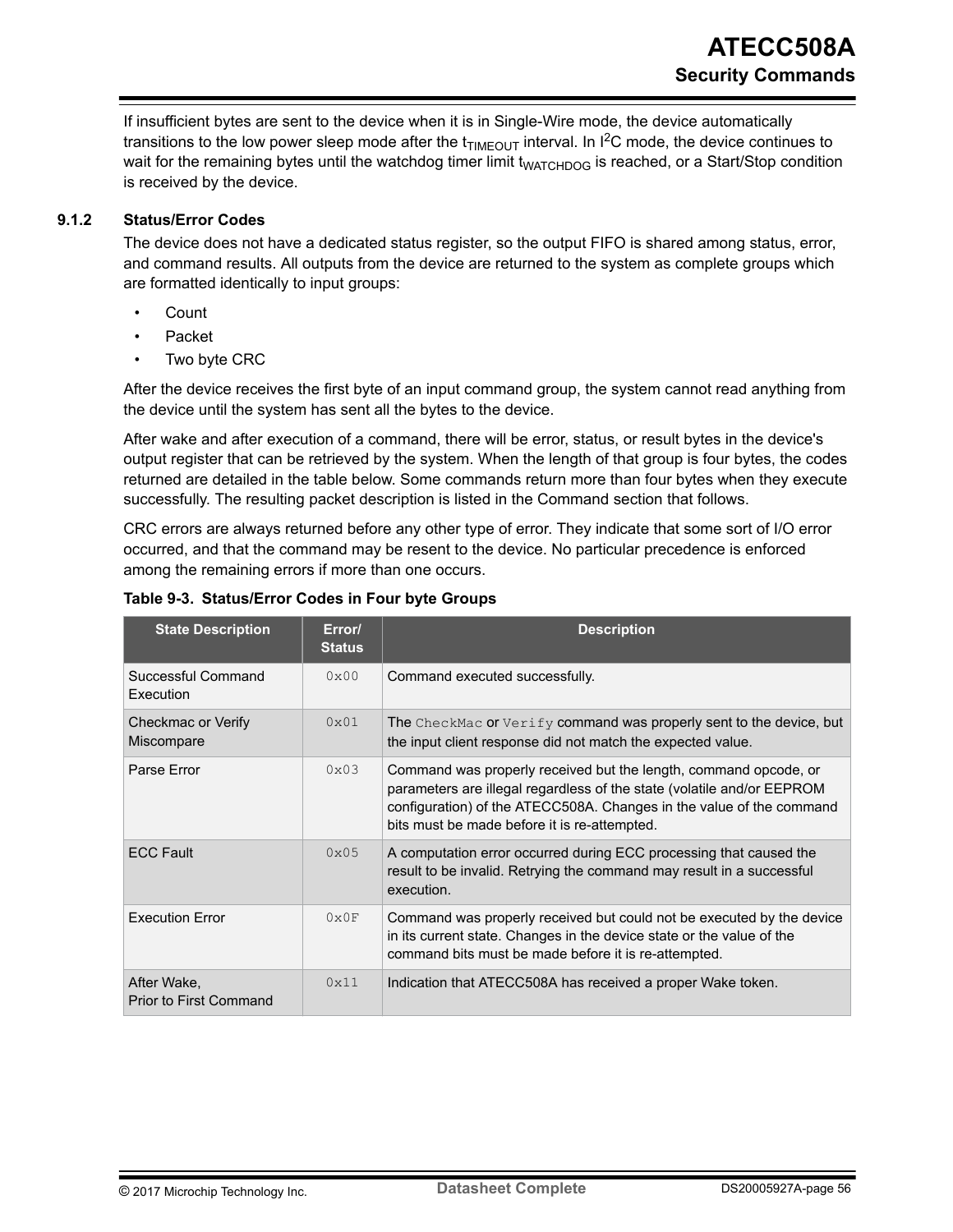<span id="page-56-0"></span>

| <b>State Description</b>                    | Error/<br><b>Status</b> | <b>Description</b>                                                                                                                                                                 |
|---------------------------------------------|-------------------------|------------------------------------------------------------------------------------------------------------------------------------------------------------------------------------|
| Watchdog About to Expire                    | $0 \times EE$           | There is insufficient time to execute the given command before the<br>watchdog timer will expire. The system must reset the watchdog timer by<br>entering the idle or sleep modes. |
| CRC or Other<br><b>Communications Error</b> | $0 \times FF$           | Command was not properly received by ATECC508A and should be<br>re-transmitted by the I/O driver in the system. No attempt was made to<br>parse or execute the command.            |

#### **9.1.3 Command Opcodes, Short Descriptions, and Execution Times**

During parsing of the parameters and subsequent execution of a properly received command, the device will be busy and not respond to transitions on the pins. The interval during which the device will be busy varies depending upon the command and its parameter values, the state of the device, the environmental conditions, and other factors according to the following table:

| <b>Command</b> | Opcode | <b>Description</b>                                                                 | Typ. Exec.<br><b>Time</b> | Max. Exec.<br><b>Time</b> | <b>Unit</b>    |
|----------------|--------|------------------------------------------------------------------------------------|---------------------------|---------------------------|----------------|
| CheckMac       | 0x28   | Verify a MAC calculated on another CryptoAuthentication<br>device.                 | 5                         | 13                        | ms             |
| Counter        | 0x24   | Read or increment one of the monotonic counters                                    | 5                         | 20                        | ms             |
| DeriveKey      | 0x1C   | Derive a target key value from the target or parent key.                           | $\overline{2}$            | 50                        | ms             |
| <b>ECDH</b>    | 0x43   | Generate an ECDH master secret using stored private<br>key and input public key.   | 38                        | 58                        | m <sub>s</sub> |
| GenDig         | 0x15   | Generate a data digest from a random or input seed and<br>a key.                   | 5                         | 11                        | ms             |
| GenKey         | 0x40   | Generate an ECC public key. Optionally generate an ECC<br>private key.             | 11                        | 115                       | ms             |
| <b>HMAC</b>    | 0x11   | Calculate response from key and other internal data using<br>HMAC/SHA-256.         | 13                        | 23                        | ms             |
| <b>Info</b>    | 0x30   | Return device state information.                                                   | 0.1                       | 1                         | ms             |
| Lock           | 0x17   | Prevent further modifications to a zone of the device.                             | 8                         | 32                        | ms             |
| <b>MAC</b>     | 0x08   | Calculate response from key and other internal data using<br>SHA-256.              | 5                         | 14                        | ms             |
| Nonce          | 0x16   | Generate a 32-byte random number and an internally<br>stored Nonce.                | 0.1                       | 7                         | ms             |
| Pause          | 0x01   | Selectively put just one device on a shared bus into the<br>idle mode.             | 0.1                       | 3                         | m <sub>s</sub> |
| PrivWrite      | 0x46   | Write an ECC private key into a slot in the Data zone.                             | 0.8                       | 48                        | m <sub>s</sub> |
| Random         | 0x1B   | Generate a random number.                                                          | $\mathbf{1}$              | 23                        | ms             |
| Read           | 0x02   | Read four bytes from the device, with or without<br>authentication and encryption. | 0.1                       | 1                         | ms             |
| Sign           | 0x41   | ECDSA signature calculation.                                                       | 42                        | 50                        | ms             |

|  |  |  |  | Table 9-4. Command Opcodes, Short Descriptions, and Execution Time |  |  |  |
|--|--|--|--|--------------------------------------------------------------------|--|--|--|
|--|--|--|--|--------------------------------------------------------------------|--|--|--|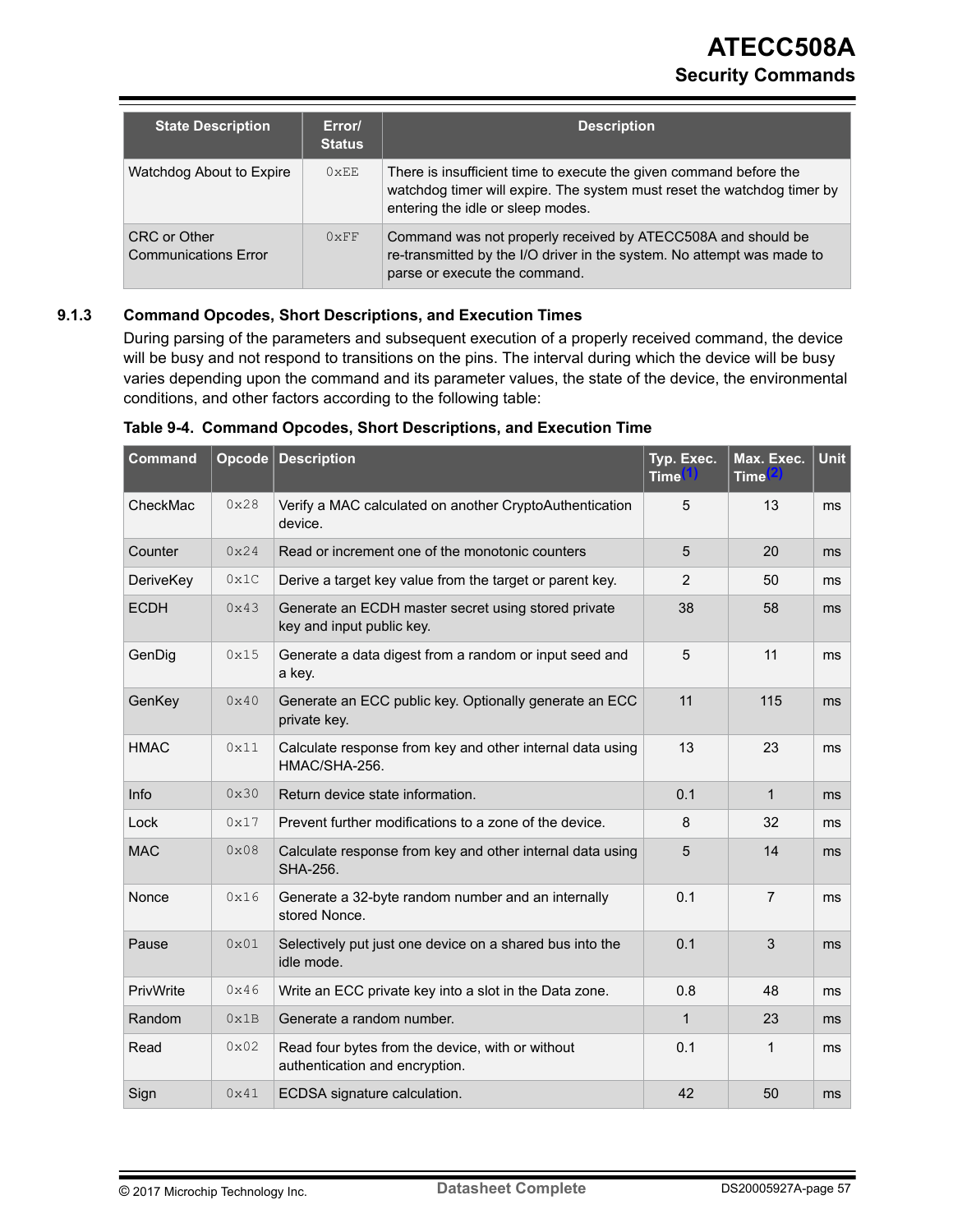# **ATECC508A Security Commands**

<span id="page-57-0"></span>

| <b>Command</b> |      | <b>Opcode   Description</b>                                                                    | Typ. Exec.<br><b>Time</b> | Max. Exec.<br><b>Time</b> | <b>Unit</b> |
|----------------|------|------------------------------------------------------------------------------------------------|---------------------------|---------------------------|-------------|
| <b>SHA</b>     | 0x47 | Computes a SHA-256 or HMAC digest for general<br>purpose use by the system.                    |                           | 9                         | ms          |
| UpdateExtra    | 0x20 | Update bytes 84 or 85 within the Configuration zone after<br>the Configuration zone is locked. | 8                         | 10                        | ms          |
| Verify         | 0x45 | ECDSA verify calculation.                                                                      | 38                        | 58                        | ms          |
| Write          | 0x12 | Write 4 or 32 bytes to the device, with or without<br>authentication and encryption.           |                           | 26                        | ms          |

#### **Note:**

- 1. Typical execution times are representative of the duration to execute the command assuming no error conditions, fastest mode setting, and favorable environmental conditions. For best performance, delay for this interval and then start polling to determine actual command completion.
- 2. Maximum execution times are representative of the longest duration of a successful command execution under the worst case statistical and environmental conditions. Some internal modes, such as limited use and others will cause the delays to be as much as 50 ms longer. In most but not all cases, failing commands will return relatively quickly, often well before the typical execution time.

## **9.1.4 Address Encoding**

The Read and Write commands include a single 16 bit address in Param2, which indicates the memory location to be accessed. In all cases, data is accessed on 4 byte word boundaries. The word address can be created by taking the byte address and dropping the least significant two bits.

The Read and Write commands support either 4 or 32 byte accesses. When 32 bytes are being accessed, the offset (i.e. the least significant three bits of the word address) must be present in the parameter, but their value in the parameter is ignored, and the operation proceeds assuming they are zero (i.e. all 32 byte accesses are block aligned).

| l Zone     | Byte 1          | Byte 0          |                 |                 |  |
|------------|-----------------|-----------------|-----------------|-----------------|--|
|            | <b>Unused</b>   | <b>Unused</b>   | <b>Block</b>    | <b>Offset</b>   |  |
| Config     | <b>Bits 7-0</b> | <b>Bits 7-5</b> | <b>Bits 4-3</b> | <b>Bits 2-0</b> |  |
| <b>OTP</b> | <b>Bits 7-0</b> | <b>Bits 7-4</b> | Bit 3           | <b>Bits 2-0</b> |  |

#### **Table 9-5. Address Encoding for Config and OTP Zones (Param2)**

#### **Table 9-6. Address Encoding for Data Zone (Param2)**

| <b>Zone</b>        | Byte 1          |                 |               | Byte 0      |                 |  |
|--------------------|-----------------|-----------------|---------------|-------------|-----------------|--|
|                    | <b>Unused</b>   | <b>Block</b>    | <b>Unused</b> | <b>Slot</b> | <b>Offset</b>   |  |
| Data Slots $0 - 7$ | <b>Bits 7-1</b> | Bit 0           | Bit 7         | Bits $6-3$  | <b>Bits 2-0</b> |  |
| Data Slot 8        | <b>Bits 7-4</b> | <b>Bits 3-0</b> | Bit 7         | Bits $6-3$  | <b>Bits 2-0</b> |  |
| Data Slots 9 - 15  | <b>Bits 7-2</b> | <b>Bits 1-0</b> | Bit 7         | Bits $6-3$  | <b>Bits 2-0</b> |  |

Within each zone, there are various access restrictions as noted in the table below: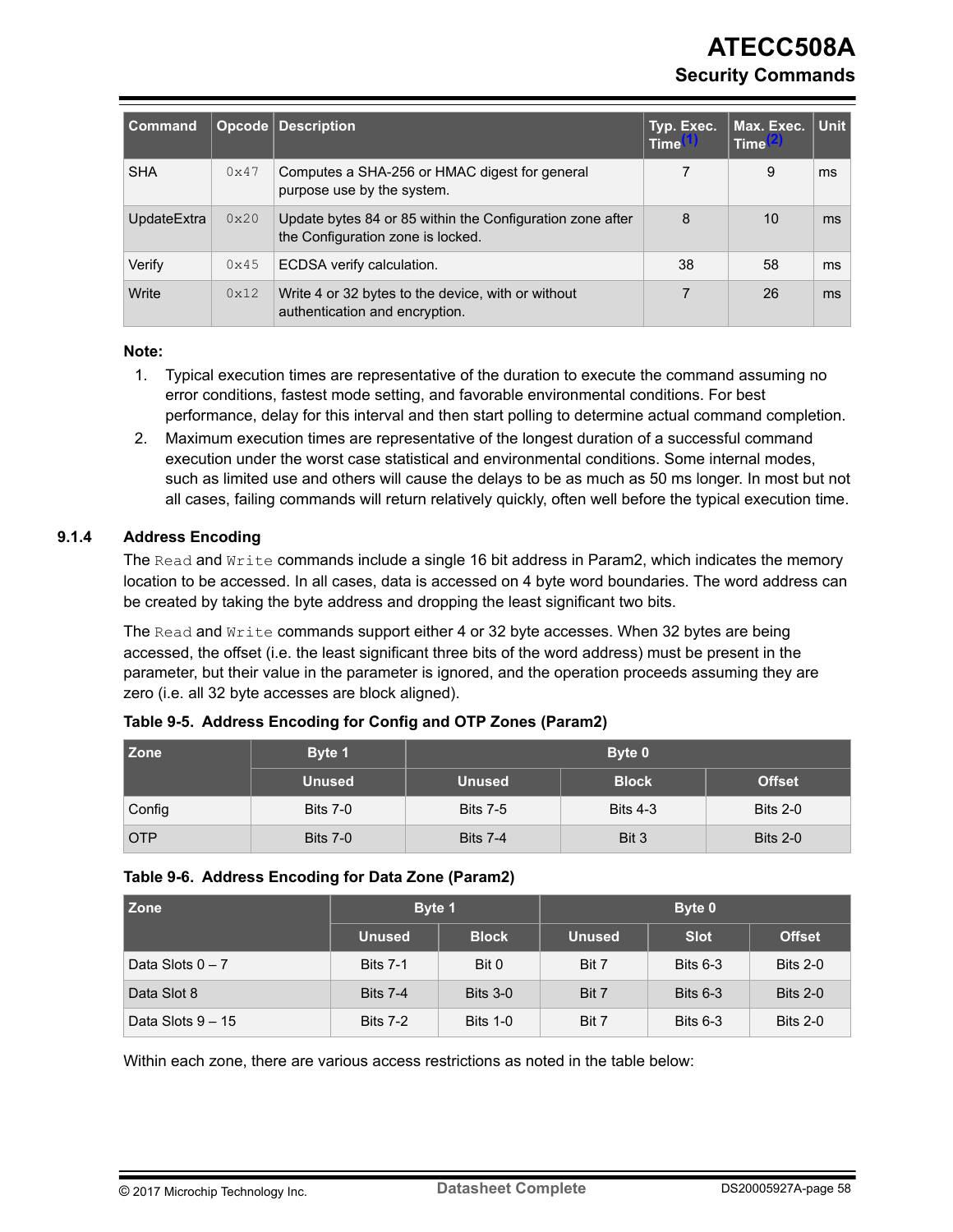|  | Table 9-7. Legal Block/Slot Values |  |
|--|------------------------------------|--|
|--|------------------------------------|--|

| l Zone<br>l Name | Legal<br><b>Block</b>                                                 | Legal<br><b>Slot</b> | <b>Notes</b>                                                                                                                                                                            |
|------------------|-----------------------------------------------------------------------|----------------------|-----------------------------------------------------------------------------------------------------------------------------------------------------------------------------------------|
| Config           | $0 - 3$                                                               |                      | Addresses below 16 (Block 0, Offset 16) can never be written. Addresses from<br>84-87 cannot be written using the Write command. Both 4-byte and 32-byte<br>reads/writes are permitted. |
| <b>OTP</b>       | $0 - 1$                                                               |                      | When OTPmode is read-only, all offsets in both blocks are available to use<br>with 4 or 32 byte reads. If OTP mode is consumption, then writes are also<br>permitted to all offsets.    |
| Data             | $0 - 1$                                                               | $0 - 7$              | All offsets in all slots available for both Read and Write. A 4-byte access is                                                                                                          |
| 8<br>$0 - 12$    | permitted on a particular slot only if SlotConfig. Is Secret is zero. |                      |                                                                                                                                                                                         |
|                  | $0 - 2$                                                               | $9 - 15$             |                                                                                                                                                                                         |

In the following table, address is the value to be passed to the Read and/or Write commands as the address parameter to access data in the specific blocks using a 32 byte Read or Write. Size is the number of implemented EEPROM bytes within that particular block.

**Note:**  Slot 8 contains an additional nine blocks, each containing 32 bytes that are not included in the table below.

To use a four byte Read or Write command to access the first word in a block, use the addresses shown in the table below. Otherwise, the least significant three bits of the address field should include the word address to be accessed. The 32 byte access is permitted in blocks that contain less than 32 implemented memory bytes. The extra bytes will be returned as zero on a read and ignored on a Write.

|                  | <b>Block 0</b> |             | <b>Block 1</b> |                         | <b>Block 2</b> |             | <b>Block 3</b> |             |
|------------------|----------------|-------------|----------------|-------------------------|----------------|-------------|----------------|-------------|
| <b>Slot</b>      | <b>Address</b> | <b>Size</b> | <b>Address</b> | <b>Size</b>             | <b>Address</b> | <b>Size</b> | <b>Address</b> | <b>Size</b> |
| $\pmb{0}$        | 0x0000         | 32          | 0x0100         | 4                       |                |             |                |             |
| $\mathbf{1}$     | 0x0008         | 32          | 0x0108         | $\overline{4}$          |                |             |                |             |
| $\overline{2}$   | 0x0010         | 32          | 0x0110         | 4                       |                |             |                |             |
| $\mathfrak{S}$   | 0x0018         | 32          | 0x0118         | $\overline{\mathbf{4}}$ |                |             |                |             |
| $\overline{4}$   | 0x0020         | 32          | 0x0120         | 4                       |                |             |                |             |
| 5                | 0x0028         | 32          | 0x0128         | $\overline{\mathbf{4}}$ |                |             |                |             |
| $\,6\,$          | 0x0030         | 32          | 0x0130         | 4                       |                |             |                |             |
| $\overline{7}$   | 0x0038         | 32          | 0x0138         | $\overline{\mathbf{4}}$ |                |             |                |             |
| 8                | 0x0040         | 32          | 0x0140         | 32                      | 0x0240         | 32          | 0x0340         | 32          |
| $\boldsymbol{9}$ | 0x0048         | 32          | 0x0148         | 32                      | 0x0248         | $\bf 8$     |                |             |
| 10               | 0x0050         | 32          | 0x0150         | 32                      | 0x0250         | $\bf 8$     |                |             |
| 11               | 0x0058         | 32          | 0x0158         | 32                      | 0x0258         | $\bf 8$     |                |             |
| 12               | 0x0060         | 32          | 0x0160         | 32                      | 0x0260         | $\bf 8$     |                |             |
| 13               | 0x0068         | 32          | 0x0168         | 32                      | 0x0268         | $\bf 8$     |                |             |

**Table 9-8. Data Zone Address Values**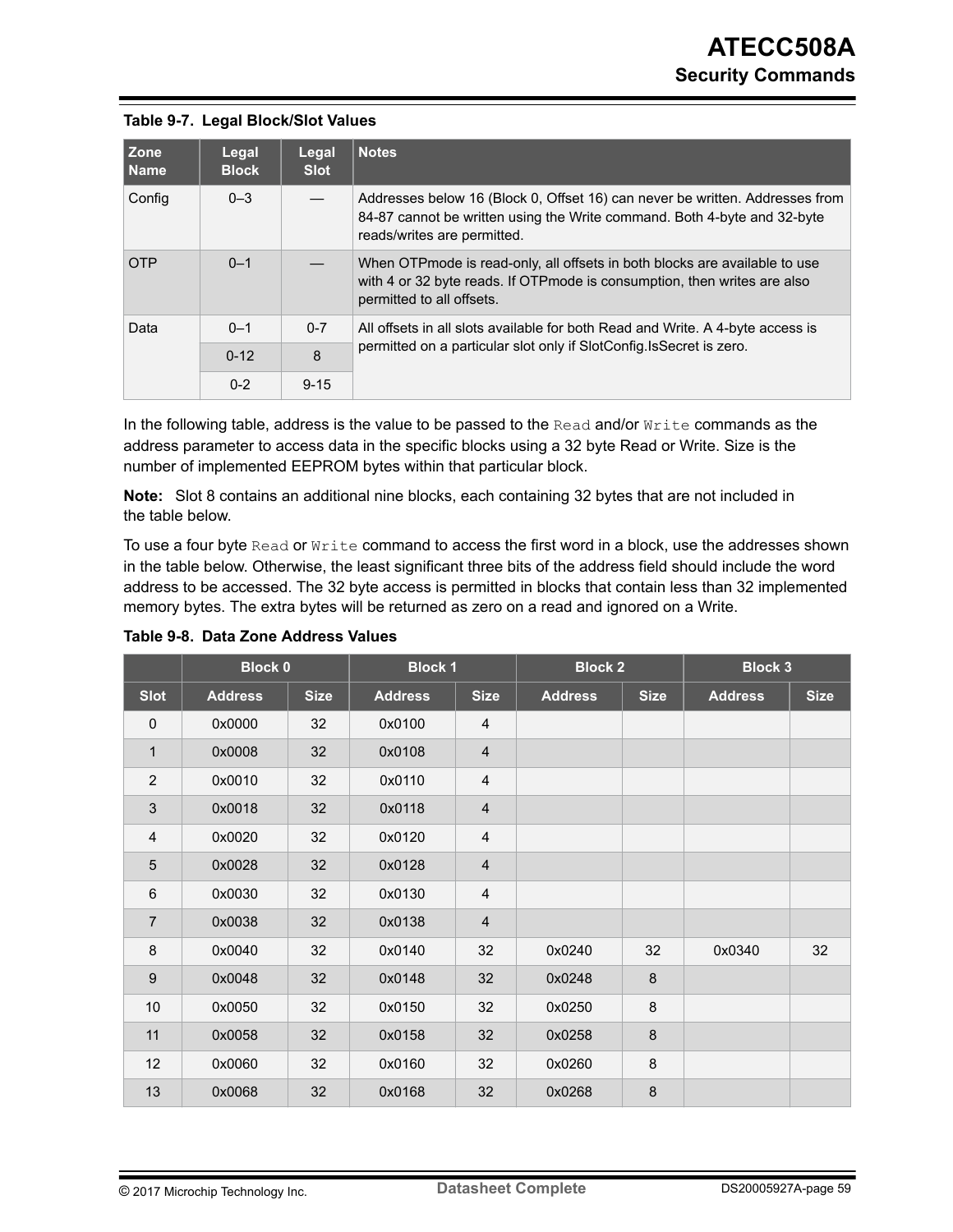# **ATECC508A Security Commands**

<span id="page-59-0"></span>

|             | <b>Block 0</b> |             | <b>Block 1</b> |             | <b>Block 2</b> |             | <b>Block 3</b> |             |
|-------------|----------------|-------------|----------------|-------------|----------------|-------------|----------------|-------------|
| <b>Slot</b> | <b>Address</b> | <b>Size</b> | <b>Address</b> | <b>Size</b> | <b>Address</b> | <b>Size</b> | <b>Address</b> | <b>Size</b> |
| 14          | 0x0070         | 32          | 0x0170         | 32          | 0x0270         | 8           |                |             |
| 15          | 0x0078         | 32          | 0x0178         | 32          | 0x0278         | 8           |                |             |

#### **Note:**

To complete a four byte read of the 53<sup>rd</sup> through 56th byte of Slot 9, the word address would be:

- The  $53<sup>rd</sup>$  byte is the 21st byte in Block 1 (53 divided by 32 is 1, 53 minus 32 is 21).
- The 21<sup>st</sup> byte is located at byte offset  $0 \times 14$ , which is at word offset  $0 \times 05$  ( $0 \times 14$  divided by 4 is 0x05).
- Per [Table 9-6,](#page-57-0) the address parameter to the Read command is 000000 01 0 1001 101 or 0x014.



#### **9.1.5 Zone Encoding**

The value in Param1 controls which zone the command accesses. See Section [Configuration Zone](#page-23-0) [Locking](#page-23-0) to obtain more information on what controls the locked and unlocked states for each zone. All other zone values are reserved and should not be used.

|  |  | Table 9-9. Zone Encoding (Param1) |  |
|--|--|-----------------------------------|--|
|--|--|-----------------------------------|--|

| Zone       | Param1<br><b>Value</b> | <b>Size</b>                         | <b>Read</b>                                                                                            | <b>Write</b>                                                                                                                                             |
|------------|------------------------|-------------------------------------|--------------------------------------------------------------------------------------------------------|----------------------------------------------------------------------------------------------------------------------------------------------------------|
| Config     | $\mathbf{0}$           | $1024$ bits                         | Always available.                                                                                      | Partially, when unlocked.                                                                                                                                |
|            |                        | 128 bytes                           |                                                                                                        | Never when locked.                                                                                                                                       |
|            |                        | 4 blocks                            |                                                                                                        | Never encrypted.                                                                                                                                         |
| <b>OTP</b> | $\mathbf 1$            | 512 bits<br>64 bytes<br>2 blocks    | Never when unlocked.<br>Always when locked. See<br>Section EEPROM One Time<br>Programmable (OTP) Zone. | All writeable when unlocked using Write.<br>When locked, write permissions depend on<br>OTPmode. See Section EEPROM One Time<br>Programmable (OTP) Zone. |
| Data       | 2                      | 9664 bits<br>1208 bytes<br>16 Slots | Never when unlocked; otherwise,<br>controlled by IsSecret and<br>EncryptRead.                          | All writeable when unlocked.<br>When locked, writes controlled by<br>WriteConfig.                                                                        |

## **9.1.6 Watchdog Fail-Safe**

After the ATECC508A receives a Wake token, a watchdog counter starts within the device. After t<sub>WATCHDOG</sub>, the device enters sleep mode regardless of whether an I/O transmission or command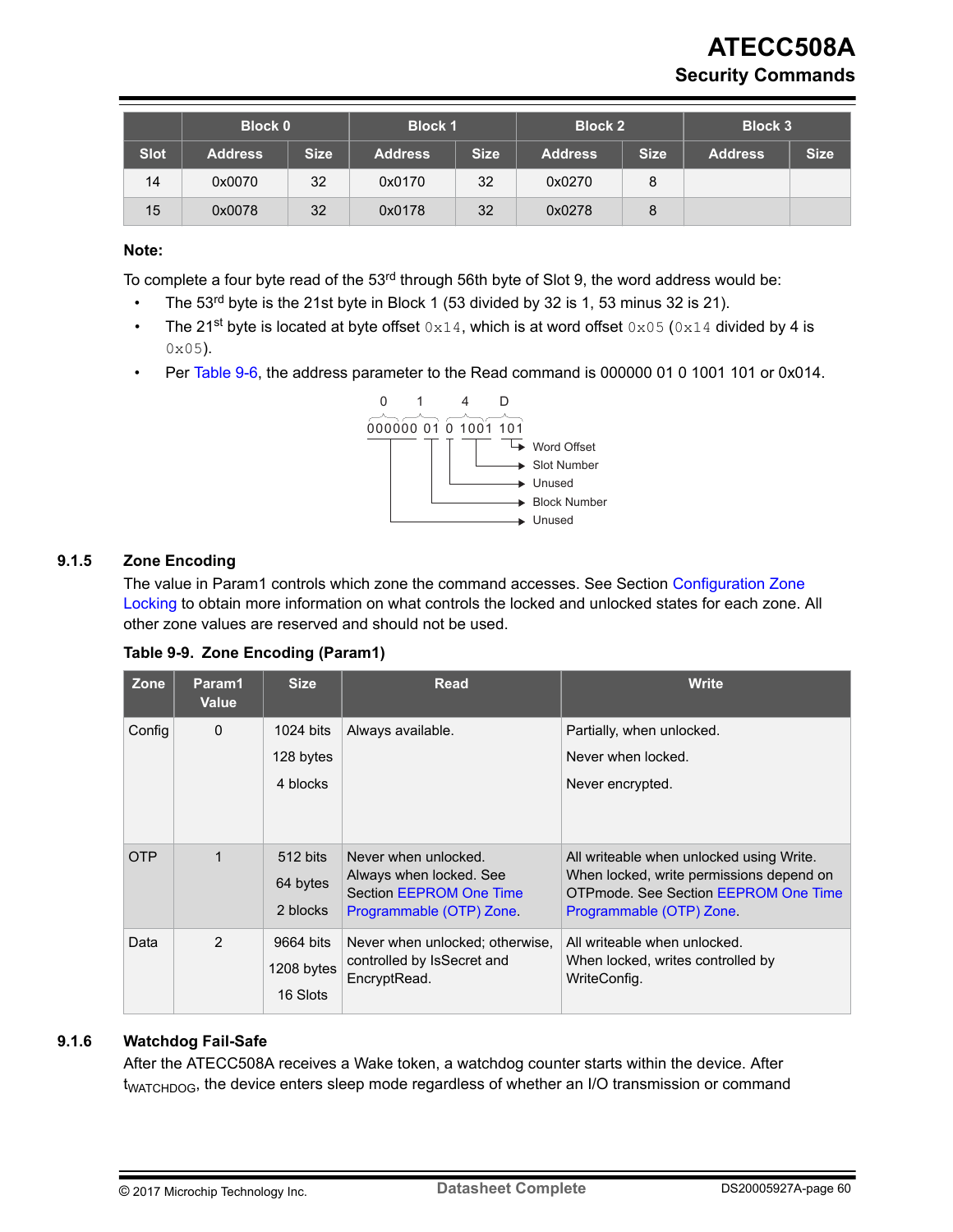execution is in progress. There is no way to reset the counter other than to put the device into sleep or idle mode and then wake it up again.

The watchdog timer is implemented as a fail-safe mechanism where no matter what happens on either the system side or inside the device, including any I/O synchronization issue, power consumption will fall to the ultra-low sleep level automatically.

The device resets the values stored in the SRAM and internal status registers when it transitions to the sleep mode; however, if the device is explicitly put into the idle mode through the appropriate I/O sequence, then the device retains the contents of the two SRAM registers (TempKey and RNG Seed).

Normally, all command sequences must complete within t<sub>WATCHDOG</sub> if they require a state that is stored in the SRAM registers. If there is a need to implement a command sequence that is longer than the watchdog interval, the system software can use this idle mode mechanism to ensure that the sequence can complete successfully..

If a command is attempted when insufficient time remains prior to watchdog timer execution, the device will return the Watchdog Timeout error code without attempting to execute the command. This feature prevents situations in which the command may only be partially executed at the time the watchdog timer resets the device. In particular, the limited use counter is always decremented prior to execution of the crypto computation; therefore, an aborted command might result in fewer counts remaining without the result being available to the system. The device will never be left in an unusable state after an aborted command.

## **9.2 CheckMac Command**

The CheckMAC command calculates a MAC response that would have been generated on an ATECC508A, ATECC108A, or ATSHA204A device and then compares the result with the input value. It returns a boolean result to indicate the success or failure of the comparison.

Prior to running this command, the  $\text{None}$  and/or  $\text{GenDiq}$  commands may have been optionally run to create a key or nonce value in TempKey. The input mode parameter determines the source of the key (the first 32 bytes of SHA message) and challenge/nonce (the second 32 bytes of SHA message). If KeyConfig.ReqRandom is one, the RNG must have been used during the execution of the Nonce command, or else this command will return an error.

If authorization is required by the KeyConfig before use of a key, this authorization function can be accomplished by executing this command with Mode<1> set to zero. TempKey should have been previously loaded with a nonce via the Nonce command. If KeyConfig.ReqRandom is one, the RNG should have been used during the execution of that Nonce command. If the CheckMac succeeds, then an internal AuthValid flag will be set and KeyID retained internally in AuthKeyID. See Section [Authorized](#page-31-0) [Keys](#page-31-0) for more details.

If the comparison matches, then the target EEPROM slot value may be copied into TempKey. If KeyID is even, then the target slot is KeyID+1, or else the target slot is KeyID. For the copy to take place the mode parameter to CheckMac must have a value of  $0 \times 01$  or  $0 \times 05$  and SlotConfig. ReadKey for the target key must be zero. This copy will take place regardless of the value of SlotConfig.LimitedUse and/or LastKeyUse for the target slot.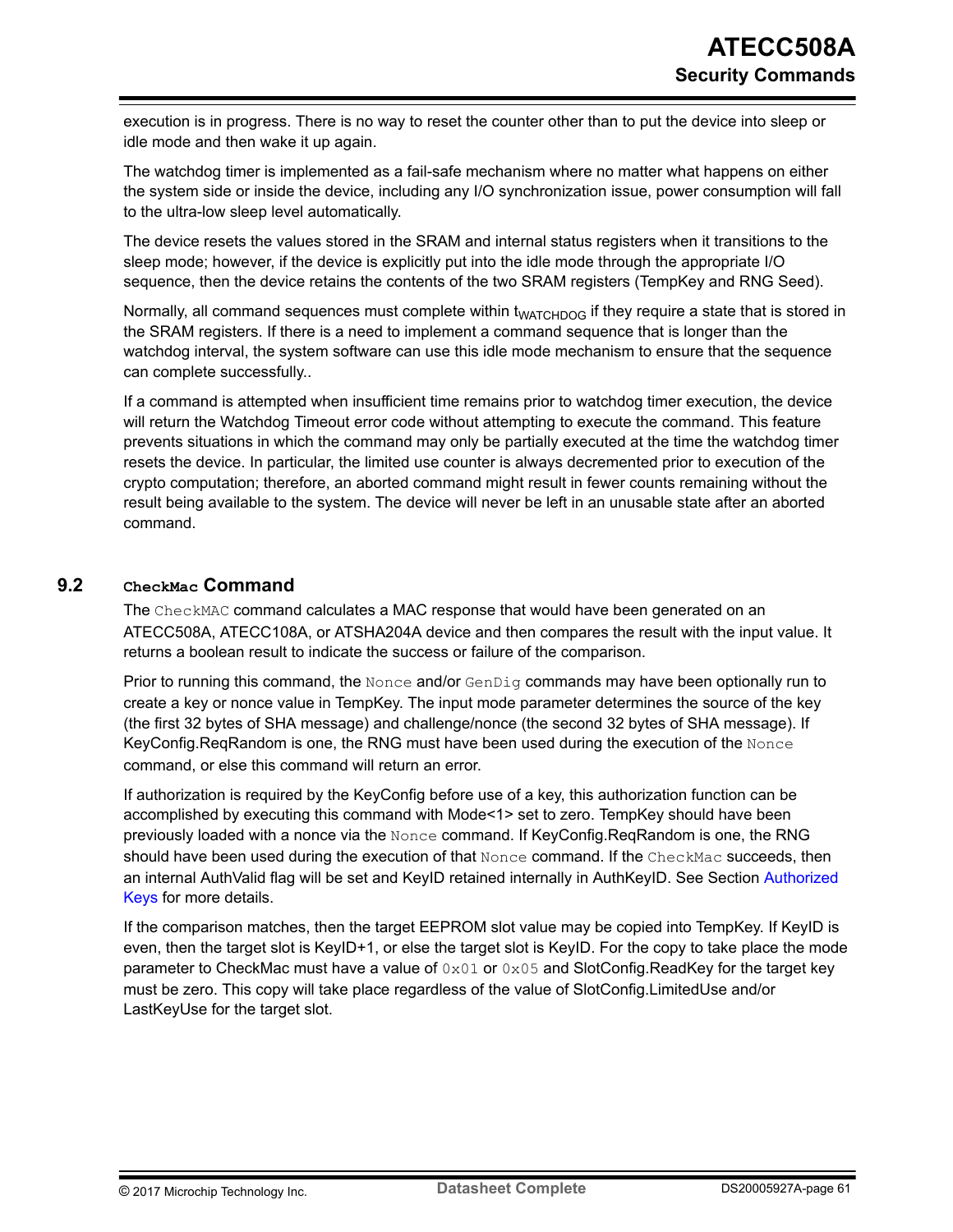#### **Table 9-10. Input Parameters**

|                    | <b>Name</b> | <b>Size</b>    | <b>Notes</b>                                                                                                                                              |                                                                                                                                                |  |
|--------------------|-------------|----------------|-----------------------------------------------------------------------------------------------------------------------------------------------------------|------------------------------------------------------------------------------------------------------------------------------------------------|--|
| Opcode             | CheckMac    | 1              | 0x28                                                                                                                                                      |                                                                                                                                                |  |
| Param1             | Mode        | 1              |                                                                                                                                                           | <b>Bits 7-3:</b> Must be zero.                                                                                                                 |  |
|                    |             |                | <b>Bit 2:</b>                                                                                                                                             | If Mode<0> or Mode<1> are set, then the value of this bit must match the<br>value in TempKey. Source Flag or the command will return an error. |  |
|                    |             |                | <b>Bit 1:</b>                                                                                                                                             | $0 = Use Slot < KeyID > in first SHA block.$                                                                                                   |  |
|                    |             |                |                                                                                                                                                           | $1 = Use TempKey.$                                                                                                                             |  |
|                    |             |                | <b>Bit 0:</b>                                                                                                                                             | $0 =$ The second 32 bytes of the SHA message are taken from the input<br>ClientChal parameter.                                                 |  |
|                    |             |                |                                                                                                                                                           | $1 =$ The second 32 bytes of the message are taken from TempKey.                                                                               |  |
| Param <sub>2</sub> | KeylD       | $\overline{2}$ | ignored.                                                                                                                                                  | The internal key is to be used to generate the response. All except bits KeyID<3:0> are                                                        |  |
| Data1              | ClientChal  | 32             | Challenge sent to client. If Mode<0> is one, then the value of this parameter will be<br>ignored. (These 32 bytes must still appear in the input stream). |                                                                                                                                                |  |
| Data2              | ClientResp  | 32             | Response generated by the client.                                                                                                                         |                                                                                                                                                |  |
| Data3              | OtherData   | 13             |                                                                                                                                                           | Remaining constant data needed for response calculation.                                                                                       |  |

#### **Table 9-11. Output Parameter**

| Name Size | <b>Notes</b>                                                                                                                             |
|-----------|------------------------------------------------------------------------------------------------------------------------------------------|
| Result    | Returns a single byte with a value of zero if ClientResp matches the internally computed digest; value<br>of one if there is a mismatch. |

The message that will be hashed with the SHA-256 algorithm consists of the following information:

| 32 bytes | Slot <keyid> or TempKey (depending on mode)</keyid> |
|----------|-----------------------------------------------------|
| 32 bytes | ClientChal or TempKey (depending on mode)           |
| 4 bytes  | OtherData<0:3>                                      |
| 8 bytes  | Zeros                                               |
| 3 bytes  | OtherData<4:6>                                      |
| 1 byte   | SN < 8                                              |
| 4 bytes  | OtherData<7:10>                                     |
| 2 bytes  | SN < 0:1                                            |
| 2 bytes  | OtherData<11:12>                                    |

## **9.3 Counter Command**

The Counter command reads the binary count value from one of the two monotonic counters located on the device within the configuration zone. The maximum value that the counter may have is 2,097,151. Any attempt to count beyond this value will result in an error code. The counter is designed to never lose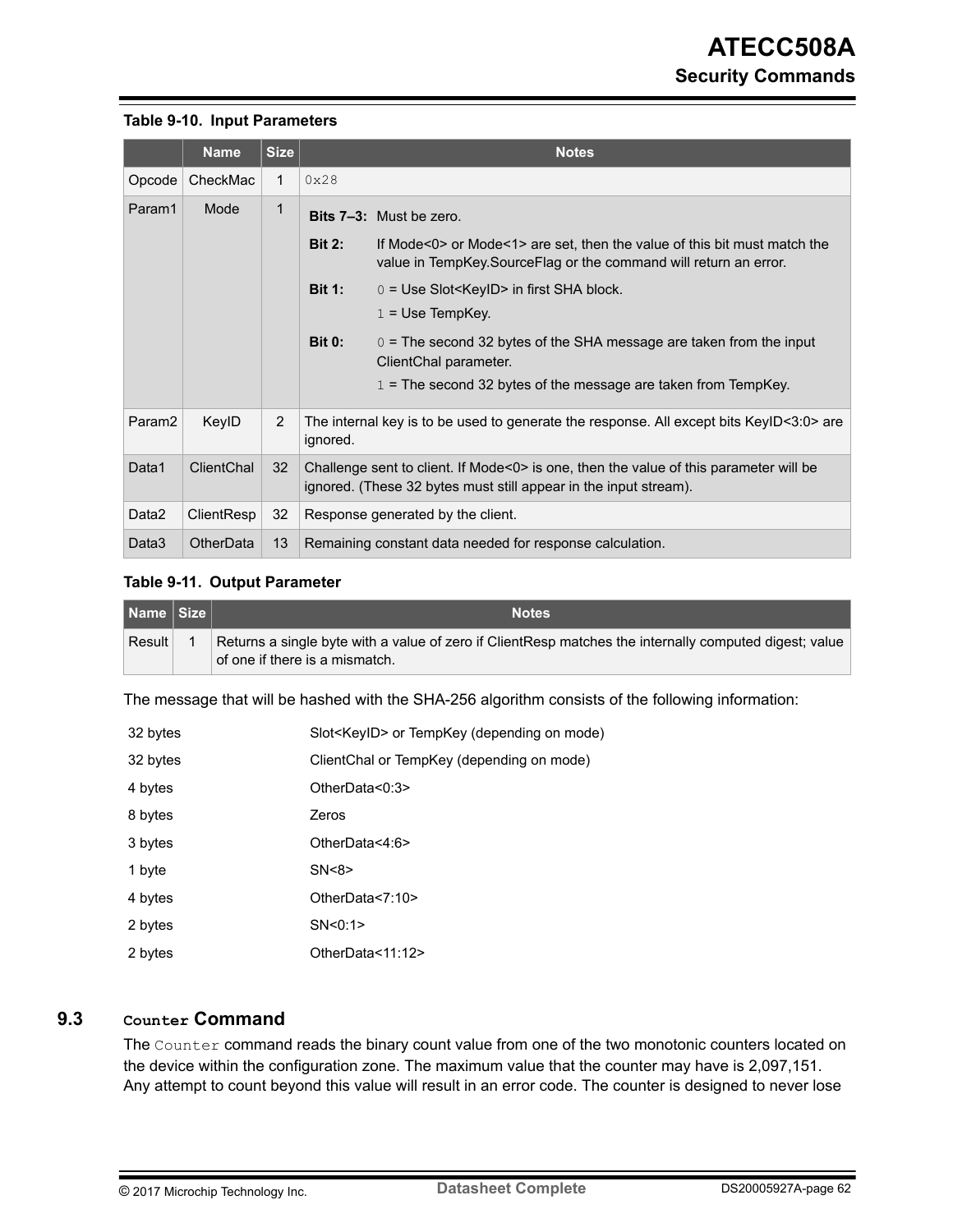counts even if the power is interrupted during the counting operation. In some power loss conditions, the counter may increment by a value of more than one.

Counter<0> may be attached to some keys to limit their use; Counter<1> is never attached to any key. When Counter<0> is attached to a key, the counter will be incremented with each use of the key until the counter has reached its maximum value at which point use of the key will no longer be permitted. The number of legal uses for a key can be controlled by initializing the Counter<0> to a non-zero value at configuration time. Contact Microchip for details.

#### **Table 9-12. Input Parameters**

|                    | <b>Name</b> | Size |                                  | <b>Notes</b>                                                                                                           |
|--------------------|-------------|------|----------------------------------|------------------------------------------------------------------------------------------------------------------------|
| $O$ pcode          | Counter     |      | 0x24                             |                                                                                                                        |
| Param1             | Mode        | 1    | <b>Bit 7-1:</b><br><b>Bit 0:</b> | Must be zero.<br>$0 =$ Read the value of the specified counter.<br>$1 =$ Increment the value of the specified counter. |
| Param <sub>2</sub> | KeylD       | 2    |                                  | The counter to be incremented. Only zero and one are legal values.                                                     |

## **Table 9-13. Output Parameter**

| <b>Name</b> | <b>Size</b> | <b>Notes</b>                                                                                                                                                                                                          |
|-------------|-------------|-----------------------------------------------------------------------------------------------------------------------------------------------------------------------------------------------------------------------|
| Count       | 4 or 1      | Generally, this will be the current binary value of the counter.<br>If KeylD points to in invalid counter ID, a Parse Error will be returned.<br>If a requested increment fails, then an Exec error will be returned. |

## **9.4 DeriveKey Command**

The device combines the current value of a key with the nonce stored in TempKey using SHA-256 and places the result into the target key slot. SlotConfig<TargetKey>.Bit13 must be set or DeriveKey will return an error. DeriveKey always returns an error if KeyConfig indicates that the slot contains an ECC private key, if the configuration zone has not been locked, or if the TargetKey slot is individually locked using SlotLocked.

If SlotConfig<TargetKey>.Bit12 is zero, the source key that will be combined with TempKey is the target key as specified in the command line (Roll Key operation). If SlotConfig<TargetKey>.Bit12 is one, the source key is the parent key of the target key, which is found in SlotConfig<TargetKey>.WriteKey (Create Key operation).

Prior to execution of this command, the Nonce command must have been run to create a valid nonce in TempKey. If KeyConfig.ReqRandom is one for the source key, this nonce must have been created with the internal RNG or an error will be returned. In all cases, Mode<2> must match the state of TempKey.SourceFlag or the command will return an error.

If SlotConfig<TargetKey>.Bit15 is set, an input MAC must be present and have been computed as follows:

SHA-256(ParentKey, Opcode, Param1, Param2, SN<8>, SN<0:1>) where the ParentKey ID is always SlotConfig<TargetKey>.WriteKey.

If performing a Roll Key operation and KeyConfig<TargetKey>.ReqAuth is one, then the appropriate authorization must have been performed using KeyConfig<TargetKey>.AuthKey prior to the execution of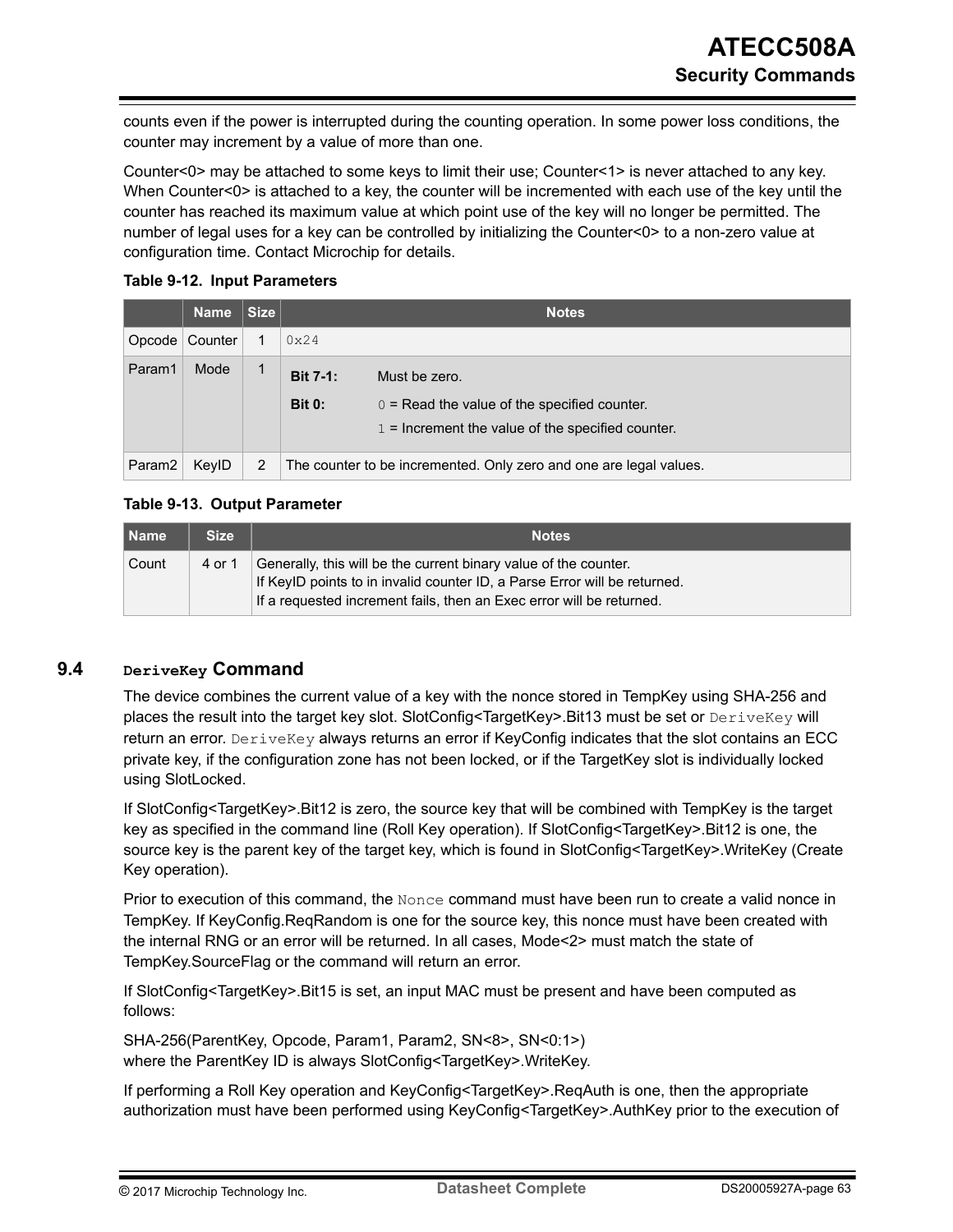DeriveKey. If performing a Create Key operation and KeyConfig<ParentKey>.ReqAuth is one, then the appropriate authorization must have been performed using KeyConfig<ParentKey>.AuthKey prior to the execution of DeriveKey.

If an input MAC is required and KeyConfig<ParentKey>.ReqAuth is one, then the appropriate authorization must have been performed using KeyConfig<ParentKey>.AuthKey prior to the execution of DeriveKey.

If a parent key is involved in the operation (either SlotConfig<TargetKey>.Bit12 or SlotConfig<TargetKey>.Bit15 are set) and SlotConfig<ParentKey>.LimitedUse is also set, DeriveKey returns an error if Counter<0> has reached its limit. Deximetery always ignores LimitedUse for the target key.

**Note:**  If the source and target key are the same, then there is a risk of permanent loss of the key value if power is interrupted during the write operation. If the configuration bits permit it, then the key value may be recovered using an authenticated and encrypted Write based on the parent key.

| <b>Table 9-14. Input Parameters</b> |  |
|-------------------------------------|--|
|-------------------------------------|--|

|                    | <b>Name</b> | <b>Size</b>  | <b>Notes</b>                                                                                                                |
|--------------------|-------------|--------------|-----------------------------------------------------------------------------------------------------------------------------|
| Opcode             | DeriveKey   | $\mathbf{1}$ | 0x1C                                                                                                                        |
| Param1             | Mode        | 1            | <b>Bits 7-3:</b> Must be zero.                                                                                              |
|                    |             |              | <b>Bit 2:</b><br>The value of this bit must match the value in TempKey. Source Flag or the<br>command will return an error. |
|                    |             |              | <b>Bits 1-0:</b> Must be zero.                                                                                              |
| Param <sub>2</sub> | TargetKey   | 2            | Key slot to be written.                                                                                                     |
| Data               | <b>MAC</b>  |              | 0 or 32 Optional MAC used to validate operation.                                                                            |

#### **Table 9-15. Output Parameter**

| Name '         | <b>Size</b> | Notes                                                              |
|----------------|-------------|--------------------------------------------------------------------|
| <b>Success</b> |             | Upon successful completion, the ATECC508A returns a value of zero. |

The key written to the target slot is the result of SHA-256 of the following message:

| 32 bytes | Target or Parent key (depending upon SlotConfig<12>) |
|----------|------------------------------------------------------|
| 1 byte   | Opcode                                               |
| 1 byte   | Param1                                               |
| 2 bytes  | Param <sub>2</sub>                                   |
| 1 byte   | SN < 8                                               |
| 2 bytes  | SN < 0:1                                             |
| 25 bytes | Zeros                                                |
| 32 bytes | TempKey.value                                        |

The data flow for this command is illustrated below.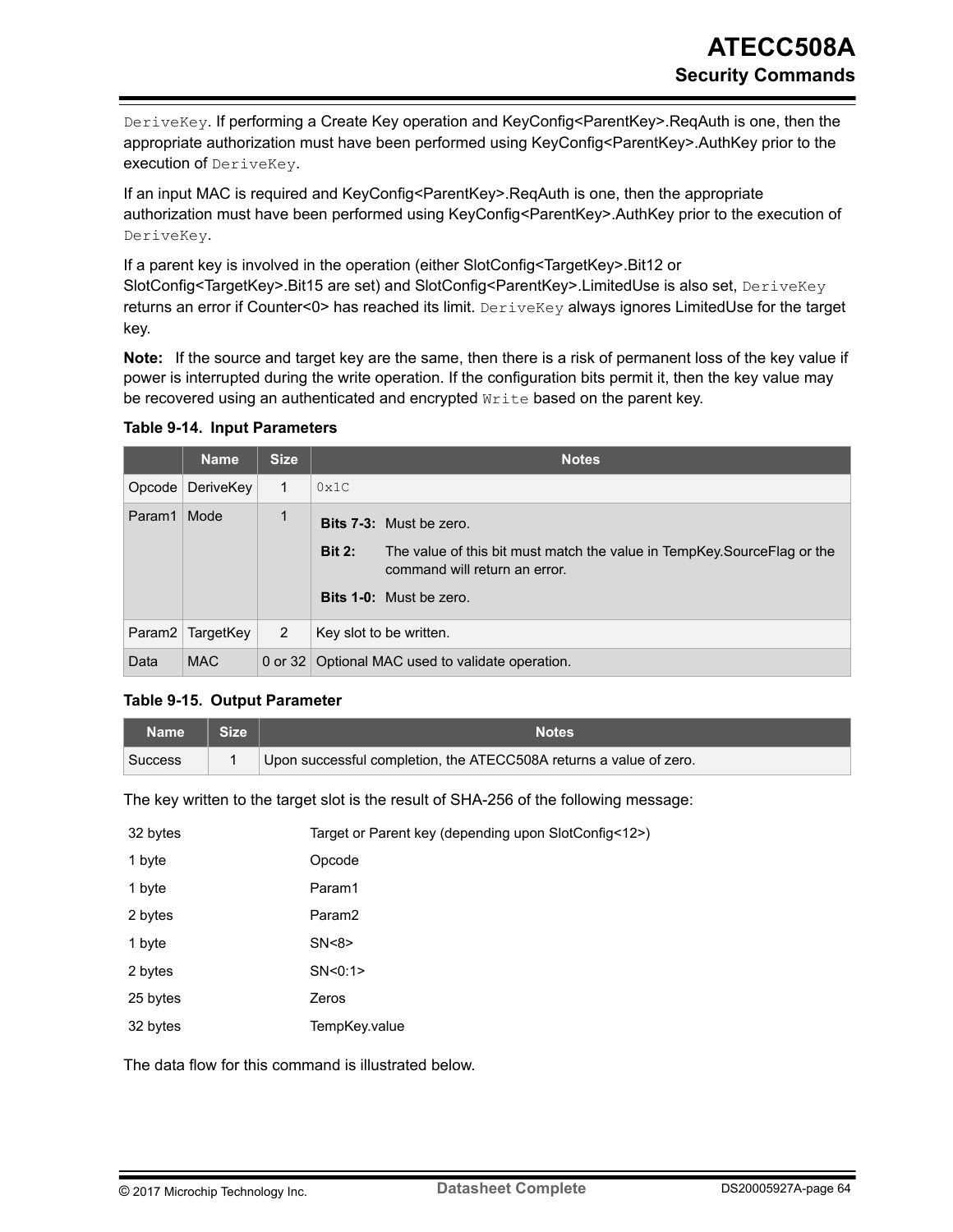#### **Figure 9-1. Data Flow for DeriveKey Command**



# **9.5 ECDH Command**

The ECDH command on the ATECC508A computes the NIST ECDH algorithm to create a shared premaster secret. The generated premaster secret will be either loaded into a slot in the data zone or be output in the clear. Bit 2 in SlotConfig.ReadKey for the private key must be set to enable the ECDH operation or this command will return an error.

The host processor may encrypt the premaster secret by writing it into the adjacent slot and then executing an encrypted read of that slot to securely transfer the secret to the processor. Control of this capability is determined solely by bit 3 of SlotConfig.ReadKey and cannot be modified with this command. If this bit is set, then the least significant bit of KeyID (Param2) must be zero, and the premaster secret slot number will be obtained by adding one to KeyID.

|  |  | <b>Table 9-16. Input Parameters</b> |
|--|--|-------------------------------------|
|--|--|-------------------------------------|

|                    | Name Size |    | <b>Notes</b>                                                       |
|--------------------|-----------|----|--------------------------------------------------------------------|
| $O$ pcode          | ECDH      |    | 0x43                                                               |
| Param1             | Mode      |    | <b>Bits 7-0:</b><br>Reserved for future use, must be zero.         |
| Param <sub>2</sub> | KevID     | 2  | The private key to be used in the ECDH calculation.                |
| Data1              | $\times$  | 32 | The X component of the public key to be used for ECDH calculation. |
| Data2              | Y         | 32 | The Y component of the public key to be used for ECDH calculation. |

#### **Table 9-17. Output Parameter**

| <b>Name</b> | Size | <b>Notes</b>                                                          |
|-------------|------|-----------------------------------------------------------------------|
| Response    |      | 1 or 32 If the ECDH operation was successful:                         |
|             |      | If specified by SlotConfig.ReadKey<3>, the shared secret in the clear |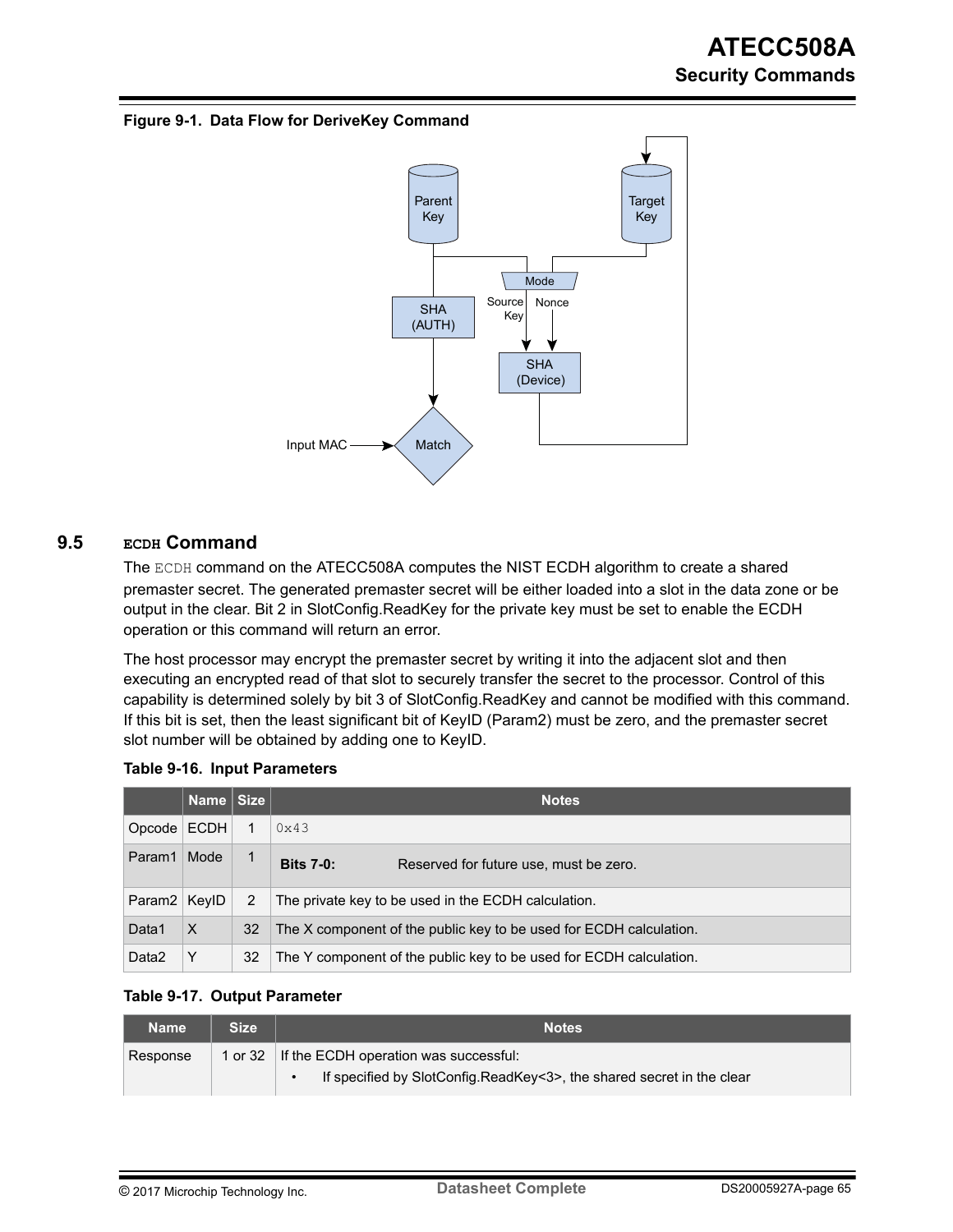| Name | <b>Size</b> | <b>Notes</b>                                                           |  |
|------|-------------|------------------------------------------------------------------------|--|
|      |             | Else the success code of $0x00$<br>$\bullet$                           |  |
|      |             | If any error has occurred, this parameter will contain the error code. |  |

# **9.6 GenDig Command**

The GenDig command uses SHA-256 to combine a stored or input value with the contents of TempKey, which must have been valid prior to the execution of this command. The stored value can come from one of the data slots, the Configuration zone, either of the OTP pages, the monotonic counters, or be retrieved from the hardware transport key array. The resulting digest is retained in TempKey, and can be used in one of four ways:

- 1. It can be included as part of the message used by the MAC, Sign, CheckMac, or HMAC commands. Because the MAC response output incorporates both the data used in the GenDig calculation and the secret key from the MAC command, it serves to authenticate the data stored in the data and/or OTP zones.
- 2. A subsequent Read or Write command can use the digest to provide authentication and/or confidentiality for the data, in which case it is known as a data protection digest.
- 3. The command can be used for secure personalization by using a value from the transport key array. The resulting data protection digest would then be used by Write.
- 4. The input value, typically a nonce from a remote device, is combined with the current TempKey value to create a shared nonce in which both devices can attest to the inclusion of the RNG.

If zone is 0x02 (i.e. Data), and KeyID is less than  $0 \times 8000$ , then the GenDig command sets TempKey.GenDigData to one, and TempKey.KeyID to the input KeyID; otherwise, TempKey.GenDigData is set to zero. If KeyConfig.ReqRandom is set for KeyID, and the Data zone is locked, then the value in the TempKey register must have been originally computed using a random number via the Nonce command; otherwise, GenDig will fail. Regardless of how the resulting digest is computed, it can never be read from the device.

If TempKey.Valid is invalid, this command returns an error. Upon command completion, the TempKey.Valid bit is set indicating that a digest has been loaded and is ready for use. The TempKey.Valid bit is cleared when the next command is executed. See Section [Static RAM \(SRAM\) Memory](#page-25-0) for more details.

For all KeyID values less than  $0 \times 8000$ , the device uses the least-significant four bits of KeyID to determine the slot number from which to retrieve the key value from the Data zone of the EEPROM. KeyID values above  $0 \times 8000$  reference keys stored in the masks of the design. These keys can only be used if the nonce value stored in TempKey has been generated using the on-board RNG. In any event, all 16 bits of the KeyID as input to the device are used as Param2 in the SHA-256 calculation.

When the key specified on input to  $GenDiq$  has the NoMac bit set,  $GenDiq$  can be used to generate ephemeral keys matching those generated on client CryptoAuthentication devices using the DeriveKey command. Keys which have the NoMac bit set represent situations in which the device is acting as a host. In this case, the opcode and parameter bytes that would normally be included in the SHA calculation are replaced with bytes from the input stream.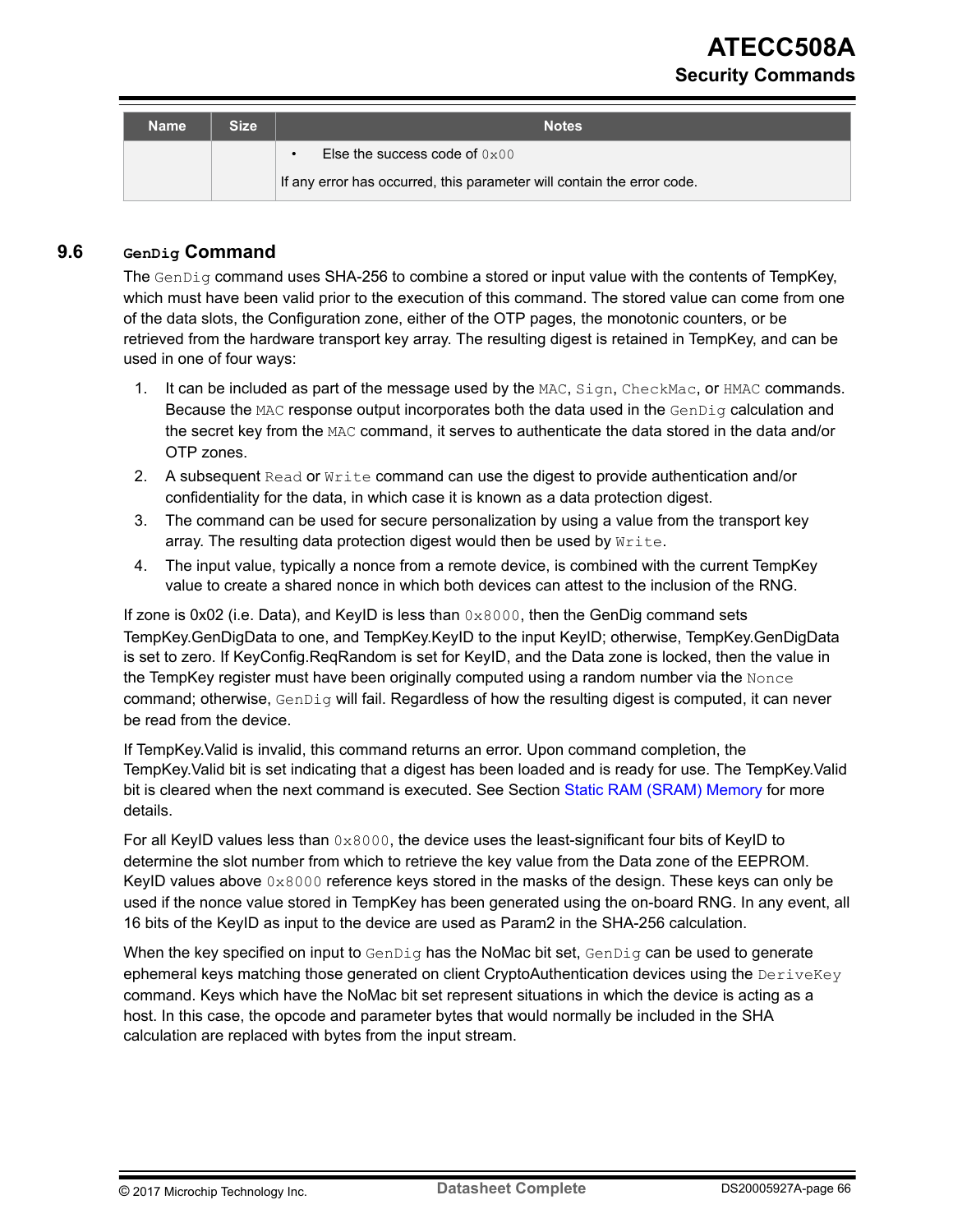#### **Table 9-18. Input Parameters**

|                    | <b>Name</b> | <b>Size</b>       | <b>Notes</b>                                                                                                                                                                                                                                                                                                 |
|--------------------|-------------|-------------------|--------------------------------------------------------------------------------------------------------------------------------------------------------------------------------------------------------------------------------------------------------------------------------------------------------------|
| Opcode             | GenDig      | 1                 | 0x15                                                                                                                                                                                                                                                                                                         |
| Param1             | Zone        | $\mathbf{1}$      | If $0 \times 00$ (Config), then use KeylD to specify any of the four 256-bit blocks of the<br>Configuration zone. If KeyID has a value greater than three, the command will<br>return an error.<br>If $0 \times 01$ (OTP), use KeylD to specify either the first or second 256-bit block of the<br>OTP zone. |
|                    |             |                   | If $0 \times 02$ (Data), then KeylD specifies a slot in the Data zone or a transport key in<br>the hardware array.                                                                                                                                                                                           |
|                    |             |                   | If $0 \times 03$ (Shared Nonce), then KeylD specifies the location of the input value in the<br>message generation.                                                                                                                                                                                          |
|                    |             |                   | If $0 \times 04$ (Counter), then KeylD specifies the monotonic counter ID to be included in<br>the message generation.                                                                                                                                                                                       |
|                    |             |                   | If $0 \times 05$ (Key Config), then KeylD specifies the slot for which the configuration<br>information is to be included in the message generation.                                                                                                                                                         |
|                    |             |                   | All other values are reserved and must not be used.                                                                                                                                                                                                                                                          |
| Param <sub>2</sub> | KeylD       | 2                 | Identification number of the key to be used, selection of which OTP block or<br>message order for Shared Nonce mode.                                                                                                                                                                                         |
| Data1              | OtherData   | 32 or 4<br>or $0$ | Four bytes of data for SHA calculation when using a NoMac key, 32 bytes for<br>"Shared Nonce" mode, otherwise ignored                                                                                                                                                                                        |

#### **Table 9-19. Output Parameter**

| 'Name   | <b>Size</b> | <b>Notes</b>                                                  |
|---------|-------------|---------------------------------------------------------------|
| Success |             | Upon successful execution, ATECC508A returns a value of zero. |

If zone is "Shared Nonce" and KeyID<15> is zero then the SHA-256 message body used to create the resulting new TempKey consists of the following bytes:

| 32 bytes | Input OtherData Parameter      |
|----------|--------------------------------|
| 1 byte   | Opcode (always $0 \times 15$ ) |
| 1 byte   | Mode                           |
| 1 byte   | LSB of KeylD                   |
| 1 byte   | Zero                           |
| 1 byte   | SN < 8                         |
| 2 bytes  | SN < 0:1                       |
| 25 bytes | Zeros                          |
| 32 bytes | TempKey.value                  |

If zone is "Shared Nonce" and KeyID<15> is one then the SHA-256 message body used to create the resulting new TempKey consists of the following bytes: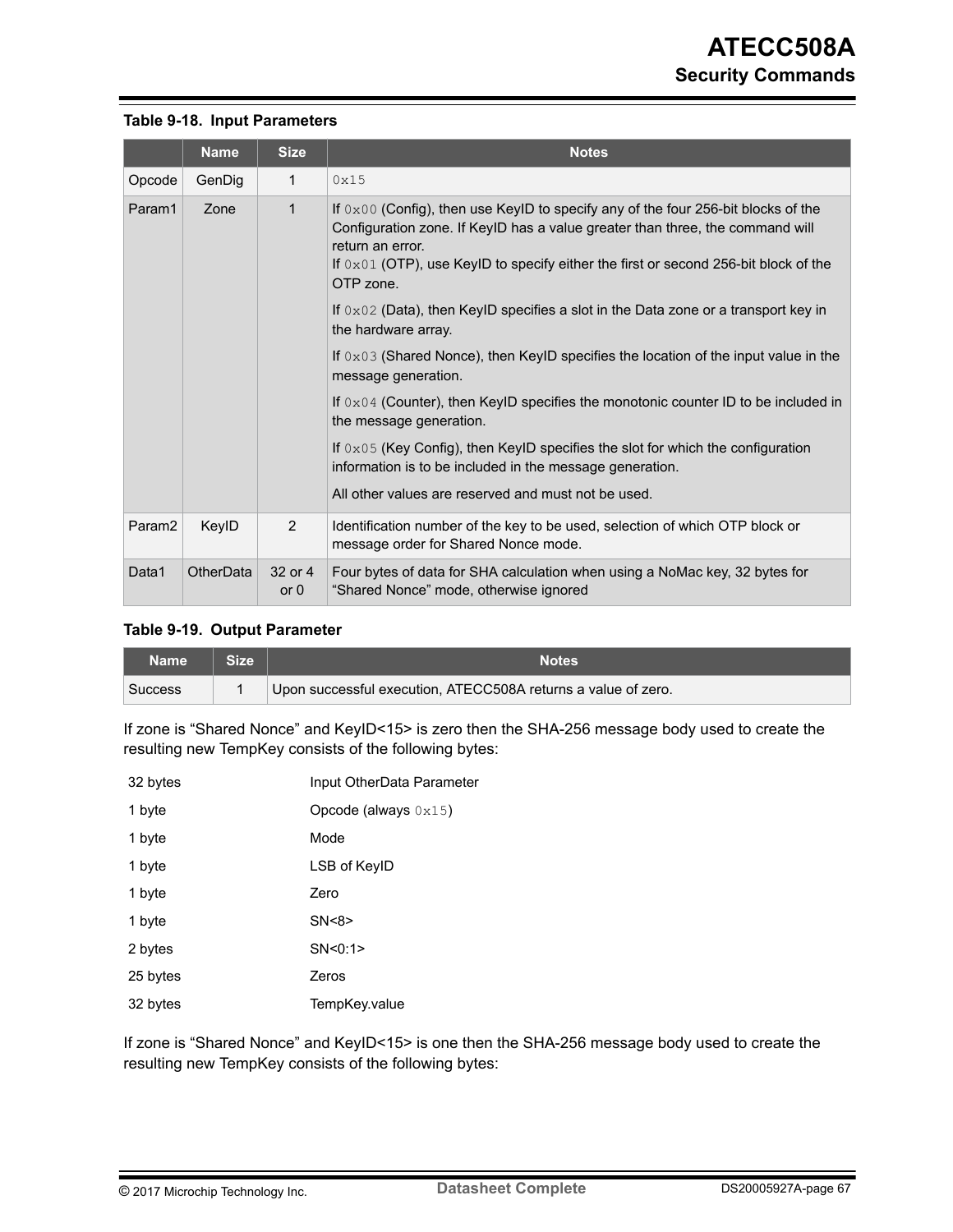| 32 bytes | TempKey.value                  |
|----------|--------------------------------|
| 1 byte   | Opcode (always $0 \times 15$ ) |
| 1 byte   | Mode                           |
| 1 byte   | LSB of KeylD                   |
| 1 byte   | Zero                           |
| 1 byte   | SN < 8                         |
| 2 bytes  | SN < 0:1>                      |
| 25 bytes | Zeros                          |
| 32 bytes | Input OtherData Parameter      |
|          |                                |

If zone is Data and SlotConfig.NoMac is one, then the SHA-256 message body used to create the resulting new TempKey consists of the following bytes:

| 32 bytes | Slot <keyid></keyid> |
|----------|----------------------|
| 4 bytes  | OtherData            |
| 1 byte   | SN < 8               |
| 2 bytes  | SN < 0:1             |
| 25 bytes | Zeros                |
| 32 bytes | TempKey.value        |
|          |                      |

If zone is Counter, then the SHA-256 message body used to create the resulting new TempKey consists of the following bytes. Counter mode is supported only on the ATECC508A.

| 32 bytes | Zeros                                                                 |
|----------|-----------------------------------------------------------------------|
| 1 byte   | Opcode                                                                |
| 1 byte   | Param1                                                                |
| 2 bytes  | Param <sub>2</sub>                                                    |
| 1 byte   | SN < 8                                                                |
| 2 bytes  | SN < 0:1                                                              |
| 1 byte   | Zero                                                                  |
| 4 bytes  | Counter <keyid> (binary value as reported by Counter command)</keyid> |
| 20 bytes | Zeros                                                                 |
| 32 bytes | TempKey.value                                                         |

If zone is "Key Config" (0x05), then the SHA-256 message body used to create the resulting new TempKey consists of the following bytes:

| 32 bytes | Zeros              |
|----------|--------------------|
| 1 byte   | Opcode             |
| 1 byte   | Mode               |
| 2 bytes  | Param <sub>2</sub> |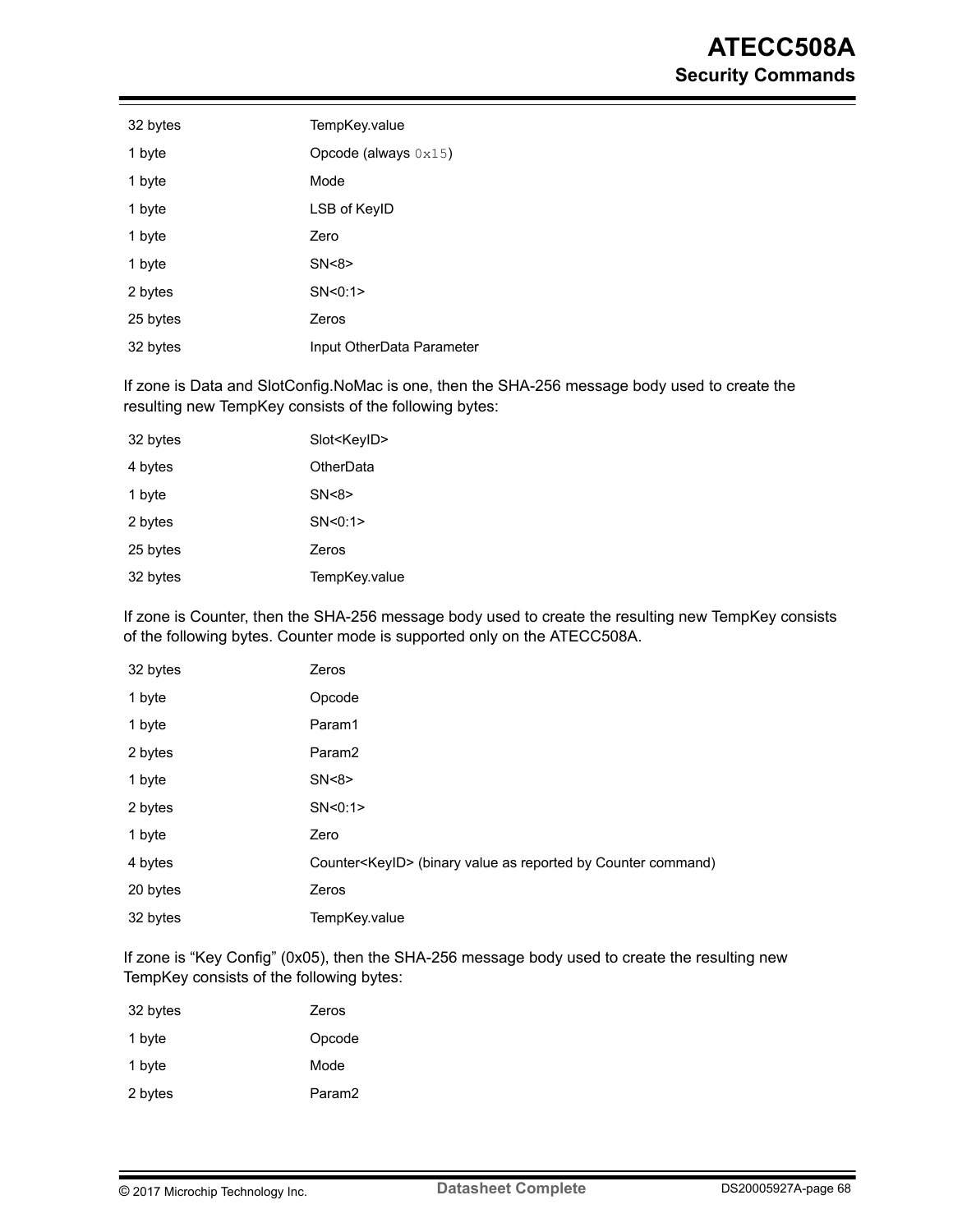| 1 byte   | SN < 8                                                                            |
|----------|-----------------------------------------------------------------------------------|
| 2 bytes  | SN<0:1>                                                                           |
| 1 byte   | Zero                                                                              |
| 2 bytes  | SlotConfig <keyid></keyid>                                                        |
| 2 bytes  | KeyConfig <keyid></keyid>                                                         |
| 1 byte   | SlotLocked <keyld> (Byte is 0x01 if SlotLocked Bit is set otherwise 0x00)</keyld> |
| 19 bytes | Zeros                                                                             |
| 32 bytes | TempKey.value                                                                     |
|          | In all other cases, the message use to create TempKey is as follows:              |
| 32 bytes | OTP <keyid> or Slot<keyid> or TransportKey<keyid></keyid></keyid></keyid>         |
| 1 byte   | Opcode                                                                            |
| 1 byte   | Param1                                                                            |
| 2 bytes  | Param2                                                                            |
| 1 byte   | SN < 8                                                                            |
| 2 bytes  | SN < 0:1                                                                          |
| 25 bytes | Zeros                                                                             |
| 32 bytes | TempKey.value                                                                     |

## **9.7 GenKey Command**

The GenKey command performs one or more of the following three operations:

#### 1. **Private Key Creation**:

Creates a new random private key and writes that key into the slot specified by the KeyID parameter. The EEPROM RNG seed will automatically be updated prior to the execution of this command if it has not been already updated this power cycle.

#### 2. **Public Key Computation**:

Generates an ECC public key based upon the private key stored in the slot defined by the KeyID parameter. This mode of the command may be used to avoid storing the public key on the device at the expense of the time required to regenerate it.

#### 3. **Digest Calculation**:

GenKey can also combine a public key referenced by the KeyID parameter with the current value stored in TempKey, calculate a SHA-256 digest of the resulting message, and place that digest back into TempKey. This digest can be used as the message for an internal signature, or as a component of a MAC computation. TempKey must be valid prior to digest calculation. If KeyConfig.ReqRandom is set, then TempKey must have been created using the internal RNG.

The digest calculation operation can be performed by using either a public key computed from a private key in a slot or by using a public key already stored in a slot. In the latter case, the appropriate checks for prior authorization and limited use will be performed on the public key slot, and the remaining checks indicated below will not be performed. When GenKey is used to calculate a digest on a public key slot, it ignores the validity status of the public key.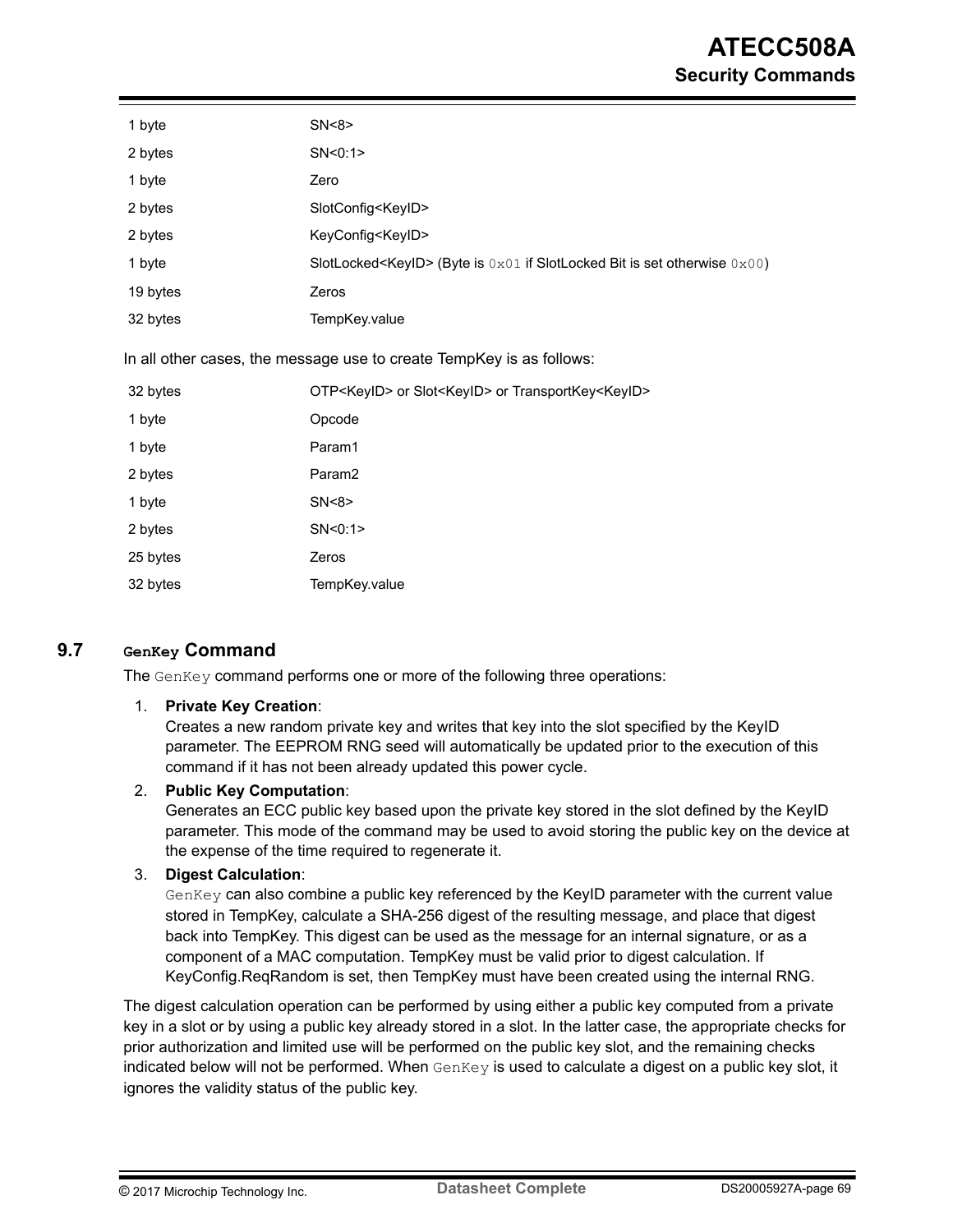Excluding the digest generation operation described above, the slot indicated by this command must be configured by means of KeyConfig.Private to contain an ECC private key, and SlotConfig.IsSecret must be set to one, or else this command will fail. If the KeyConfig.KeyType does not indicate an ECC curve supported by this device, then this command will also return an error. Prior to the Configuration zone being locked, this command will always return an error.

Once the Data zone has been locked, the following additional restrictions are enforced:

- Private Key Creation:
	- Bit 13 of the corresponding SlotConfig must be set to one.
	- If KeyConfig.ReqAuth is set to one, then a prior authorization using KeyConfig.AuthKey must have been performed.
- Public Key Generation:
	- KeyConfig.PubInfo must be set to one.
	- If KeyConfig.ReqAuth is set to one, then a prior authorization using KeyConfig.AuthKey must have been performed.

The following applies to all private key creation operations regardless of whether or not the Data zone has been locked:

- This command writes only those bytes necessary to create a private key of the type specified. The remaining bytes within the slot are unaffected by this command.
- When creating and writing a random key into the Data zone, the  $GenKey$  command always returns the public key regardless of the value of the PubInfo bit within the KeyConfig area.
- If the corresponding SlotLocked bit is zero, then this command returns an error.
- There is a small statistical probability that the generated key will be unacceptable, in which case this command will return a single byte containing the ECC fault code (see [Table 9-3](#page-55-0)). In this circumstance the command should be re-run and will usually generate a key correctly in the subsequent iteration.

#### **Table 9-20. Input Parameters**

|                    | <b>Name</b>      | <b>Size</b> | <b>Notes</b>                                                                                                                                                                 |
|--------------------|------------------|-------------|------------------------------------------------------------------------------------------------------------------------------------------------------------------------------|
| Opcode             | GenKey           |             | $0 \times 40$                                                                                                                                                                |
| Param1             | Mode             |             | See Table 9-22                                                                                                                                                               |
| Param <sub>2</sub> | KeylD            | 2           | Specifies the slot where a private ECC key is generated, the private key slot used to<br>generate a public key or a public key location used as part of a digest generation. |
| Data               | <b>OtherData</b> | 3           | If KeylD points to a public key, then these bytes replace Param1 and Param2 in the<br>message calculation.                                                                   |

#### **Table 9-21. Output Parameter**

| Name   Size | <b>Notes</b>                                                                                               |
|-------------|------------------------------------------------------------------------------------------------------------|
|             | Response 1 or 64 Public Key X and Y coordinates. ECC fault code if generated private key was unacceptable. |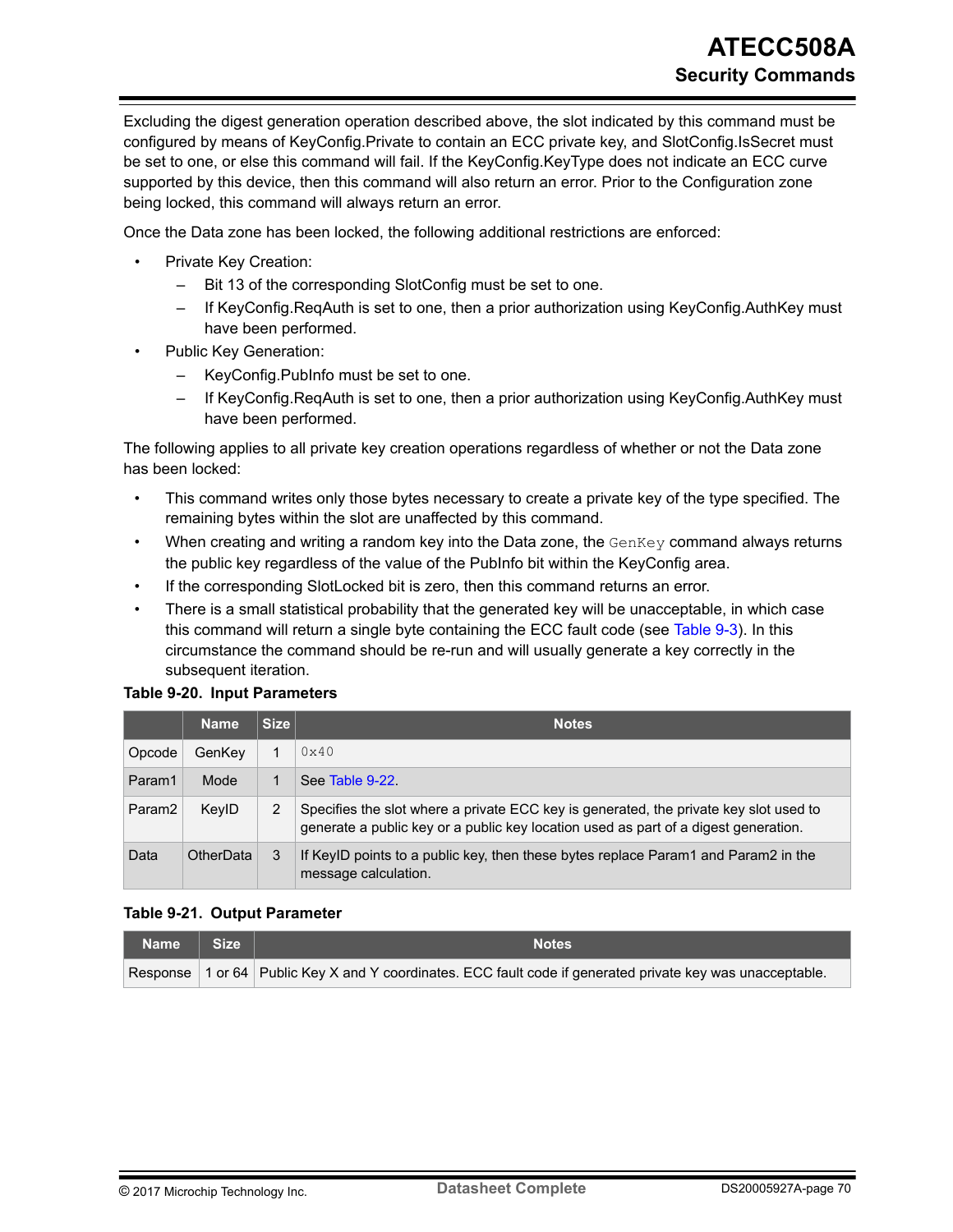#### <span id="page-70-0"></span>**Table 9-22. Mode Encoding**

| <b>Bits</b>    | <b>Meaning</b>                                                                                                                                                                                                                                                                                       |
|----------------|------------------------------------------------------------------------------------------------------------------------------------------------------------------------------------------------------------------------------------------------------------------------------------------------------|
| $7 - 5$        | Must be zero.                                                                                                                                                                                                                                                                                        |
| 4              | $o = KeyID points to a private key, and Mode < 2 > and Mode < 3 > control device operation.$<br>1 = KeylD must point to a public key, and GenKey only creates the digest in TempKey without any public<br>key generation operation. Bit 2 and bit 3 of the mode byte are ignored if this bit is set. |
| 3              | $0 =$ No PubKey digest is created.<br>1 = The device creates a PubKey digest based on the private key in KeylD and places it in TempKey.                                                                                                                                                             |
| $\overline{2}$ | $\sigma$ = A the private key currently stored in the slot is used to generate the public key.<br>1 = A random private key is generated and stored in the Slot specified by KeyID. KeyType must indicate an<br>ECC key in the KeyConfig area for this KeylD or an error will be returned.             |
| $1 - 0$        | Must be zero.                                                                                                                                                                                                                                                                                        |

When a PubKey digest is to be calculated by the GenKey command, the following message is used as the input to the SHA-256 algorithm:

| 32 bytes | TempKey                               |
|----------|---------------------------------------|
| 1 byte   | Opcode                                |
| 1 byte   | Param1                                |
| 2 bytes  | Param <sub>2</sub>                    |
| 1 byte   | SN < 8                                |
| 2 bytes  | SN < 0:1                              |
| 25 bytes | Zeros                                 |
| 64 bytes | X and Y coordinates of the public key |

### **9.8 HMAC Command**

The HMAC command computes an HMAC/SHA-256 digest using a key stored in the device over a challenge, stored in the TempKey register and/or other information stored within the device. The output of this command is the output of the HMAC algorithm computed over message using the specified key.

The normal command flow to use this command is as follows:

- 1. Run Nonce command to load input challenge and optionally combine it with a generated random number. The result of this operation is a nonce stored internally on the device.
- 2. Optionally run GenDig command to combine one or more stored EEPROM locations in the device with the nonce. The result is stored internally in the device.
- 3. Run this HMAC command to combine the output of step one (and step two, if desired) with an EEPROM key to generate an output response (i.e. digest).

See the SHA command, which can generate an HMAC digest over an arbitrary length message without any special formatting.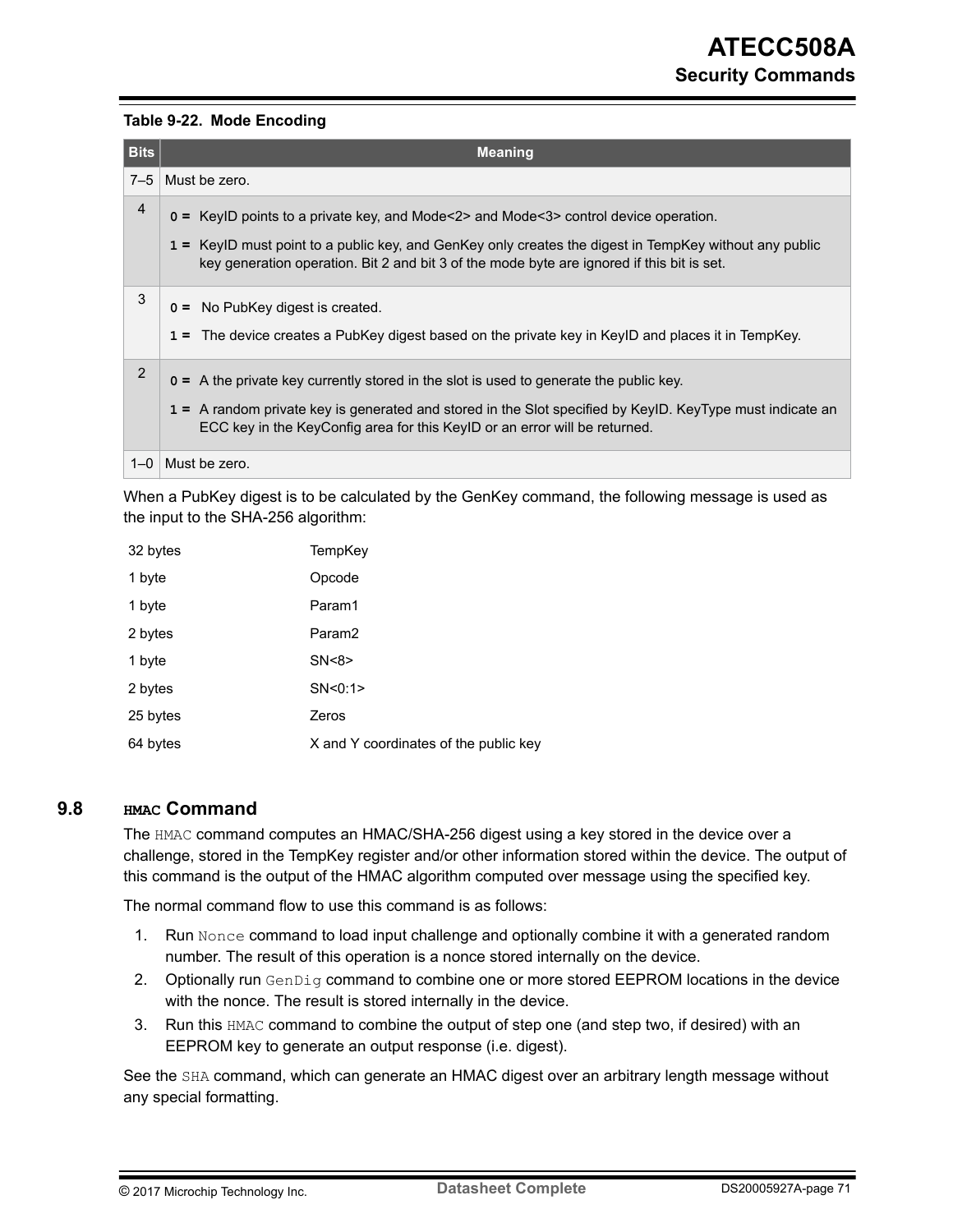#### **Table 9-23. Input Parameters**

|                    | Name Size |   | <b>Notes</b>                                                                                                                                            |
|--------------------|-----------|---|---------------------------------------------------------------------------------------------------------------------------------------------------------|
| Opcode   HMAC      |           |   | 0x11                                                                                                                                                    |
| Param1             | Mode      |   | Controls which fields within the device are used in the message.                                                                                        |
| Param <sub>2</sub> | KevID     | 2 | The internal key is to be used to generate the response. Bits 3:0 are only used to select a<br>slot; however, all 16 bits are used in the HMAC message. |
| Data               |           |   |                                                                                                                                                         |

## **Table 9-24. Output Parameter**

| Name     | <b>Size</b> | <b>Notes</b> |
|----------|-------------|--------------|
| Response | 32          | HMAC digest. |

The HMAC digest is computed using the key at KeyID as the HMAC key over a message consisting of the following information:

| 32 bytes | Zeros                                 |
|----------|---------------------------------------|
| 32 bytes | TempKey                               |
| 1 byte   | Opcode (always $0x11$ )               |
| 1 byte   | Mode                                  |
| 2 bytes  | KeylD                                 |
| 8 bytes  | Zeros                                 |
| 3 bytes  | Zeros                                 |
| 1 byte   | SN<8> (never zeroed out)              |
| 4 bytes  | SN<4:7> (or zeros, see Mode Encoding) |
| 2 bytes  | SN<0:1> (never zeroed out)            |
| 2 bytes  | SN<2:3> (or zeros, see Mode Encoding) |

#### **Table 9-25. Mode Encoding**

|                | <b>Bits Meaning</b>                                                                                                                                      |
|----------------|----------------------------------------------------------------------------------------------------------------------------------------------------------|
| 7              | Must be zero.                                                                                                                                            |
| 6              | 48 Message bits corresponding to SN<2:3> and SN<4:7> are set to zero.<br>$0 =$<br>Include the 48 bits $SN < 2:3$ and $SN < 4:7$ in the message.<br>$1 =$ |
| $5-3$          | Must be zero.                                                                                                                                            |
| $\overline{2}$ | The value of this bit must match the value in TempKey. Source Flag or the command will return an error.                                                  |
| $1 - 0$        | Must be zero.                                                                                                                                            |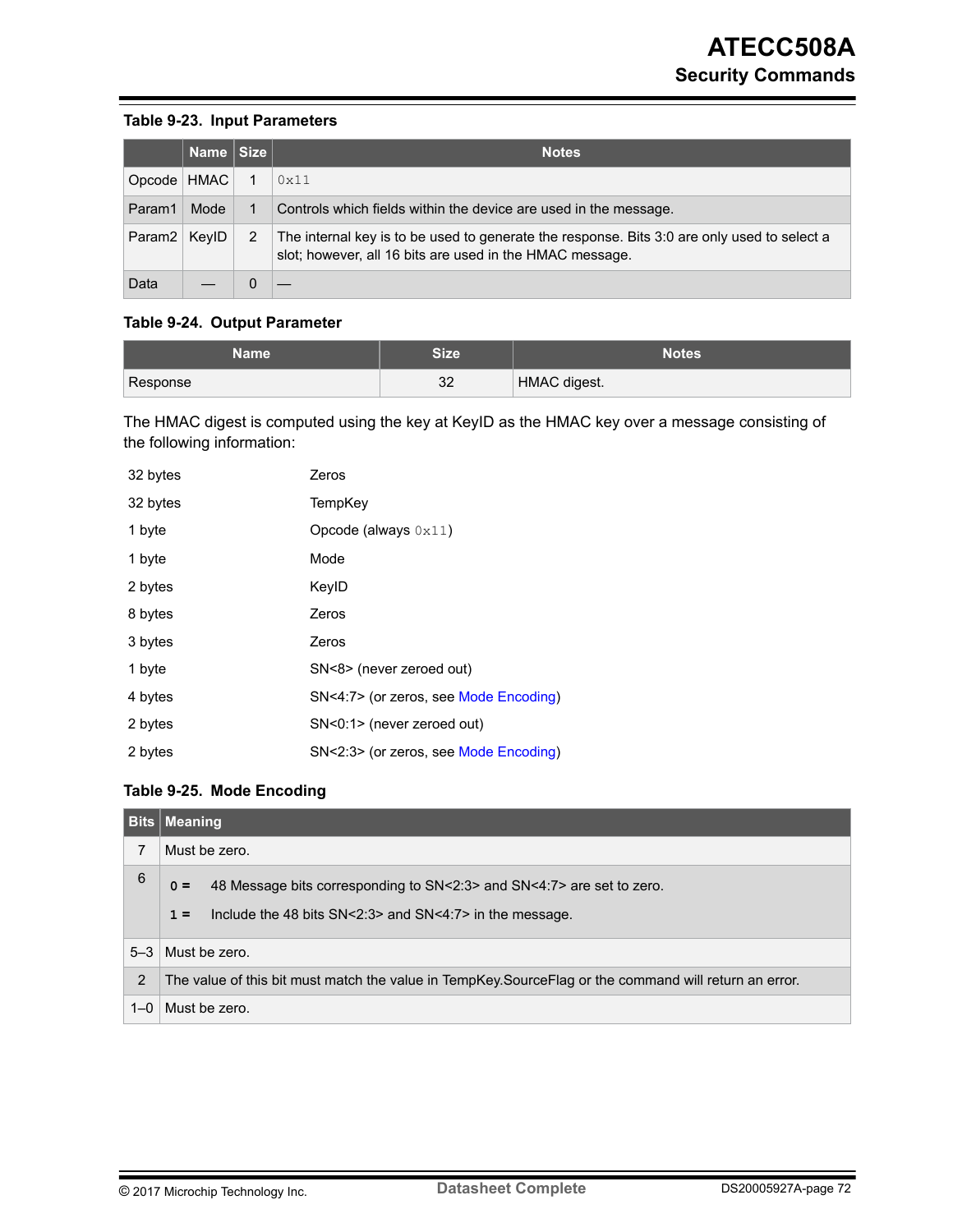## <span id="page-72-0"></span>**9.9 Info Command**

Info command accesses some static or dynamic four byte information from the device depending upon the value of mode. Illegal values of the mode parameter will result in a parse error response.

| Param1 | <b>Mode</b>  | <b>Notes</b>                                                                                                                                                                                                                                                                                                                                                                                                                                           |                                                                                                                                                                                                                                                                                                                                                                     |  |
|--------|--------------|--------------------------------------------------------------------------------------------------------------------------------------------------------------------------------------------------------------------------------------------------------------------------------------------------------------------------------------------------------------------------------------------------------------------------------------------------------|---------------------------------------------------------------------------------------------------------------------------------------------------------------------------------------------------------------------------------------------------------------------------------------------------------------------------------------------------------------------|--|
| 0x00   | Revision     | A single 4-byte word representing the revision number of the device is returned. Software<br>should not depend on this value as it may change from time to time.<br>At the time of data sheet creation the $Inf \circ$ command will return $0 \times 00$ $0 \times 00$ $0 \times 50$ $0 \times 00$ . For<br>all versions of the ECC508A the 3 <sup>rd</sup> byte will always be $0 \times 50$ . The fourth byte will indicate the<br>silicon revision. |                                                                                                                                                                                                                                                                                                                                                                     |  |
| 0x01   | KeyValid     |                                                                                                                                                                                                                                                                                                                                                                                                                                                        | Returns a value of one if an ECC private or public key stored in the key slot specified by param<br>is valid and zero if the key is not valid. For public keys in slots where Publnfo is zero, the<br>information returned by this command is not useful. This information is not meaningful for slots<br>in which KeyType does not indicate a supported ECC curve. |  |
| 0x02   | <b>State</b> | First byte on the bus:                                                                                                                                                                                                                                                                                                                                                                                                                                 | Returns various dynamic state information as follows:                                                                                                                                                                                                                                                                                                               |  |
|        |              | <b>Bit 7:</b>                                                                                                                                                                                                                                                                                                                                                                                                                                          | TempKey.NoMacFlag                                                                                                                                                                                                                                                                                                                                                   |  |
|        |              | <b>Bit 6:</b>                                                                                                                                                                                                                                                                                                                                                                                                                                          | TempKey.GenKeyData                                                                                                                                                                                                                                                                                                                                                  |  |
|        |              | <b>Bit 5:</b>                                                                                                                                                                                                                                                                                                                                                                                                                                          | TempKey.GenDigData                                                                                                                                                                                                                                                                                                                                                  |  |
|        |              | <b>Bit 4:</b>                                                                                                                                                                                                                                                                                                                                                                                                                                          | TempKey.SourceFlag                                                                                                                                                                                                                                                                                                                                                  |  |
|        |              | <b>Bits 3-0:</b>                                                                                                                                                                                                                                                                                                                                                                                                                                       | TempKey.KeyID                                                                                                                                                                                                                                                                                                                                                       |  |
|        |              |                                                                                                                                                                                                                                                                                                                                                                                                                                                        | Second byte on the bus:                                                                                                                                                                                                                                                                                                                                             |  |
|        |              | <b>Bit 7:</b>                                                                                                                                                                                                                                                                                                                                                                                                                                          | TempKey.Valid                                                                                                                                                                                                                                                                                                                                                       |  |
|        |              | Bits $6-3$ :                                                                                                                                                                                                                                                                                                                                                                                                                                           | AuthKeyID: The slot ID on which an authorization was performed                                                                                                                                                                                                                                                                                                      |  |
|        |              | <b>Bit 2:</b>                                                                                                                                                                                                                                                                                                                                                                                                                                          | AuthValid: A valid authorization sequence has been performed                                                                                                                                                                                                                                                                                                        |  |
|        |              | <b>Bit 1:</b>                                                                                                                                                                                                                                                                                                                                                                                                                                          | SRAM RNG: Seed has been updated this power cycle                                                                                                                                                                                                                                                                                                                    |  |
|        |              | <b>Bit 0:</b>                                                                                                                                                                                                                                                                                                                                                                                                                                          | EEPROM RNG: Seed has been updated this power cycle                                                                                                                                                                                                                                                                                                                  |  |
|        |              |                                                                                                                                                                                                                                                                                                                                                                                                                                                        | The third and fourth bytes on the bus are all zeros.                                                                                                                                                                                                                                                                                                                |  |
| 0x03   | <b>GPIO</b>  |                                                                                                                                                                                                                                                                                                                                                                                                                                                        | Accesses the GPIO pin when the device is in either of the Single-Wire Interface modes. The<br>specific operation is controlled by Param2 as follows:                                                                                                                                                                                                                |  |
|        |              | <b>Bits 15-2:</b>                                                                                                                                                                                                                                                                                                                                                                                                                                      | Must be zero                                                                                                                                                                                                                                                                                                                                                        |  |
|        |              | <b>Bit 1:</b>                                                                                                                                                                                                                                                                                                                                                                                                                                          | Driver state; Input (0) or Output (1)                                                                                                                                                                                                                                                                                                                               |  |
|        |              | <b>Bit 0:</b>                                                                                                                                                                                                                                                                                                                                                                                                                                          | State to which output is to be driven.<br>Ignored if bit 1 is zero                                                                                                                                                                                                                                                                                                  |  |
|        |              |                                                                                                                                                                                                                                                                                                                                                                                                                                                        | Always return the current state in the first byte followed by three bytes of 0x00.                                                                                                                                                                                                                                                                                  |  |

## **Table 9-26. Mode Encoding**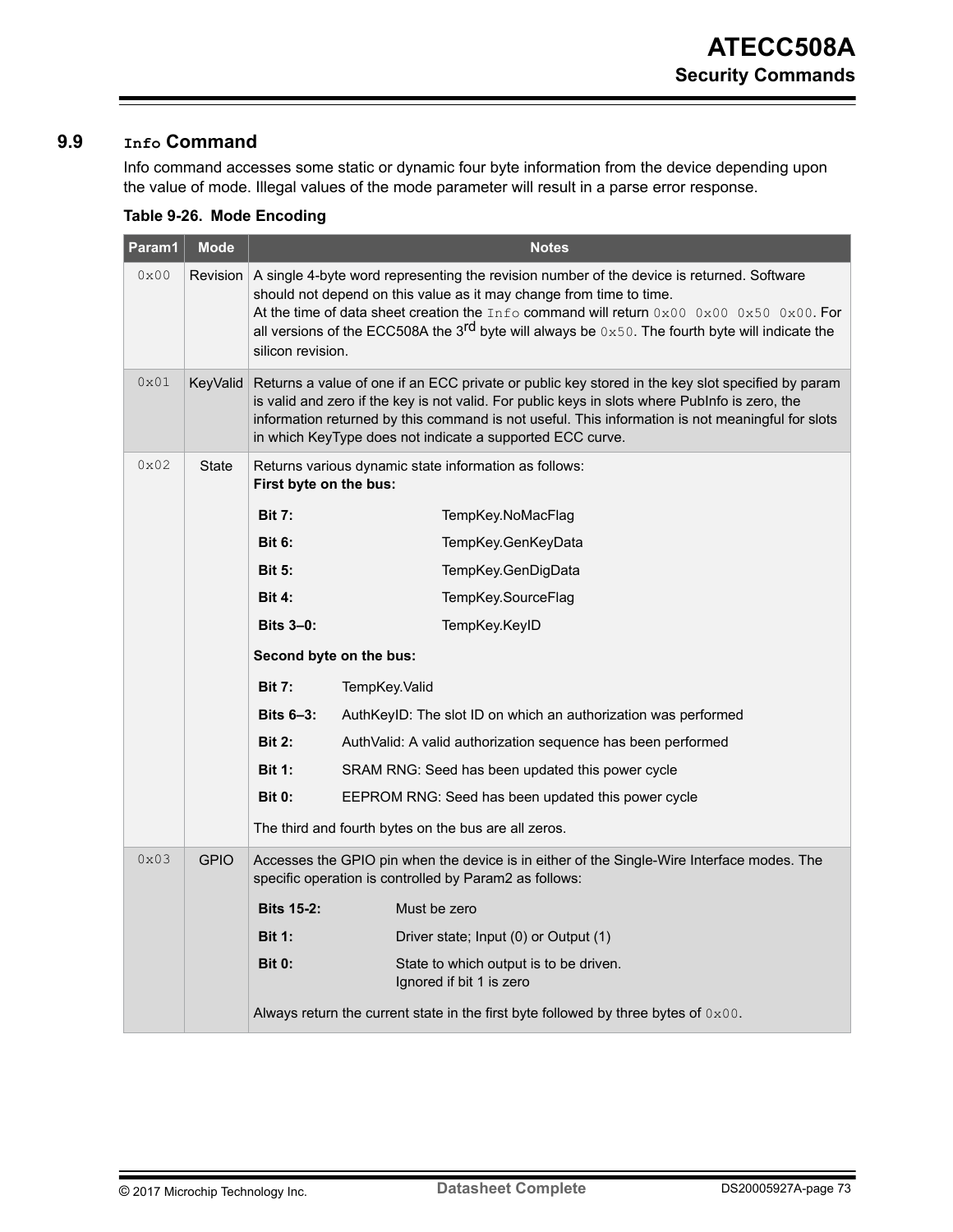#### **Table 9-27. Input Parameters**

|                    | <b>Name</b> | <b>Size</b>    | <b>Notes</b>         |
|--------------------|-------------|----------------|----------------------|
| Opcode             | <b>INFO</b> |                | 0x30                 |
| Param1             | Mode        |                | See Table 9-26.      |
| Param <sub>2</sub> | Param       | $\overline{2}$ | Use depends on mode. |
| Data               |             | 0              | Ignored.             |

#### **Table 9-28. Output Parameters**

| Name     | <b>Size</b> | Notes                                               |
|----------|-------------|-----------------------------------------------------|
| Response |             | The information specified by mode or an error code. |

Further information on the GPIO mode is as follows:

- If the GPIO\_Mode field within Config.I2C\_Address is set to disabled, or if Config.I2C\_Enable<0> is set to  $12C$  mode, then the GPIO mode always returns an error code to the system firmware.
- If the GPIO Mode field within Config.I2C Address is set to Authorization modes, then the operation depends on I2C\_Address<3>. If this bit is zero, then the device is in Authorization Output mode. If one, then the device is in Intrusion Detection mode.

#### – **Authorization Output Mode**:

Regardless of the state of Param2<1>, on a successful execution the Info command returns the current state of the output pin. If Param2<1> indicates output and Param2<0> matches the default output state (I2C\_Address<2>), then set the output to the default; otherwise, if AuthValid is one and AuthKeyID matches SignalKey, then set the output to the opposite of the default state.

– **Intrusion Detection Mode**:

Regardless of the state of Param2<1> on a successful execution the Info command returns the current state of the intrusion latch. If Param2<1> indicates output, and if AuthValid is one and AuthKey matches SignalKey, then set the intrusion latch to Param2<0>.

- If the GPIO Mode field within Config.I2C Address is set to Input, then the current state of the GPIO pin is returned to the system firmware without changing the direction of the GPIO pin. This command will return an error if Param2<1> (driver state) is set to one (output).
- If the GPIO Mode field within Config.I2C Address is set to Output, then the direction of the GPIO driver will be set to match Param2<1> to zero for input and one for output. If configured as an Output, then the value in Param2<0> will be driven to the pin. Regardless of the value in Param2, the current state of the GPIO pin will be returned to the system in the output response parameter.

## **9.10 Lock Command**

The Lock command prevents future modifications of the Configuration and/or Data and OTP zones. If the device is so configured, then this command can be used to lock individual data slots. This command fails if the designated area is already locked.

Prior to locking the configuration and/or Data and OTP zones, the ATECC508A can optionally use the CRC-16 algorithm to verify the contents of the designated zone(s). The calculation uses the same algorithm as the CRC computed over the input and output groups. This summary digest (CRC) is always ignored when locking an individual slot.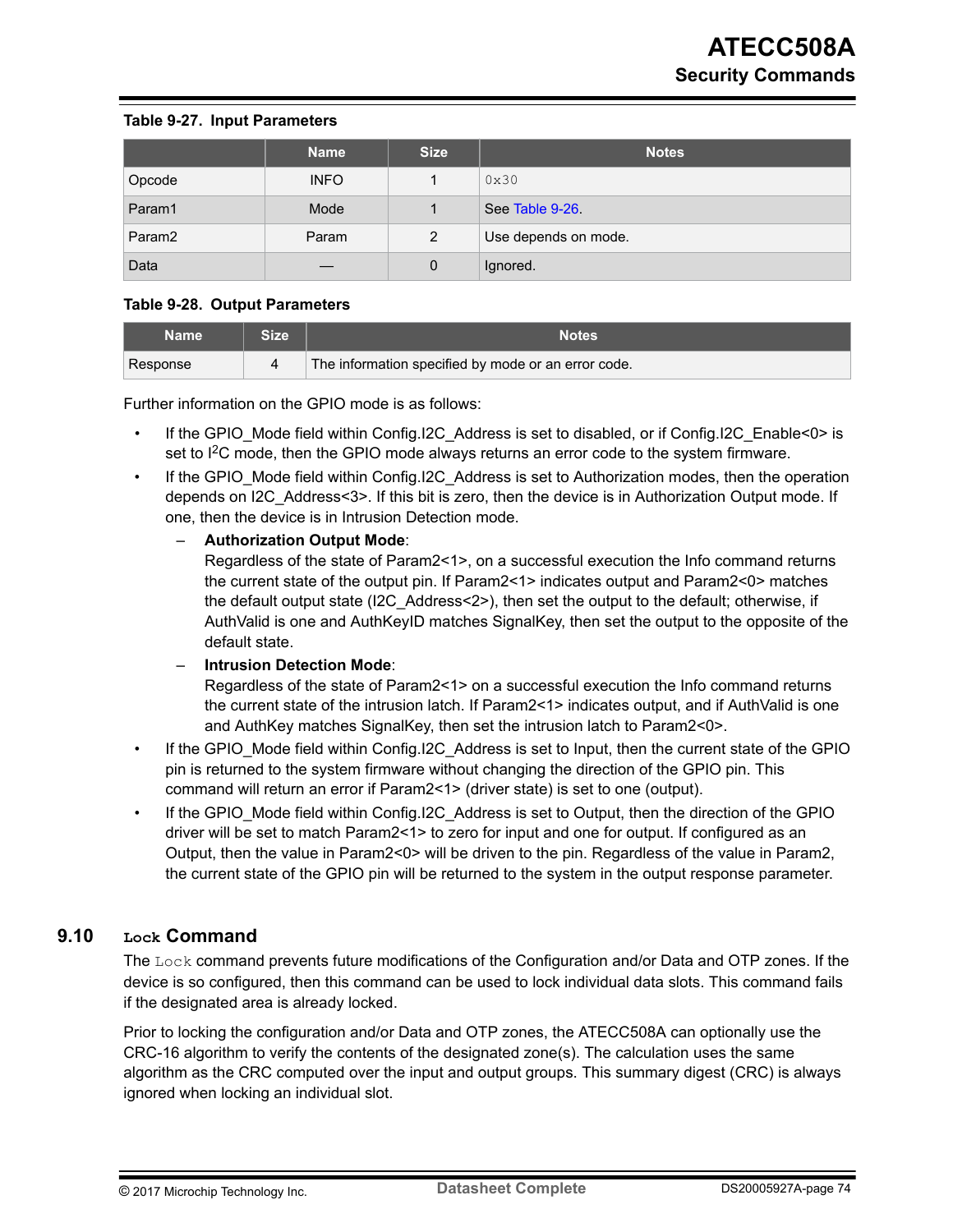### • **Configuration Zone**:

The CRC is calculated over all 128 bytes within the Configuration zone using the current value of the LockConfig at address 87. If the compare succeeds, then LockConfig will be set to a value of 00.

### • **Data and OTP Zone**:

The slot contents are concatenated in numerical order to create the input to the CRC algorithm. Slots that are configured to contain an ECC private key are never included in the summary CRC calculation. The OTP zone is then concatenated after the last Data slot and the CRC value is calculated. If the compare succeeds, then LockValue will be set to a value of 00.

If Mode<7> is zero and the input summary does not match that computed on the device, then an error is returned and the personalization process should be repeated.

For slots containing public keys that must be validated, the most significant four bits are modified by the device when being written and/or when being validated. The summary CRC is calculated using the current values.

|                    | <b>Name</b> | <b>Size</b> | <b>Notes</b>                                                                                      |  |
|--------------------|-------------|-------------|---------------------------------------------------------------------------------------------------|--|
| Opcode             | <b>LOCK</b> |             | 0x17                                                                                              |  |
| Param1             | Mode        |             | See Table 9-31                                                                                    |  |
| Param <sub>2</sub> | Summary     | 2           | Summary (CRC) of the designated zones, or should be $0 \times 0000$ if Mode $\textdegree$ is set. |  |
| Data               | lgnored     | 0           |                                                                                                   |  |

#### **Table 9-29. Input Parameters**

#### **Table 9-30. Output Parameter**

| Name           | <b>Notes</b>                                                  |
|----------------|---------------------------------------------------------------|
| <b>Success</b> | Upon successful execution, ATECC508A returns a value of zero. |

#### **Table 9-31. Mode Encoding**

| <b>Bits</b> | <b>Meaning</b>                                                                                                                                           |                                                                                                        |  |  |  |
|-------------|----------------------------------------------------------------------------------------------------------------------------------------------------------|--------------------------------------------------------------------------------------------------------|--|--|--|
| 7           |                                                                                                                                                          | Summary check bit. This bit is ignored when locking individual data slots.                             |  |  |  |
|             |                                                                                                                                                          | $0 =$ The summary value is verified before the zone is locked.                                         |  |  |  |
|             | 1 = Check of the zone summary is ignored and the zone is locked regardless of the contents of the zone.<br>Microchip does not recommend using this mode. |                                                                                                        |  |  |  |
| 6           | Unused, must be zero.                                                                                                                                    |                                                                                                        |  |  |  |
| $5 - 2$     |                                                                                                                                                          | The slot number to be locked if bits<1:0> have a value of $0b10$ ; otherwise, these bits must be zero. |  |  |  |
| $1 - 0$     | $00 =$                                                                                                                                                   | The Configuration zone is to be locked.                                                                |  |  |  |
|             | The Data and OTP zones are to be locked.<br>$01 =$                                                                                                       |                                                                                                        |  |  |  |
|             | $10 =$                                                                                                                                                   | A single slot in the Data zone is to be locked.                                                        |  |  |  |
|             | $11 =$                                                                                                                                                   | Illegal value, the device will return an error.                                                        |  |  |  |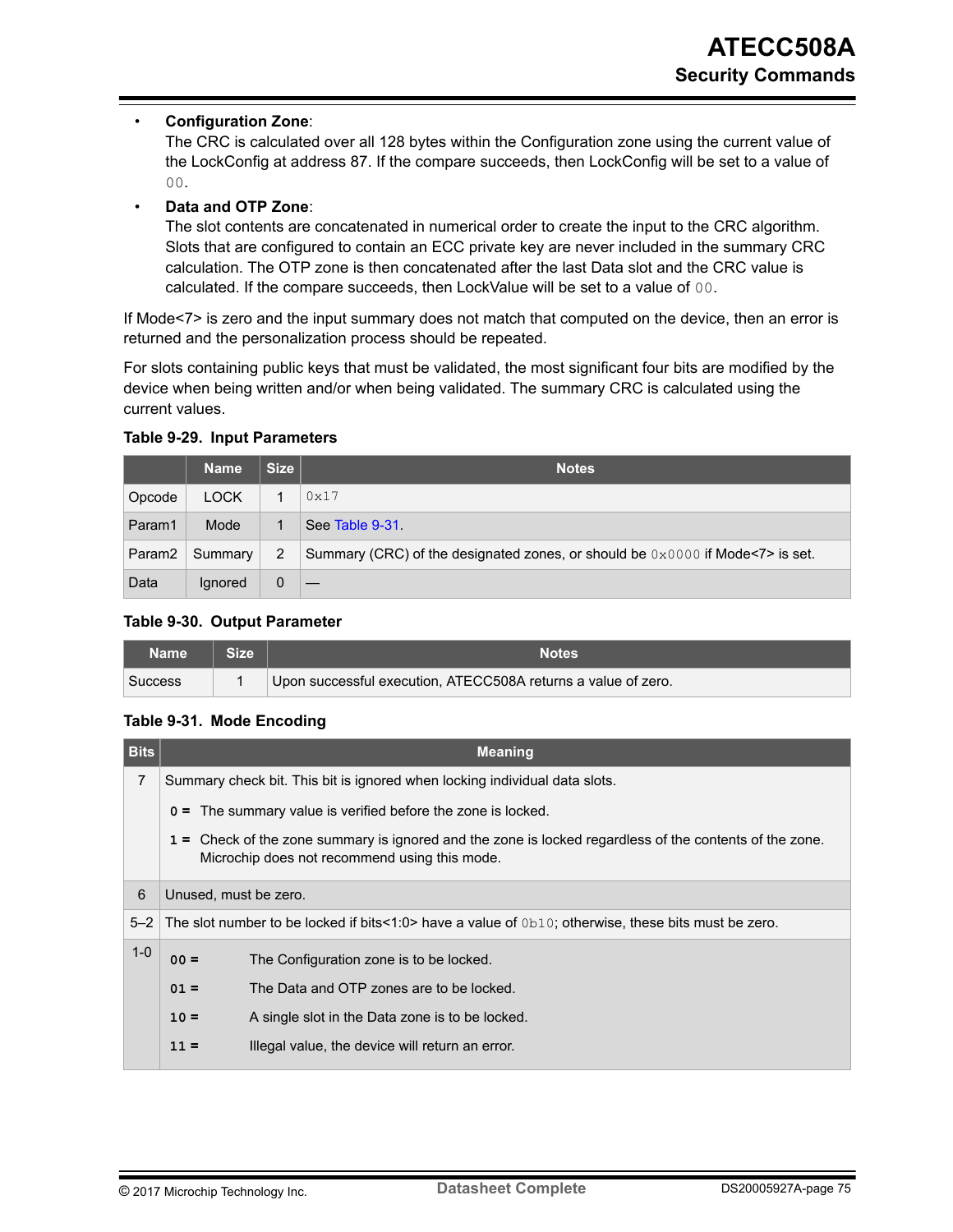## **9.11 MAC Command**

The MAC command computes a SHA-256 digest of a key stored in the device, a challenge, and other information on the device. The output of this command is the digest of this message. If the message includes the serial number of the device, the response is said to be "diversified".

The normal command flow to use this command is as follows:

- 1. Run Nonce command to load input challenge and optionally combine it with a generated random number. The result of this operation is a nonce stored internally on the device.
- 2. Optionally, run GenDig command to combine one or more stored EEPROM locations in the device with the nonce. The result is stored internally in the device. This capability permits two or more keys to be used as part of the response generation.
- 3. Run this MAC command to combine the output of step one (and step two if desired) with an EEPROM key to generate an output response (i.e. digest).

Alternatively, data in any slot (which does not have to necessarily even be secret) can be accumulated into the response through the same  $GenDiq$  mechanism. This has the effect of authenticating the value stored in that location.

#### **Table 9-32. Input Parameters**

|                    | <b>Name</b> | <b>Size</b> | <b>Notes</b>                                                                                                                                               |
|--------------------|-------------|-------------|------------------------------------------------------------------------------------------------------------------------------------------------------------|
| Opcode             | <b>MAC</b>  |             | $0 \times 08$                                                                                                                                              |
| Param1             | Mode        |             | Controls which fields within the device are used in the message.                                                                                           |
| Param <sub>2</sub> | KeylD       | 2           | The internal key is to be used to generate the response. Bits 3:0 only are used to<br>select a slot; however, all 16 bits are used in the SHA-256 message. |
| Data               |             |             | Challenge   0 or 32   Input portion of message to be digested, ignored if Mode<0> is one.                                                                  |

#### **Table 9-33. Output Parameter**

| Name '   | Size     | <b>Notes</b>   |
|----------|----------|----------------|
| Response | າດ<br>ےں | SHA-256 digest |

The message that will be hashed with the SHA-256 algorithm consists of the following information:

| 32 bytes | Slot <keyid> or TempKey (see Mode Encoding)</keyid> |
|----------|-----------------------------------------------------|
| 32 bytes | Challenge or TempKey (see Mode Encoding)            |
| 1 byte   | Opcode (always $0 \times 08$ )                      |
| 1 byte   | Mode                                                |
| 2 bytes  | KeylD                                               |
| 8 bytes  | Zeros                                               |
| 3 bytes  | Zeros                                               |
| 1 byte   | SN<8> (never zeroed out)                            |
| 4 bytes  | SN<4:7> (or zeros, see Mode Encoding)               |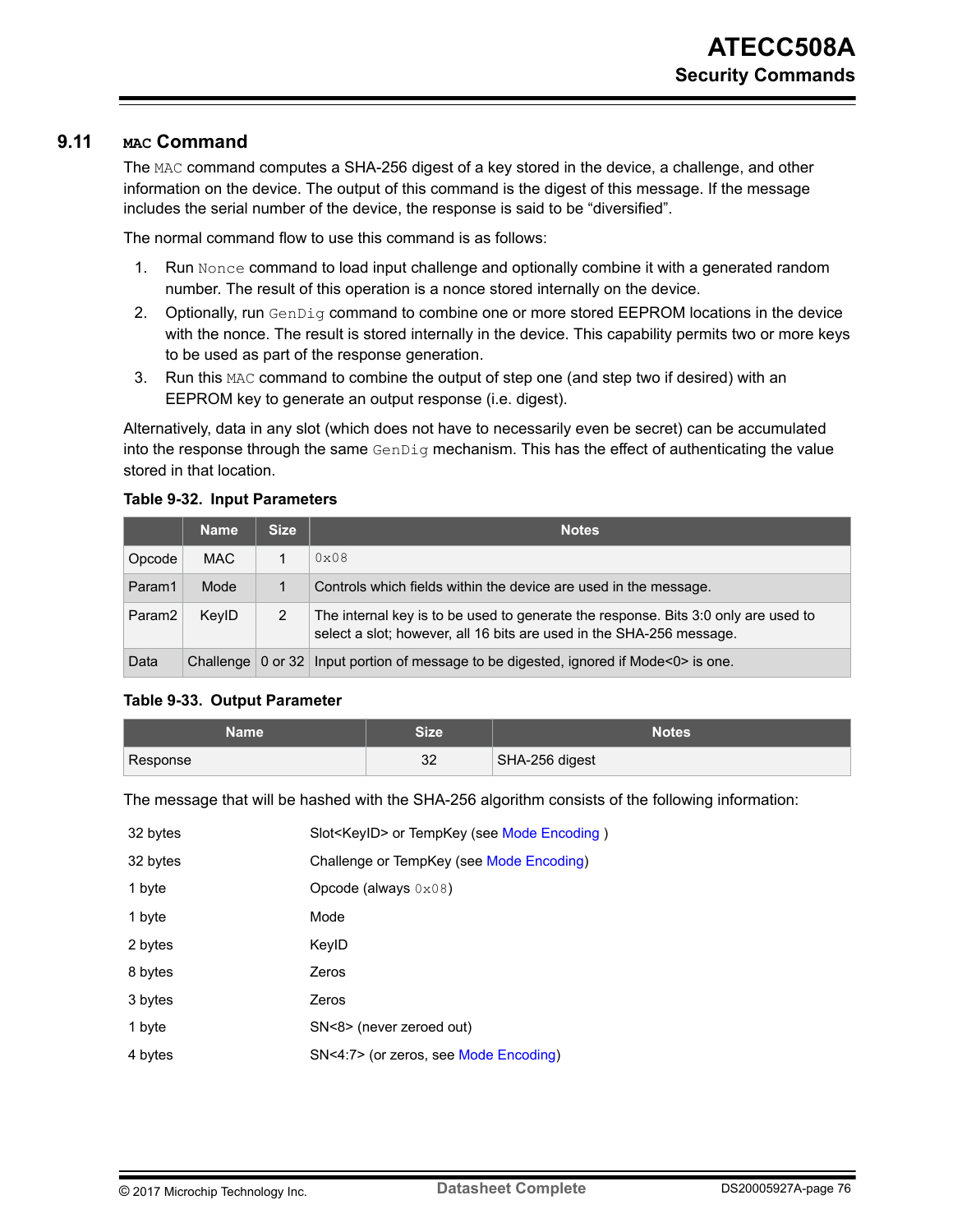<span id="page-76-0"></span>

2 bytes SN<0:1> (never zeroed out)

2 bytes SN<2:3> (or zeros, see Mode Encoding)

#### **Table 9-34. Mode Encoding**

| <b>Bits</b>    | <b>Meaning</b>                                                                                                                   |
|----------------|----------------------------------------------------------------------------------------------------------------------------------|
| $\overline{7}$ | Must be zero.                                                                                                                    |
| 6              | 48 Message bits corresponding to SN<2:3> and SN<4:7> are set to zero.<br>$0 =$                                                   |
|                | Include the 48 bits $SN < 2:3$ and $SN < 4:7$ in the message.<br>$1 =$                                                           |
| $5-3$          | Must be zero.                                                                                                                    |
| $\overline{2}$ | If either Mode<0> or Mode<1> are set, Mode<2> must match the value in TempKey.SourceFlag or the<br>command will return an error. |
| $\mathbf{1}$   | The first 32 bytes of the SHA message are loaded from one of the data slots.<br>$0 =$                                            |
|                | The first 32 bytes are filled with TempKey.<br>$1 =$                                                                             |
| $\mathbf{0}$   | o = The second 32 bytes of the SHA message are taken from the input challenge parameter.                                         |
|                | 1 = The second 32 bytes are filled with the value in TempKey. This mode is recommended for all use.                              |

### **9.12 Nonce Command**

The Nonce command generates a nonce for use by a subsequent command by combining an internally generated random number with an input value from the system. The resulting nonce is stored internally in TempKey and the generated random number is returned to the system.

The input value is designed to prevent replay attacks against the host, and it must be externally generated by the system and passed into the device using this command. It may be any value that changes consistently, such as a nonvolatile counter, current real time of day, and so forth, or it can be an externally generated random number.

To provide a nonce value for subsequent crypto commands, the input number and output random number are hashed together according to the information listed below. The resulting digest (i.e. nonce) is always stored in the TempKey register, TempKey.Valid is set, and TempKey.SourceFlag is set to Rand. The nonce can then be used by a subsequent ATECC508A command. Where the actual nonce value is required to be known by an external system, software will typically be needed to externally compute this digest value and store it externally to complete the execution of those commands.

In order to simplify the system code for some usage models, the device provides a mechanism for a host device to compute the nonce generated on a client device. In this calculation mode, the current value in TempKey is combined with the input parameters using SHA and the result is written back into TempKey. The new TempKey value is also returned to the system as the output parameter. Mode<1:0> must have a value of zero or one to enable this feature. TempKey.SourceFlag is not modified by the device in this mode.

Alternatively, this command can also be run in a pass-through mode if a fixed nonce is required for subsequent commands. In this case, the input value must be 32 bytes long and it is passed directly to TempKey without modification. No SHA-256 calculation is performed and TempKey.SourceFlag is set to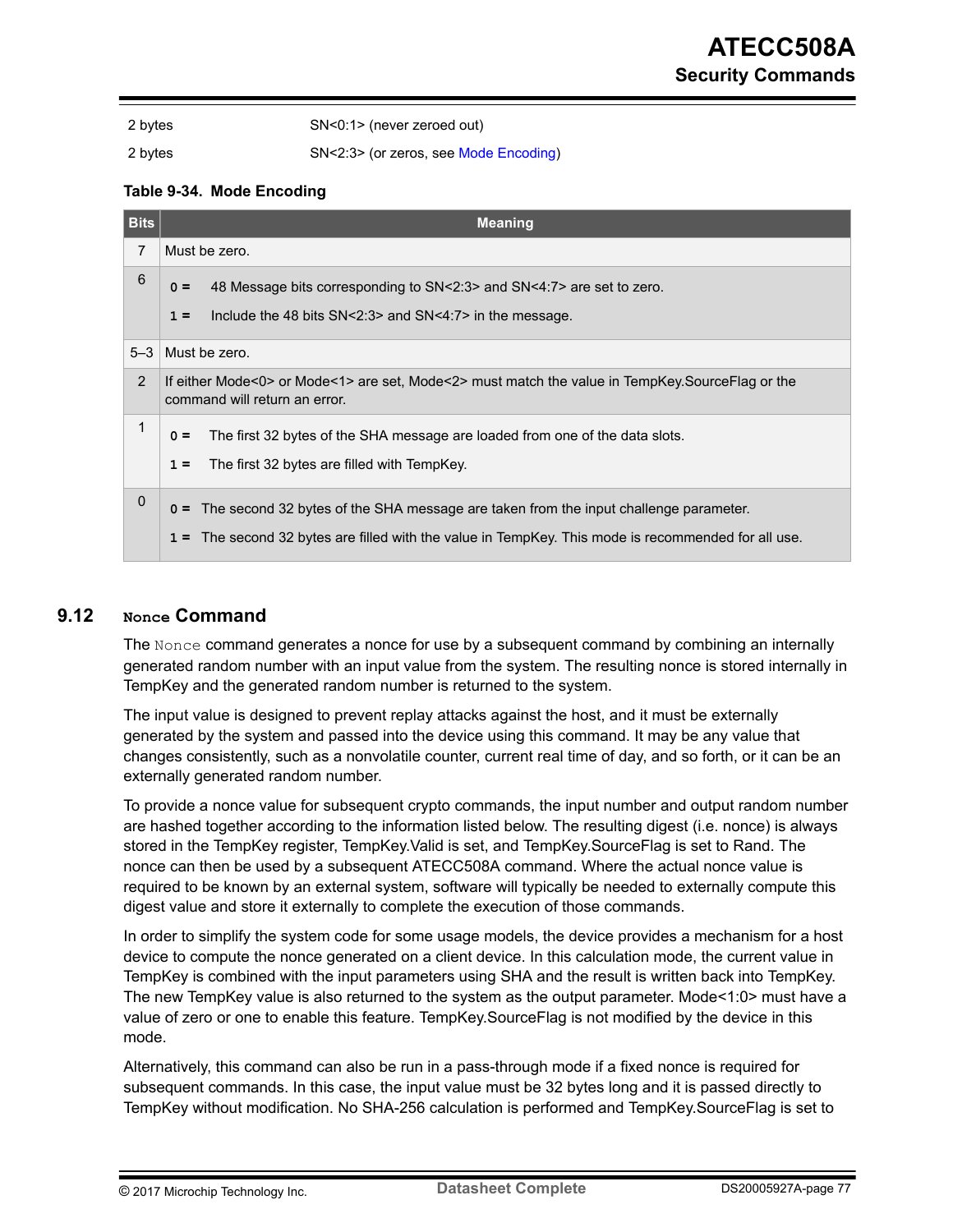Input. If operated in this mode and with a repeated input number value, the device provides no protection against replay attacks.

Prior to the configuration zone being locked, the RNG produces a value of  $0 \times FF$  FF 00 00 FF FF 00 00 to facilitate testing. This test value is combined with the input value in the manner described above.

**Table 9-35. Input Parameters**

|                    | <b>Name</b>  | <b>Size</b> |                                 | <b>Notes</b>                                                                                                                                                                                                                      |
|--------------------|--------------|-------------|---------------------------------|-----------------------------------------------------------------------------------------------------------------------------------------------------------------------------------------------------------------------------------|
| Opcode             | <b>NONCE</b> |             | 0x16                            |                                                                                                                                                                                                                                   |
| Param1             | Mode         | 1           |                                 | Controls the mechanism of the internal RNG and seed update.                                                                                                                                                                       |
| Param <sub>2</sub> | Zero         | 2           | <b>Bit 15:</b>                  | $\sigma$ = OutData is either the output of the RNG or a single byte of zero.<br>$1 =$ RandOut is replaced by TempKey in both the hash calculation input<br>(message) and the command output parameter.<br>Bits 14-0: Must be zero |
| Data               | <b>Numin</b> |             | 20, 32 Input value from system. |                                                                                                                                                                                                                                   |

## **Table 9-36. Output Parameter**

| Name | Size | <b>Notes</b>                                                                                                            |
|------|------|-------------------------------------------------------------------------------------------------------------------------|
|      |      | OutData 1 or 32 The output of the RNG, calculated nonce or a single byte with a value of zero if Mode<0:1> is<br>three. |

If Mode<1:0> is 0b00 or 0b01 and Param2<15> is zero, then the input NumIn parameter must be 20 bytes long and the SHA-256 message body used to create the nonce stored internally in TempKey consists of the following. Upon completion of the command, TempKey.SourceFlag is set to Rand. If Mode<1:0> is 0b01, the automatic random number seed update is suppressed. See Section [Random](#page-32-0) [Number Generator \(RNG\)](#page-32-0).

| 32 bytes | <b>RandOut</b>                                  |
|----------|-------------------------------------------------|
| 20 bytes | Numin from input stream                         |
| 1 byte   | Opcode (always $0 \times 16$ )                  |
| 1 byte   | Mode                                            |
| 1 byte   | LSB of Param2 (should always be $0 \times 00$ ) |

If Mode<1:0> is 0b00 or 0b01 and Param2<15> is one, then the input NumIn parameter must be 20 bytes long and the SHA-256 message body used to create the nonce stored internally in TempKey consists of the following. TempKey must be valid prior to execution of this command and the values of the remaining TempKey flags remain unchanged.

| 32 bytes | TempKey                                  |
|----------|------------------------------------------|
| 20 bytes | Numin from input stream                  |
| 1 byte   | Opcode (always $0x16$ )                  |
| 1 byte   | Mode                                     |
| 1 byte   | LSB of Param2 (should always be $0x00$ ) |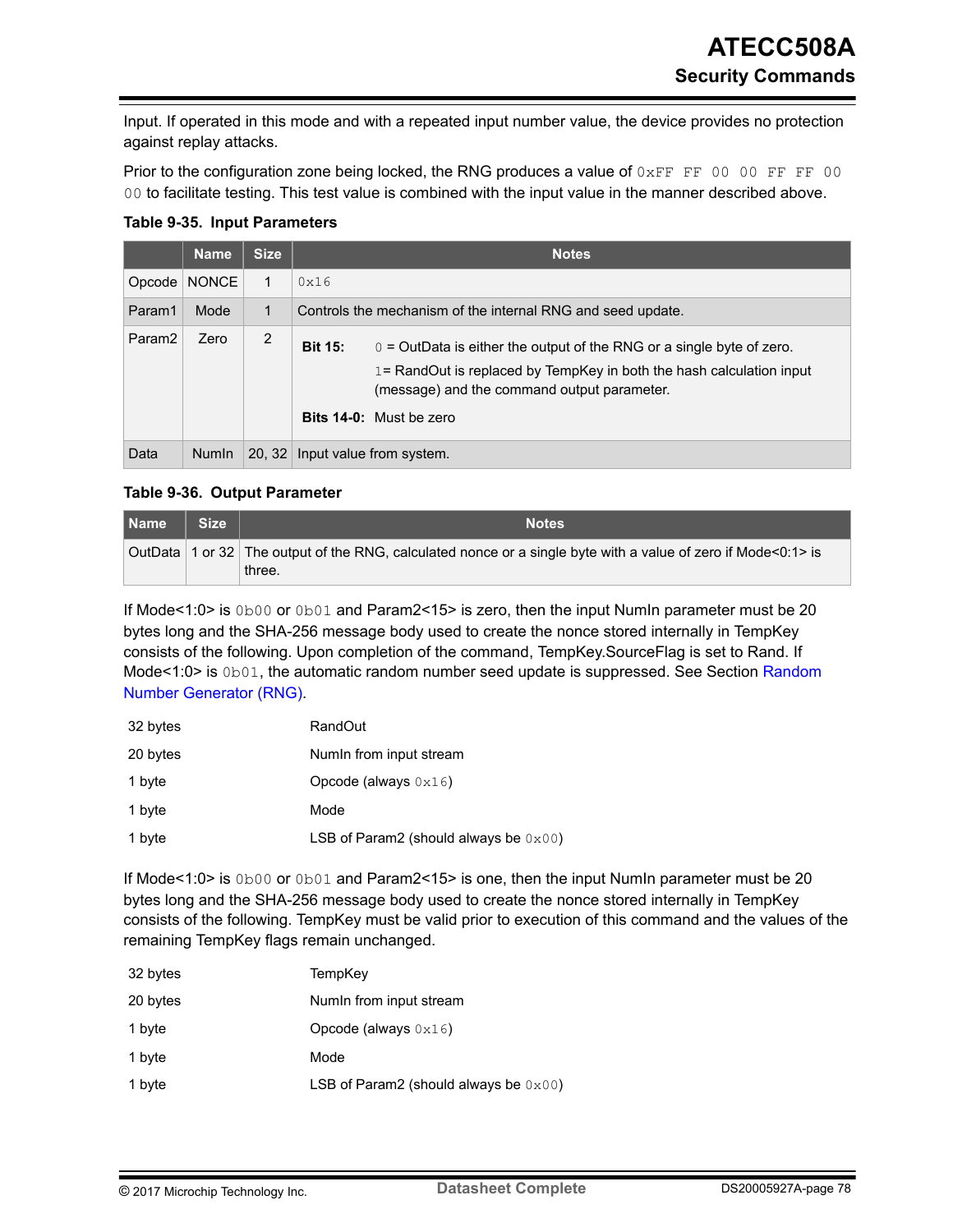<span id="page-78-0"></span>If Mode<1:0> is 0b11, then this command operates in pass-through mode, the input parameter (NumIn) must be 32 bytes long and TempKey is loaded with NumIn. No SHA-256 calculation is performed, no data is returned to the system, and TempKey.SourceFlag is set to Input.

| Bits    |                    | <b>Meaning</b>                                                                                                                                                                          |
|---------|--------------------|-----------------------------------------------------------------------------------------------------------------------------------------------------------------------------------------|
| $7 - 2$ | Must be zero.      |                                                                                                                                                                                         |
| $1 - 0$ |                    | 00 = Combine new random number with Numln, store in TempKey. Automatically update EEPROM seed<br>only if necessary prior to random number generation. Recommended for highest security. |
|         |                    | 01 = Combine new random number with Numln, store in TempKey. Generate random number using<br>existing EEPROM seed, do not update EEPROM seed. (Not recommended for general use.)        |
|         | Invalid.<br>$10 =$ |                                                                                                                                                                                         |
|         | $11 =$             | Operate in pass-through mode and Write TempKey with Numln.                                                                                                                              |

## **9.13 Pause Command**

All devices on the bus for which the configuration Selector byte does not match the input Selector parameter will go to the idle mode. This command is used to prevent bus conflicts in a system that includes multiple ATECC508A devices sharing the same bus.

This command differs from the Idle Flag/Sequence in that individual devices on the single pin bus may be selected to go into the idle mode, as opposed to the Idle Flag which causes all the CryptoAuthentication devices on the bus into the idle mode.

If the EEPROM Selector byte does not match the input selector parameter, then the device will immediately go to the idle mode and no result information will be available. If the input selector parameter does match the configuration Selector byte, then the device returns a success code of  $0 \times 00$ .

The Pause command cannot be used to put the devices into the sleep mode.

|  |  | <b>Table 9-38. Input Parameters</b> |
|--|--|-------------------------------------|
|--|--|-------------------------------------|

|                    | <b>Name</b>  | <b>Size</b> | <b>Notes</b>                                              |
|--------------------|--------------|-------------|-----------------------------------------------------------|
| Opcode             | <b>PAUSE</b> |             | 0x01                                                      |
| Param1             | Selector     | 1           | All devices that do not match this value go to idle mode. |
| Param <sub>2</sub> | Zero         | 2           | Must be $0 \times 0000$ .                                 |
| Data               | Ignored      | 0           |                                                           |

#### **Table 9-39. Output Parameter**

| Name Size      | <b>Notes</b>                                                                                                                                                    |
|----------------|-----------------------------------------------------------------------------------------------------------------------------------------------------------------|
| <b>Success</b> | If the command indicates that some other device should idle, ATECC508A returns a value of $0 \times 00$ .<br>If this device goes to idle, no value is returned. |

## **9.14 PrivWrite Command**

The PrivWrite command is used to write externally generated ECC private keys into the device.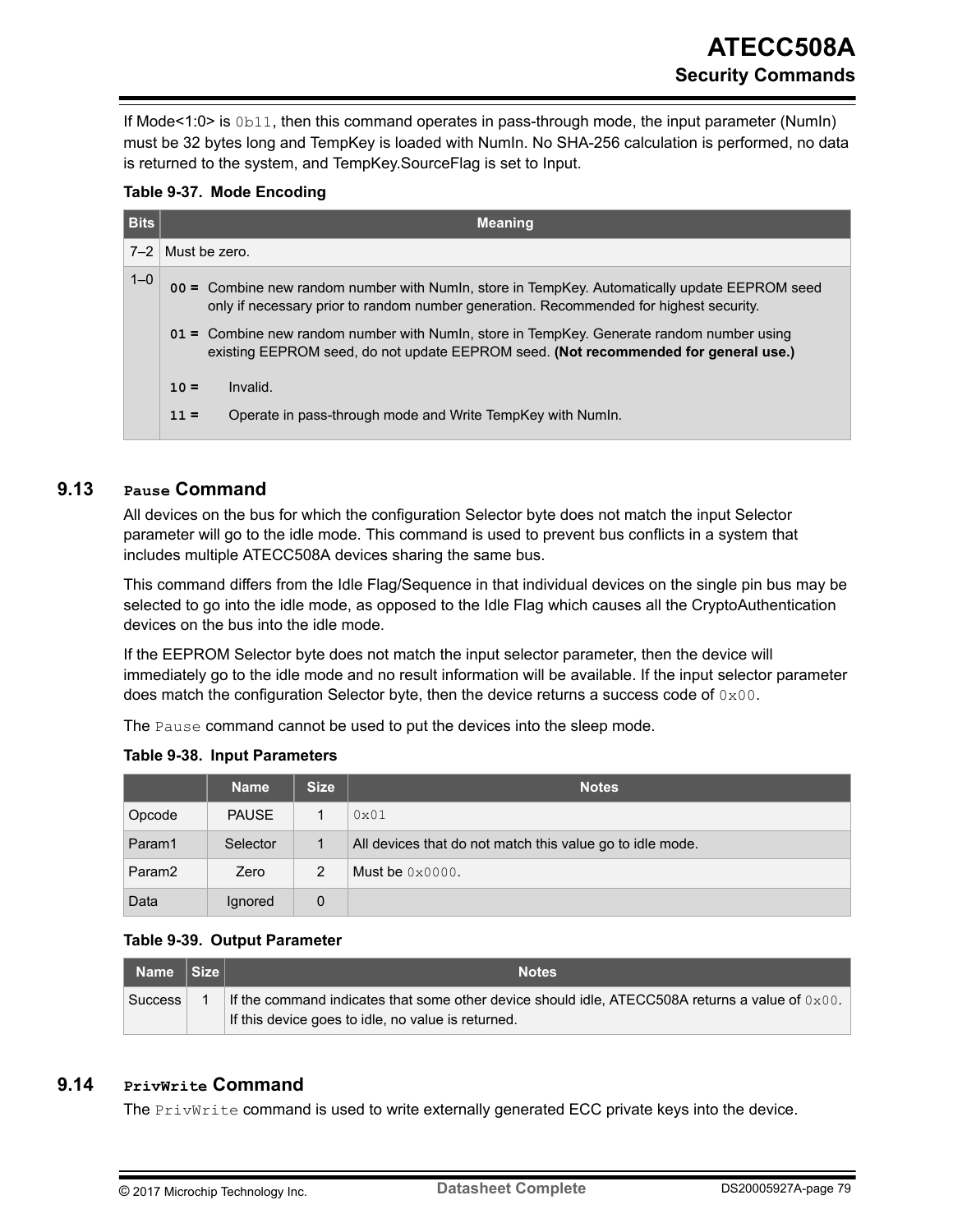**Note:** For best security, Microchip recommends that the PrivWrite command not be used, and that private keys be internally generated from the RNG using the GenKey(Create) command.

The slot indicated by this command must be configured via KeyConfig.Private to contain an ECC private key, and SlotConfig.IsSecret must be set to one, or else this command will return an error. If the slot is individually locked using SlotLocked, then this command will also return an error.

The private key data is always sent to the device as a 36 byte integer. It is passed to the device MSB first. The first four bytes (32 bits) should be zero.

Prior to the data zone being locked, this command can be used to write the slot contents without regards to the SlotConfig value and/or the method by which TempKey was generated. The input data may or may not be encrypted based on the zone byte; if the input data is plain text then the MAC is ignored, but if it is encrypted then the MAC must be present and be properly computed. Prior to the configuration zone being locked, this command will always return an error.

Once the Data zone is locked, the following is necessary for the write to complete:

- SlotConfig.IsSecret must be one.
- SlotConfig.WriteConfig must be set to Encrypt to indicate that writes require encryption. It is not possible to write to a slot for which WriteConfig is set to any other value.
- TempKey must be valid, its contents must have been generated using the GenDig command, and the KeyID used during the GenDig execution must match SlotConfig.WriteKey.
- Zone<6> must be set to indicate that the input data has been encrypted as follows:
	- The first 32 input bytes should be externally encrypted by XORing their value with the current value in TempKey. The next four bytes should be externally encrypted by XORing their value with the first four bytes of SHA-256(TempKey).
- An input authenticating MAC must be computed as follows:
	- SHA-256(TempKey, Opcode, Param1, Param2, SN<8>, SN<0:1>, <21 bytes of zeros>, 36 bytes of PlainTextData)

KeyConfig.ReqRandom, KeyConfig.ReqAuth and KeyConfig.AuthKey are ignored by this command because they will have been checked by the GenDig command for the parent encrypting key.

|                    | <b>Name</b>      | <b>Size</b>    |                         | <b>Notes</b>                                                                                                        |
|--------------------|------------------|----------------|-------------------------|---------------------------------------------------------------------------------------------------------------------|
| Opcode             | <b>PRIVWRITE</b> | 1              | 0x46                    |                                                                                                                     |
| Param1             | Zone             | $\mathbf{1}$   | <b>Bit 7:</b>           | Must be zero.                                                                                                       |
|                    |                  |                | <b>Bit 6:</b>           | $0 =$ The input data is not encrypted: legal only when the Data zone is<br>unlocked.                                |
|                    |                  |                |                         | $1$ = The input data is encrypted using TempKey.                                                                    |
|                    |                  |                |                         | <b>Bits 5-0:</b> Must be zero.                                                                                      |
| Param <sub>2</sub> | KeylD            | $\overline{2}$ | Key slot to be written. |                                                                                                                     |
| Data 1             | Value            | 36             |                         | Information to be written to the slot may be encrypted. Must be 36 bytes long<br>regardless of the size of the key. |
| Data 2             | <b>MAC</b>       | 32             |                         | Message Authentication Code to validate EEPROM Write operation.                                                     |

#### **Table 9-40. Input Parameters**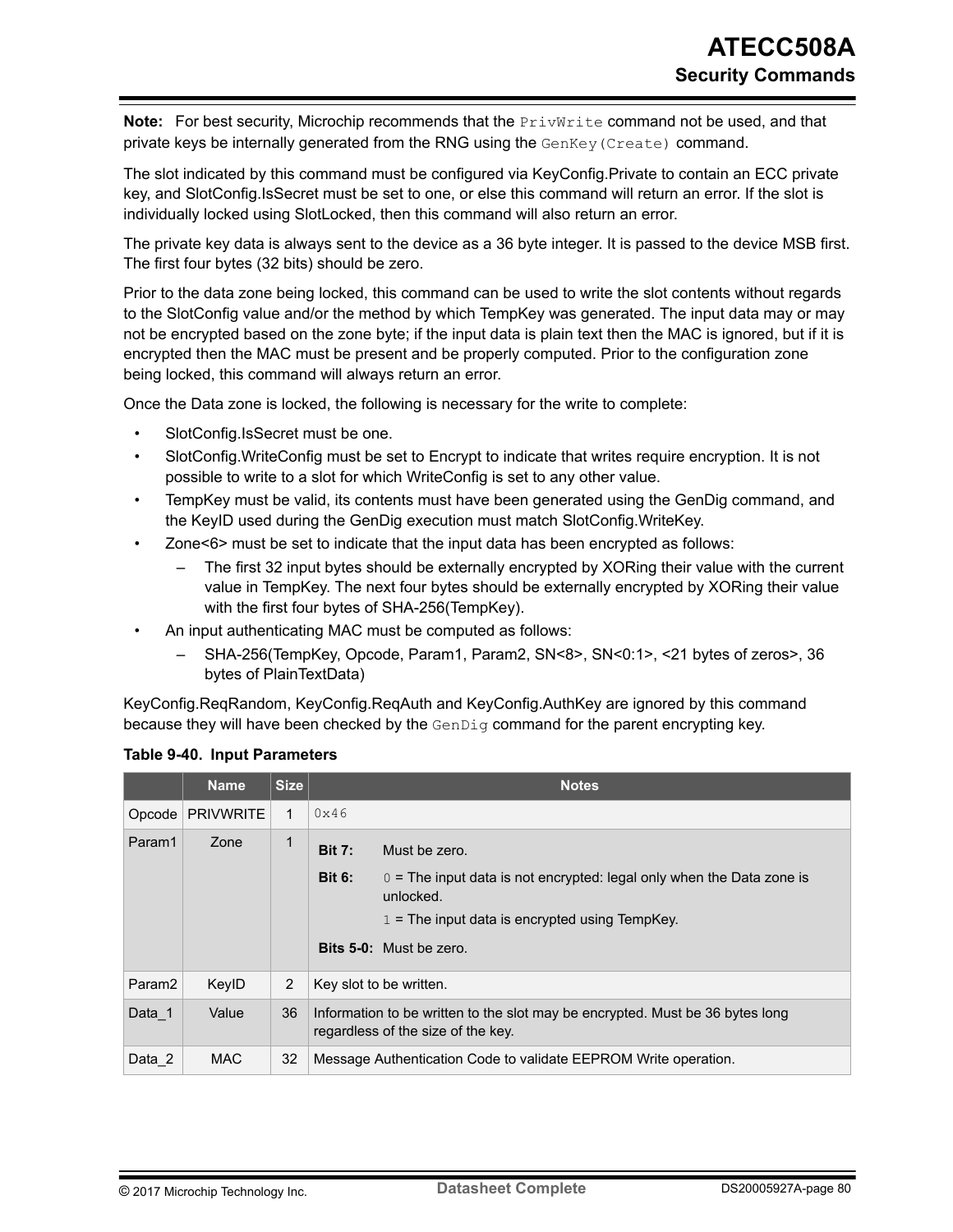#### **Table 9-41. Output Parameter**

| l Name         | Notes                                                          |
|----------------|----------------------------------------------------------------|
| <b>Success</b> | Upon successful completion, ATECC508A returns a value of zero. |

#### **9.15 Random Command**

The Random command generates a random number for use by the system.

Random numbers are generated through a combination of the output of a hardware RNG and an internal seed value stored in the EEPROM or SRAM. The external system may choose to update the internally stored EEPROM seed value prior to the generation of the random number as part of the execution of the Nonce or Random command.

The Random command does not provide a mechanism to integrate an input number with the internal stored seed. If this functionality is desired, then the system should use the Nonce command and ignore the generated Nonce.

Prior to the configuration zone being locked, the RNG produces a value of  $0 \times FF$ ,  $0 \times FF$ ,  $0 \times 00$ , 0x00, 0xFF, 0xFF, 0x00, 0x00 to facilitate testing.

**Note:**  The same internal stored seeds are used for both the Nonce and Random commands.

|  |  | <b>Table 9-42. Input Parameters</b> |
|--|--|-------------------------------------|
|--|--|-------------------------------------|

|                    | <b>Name</b>   | <b>Size</b> | <b>Notes</b>                                                |
|--------------------|---------------|-------------|-------------------------------------------------------------|
| Opcode             | <b>RANDOM</b> |             | 0x1B                                                        |
| Param1             | Mode          |             | Controls the mechanism of the internal RNG and seed update. |
| Param <sub>2</sub> | Zero          | 2           | Must be $0 \times 0000$ .                                   |
| Data               | Ignored       | 0           |                                                             |

#### **Table 9-43. Output Parameter**

| Name    | <b>Size</b> | Notes                  |
|---------|-------------|------------------------|
| RandOut | 32          | The output of the RNG. |

#### **Table 9-44. Mode Encoding**

| <b>Bits</b> | <b>Meaning</b>                                                                                                                 |  |  |  |
|-------------|--------------------------------------------------------------------------------------------------------------------------------|--|--|--|
| $7 - 1$     | Must be zero.                                                                                                                  |  |  |  |
| 0           | o = Automatically update EEPROM seed only if necessary prior to random number generation.<br>Recommended for highest security. |  |  |  |
|             | 1 = Generate random number using existing EEPROM seed, do not update EEPROM seed.                                              |  |  |  |

### **9.16 Read Command**

The Read command reads words (one four byte word or an 8-word block of 32 bytes) from one of the memory zones of the device. The data may optionally be encrypted before being returned to the system. See Section [Address Encoding](#page-57-0) for data zone byte and word addressing information.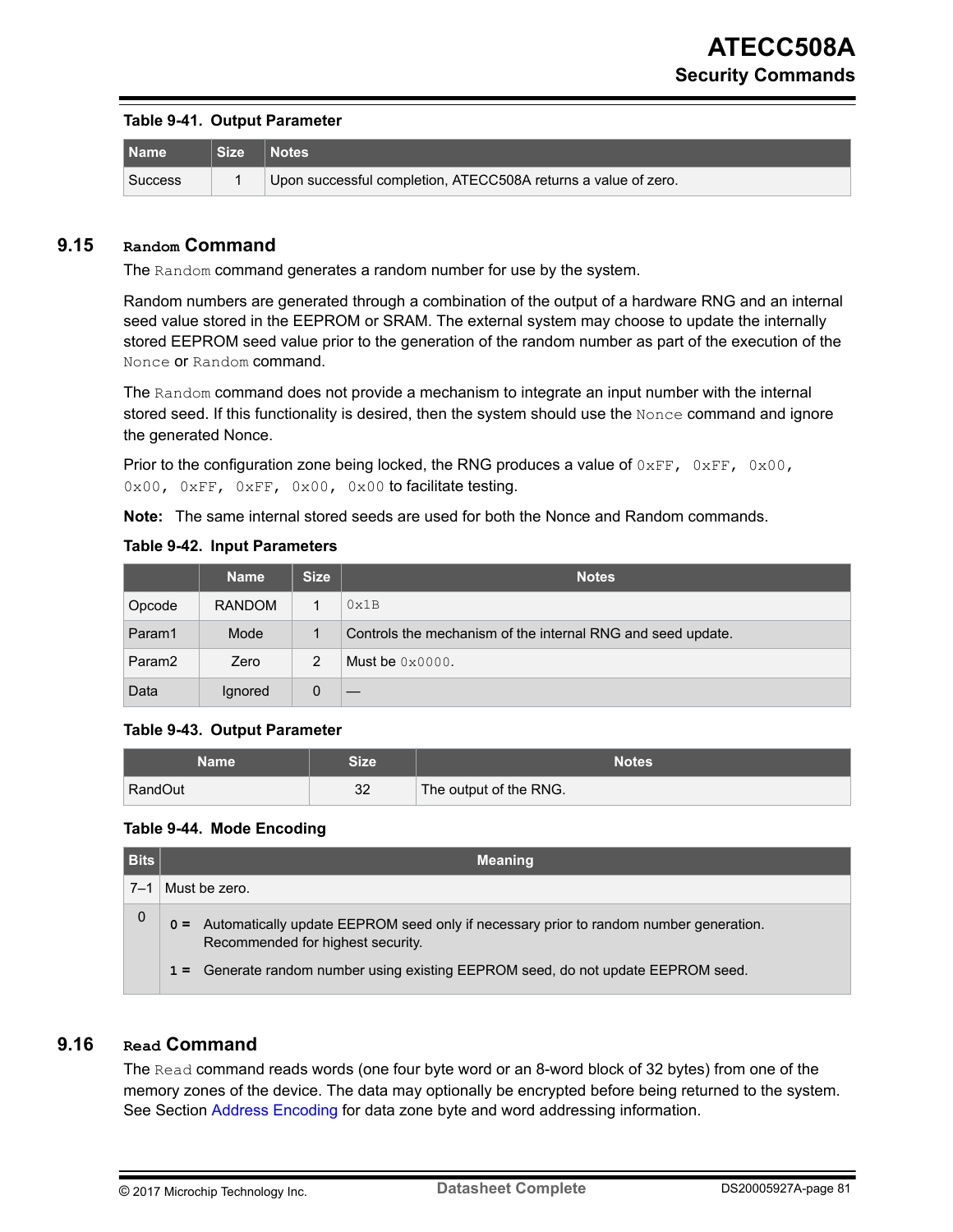If reading from a slot in which SlotConfig.EncryptRead is set, the GenDig command must have been run prior to the execution of this command to generate the key that will be used for encryption. The key specified in SlotConfig.ReadKey must have been used in the  $GenDiq$  calculation. The device encrypts data to be read by XORing each byte read from the EEPROM with the corresponding byte from TempKey. Encrypted reads of the configuration and/or OTP zones are not permitted.

**Note:**  KeyConfig.ReqRandom, KeyConfig.ReqAuth, and KeyConfig.AuthKey are ignored by this command because they will have been checked by the GenDig command for the parent encrypting key.

The byte addresses to be read should be divided by four (drop the least-significant two bits) before being passed to the device. If 32 bytes are being read, then the least-significant three bits of the input address are ignored. Addresses beyond the end of the specified zone result in an error.

The following restrictions apply to the three zones:

#### • **Configuration Zone**:

The words within this zone are always readable using this command, regardless of the value of LockConfig.

• **OTP Zone**:

If the OTP zone is unlocked this command returns an error. Once locked, if OTPmode is set to a non-zero value and the address points to either word zero or one, then the command also returns an error; otherwise, the corresponding word within the OTP zone is returned in the clear.

• **Data Zone**:

If the data zone is unlocked, this command returns an error; otherwise, the values within the corresponding SlotConfig word control access to the data slot. If SlotConfig.IsSecret is set and a four byte read is attempted, the device returns an error. If EncryptRead is set, this command encrypts the data as specified above. If IsSecret is set and EncryptRead is clear, this command returns an error. If IsSecret is clear and EncryptRead is clear, this command returns the desired slot in the clear.

Partial data blocks are always zero extended to 32 bytes before being encrypted.

#### **Table 9-45. Input Parameters**

|        | <b>Name</b>      | <b>Size</b>  |               | <b>Notes</b>                                                                                                                                                            |
|--------|------------------|--------------|---------------|-------------------------------------------------------------------------------------------------------------------------------------------------------------------------|
| Opcode | <b>READ</b>      | $\mathbf{1}$ | $0 \times 02$ |                                                                                                                                                                         |
| Param1 | Zone             | $\mathbf{1}$ | <b>Bit 7:</b> | $0 = 4$ Bytes are read.<br>$1 = 32$ bytes are read.<br><b>Bits 6-2:</b> Must be zero.<br>Bits 1-0: Select among Configuration, OTP, or Data. See Section Zone Encoding. |
|        | Param2   Address | 2            |               | Address of first word to be read within the zone. See Section Address Encoding.                                                                                         |
| Data   |                  | 0            |               |                                                                                                                                                                         |

#### **Table 9-46. Output Parameter**

| Name     | Size.   | <b>Notes</b>                                   |
|----------|---------|------------------------------------------------|
| Contents | 4 or 32 | The contents of the specified memory location. |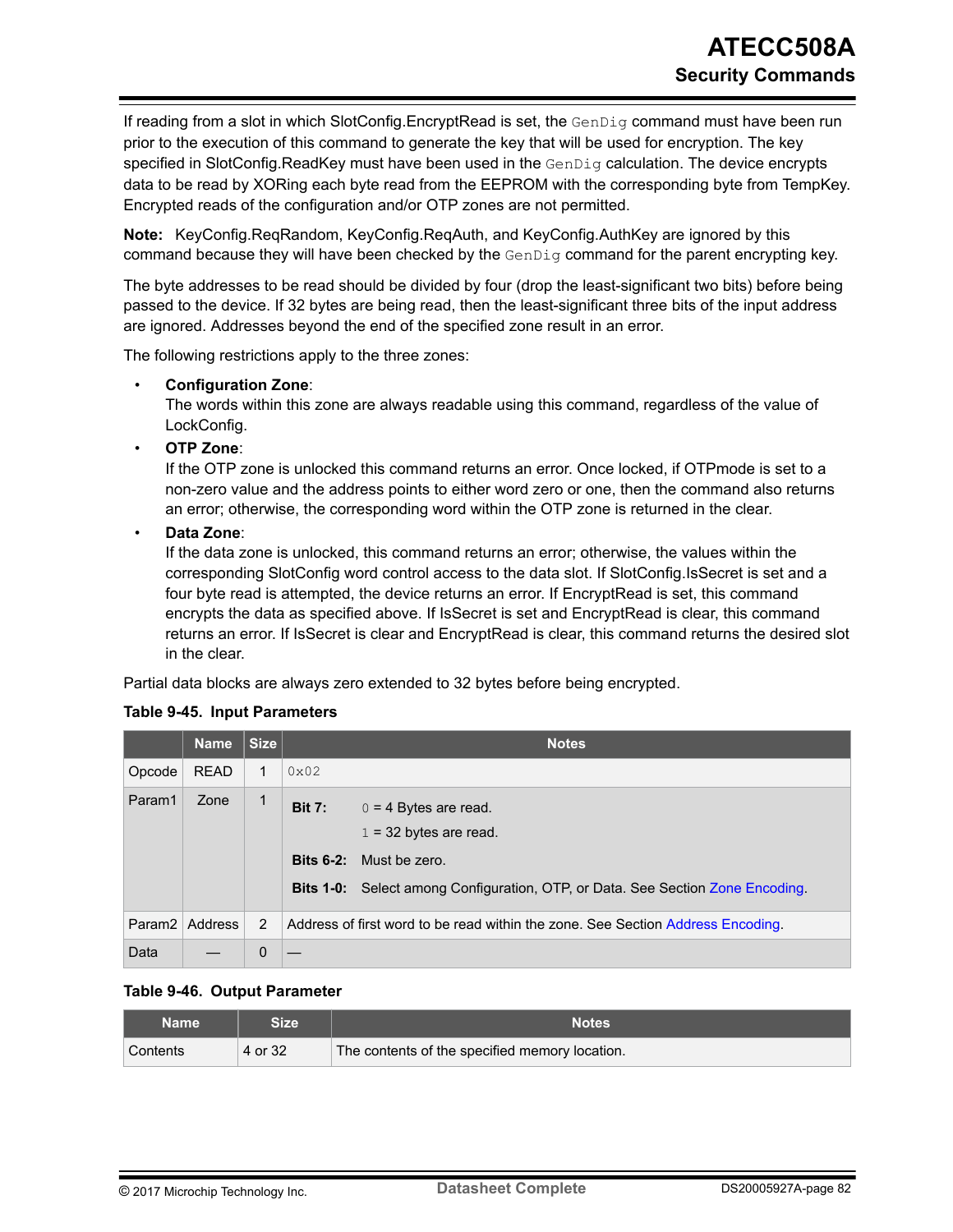If reading a data zone and the EncryptRead bit is set in the corresponding SlotConfig word, the following actions are taken to encrypt the data:

• All of the TempKey register bits must be properly set as follows or else this command returns an error:

```
TempKey.Valid == 1
TempKey.GenDigData == 1
TempKey.KeyID == SlotConfig.ReadKey
TempKey.SourceFlag == "Rand"
```
• XOR the data from the memory zone with TempKey. Return as Contents.

## **9.17 SHA Command**

Computes a SHA-256 or HMAC/SHA digest for general purpose use by the system. It may also be used by the Verify (ValidateExternal) command to verify an X.509 certificate and store that validation status with an internally stored public key.

Calculation of a SHA-256 digest occurs in the following three steps:

- 1. **Start:** Initialization of the SHA-256 calculation engine and initialization of the SHA context in memory. This mode does not accept any message bytes.
- 2. **Update:** The command can be called a variable number of times with this mode to add bytes to the message. Each iteration of this mode must include a message of 64 bytes. A variation on SHA (Update) is SHA (Public) which inserts the contents of a public key slot into the message.
- 3. **End:** The SHA-256 calculation is completed, and the resulting digest is placed into the output buffer. It is also stored in the TempKey register for subsequent (optional) use by the Verify(ValidateExternal) command. From 0 bytes to 63 bytes may be passed to the device for this mode.

On any error return code, or if any command other than SHA is sent to the device, the internal SHA context is invalidated and TempKey is also invalidated.

This command can also optionally generate a digest to be used by  $Verify(ValidateExternal)$  to validate a stored public key, which allows speed-up for future signature validations when X.509 format signatures are used. To implement this, a  $SHA(Public)$  iteration can be inserted prior to  $SHA(End)$ iteration, and the 64 bytes of the public key stored in the slot designated by Param2 will be added to the message. This mode will fail if the designated slot does not contain a public key.

Verify(ValidateExternal) will only successfully validate the stored public key if the SHA(Public) iteration occurs at the at the block number indicated by X509format<KeyConfig.X509id>.Bits<3:0> within the sequence of SHA(Update) commands, and if the total number of blocks passed to the SHA command matches the value in X509format<KeyConfig.X509id>.Bits<7:4> . This restriction prevents a generation of non-standard X.509 templates, which may push the inserted public key into an unchecked area of the template.

Calculation of an HMAC digest occurs in the following three steps, which are similar to the SHA process above with the exception that a key slot is specified in the first step, and its value is used in the calculations at the beginning and end of the message per the HMAC specification.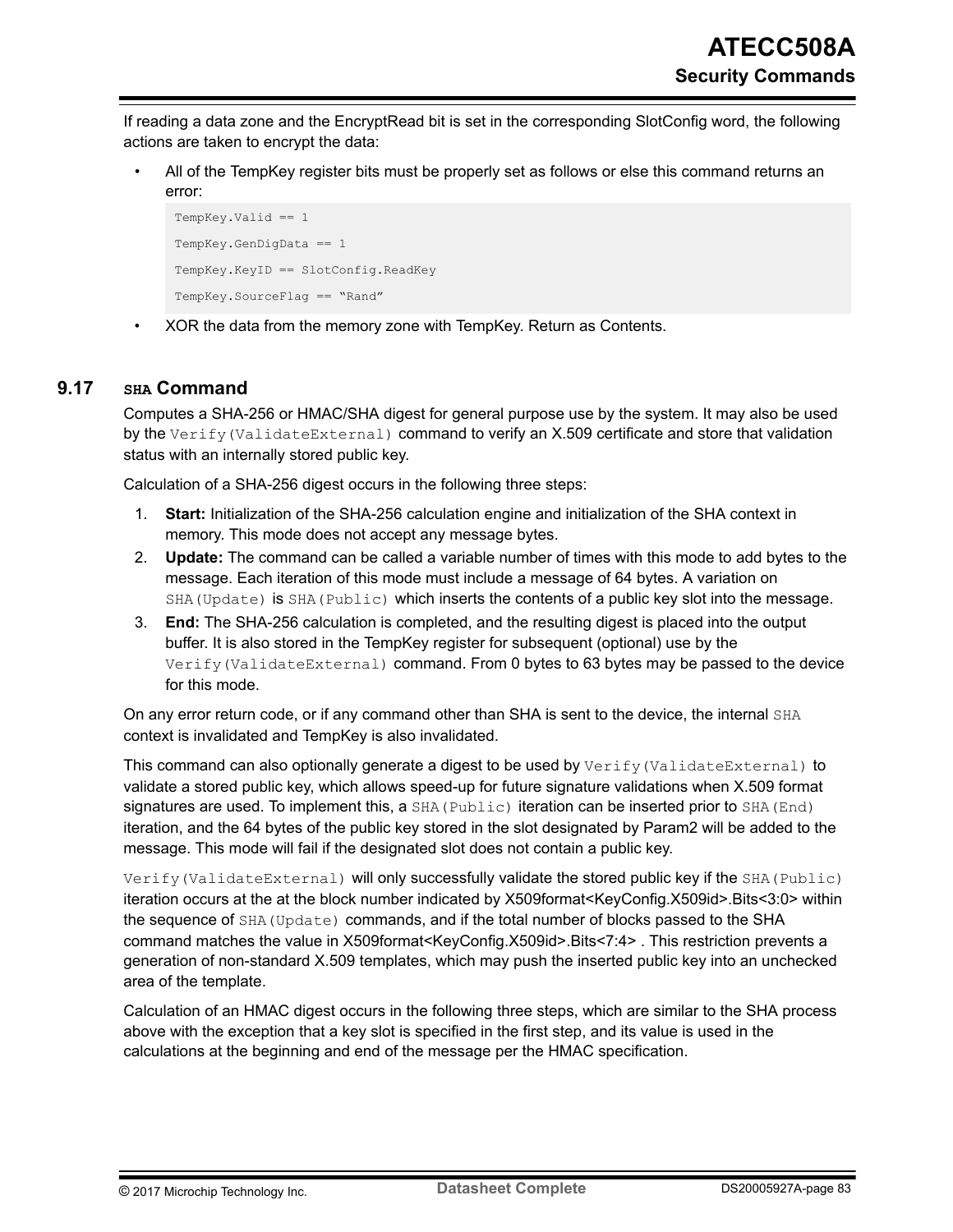- 1. **HMACstart:** Initialization of the HMAC calculation engine and initialization of the SHA context in memory. A stored key legal for use with SHA operations must be specified. This mode does not accept any message bytes.
- 2. **Update:** Along with SHA(Public), identical to SHA-256.
- 3. **HMACend:** The HMAC calculation is completed re-using the key value from HMACstart, and the resulting digest is placed into the output buffer. It is also stored in the TempKey register. From 0 bytes to 63 bytes may be passed to the device for this mode.

#### **Table 9-47. Input Parameters**

|                    | <b>Name</b> | <b>Size</b>  |                       | <b>Notes</b>                                                                                                                                                                                                                                                                                                                                 |
|--------------------|-------------|--------------|-----------------------|----------------------------------------------------------------------------------------------------------------------------------------------------------------------------------------------------------------------------------------------------------------------------------------------------------------------------------------------|
| Opcode SHA         |             | $\mathbf{1}$ | 0x47                  |                                                                                                                                                                                                                                                                                                                                              |
| Param1             | Mode        | 1            | <b>Bits</b><br>$7-3:$ | Must be zero.                                                                                                                                                                                                                                                                                                                                |
|                    |             |              | <b>Bits</b><br>$2-0:$ | 000 (Start) = Load TempKey with the initialization value for SHA2-56. No<br>message bytes are accepted (Length must be zero).                                                                                                                                                                                                                |
|                    |             |              |                       | 001 (Update) = Add 64 bytes in the message parameter to the SHA context.                                                                                                                                                                                                                                                                     |
|                    |             |              |                       | 010 (End) = Complete the SHA-256 computation and load the digest into<br>TempKey and the output buffer. Up to 63 message bytes are accepted<br>(Length must be 0 through 63 inclusive.)                                                                                                                                                      |
|                    |             |              |                       | 011 (Public) = Add 64 bytes of a public key stored in one of the Data zone<br>slots to the SHA context. Param2 should contain the slot ID of the public key,<br>and the command will return an error if the slot contains anything other than a<br>public key. No further bytes should appear in the input stream (Message size<br>is zero). |
|                    |             |              |                       | 100 (HMACstart) = Load TempKey with the initialization value for SHA2-56.<br>Length field specifies the key to be used for the HMAC calculation. No<br>message bytes are accepted.                                                                                                                                                           |
|                    |             |              |                       | 101 (HMACend) = Complete the HMAC/SHA-256 computation and load the<br>digest into TempKey and the output buffer. Up to 63 message bytes are<br>accepted (Length must be 0 through 63 inclusive.)                                                                                                                                             |
| Param <sub>2</sub> | Length      | 2            |                       | Number of bytes in the Message parameter.                                                                                                                                                                                                                                                                                                    |
|                    |             |              |                       | KeylD for the HMAC key if Mode is "HMACstart".                                                                                                                                                                                                                                                                                               |
| Data               | Message     | $0 - 64$     |                       | Up to 64 bytes of data to be included into the hash operation.                                                                                                                                                                                                                                                                               |

#### **Table 9-48. Output Parameter**

| <b>Name</b> | Size | <b>Notes</b>                                                                                                           |
|-------------|------|------------------------------------------------------------------------------------------------------------------------|
|             |      | Response   1 or 32   The SHA256 digest if Mode is $End(0x02)$ or HMACend(0x05), otherwise $0 \times 00$ for success or |
|             |      | ⊧an error code.∶                                                                                                       |

## **9.18 Sign Command**

The Sign command generates a signature using the ECDSA algorithm. The ECC private key in the slot specified by KeyID is used to generate the signature.

The message may be externally or internally generated, as noted below: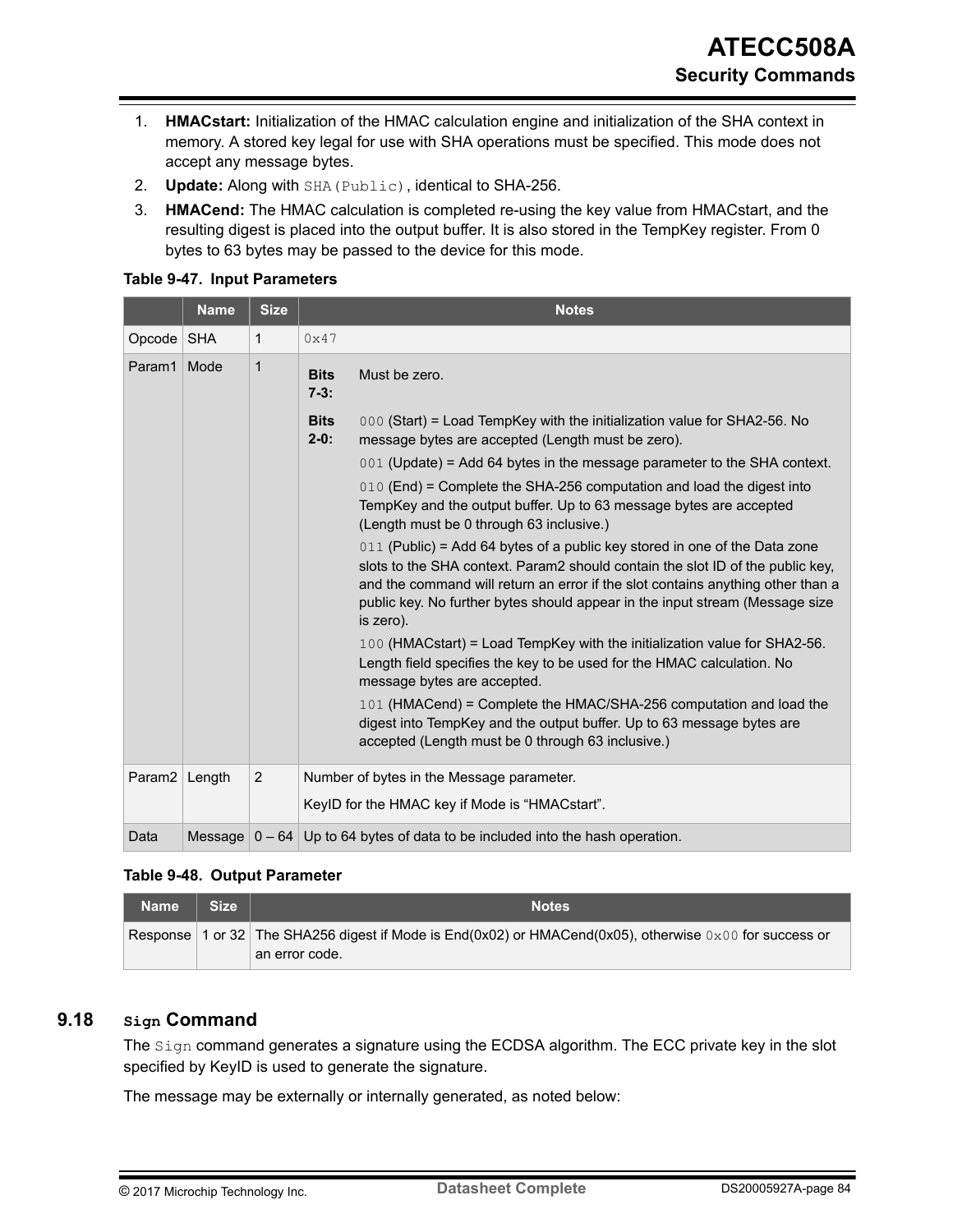#### • **External Message Generation (Mode<7> is 1)**

- The system should externally compile the information to be signed and compute the digest of that information using an external hash algorithm. This digest should then be loaded into TempKey using the Nonce command. The ATECC508A cannot compute the SHA-256 digest of a random external message.
- External signatures must be enabled using SlotConfig.ReadKey<0> or else this command will return an error.
- **Internal Message Generation (Mode<7> is 0)**
	- The message to be signed is internally generated. A typical use for this mode is to sign an internally generated random key.
	- The message is comprised of the output of the GenDig or GenKey commands (stored in TempKey), plus various other state information according to the description below. If TempKey is invalid or if it was not generated using  $GenDiq$  or  $GenKey$ , then this command will return an error.
	- Internal signatures must be enabled using SlotConfig.ReadKey<1> or this command will return an error.
	- If the data zone has not been locked, then internal signatures will always generate an error code.

The slot indicated by this command must be configured via KeyConfig.Private to contain an ECC private key, and SlotConfig.IsSecret must be set to one or else this command will fail.

There is a small statistical probability that the device will fail to properly generate the ephemeral key, in which case this command will return a single byte containing the ECC fault code (see [Table 9-3\)](#page-55-0). The command will generally succeed if resubmitted.

|                    | <b>Name</b> | <b>Size</b> | <b>Notes</b>                                                            |
|--------------------|-------------|-------------|-------------------------------------------------------------------------|
| Opcode             | Sign        |             | 0x41                                                                    |
| Param1             | Mode        |             | See Table 9-51                                                          |
| Param <sub>2</sub> | KeylD       | 2           | The internally-stored private key to be used to generate the signature. |

#### **Table 9-49. Input Parameters**

#### **Table 9-50. Output Parameter**

| Name     | <b>Size</b> | Notes                                                |
|----------|-------------|------------------------------------------------------|
| Response | 64          | The signature composed of R and S, or an error code. |

#### **Table 9-51. Mode Encoding**

| <b>Bits</b> | <b>Meaning</b>                                                                                                                                                                                                       |
|-------------|----------------------------------------------------------------------------------------------------------------------------------------------------------------------------------------------------------------------|
|             | The message to be signed is internally generated as below.<br>$0 =$<br>The message to be signed is in TempKey and sign extended as above.<br>$1 =$                                                                   |
| 6           | 48 Message bits corresponding to SN<2:3> and SN<4:7> are set to zero.<br>$0 =$<br>Include the 48 bits SN<2:3> and SN<4:7> in the message for internal signatures.<br>$1 =$<br>This bit is ignored if mode<7> is one. |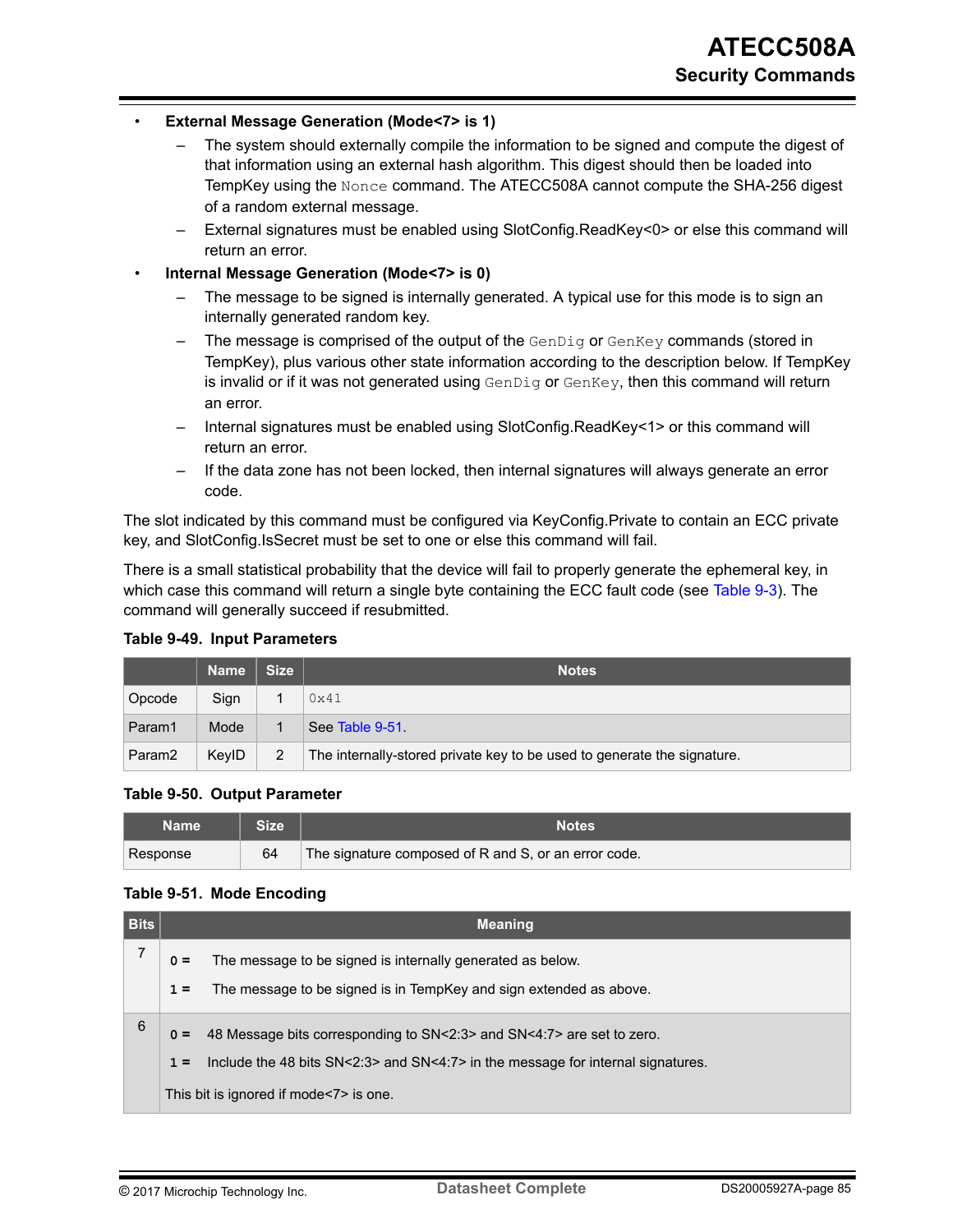| <b>Bits</b> | <b>Meaning</b>                                                                                                |
|-------------|---------------------------------------------------------------------------------------------------------------|
| $5 - 1$     | Must be 0.                                                                                                    |
| 0           | Set to 0 if the resulting signature is intended to be used by $Verify$ (Validate) or 1 if it is to be used by |
|             | Verify (Invalidate). In all other situations, this bit must be $0.1$                                          |

Internal signatures are always generated over digest information placed in TempKey by  $GenKey$  or GenDig, and include further configuration information regarding the key used for the TempKey calculation.

**Note:** If multiple GenKey or GenDig commands have been run between the Nonce and Sign commands, only the configuration for the last key used will be signed.

The bit within the SlotLocked field corresponding to the last key used in the TempKey computation is in the LSB of the byte listed below, regardless of whether or not the slot is individually lockable. This 55 byte message is created as described in the next paragraph.

If the slot contains a public key corresponding to a supported curve, and if PubInfo indicates this key must be validated before being used by  $Verify$ , and if the validity bits have a value of  $0 \times 05$ , then the PubKey Valid byte will be  $0 \times 01$ . In all other cases, it will be  $0 \times 00$ .

| 32 bytes | TempKey (must have been generated by GenKey or GenDig)                                                         |
|----------|----------------------------------------------------------------------------------------------------------------|
| 1 byte   | Opcode (0x41)                                                                                                  |
| 1 byte   | Mode                                                                                                           |
| 2 bytes  | KeylD                                                                                                          |
| 2 bytes  | SlotConfig <tempkeyflags.keyid></tempkeyflags.keyid>                                                           |
| 2 bytes  | KeyConfig <tempkeyflags.keyid></tempkeyflags.keyid>                                                            |
| 1 byte   | TempKeyFlags (b<7> NoMacFlag, b<6> GenKeyData, b<5> GenDigData, b<4><br>SourceFlag, b<3:0> KeylD)              |
| 2 byte   | Zeros                                                                                                          |
| 1 byte   | SN<8> (never zeroed out)                                                                                       |
| 4 bytes  | SN<4:7> (or zeros, see Mode)                                                                                   |
| 2 bytes  | SN<0:1> (never zeroed out)                                                                                     |
| 2 bytes  | SN<2:3> (or zeros, see Mode)                                                                                   |
| 1 byte   | SlotLocked <tempkeyflags.keyid> (Byte is 0x01 if SlotLocked Bit is set otherwise<br/>0x00</tempkeyflags.keyid> |
| 1 byte   | PubKey Valid (or zero, see above)                                                                              |
| 1 byte   | 0x00                                                                                                           |

This message is then hashed using the SHA-256 algorithm and passed to the ECDSA signature computation engine.

## **9.19 UpdateExtra Command**

The UpdateExtra command is used to update the values of the two extra bytes within the configuration zone (location 84 and 85) after the configuration zone has been locked.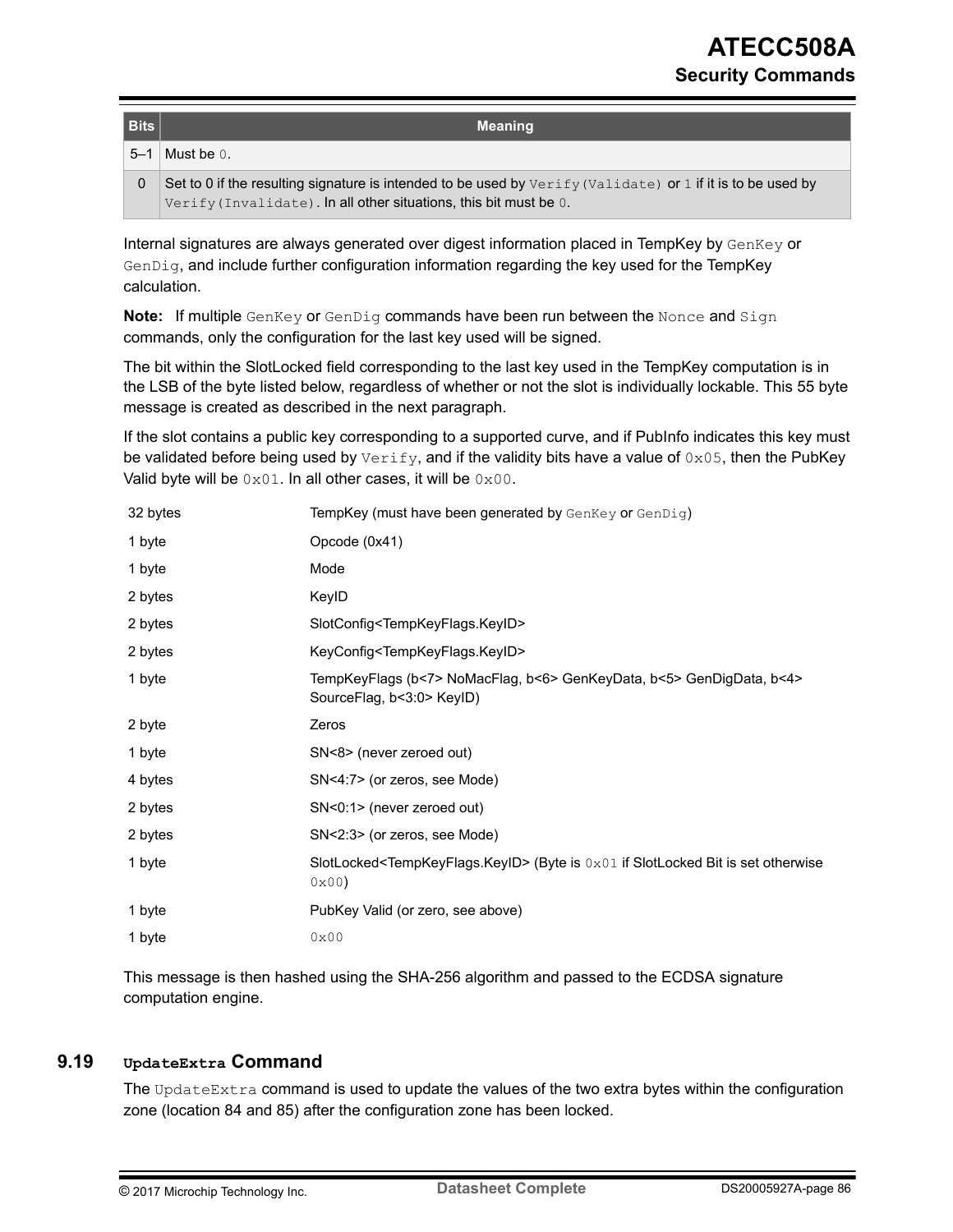- If Mode<1> is set, The command implements a fast decrement of the limited use counters which may be associated with a particular key.
	- If the slot indicated by the "NewValue" param does not contain a key for which limited use is implemented or enabled, then the command returns silently without taking any action.
	- If the indicated slot contains a limited use key, which does not have any uses remaining, then the command returns an error.
- If the mode parameter indicates UserExtra at address 84:
	- If the current value in UserExtra (byte 84 of configuration zone) is zero, then UpdateExtra writes this byte with the LSB of NewValue and returns success.
	- If the current value in UserExtra is non-zero, then the command returns an execution error.
- If the mode parameter indicates Selector at address 85:
	- If the SelectorMode (ChipMode.Bit0 of the device mode within the configuration zone) is set to one and Selector (byte 85 of the configuration zone) is non-zero, then this command will Write Selector with the LSB of NewValue and return success.
	- If SelectorMode is cleared, indicating that no check of the current Selector should be made, then this command always updates Selector and always succeeds.

#### **Table 9-52. Input Parameters**

|                            | <b>Name</b>     | <b>Size</b>       | <b>Notes</b>                                                                                                                                                                                                                                                                    |
|----------------------------|-----------------|-------------------|---------------------------------------------------------------------------------------------------------------------------------------------------------------------------------------------------------------------------------------------------------------------------------|
| Opcode                     | UpdateExtra     | $\mathbf 1$       | 0x20                                                                                                                                                                                                                                                                            |
| Param1                     | Mode            | $\mathbf{1}$      | <b>Bits 7-2:</b> Must be zero.<br>$0 =$ Update Config byte 84 or 85.<br><b>Bit 1:</b><br>$1 =$ Ignore bit 0, and decrement the limited use counter associated with<br>the key in slot NewValue<br><b>Bit 0:</b><br>$0 =$ Update Config byte 84.<br>$1 =$ Update Config byte 85. |
| Param <sub>2</sub><br>Data | <b>NewValue</b> | 2<br>$\mathbf{0}$ | Value to optionally be written to location 84 or 85 in Configuration zone.<br>LSB:<br><b>MSB:</b> Must be $0 \times 00$ .                                                                                                                                                       |

#### **Table 9-53. Output Parameter**

| Name Size | <b>Notes</b>                                                                                                                 |
|-----------|------------------------------------------------------------------------------------------------------------------------------|
| Success   | If the memory byte was updated, this command returns a value of $0 \times 00$ ; otherwise, it returns an<br>execution error. |

# **9.20 Verify Command**

The  $Verify$  command takes an ECDSA <R,S> signature and verifies that it is correctly generated from a given message and public key. In all cases, the signature is an input to the command.

The  $Verify$  command can operate in four different modes: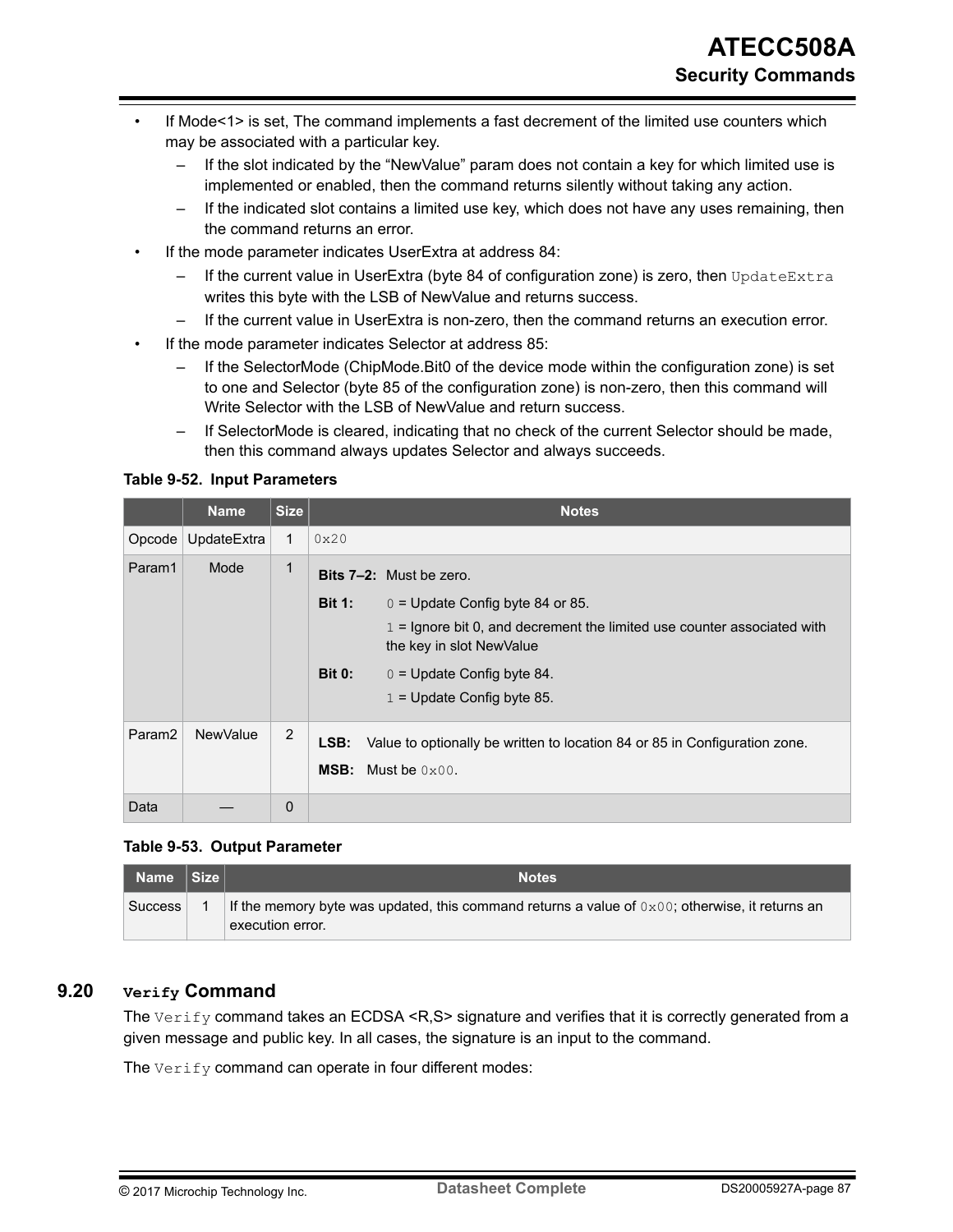#### 1. **External Mode**

The public key to be used is an input to the command. Prior to this command being run, the message should be written to TempKey using the Nonce command. In this mode the device merely accelerates the public key computation and returns a boolean result.

#### 2. **Stored Mode**

The public key to be used is found in the KeyID EEPROM slot. The message should have been previously stored in TempKey. If the following configuration checks for the public key at KeyID succeed, the public key verification computation is performed and a boolean result is returned to the system; otherwise, the command returns an execution error.

- If KeyConfig.PubInfo is one, then the key must have been previously validated using the Verify command.
- If KeyConfig.ReqAuth is set, then a previous key authorization must have been performed with either the Verify or CheckKey commands based on the key in KeyConfig.AuthKey.
- If KeyConfig.KeyType indicates an ECC curve not supported by the device or indicates "Not an ECC Key," then this command will fail.
- This mode is used to set the key authorization information when the KeyConfig.AuthKey field within some other slot points to KeyID. If the verification succeeds, then an internal AuthValid flag will be set and KeyID internally retained in AuthKeyID. See Section [Authorized Keys.](#page-31-0)
- Data1 and Data2 must be 32 bytes, and Data3 & Data4 should be zero length.

#### 3. **Validate and Invalidate Modes**

The Validate and Invalidate modes are used to validate or invalidate the public key stored in the EEPROM at KeyID. The signature is input to the device and a partial message should be in TempKey. The verifying public key is found at SlotConfig.ReadKey, and the ECDSA Verify message is composed of KeyID and TempKey, formatted as noted below. Only KeyIDs 8 – 15 can be validated; therefore, this command will return an error if KeyID is  $0 - 7$ .

- If the ECC verification passes, then the most significant four bits of the first byte of Block 0 of the public key at KeyID will be set to  $0 \times 5$  for Validate and  $0 \times A$  for Invalidate. See Section [ECC Key Formatting](#page-33-0).
- Key (in)validation takes place regardless of the state of the LockValue byte and/or the SlotLocked bit corresponding to this slot.
- If the X509format<KeyConfig.X509id> byte corresponding to the specified key is non-zero, then the Verify command will return an error.

Key invalidation works in conjunction with [Write](#page-17-0)Config(Bit 12) as shown in Section Write [Permissions](#page-17-0) to control update of public keys by limiting the options for a fraudulent write leading to a denial of service. Key Invalidation is supported on the ATECC508A only.

OtherData<17>.Bit0 represents the validity of the key being acted on. It must be a '0' (invalid) to permit the Validation operation, or a '1' (valid) to permit the Invalidation operation. If OtherData<17>.Bit0 does not match Mode<2> in Validate/Invalidate modes, then this command will return an error.

Data1 and Data2 sizes are the same as stored mode.

#### 4. **ValidateExternal Mode**

The ValidateExternal mode is used to validate the public key stored in the EEPROM at KeyID when X.509 format certificates are to be used. The digest of the message must be TempKey. TempKey must have been generated using the SHA (Public) command, and the key for that computation must be the same as KeyID. The verifying public key is found at SlotConfig.ReadKey, and the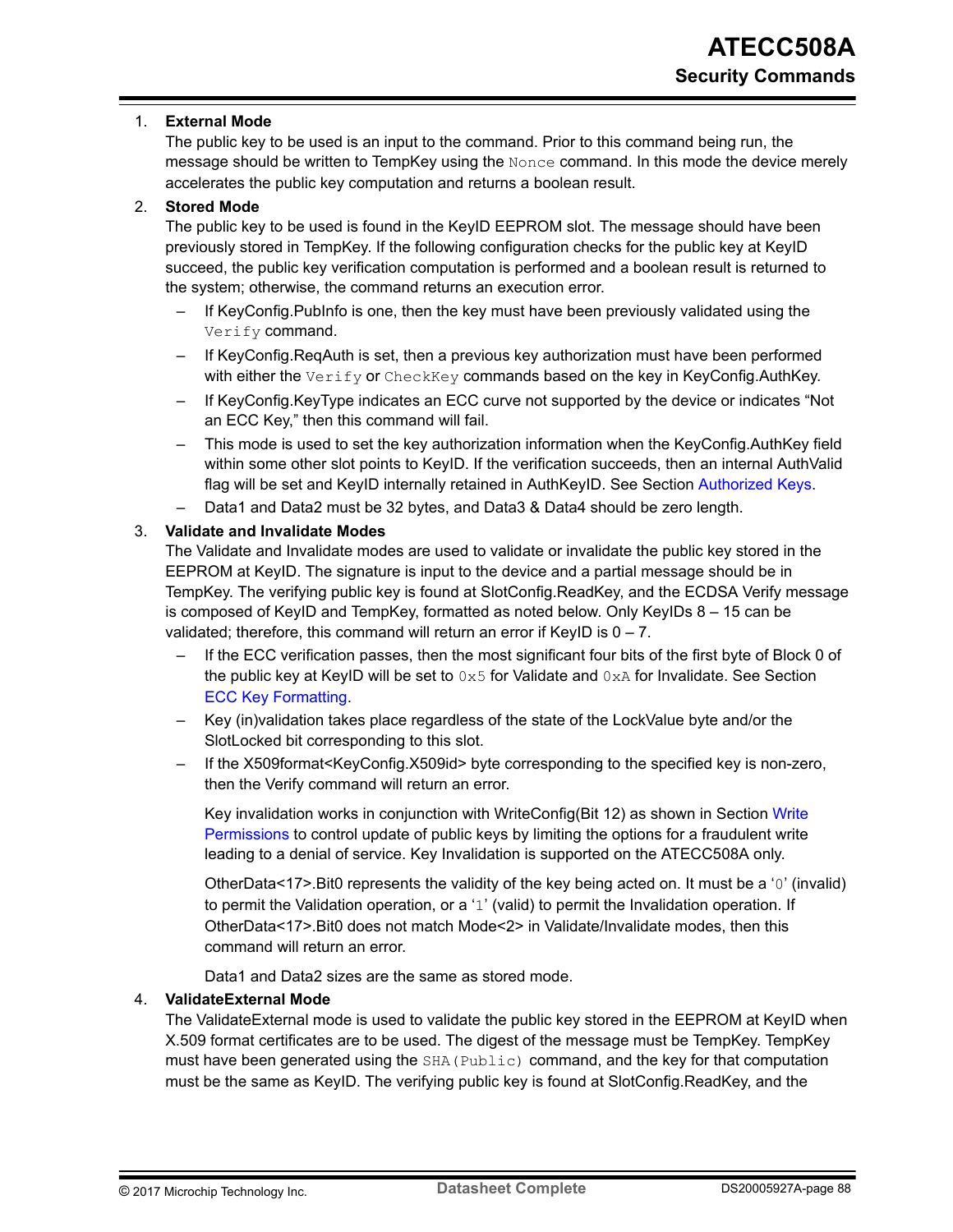ECDSA Verify message is composed of KeyID and TempKey, formatted as below. Only KeyIDs 8 to 15 can be validated, so this command will return an error if KeyID is  $0 - 7$ .

- If the ECC verification passes, then the most significant four bits of the first byte of Block 0 of the public key at KeyID will be set to  $0x5$ . See Section [Created ECC Keys](#page-28-0).
- Key validation takes place regardless of the state of the LockValue byte and/or the SlotLocked bit corresponding to this slot.
- If the X509format<KeyConfig.X509id> is zero, then the  $Verify$ command will return an error.
- Data1 and Data2 sizes must be 32 bytes each. Data3 and Data4 should both be zero length.

|                    | <b>Name</b> | <b>Size</b>    | <b>Notes</b>                                                                               |                                                                                                                                                                                                                                                                                                                                                                                                                                                                                                                                                                                                                                                                                                                                                                                                                                                                                                                                                                                                                                                                  |  |  |
|--------------------|-------------|----------------|--------------------------------------------------------------------------------------------|------------------------------------------------------------------------------------------------------------------------------------------------------------------------------------------------------------------------------------------------------------------------------------------------------------------------------------------------------------------------------------------------------------------------------------------------------------------------------------------------------------------------------------------------------------------------------------------------------------------------------------------------------------------------------------------------------------------------------------------------------------------------------------------------------------------------------------------------------------------------------------------------------------------------------------------------------------------------------------------------------------------------------------------------------------------|--|--|
| Opcode             | Verify      | $\mathbf{1}$   | 0x45                                                                                       |                                                                                                                                                                                                                                                                                                                                                                                                                                                                                                                                                                                                                                                                                                                                                                                                                                                                                                                                                                                                                                                                  |  |  |
| Param1             | Mode        | $\mathbf{1}$   | <b>Bits 7-3:</b>                                                                           | Must be zero.                                                                                                                                                                                                                                                                                                                                                                                                                                                                                                                                                                                                                                                                                                                                                                                                                                                                                                                                                                                                                                                    |  |  |
|                    |             |                | <b>Bits 2-0:</b>                                                                           | $000 =$ Stored Mode.                                                                                                                                                                                                                                                                                                                                                                                                                                                                                                                                                                                                                                                                                                                                                                                                                                                                                                                                                                                                                                             |  |  |
|                    |             |                |                                                                                            | 001 = ValidateExternal Mode.                                                                                                                                                                                                                                                                                                                                                                                                                                                                                                                                                                                                                                                                                                                                                                                                                                                                                                                                                                                                                                     |  |  |
|                    |             |                |                                                                                            | $010$ = External Mode.                                                                                                                                                                                                                                                                                                                                                                                                                                                                                                                                                                                                                                                                                                                                                                                                                                                                                                                                                                                                                                           |  |  |
|                    |             |                |                                                                                            | $011$ = Validate Mode.                                                                                                                                                                                                                                                                                                                                                                                                                                                                                                                                                                                                                                                                                                                                                                                                                                                                                                                                                                                                                                           |  |  |
|                    |             |                |                                                                                            | $111$ = Invalidate Mode.                                                                                                                                                                                                                                                                                                                                                                                                                                                                                                                                                                                                                                                                                                                                                                                                                                                                                                                                                                                                                                         |  |  |
|                    |             |                |                                                                                            | $100 - 110 = Do$ not use                                                                                                                                                                                                                                                                                                                                                                                                                                                                                                                                                                                                                                                                                                                                                                                                                                                                                                                                                                                                                                         |  |  |
| Param <sub>2</sub> | KeylD       | $\overline{2}$ | be used.<br>the curve to be used.<br>determines the curve to be used.                      | If Mode<2:0> is Stored Mode, KeylD contains the number of the slot containing the<br>public key to be used for the verification. KeyConfig.KeyType determines the curve to<br>If Mode<2:0> is ValidateExternal Mode, KeylD contains the number of the slot<br>containing the public key to be validated which must have been specified by a<br>previous SHA(Public) command. The parent key to be used to perform the validation<br>is stored in SlotConfig.ReadKey and KeyConfig <parentkey>.KeyType determines<br/>If Mode&lt;2:0&gt; is External Mode, KeylD contains the curve type to be used to Verify<br/>the signature. The value in this field is encoded identically to the KeyType field in the<br/>KeyConfig words within the Configuration zone.<br/>If Mode&lt;2:0&gt; is Validate or Invalidate mode, KeylD contains the number of the slot<br/>containing the public key to be (in)validated. The parent key to be used to perform<br/>the (in)validation is stored in SlotConfig.ReadKey. SlotConfig<parentkey>.KeyType</parentkey></parentkey> |  |  |
| Data1              | $\mathsf R$ | 32             |                                                                                            | The R component of the ECDSA signature to be verified.                                                                                                                                                                                                                                                                                                                                                                                                                                                                                                                                                                                                                                                                                                                                                                                                                                                                                                                                                                                                           |  |  |
| Data2              | $\mathbf S$ | 32             | The S component of the ECDSA signature to be verified.                                     |                                                                                                                                                                                                                                                                                                                                                                                                                                                                                                                                                                                                                                                                                                                                                                                                                                                                                                                                                                                                                                                                  |  |  |
| Data3              | X           | 0 or 32        | The X component of the public key to be used for verification if Mode<2:0> is<br>External. |                                                                                                                                                                                                                                                                                                                                                                                                                                                                                                                                                                                                                                                                                                                                                                                                                                                                                                                                                                                                                                                                  |  |  |
| Data4              | Υ           |                | External.                                                                                  | 0 or 32 The Y component of the public key to be used for verification if Mode<2:0> is                                                                                                                                                                                                                                                                                                                                                                                                                                                                                                                                                                                                                                                                                                                                                                                                                                                                                                                                                                            |  |  |
| Data5              | OtherData   | 0 or 19        |                                                                                            | If Validate mode, the bytes used to generate the message for the validation. X and Y<br>should be zero length in this mode and this parameter comes immediately after S in<br>the input parameter stream. Should be zero length for all other modes.                                                                                                                                                                                                                                                                                                                                                                                                                                                                                                                                                                                                                                                                                                                                                                                                             |  |  |

#### **Table 9-54. Input Parameters**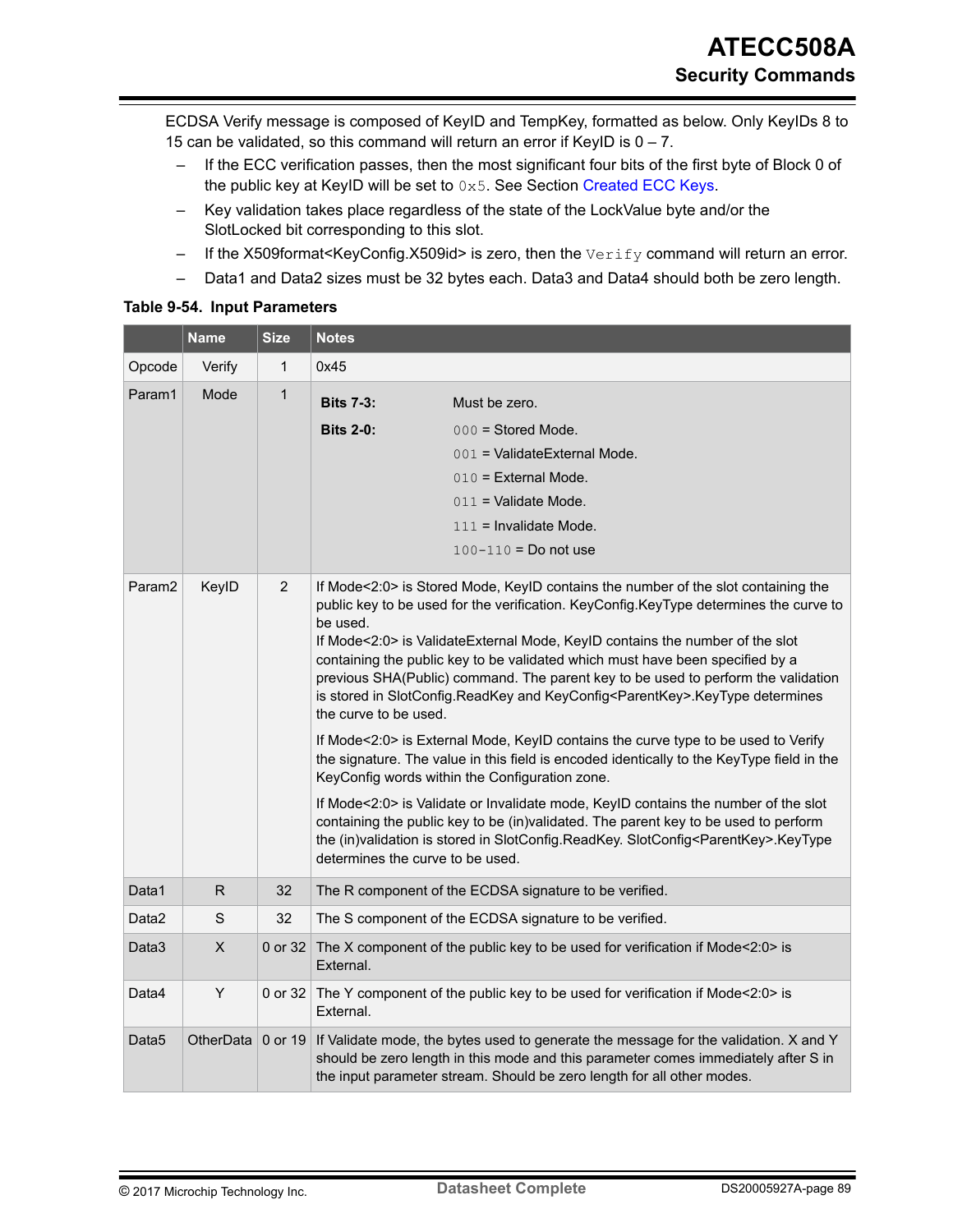#### **Table 9-55. Output Parameter**

| <b>Name</b> | Size <sub>1</sub> | <b>Notes</b>                                                                                                                                                                                                                           |
|-------------|-------------------|----------------------------------------------------------------------------------------------------------------------------------------------------------------------------------------------------------------------------------------|
| Response    |                   | Returns a value of zero if the signature of the message can be verified using the public key.<br>Returns a value of one if the signature does not match, or another error code if there is some<br>form of parsing or execution error. |

The message to be used for the ECDSA Verify operation depends on the mode as follows:

- Stored, External, and ValidateExternal Modes The contents of TempKey should contain the SHA-256 digest of the message.
- Validate or Invalidate Mode The contents of TempKey should contain a digest of the PublicKey at KeyID. It must have been generated using the GenKey command over the KeyID slot. The device then generates a message based on the same format as the Sign (Internal) command, except that the parameter and state bytes are copied from the input parameter OtherData. The message is formatted as follows:

| 32 bytes | TempKey (must have been generated by GenKey) |
|----------|----------------------------------------------|
| 1 byte   | Sign Opcode                                  |
| 10 bytes | OtherData<0:9>                               |
| 1 byte   | SN < 8                                       |
| 4 bytes  | OtherData<10:13>                             |
| 2 bytes  | SN < 0:1                                     |
| 5 bytes  | OtherData<14:18>                             |

This message is hashed using SHA-256 and used as the message input to the ECC Verify operation.

### **9.21 Write Command**

The  $Write$  command writes either one four byte word or an 8-word block of 32 bytes to one of the EEPROM zones on the device. Depending upon the value of the WriteConfig byte for this slot, the data may be required to be encrypted by the system prior to being sent to the device. This command cannot be used to write slots configured as ECC private keys (see Section [PrivWrite Command\)](#page-78-0).

The following restrictions apply to writes within zones using this command:

- **Configuration Zone**: If the configuration zone is locked or Zone<6> is set, then this command returns an error; otherwise the bytes are written as requested. Any attempt to write any byte for which writes are permanently prohibited (see Section [EEPROM Configuration Zone\)](#page-12-0) results in a command error with no modifications to the EEPROM.
- **OTP Zone**: If the OTP zone is unlocked, then all bytes can be written with this command. If the OTP zone is locked and the OTPmode byte in the configuration zone is read-only, then this command returns an error; otherwise, OTP mode should be consumption and this command sets to zero those bits in the OTP zone that correspond to the zero bits in the input parameter Value. When the data and OTP zones are locked, encrypted writes to the OTP zone are never permitted regardless of OTPmode.
- **Data Zone**: If the data zone is unlocked, then all bytes in all zones can be written with either plain text or encrypted data. After the data zone is locked, the values within the SlotConfig.WriteConfig bytes control access to the data slots. If the WriteConfig bits for this slot are set to Always, then the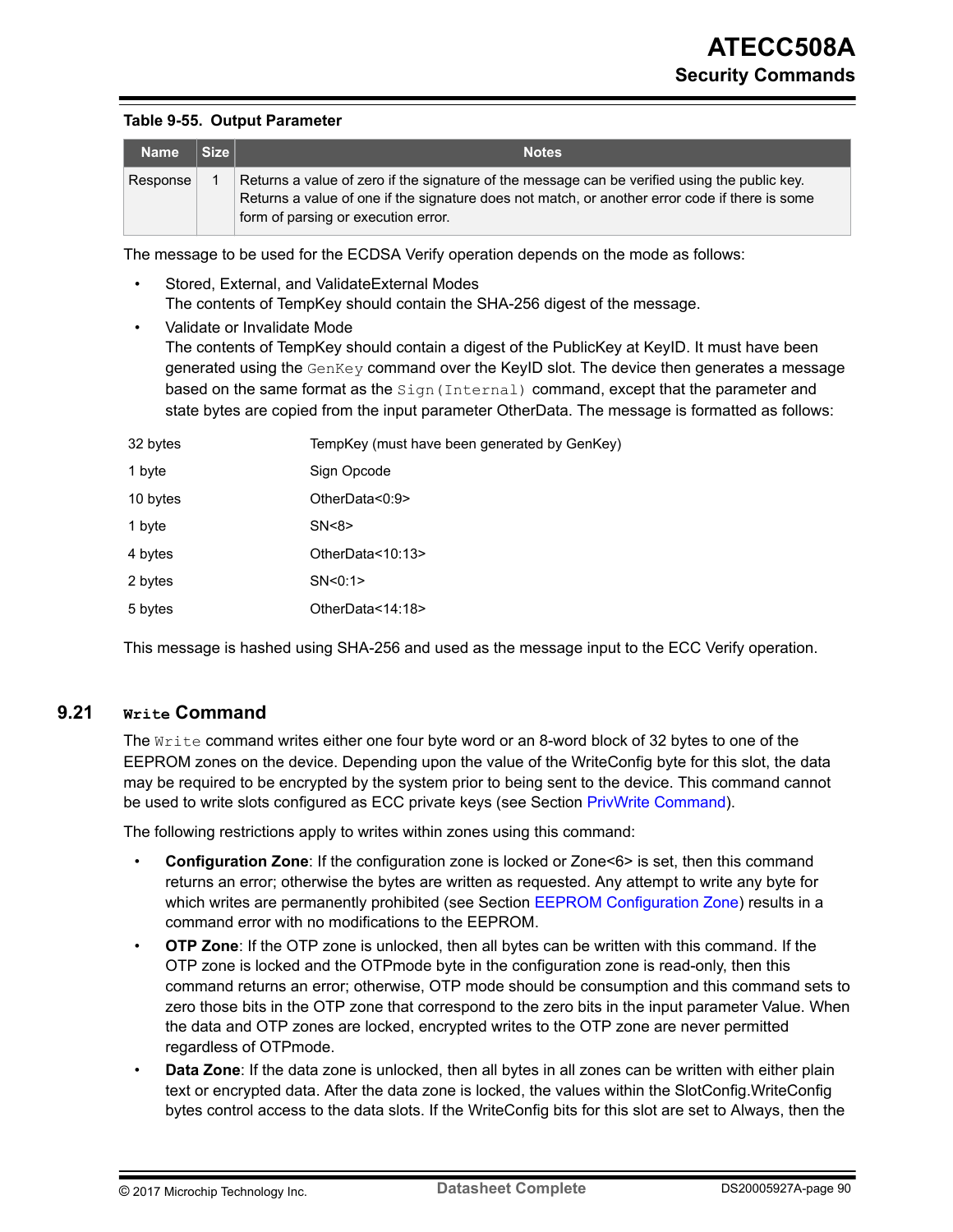input data should be passed to the device in the clear. If SlotConfig<14> is set to one, then the input data should be encrypted and an input MAC calculated. If the slot is individually locked using SlotLocked, then this command always returns an error.

Four byte writes are only permitted in the data zone if all of the following conditions are met:

- SlotConfig.IsSecret must be zero.
- SlotConfig.WriteConfig must be always.
- The input data must not be encrypted, i.e. Zone<6> must be zero.
- The data/OTP zones must be locked.

Four byte writes are only permitted in the OTP zone if all of the following conditions are met:

- OTPmode must be consumption.
- The input data must not be encrypted, i.e. Zone<6> must be zero.
- The Data/OTP zones must be locked.

The two input address bytes are formed in a manner to achieve compatibility with the ATSHA204A (see Section [Address Encoding\)](#page-57-0). The least significant three bits, Address<2:0>, indicate the word within the block, or they are ignored if an entire 32 byte block is being written. Address<6:3> contains the slot number for writes to the data zone, or the block number for the configuration and OTP zones. For the data zones, Address<9:8> is used to indicate the block within the slot. Address values beyond the size of the specified zone result in the command returning an error.

For Slots 8 to 15, if KeyConfig.PubInfo indicates that the slot contains an ECC public key which can be validated, then the key will be invalidated by writing 0xA to the most significant four bits of byte zero of Block 0 of the slot when any block within the slot is written. If KeyConfig.PubInfo is zero, then the most significant four bits of byte zero of Block 0 of the slot are written with the data from the input parameter.

If KeyConfig.PubInfo is one and the ECC public key has been validated, then writes will fail if WriteConfig is set to 0001 (Publnvalid). Use Verify (Invalidate) to invalidate the public key prior to writing.

Any attempt to write the OTP and/or data zones prior to the configuration zone being locked results in the device returning an error code. When writing to the data zone, if the corresponding SlotLocked bit is zero, then this command returns an error regardless of whether or not the OTP/data zones have been locked.

### **9.21.1 Input Data Encryption**

The input data may be encrypted to prevent snooping on the bus during personalization or system operation. The system should encrypt the data by XORing the plain text with the current value in TempKey. Upon receipt, the device will XOR the input data with TempKey to restore the plain text prior to writing to the EEPROM.

Whenever the data is encrypted, an authorizing input MAC is always required. This MAC is computed as follows:

SHA-256(TempKey, Opcode, Param1, Param2, SN<8>, SN<0:1>, <25 bytes of zeros>, PlainTextData)

Prior to locking of the OTP/Data zones, Zone<6> is used to indicate to the device whether or not the input data is encrypted. After locking of the OTP/Data zones, Zone<6> is ignored and only bit 14 of the SlotConfig corresponding to the slot being written is used to determine whether or not the input data is encrypted.

If data encryption is indicated, TempKey must be valid prior to this command being called, and it must be the result of GenDig. Specifically, this means that TempKey.Valid and TempKey.GenDigData must both be set to one. The last slot used by GenDig for TempKey creation and stored in TempKey.KeyID must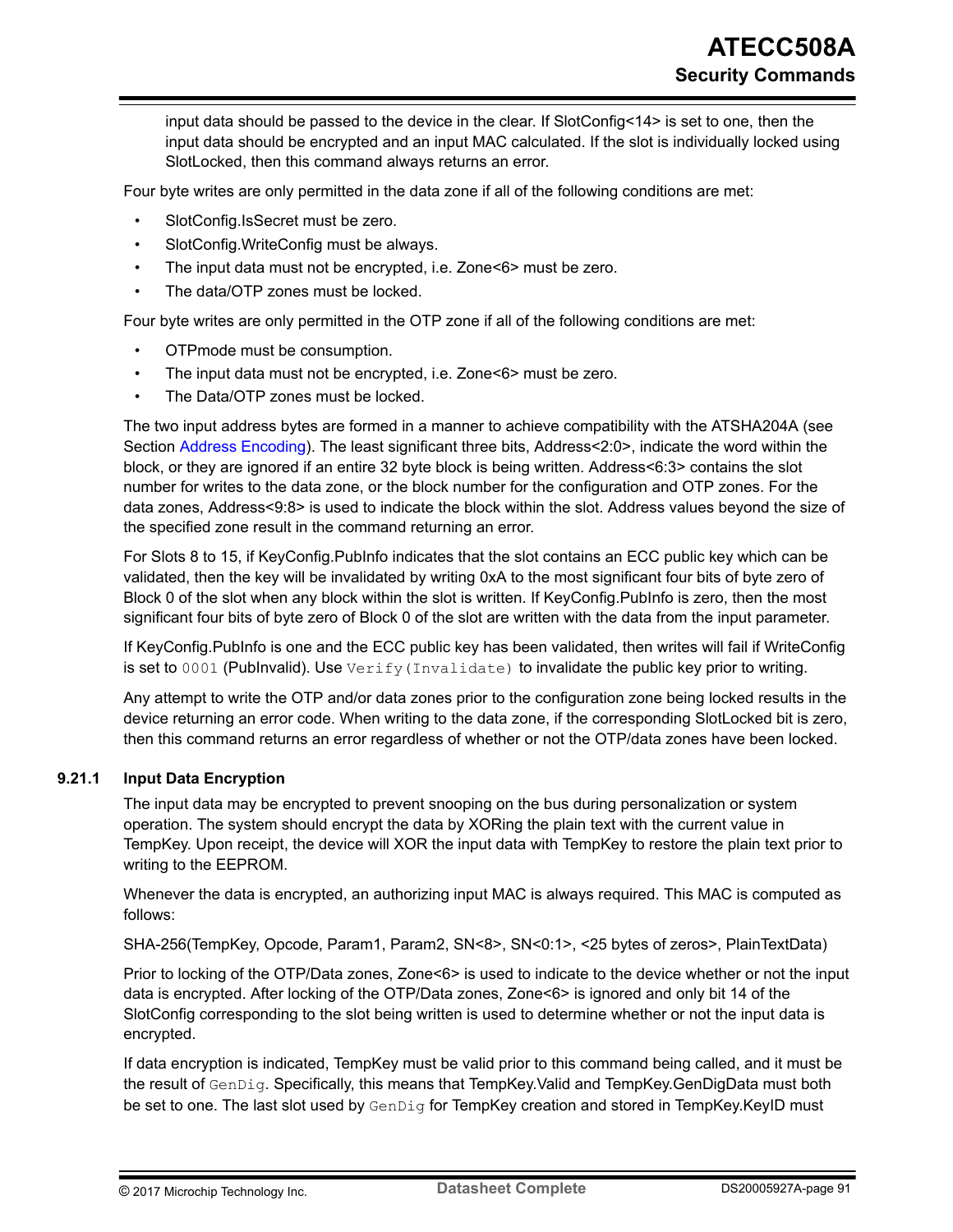match that in SlotConfig.WriteKey. Prior to data locking, any key can be used to generate TempKey and the GenDigData bit is ignored.

The KeyConfig.ReqRandom, KeyConfig.ReqAuth and KeyConfig.AuthKey are ignored by this command because they will have been checked by the GenDig command for the parent encrypting key.

When performing an encrypted Write to a partial block at the end of slots 0 through 7 and 9 through 15, all 32 bytes of input must be sent to the device, with the unused bits being used only as part of the MAC calculation. Their value will not affect the final contents of the EEPROM.

|        | <b>Name</b>      | <b>Size</b>    |                                                           | <b>Notes</b>                                                                          |  |  |
|--------|------------------|----------------|-----------------------------------------------------------|---------------------------------------------------------------------------------------|--|--|
| Opcode | Write            | 1              | 0x12                                                      |                                                                                       |  |  |
| Param1 | Zone             | 1              | <b>Bit 7:</b>                                             | $0 = 4$ bytes will be written.<br>$1 = 32$ bytes will be written.                     |  |  |
|        |                  |                | <b>Bit 6:</b>                                             | $0 =$ The input data is in the clear.<br>$1 =$ The input data has been encrypted.     |  |  |
|        |                  |                |                                                           | This bit is ignored after the Data zone is locked.                                    |  |  |
|        |                  |                | Bits $5-2$ :                                              | Must be zero.                                                                         |  |  |
|        |                  |                | <b>Bits 1–0:</b>                                          | Select among Config, OTP or Data. See Section Zone Encoding.                          |  |  |
|        | Param2   Address | $\overline{2}$ |                                                           | Address of first word to be written within the zone.<br>See Section Address Encoding. |  |  |
| Data_1 | Value            | 4 or 32        | Information to be written to the zone. May be encrypted.  |                                                                                       |  |  |
| Data 2 | MAC              | 0 or 32        | Message authentication code to validate address and data. |                                                                                       |  |  |

### **Table 9-56. Input Parameters**

## **Table 9-57. Output Parameter**

| <b>Name</b> | <b>Size</b> | <b>Notes</b>                                                   |
|-------------|-------------|----------------------------------------------------------------|
| Success     |             | Upon successful completion, ATECC508A returns a value of zero. |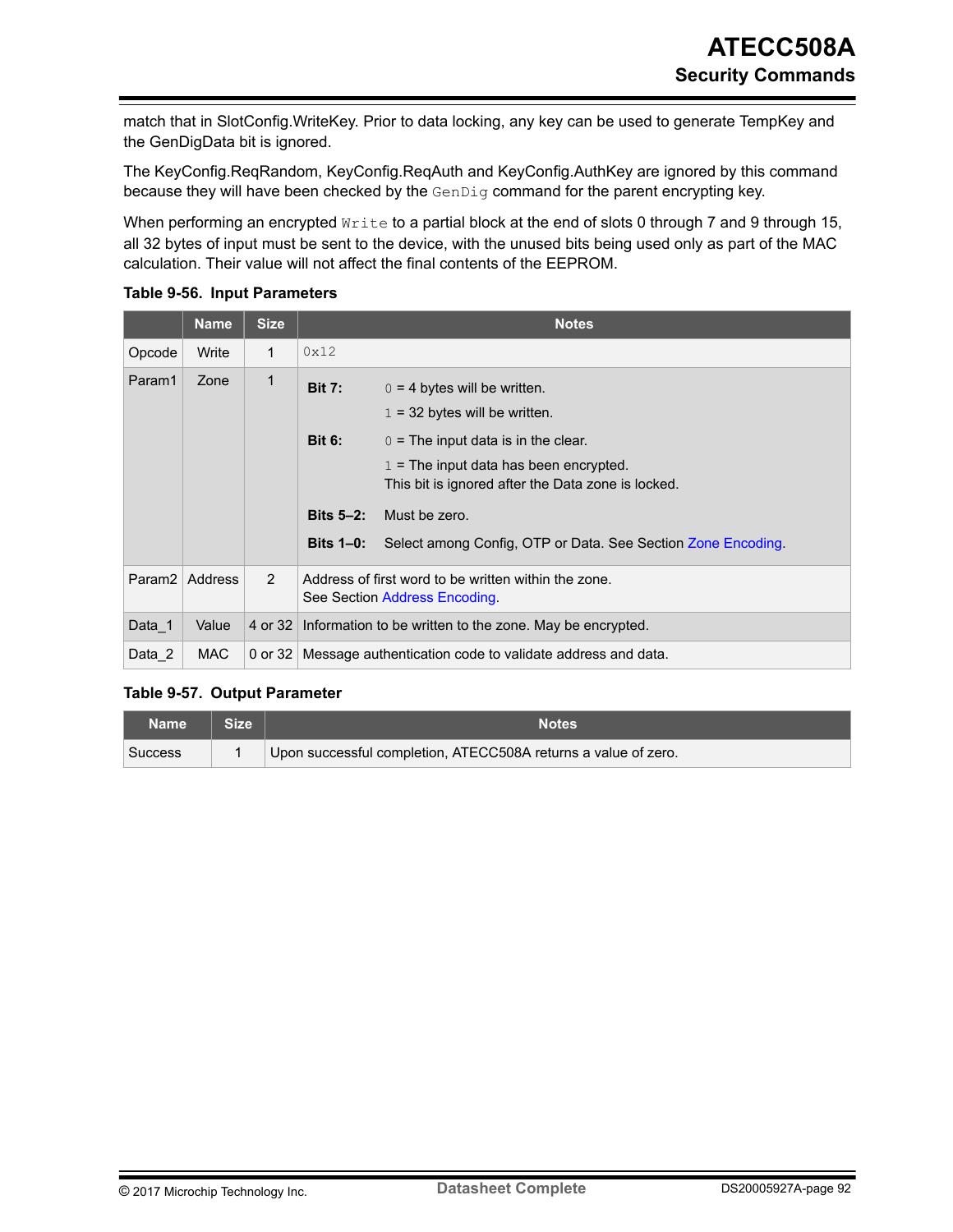# **10. Compatibility**

# **10.1 Microchip ATSHA204A**

ATECC508A is fully compatible with the ATSHA204 and ATSHA204A devices. If properly configured, it can be used in all situations where the ATSHA204 or ATSHA204A is currently employed. Because the configuration zone is larger, the personalization procedures for the device must be updated when personalizing the ATSHA204 or ATSHA204A. For proper compatibility, care should be taken with the KeyType, ReqRandom, and ReqAuth slots containing keys that are used with ATSHA204 or ATSHA204A sequences.

# **10.2 Microchip ATECC108A**

ATECC508A is designed to be fully compatible with the ATECC108 and ATECC108A devices. If properly configured, it can be used in all situations where ATECC108 is currently employed. In many situations, the ATECC508A can also be used in an ATECC108 application without change. The new revisions provide significant advantages as outlined below:

## • **Additional Features in ATECC508A vs. ATECC108A**

- ECDH Command
- High Endurance Monotonic Counters
- Public Key Invalidation via Certificate
- **Minor Changes**
	- The  $GenDiq$  command verifies that a random nonce is used when generating transport keys
	- The  $Inf \circ$  command DevRev mode now returns  $0 \times 1005$  for ATECC108A and  $0 \times 5000$  for ATECC508A. This value should not be used in the software as it will vary with each minor revision.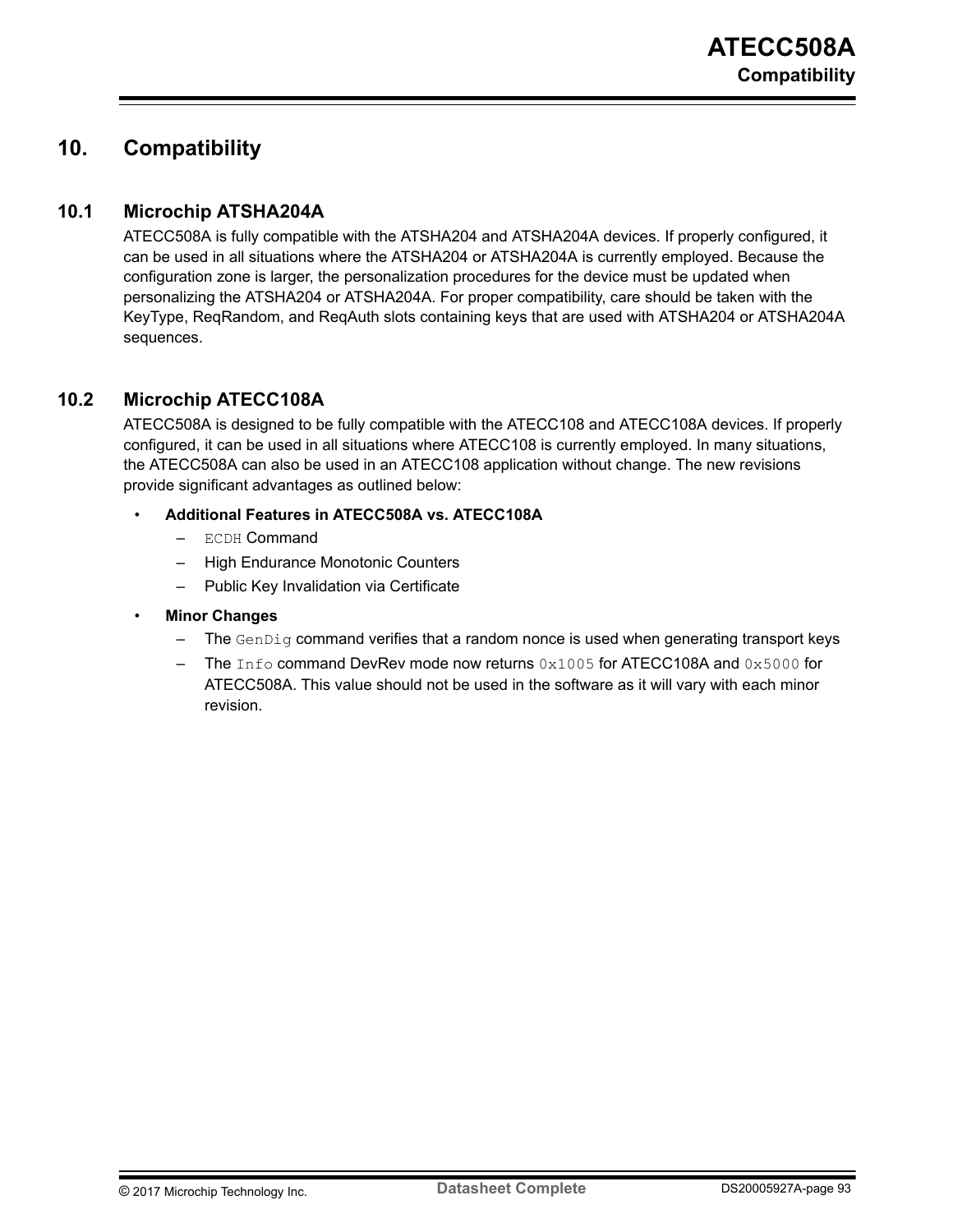# **11. Mechanical**

# **11.1 Wiring Configuration for Single-Wire Interface**

Using the Single-Wire Interface allows the connection of ATECC508A to a host using only a single pin (SDA) to transfer data in both directions. This interface does not use the SCL pin, which should be tied to ground.

To prevent forward biasing the internal diode and drawing current across power planes in the system, the resistor pull-up on the SDA pin should either be connected to the same supply that is connected to the  $V_{CC}$  pin or to a lower voltage rail.

If the signal levels for SDA are different than the  $V_{CC}$  voltage, consult the parametric specifications section of this document to ensure that the signal levels are such that excessive leakage current will be minimized when in sleep modes. This situation might occur if the ATECC508A device is physically distant from the bus master device and the supply voltage for the bus master is different than the supply voltage for ATECC508A.

### **Figure 11-1. 3-wire Configuration for Single-Wire Interface**

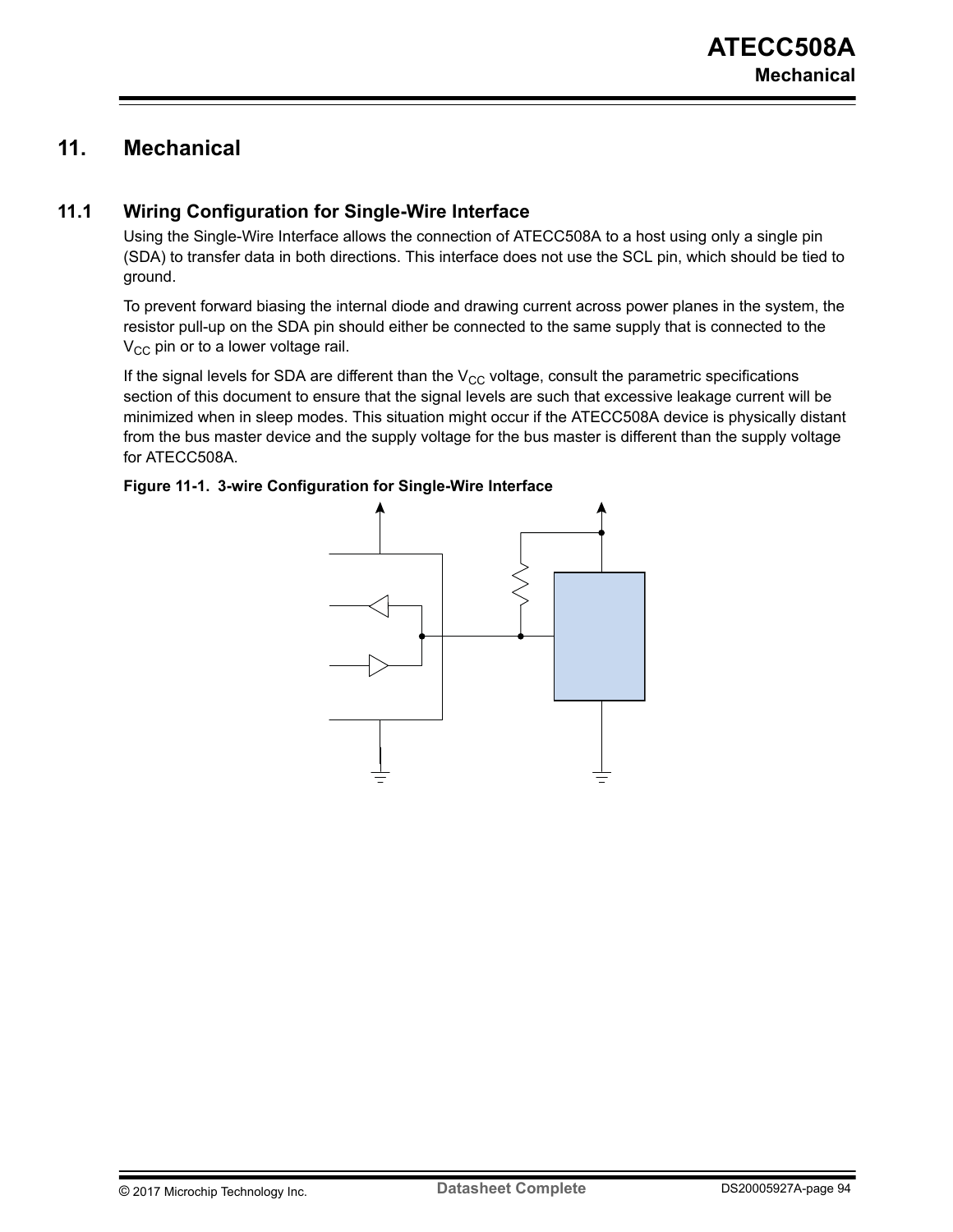# **12. Package Marking Information**

As part of Microchip's overall security features, the part mark for all crypto devices is intentionally vague. The marking on the top of the package does not provide any information as to the actual device type or the manufacturer of the device. The alphanumeric code on the package provides manufacturing information and will vary with the assembly lot. The packaging mark should not be used as part of any incoming inspection procedure.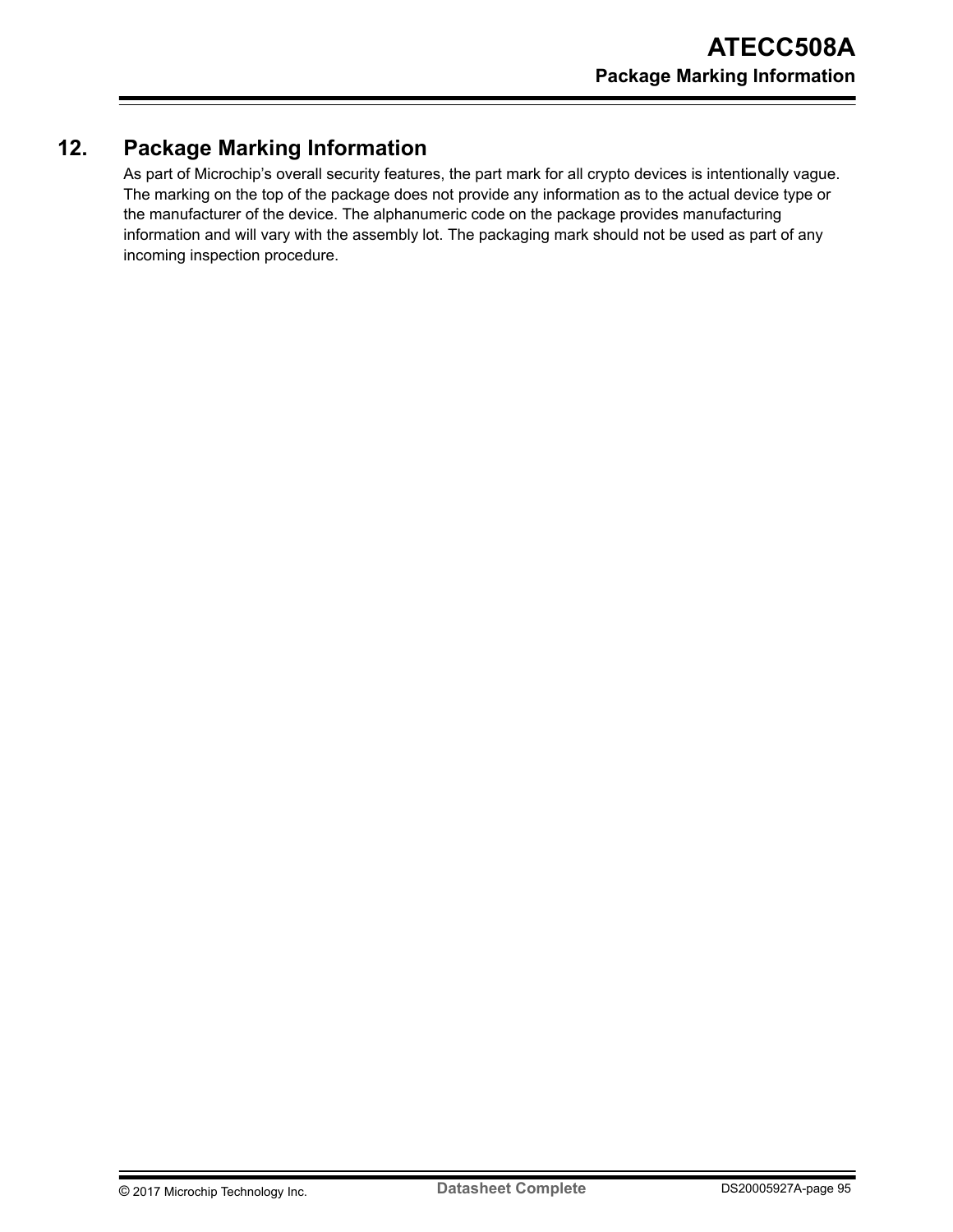# **13. Package Drawings**

# **13.1 8-lead SOIC**

**8-Lead Plastic Small Outline - Narrow, 3.90 mm (.150 In.) Body [SOIC] Atmel Legacy**

For the most current package drawings, please see the Microchip Packaging Specification located at http://www.microchip.com/packaging **Note:**



Microchip Technology Drawing No. C04-057-Atmel Rev D Sheet 1 of 2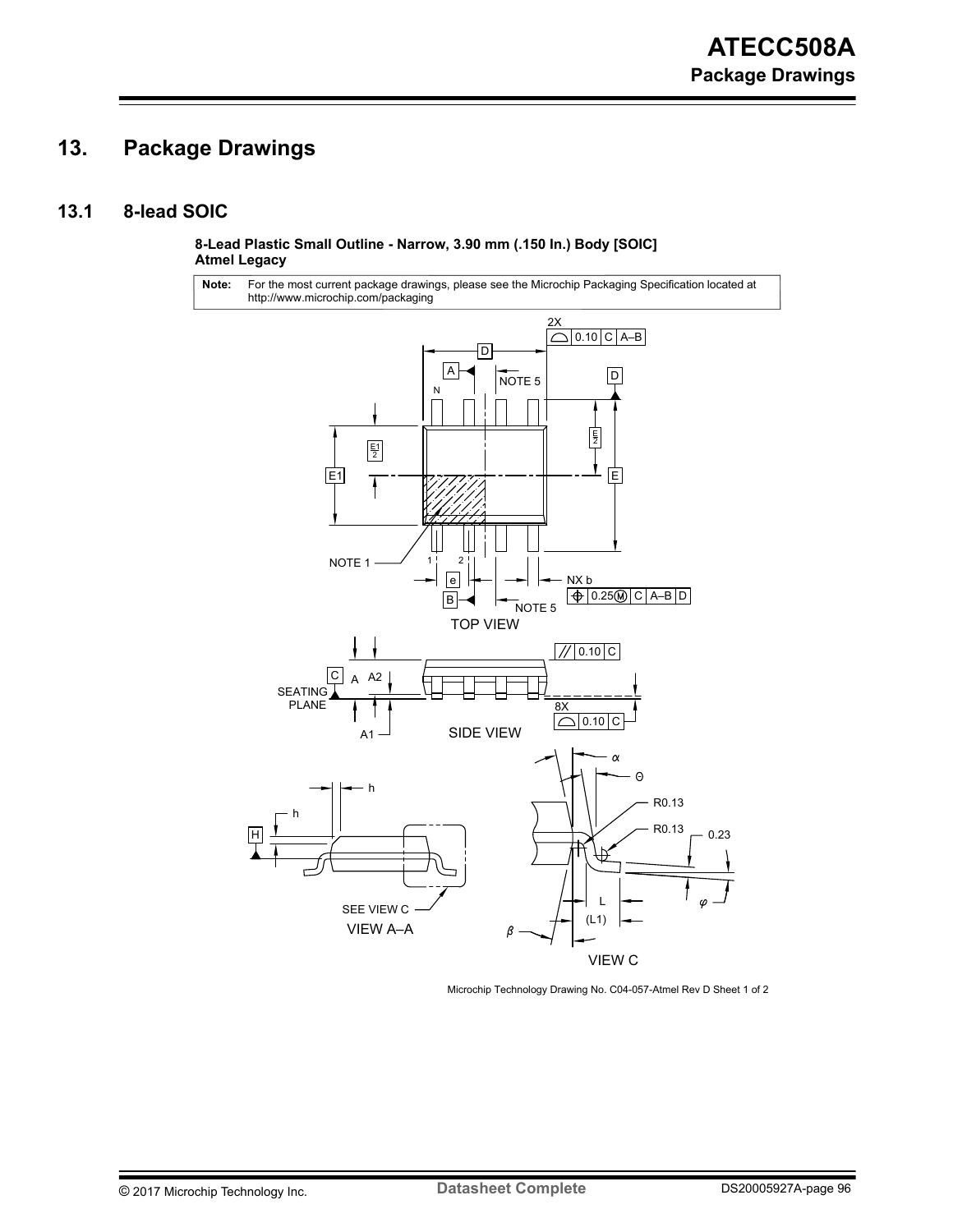#### **8-Lead Plastic Small Outline - Narrow, 3.90 mm (.150 In.) Body [SOIC] Atmel Legacy**

For the most current package drawings, please see the Microchip Packaging Specification located at http://www.microchip.com/packaging **Note:**



|                          | <b>MILLIMETERS</b> |             |            |              |  |
|--------------------------|--------------------|-------------|------------|--------------|--|
| <b>Dimension Limits</b>  |                    | <b>MIN</b>  | <b>NOM</b> | <b>MAX</b>   |  |
| Number of Pins           | N                  |             | 8          |              |  |
| Pitch                    | e                  |             | 1.27 BSC   |              |  |
| <b>Overall Height</b>    | A                  |             |            | 1.75         |  |
| Molded Package Thickness | A2                 | 1.25        |            |              |  |
| Standoff<br>ş            | A1                 | 0.10        |            | 0.25         |  |
| <b>Overall Width</b>     | E                  | 6.00 BSC    |            |              |  |
| Molded Package Width     | E1                 | 3.90 BSC    |            |              |  |
| Overall Length           | D                  | 4.90 BSC    |            |              |  |
| Chamfer (Optional)       | h                  | 0.25        |            | 0.50         |  |
| Foot Length              | L                  | 0.40        |            | 1.27         |  |
| Footprint                | L1                 | 1.04 REF    |            |              |  |
| Foot Angle               | φ                  | $0^{\circ}$ |            | $8^\circ$    |  |
| <b>Lead Thickness</b>    | C                  | 0.17        |            | 0.25         |  |
| <b>Lead Width</b>        | b                  | 0.31        |            | 0.51         |  |
| Mold Draft Angle Top     | α                  | $5^\circ$   |            | $15^{\circ}$ |  |
| Mold Draft Angle Bottom  | β                  | $5^\circ$   |            | $15^{\circ}$ |  |

Notes:

1. Pin 1 visual index feature may vary, but must be located within the hatched area.

2. § Significant Characteristic

protrusions shall not exceed 0.15mm per side. 3. Dimensions D and E1 do not include mold flash or protrusions. Mold flash or

4. Dimensioning and tolerancing per ASME Y14.5M

REF: Reference Dimension, usually without tolerance, for information purposes only. BSC: Basic Dimension. Theoretically exact value shown without tolerances.

5. Datums A & B to be determined at Datum H.

Microchip Technology Drawing No. C04-057-OA Rev D Sheet 2 of 2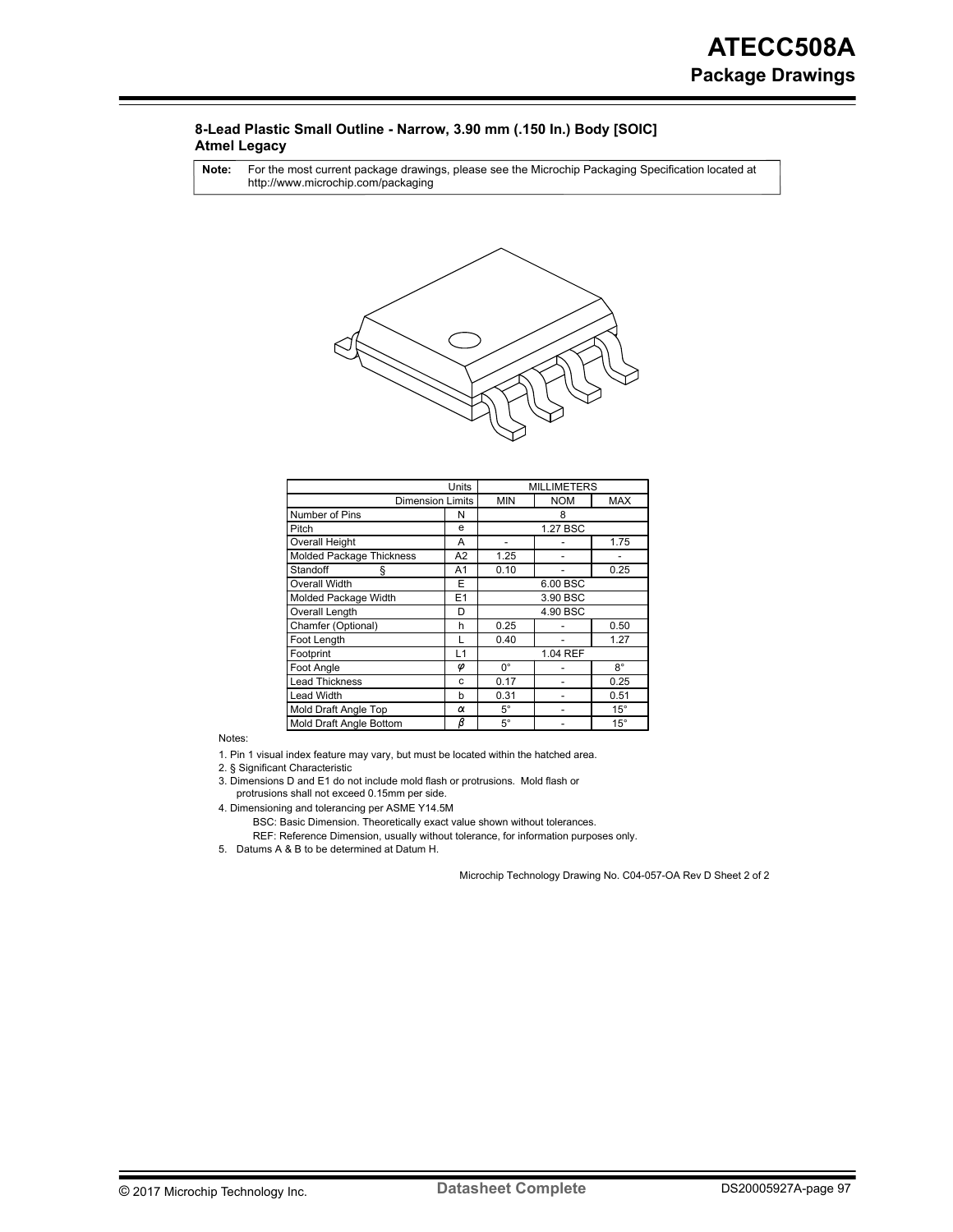#### **8-Lead Plastic Small Outline - Narrow, 3.90 mm (.150 In.) Body [SOIC] Atmel Legacy**

For the most current package drawings, please see the Microchip Packaging Specification located at http://www.microchip.com/packaging **Note:**



#### RECOMMENDED LAND PATTERN

|                                       | <b>MILLIMETERS</b> |            |            |      |
|---------------------------------------|--------------------|------------|------------|------|
| Dimension Limits                      | <b>MIN</b>         | <b>NOM</b> | <b>MAX</b> |      |
| <b>Contact Pitch</b>                  | F                  |            | 1.27 BSC   |      |
| <b>Contact Pad Spacing</b>            |                    |            | 5.40       |      |
| Contact Pad Width (X8)                | X1                 |            |            | 0.60 |
| $\sqrt{4}$<br>Contact Pad Length (X8) |                    |            |            | 1.55 |

Notes:

1. Dimensioning and tolerancing per ASME Y14.5M

BSC: Basic Dimension. Theoretically exact value shown without tolerances.

Microchip Technology Drawing C04-2057-M6B Rev B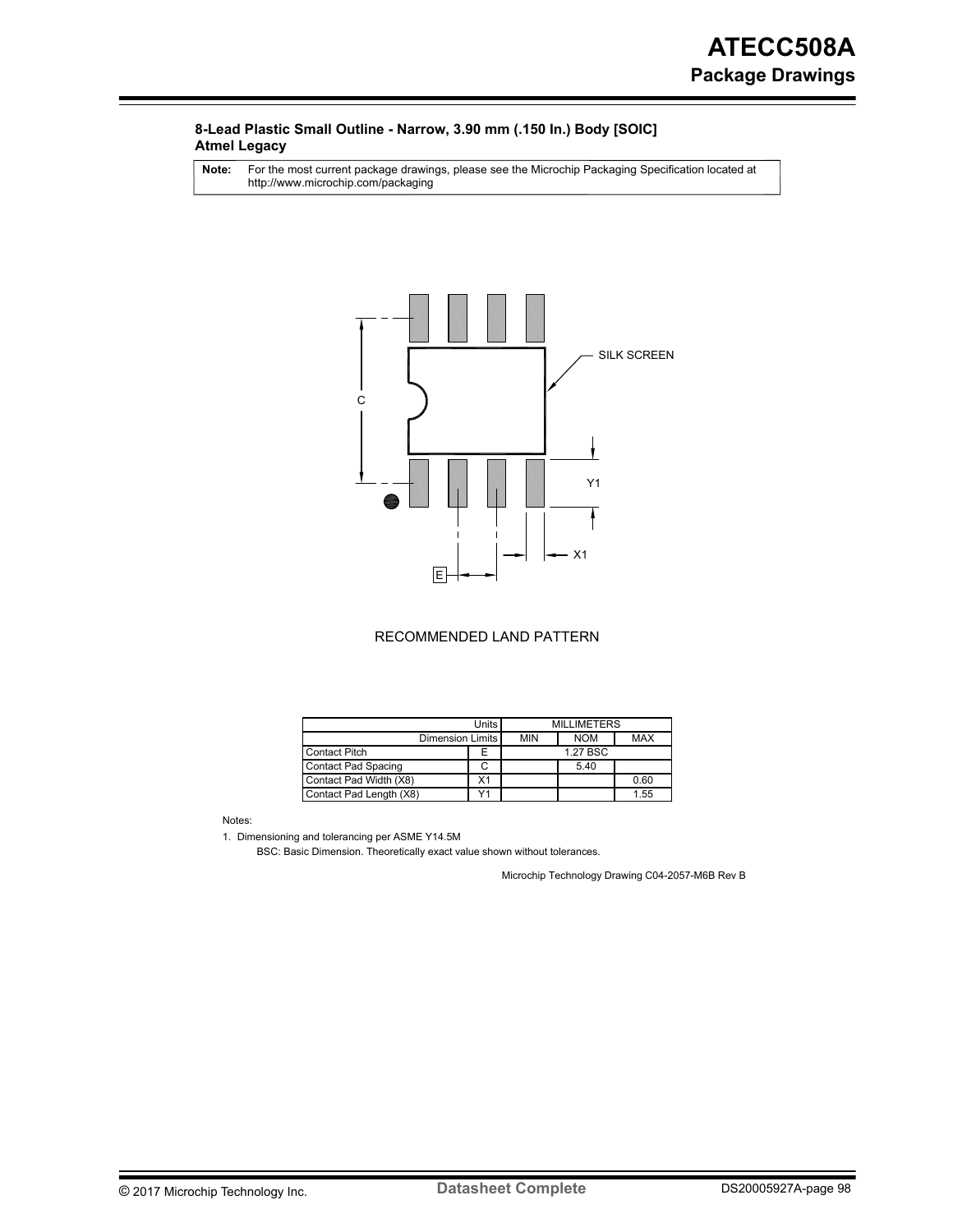# **13.2 8-pad UDFN**

#### **8-Lead Ultra Thin Plastic Dual Flat, No Lead Package (Q4B) - 2x3 mm Body [UDFN] Atmel Legacy YNZ Package**

For the most current package drawings, please see the Microchip Packaging Specification located at http://www.microchip.com/packaging **Note:**



Microchip Technology Drawing C04-21355-Q4B Rev A Sheet 1 of 2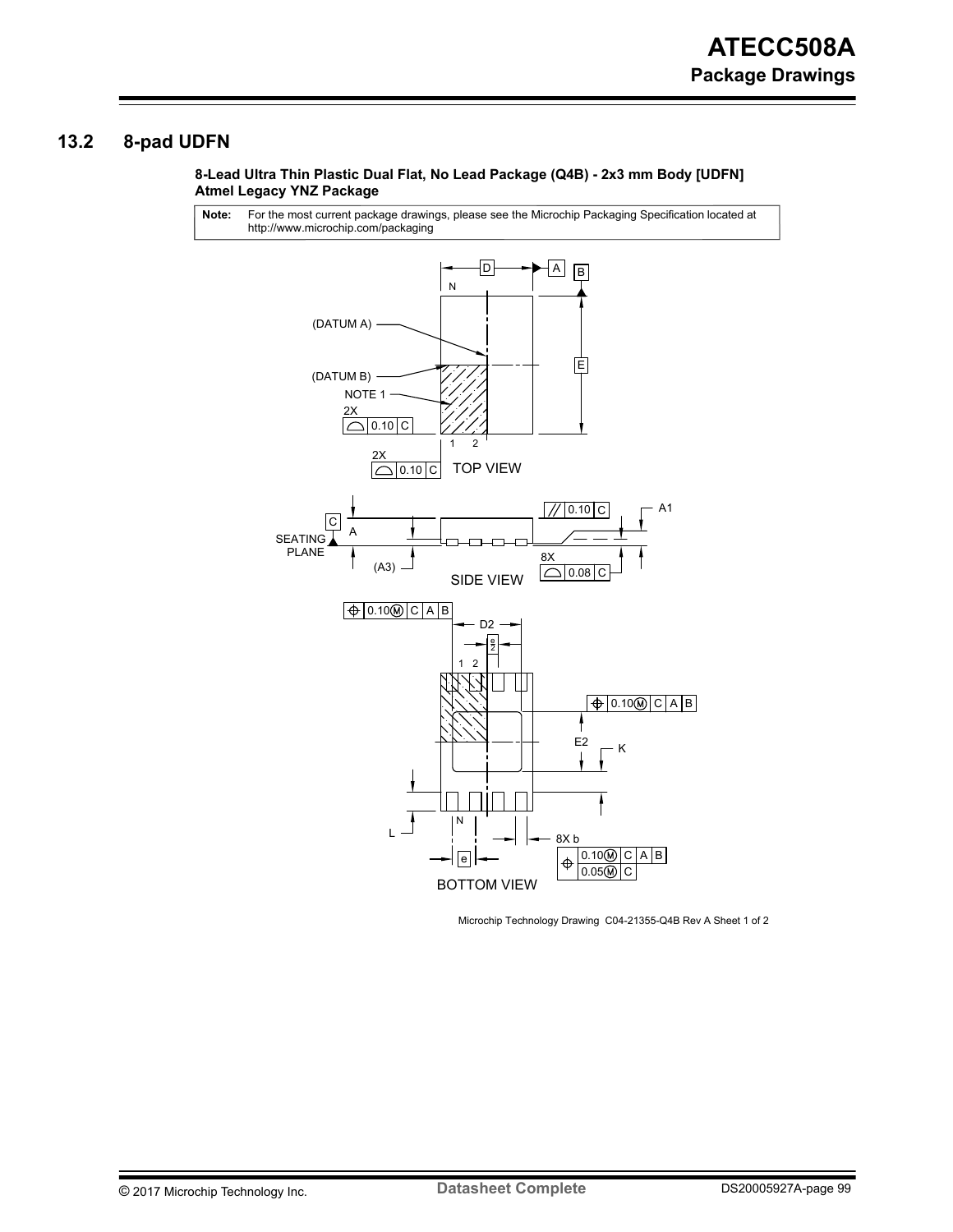#### **8-Lead Ultra Thin Plastic Dual Flat, No Lead Package (Q4B) - 2x3 mm Body [UDFN] Atmel Legacy YNZ Package**

For the most current package drawings, please see the Microchip Packaging Specification located at http://www.microchip.com/packaging **Note:**



|                           | <b>MILLIMETERS</b> |            |            |            |
|---------------------------|--------------------|------------|------------|------------|
| <b>Dimension Limits</b>   |                    | <b>MIN</b> | <b>NOM</b> | <b>MAX</b> |
| Number of Terminals       | N                  | 8          |            |            |
| Pitch                     | e                  |            | 0.50 BSC   |            |
| <b>Overall Height</b>     | A                  | 0.50       | 0.55       | 0.60       |
| Standoff                  | A1                 | 0.00       | 0.02       | 0.05       |
| <b>Terminal Thickness</b> | A <sub>3</sub>     | 0.152 REF  |            |            |
| Overall Length            | D                  | 2.00 BSC   |            |            |
| <b>Exposed Pad Length</b> | D <sub>2</sub>     | 1.40       | 1.50       | 1.60       |
| <b>Overall Width</b>      | F                  | 3.00 BSC   |            |            |
| <b>Exposed Pad Width</b>  | E <sub>2</sub>     | 1.20       | 1.30       | 1.40       |
| <b>Terminal Width</b>     | b                  | 0.18       | 0.25       | 0.30       |
| <b>Terminal Length</b>    |                    | 0.35       | 0.40       | 0.45       |
| Terminal-to-Exposed-Pad   | K                  | 0.20       |            |            |

Notes:

1. Pin 1 visual index feature may vary, but must be located within the hatched area.

2. Package is saw singulated

3. Dimensioning and tolerancing per ASME Y14.5M

BSC: Basic Dimension. Theoretically exact value shown without tolerances.

REF: Reference Dimension, usually without tolerance, for information purposes only.

Microchip Technology Drawing C04-21355-Q4B Rev A Sheet 2 of 2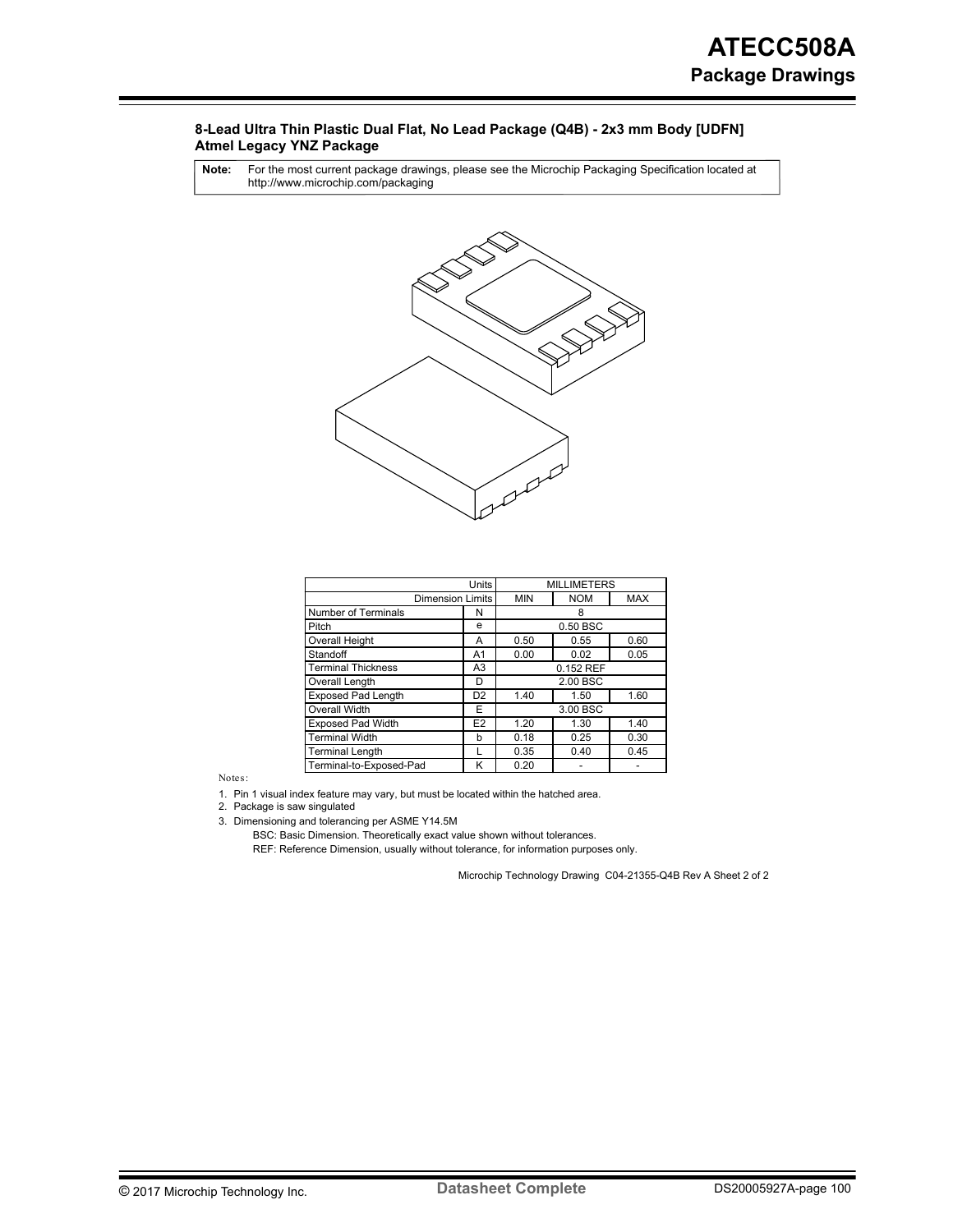#### **8-Lead Ultra Thin Plastic Dual Flat, No Lead Package (Q4B) - 2x3 mm Body [UDFN] Atmel Legacy YNZ Package**

For the most current package drawings, please see the Microchip Packaging Specification located at http://www.microchip.com/packaging **Note:**



#### RECOMMENDED LAND PATTERN

|                                 | <b>MILLIMETERS</b> |            |            |      |
|---------------------------------|--------------------|------------|------------|------|
| <b>Dimension Limits</b>         | <b>MIN</b>         | <b>NOM</b> | <b>MAX</b> |      |
| <b>Contact Pitch</b>            | Е                  | 0.50 BSC   |            |      |
| Optional Center Pad Width       |                    |            | 1.60       |      |
| Optional Center Pad Length      | Y2                 |            |            | 1.40 |
| <b>Contact Pad Spacing</b>      | С                  |            | 2.90       |      |
| Contact Pad Width (X8)          | X <sub>1</sub>     |            |            | 0.30 |
| Contact Pad Length (X8)         | Y1                 |            |            | 0.85 |
| Contact Pad to Center Pad (X8)  | G1                 | 0.20       |            |      |
| Contact Pad to Contact Pad (X6) | G <sub>2</sub>     | 0.33       |            |      |
| <b>Thermal Via Diameter</b>     | v                  |            | 0.30       |      |
| <b>Thermal Via Pitch</b>        | EV                 |            | 1.00       |      |

Notes:

1. Dimensioning and tolerancing per ASME Y14.5M

BSC: Basic Dimension. Theoretically exact value shown without tolerances.

2. For best soldering results, thermal vias, if used, should be filled or tented to avoid solder loss during reflow process

Microchip Technology Drawing C04-21355-Q4B Rev A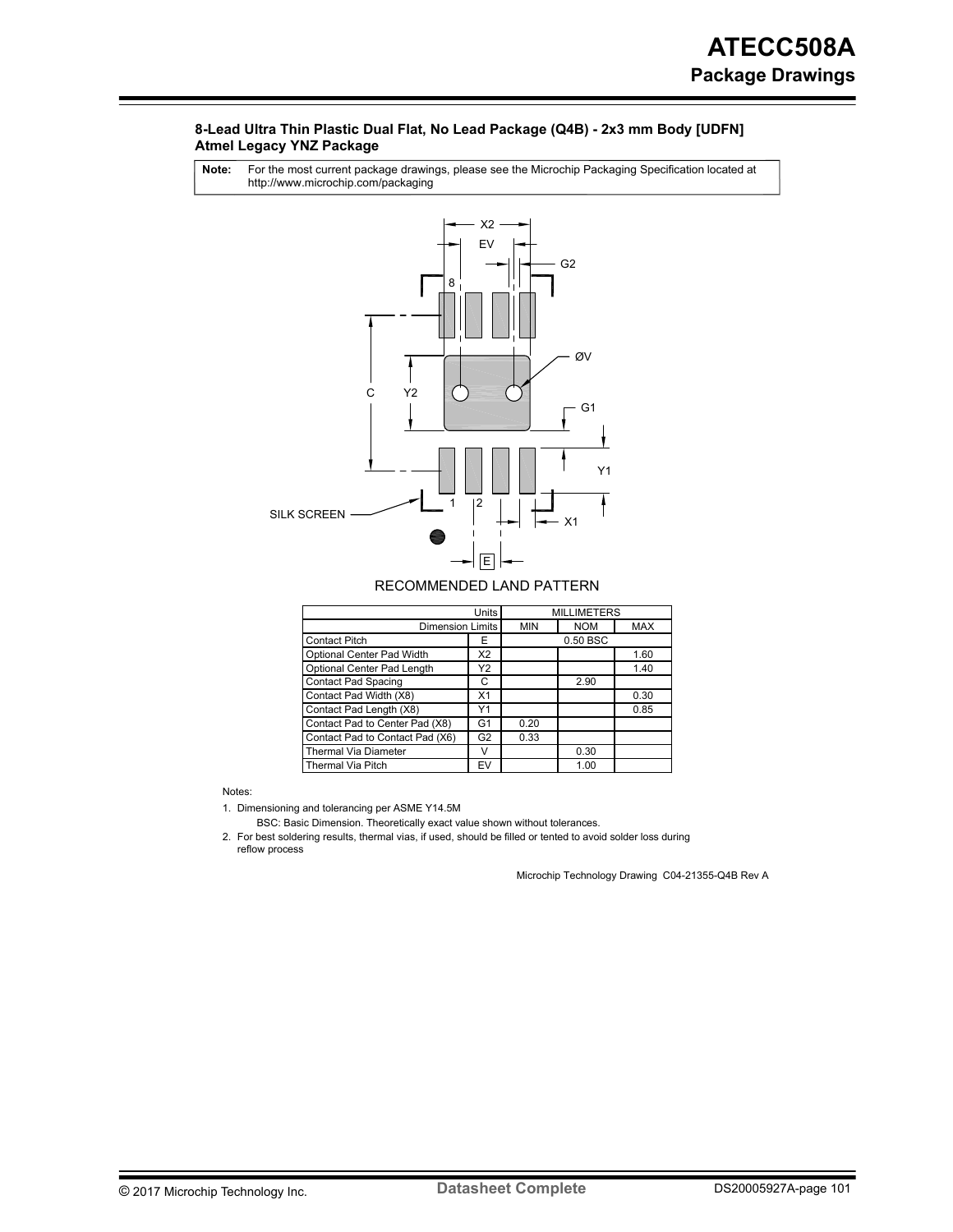# **13.3 3-lead CONTACT**

**3-Lead Contact Package (LAB) - 6.54x2.5 mm Body [Contact] Atmel Legacy Global Package Code RHB**

For the most current package drawings, please see the Microchip Packaging Specification located at http://www.microchip.com/packaging **Note:**



BOTTOM VIEW

Microchip Technology Drawing C04-21303 Rev A Sheet 1 of 2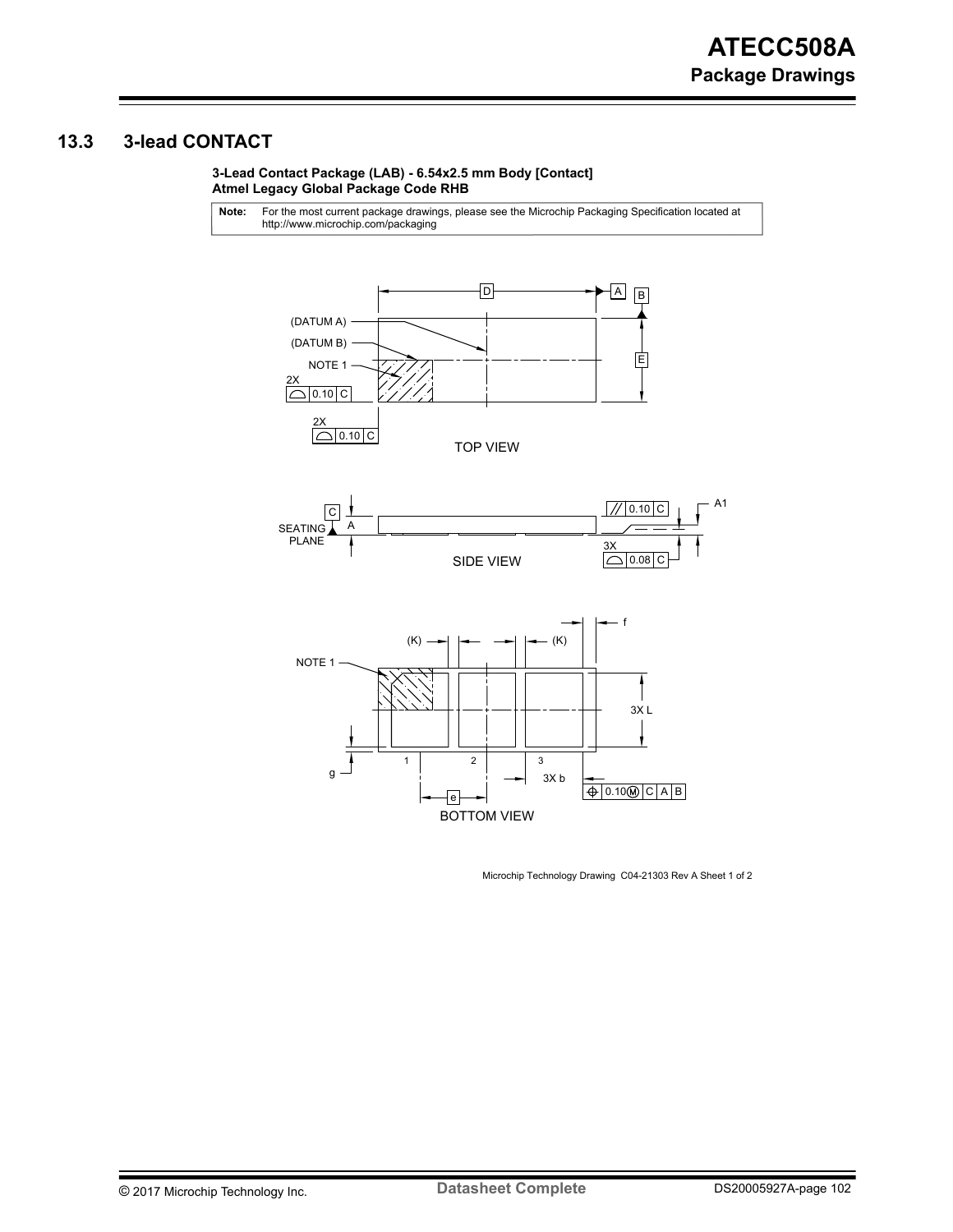#### **3-Lead Contact Package (LAB) - 6.54x2.5 mm Body [Contact] Atmel Legacy Global Package Code RHB**

For the most current package drawings, please see the Microchip Packaging Specification located at http://www.microchip.com/packaging **Note:**



|                               | <b>MILLIMETERS</b> |            |            |          |  |  |
|-------------------------------|--------------------|------------|------------|----------|--|--|
| <b>Dimension Limits</b>       | <b>MIN</b>         | <b>NOM</b> | <b>MAX</b> |          |  |  |
| Number of Terminals           | N                  | 3          |            |          |  |  |
| Pitch                         | e                  |            |            | 2.00 BSC |  |  |
| Overall Height                | Α                  | 0.45       | 0.50       | 0.55     |  |  |
| Standoff                      | A1                 | 0.00       | 0.02       | 0.05     |  |  |
| Overall Length                | D                  | 6.50 BSC   |            |          |  |  |
| Overall Width                 |                    | 2.50 BSC   |            |          |  |  |
| <b>Terminal Width</b>         | b                  | 1.60       | 1.70       | 1.80     |  |  |
| Terminal Length               |                    | 2.10       | 2.20       | 2.30     |  |  |
| Terminal-to-Terminal Spacing  |                    | 0.30 REF   |            |          |  |  |
| Package Edge to Terminal Edge |                    | 0.30       | 0.40       | 0.50     |  |  |
| Package Edge to Terminal Edge | g                  | 0.05       | 0.15       | 0.25     |  |  |

Notes:

1. 2. Pin 1 visual index feature may vary, but must be located within the hatched area. Dimensioning and tolerancing per ASME Y14.5M

BSC: Basic Dimension. Theoretically exact value shown without tolerances.<br>REF: Reference Dimension, usually without tolerance, for information purposes only.

Microchip Technology Drawing C04-21303 Rev A Sheet 2 of 2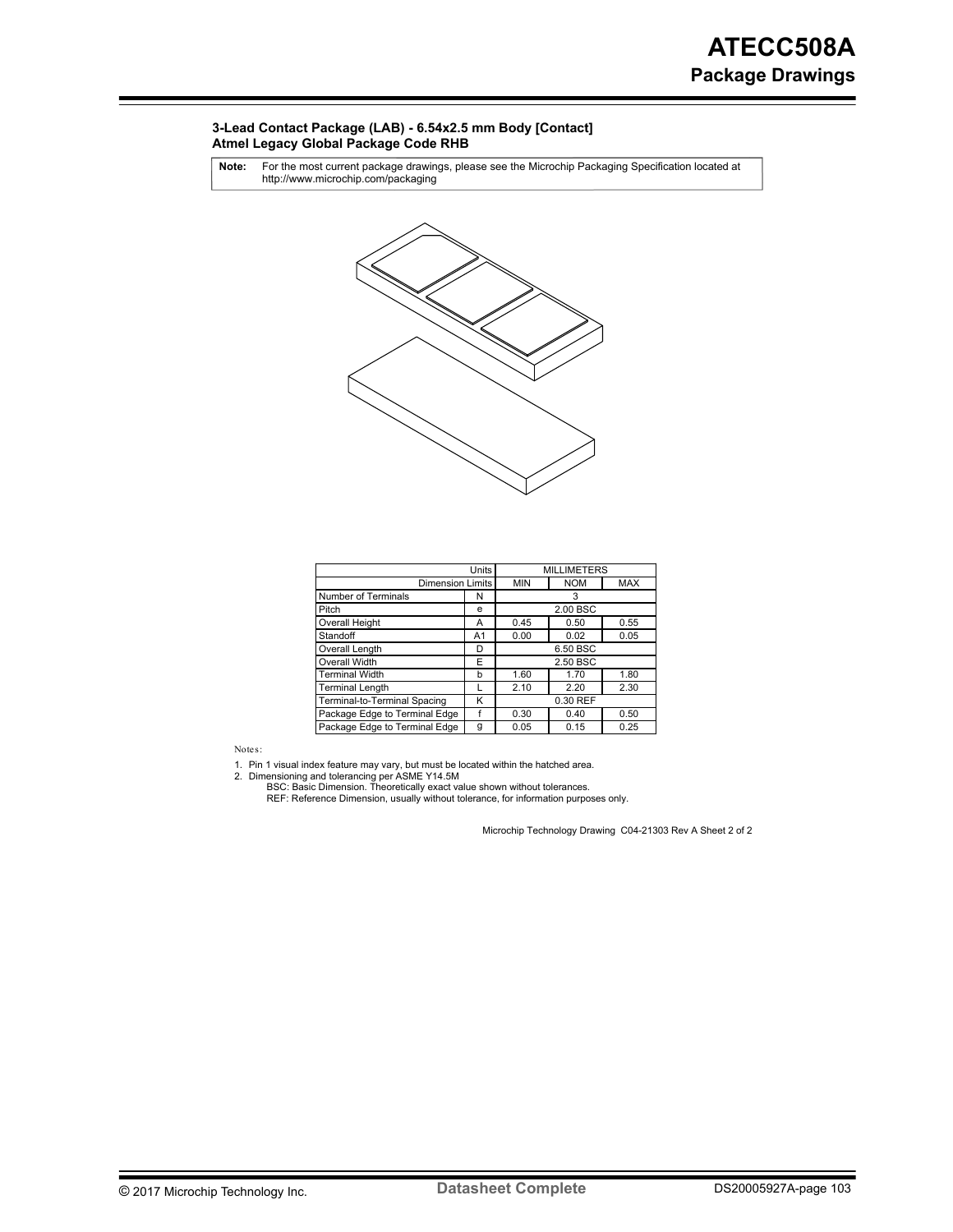# **14. Revision History**

# **Revision A (December 2017)**

Original release of the document

This version replaces Atmel Document Revision 8923FX from 03.08.2016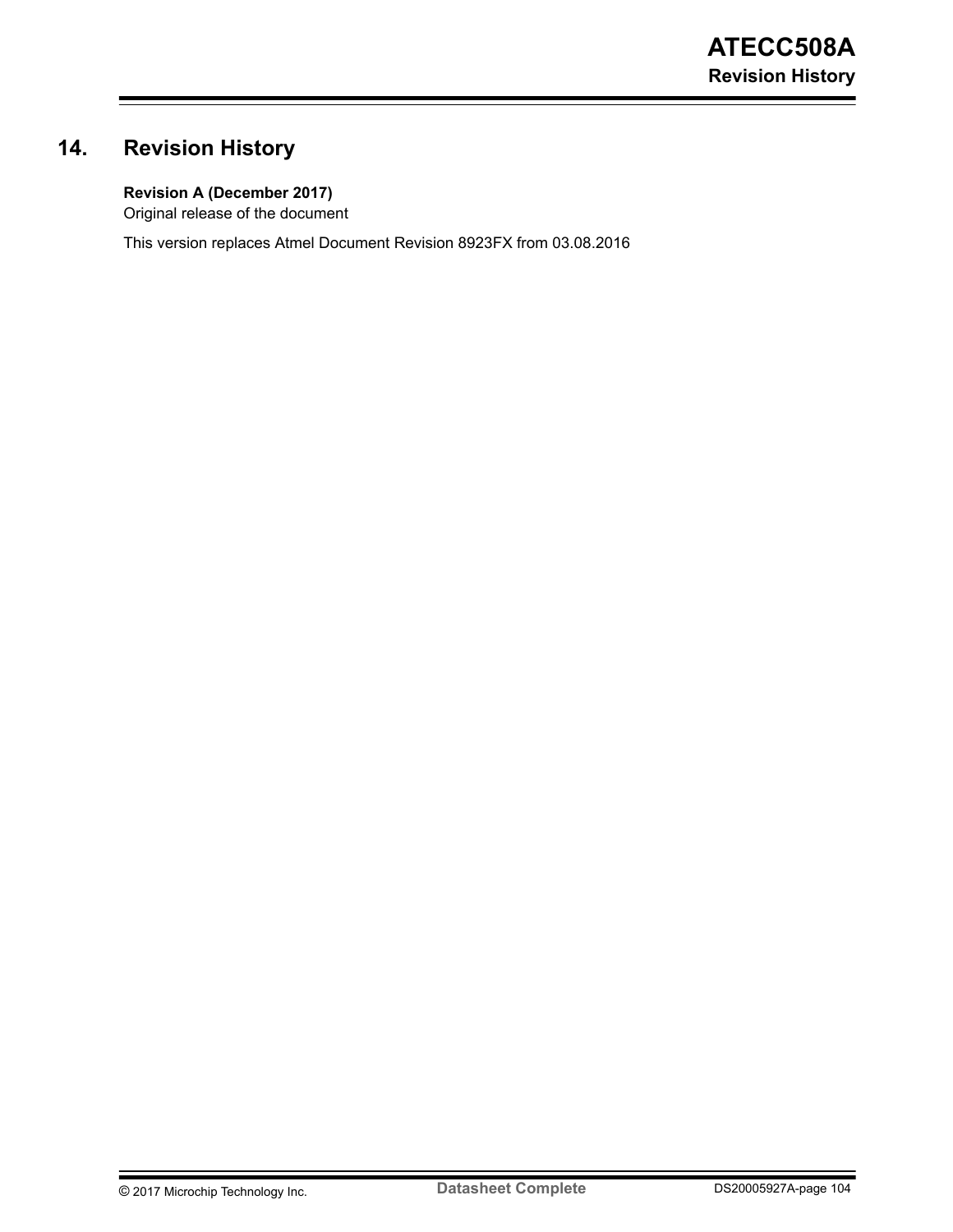# **The Microchip Web Site**

Microchip provides online support via our web site at [http://www.microchip.com/.](http://www.microchip.com/) This web site is used as a means to make files and information easily available to customers. Accessible by using your favorite Internet browser, the web site contains the following information:

- **Product Support** Data sheets and errata, application notes and sample programs, design resources, user's guides and hardware support documents, latest software releases and archived software
- **General Technical Support** Frequently Asked Questions (FAQ), technical support requests, online discussion groups, Microchip consultant program member listing
- **Business of Microchip** Product selector and ordering guides, latest Microchip press releases, listing of seminars and events, listings of Microchip sales offices, distributors and factory representatives

# **Customer Change Notification Service**

Microchip's customer notification service helps keep customers current on Microchip products. Subscribers will receive e-mail notification whenever there are changes, updates, revisions or errata related to a specified product family or development tool of interest.

To register, access the Microchip web site at [http://www.microchip.com/.](http://www.microchip.com/) Under "Support", click on "Customer Change Notification" and follow the registration instructions.

# **Customer Support**

Users of Microchip products can receive assistance through several channels:

- Distributor or Representative
- Local Sales Office
- Field Application Engineer (FAE)
- Technical Support

Customers should contact their distributor, representative or Field Application Engineer (FAE) for support. Local sales offices are also available to help customers. A listing of sales offices and locations is included in the back of this document.

Technical support is available through the web site at: <http://www.microchip.com/support>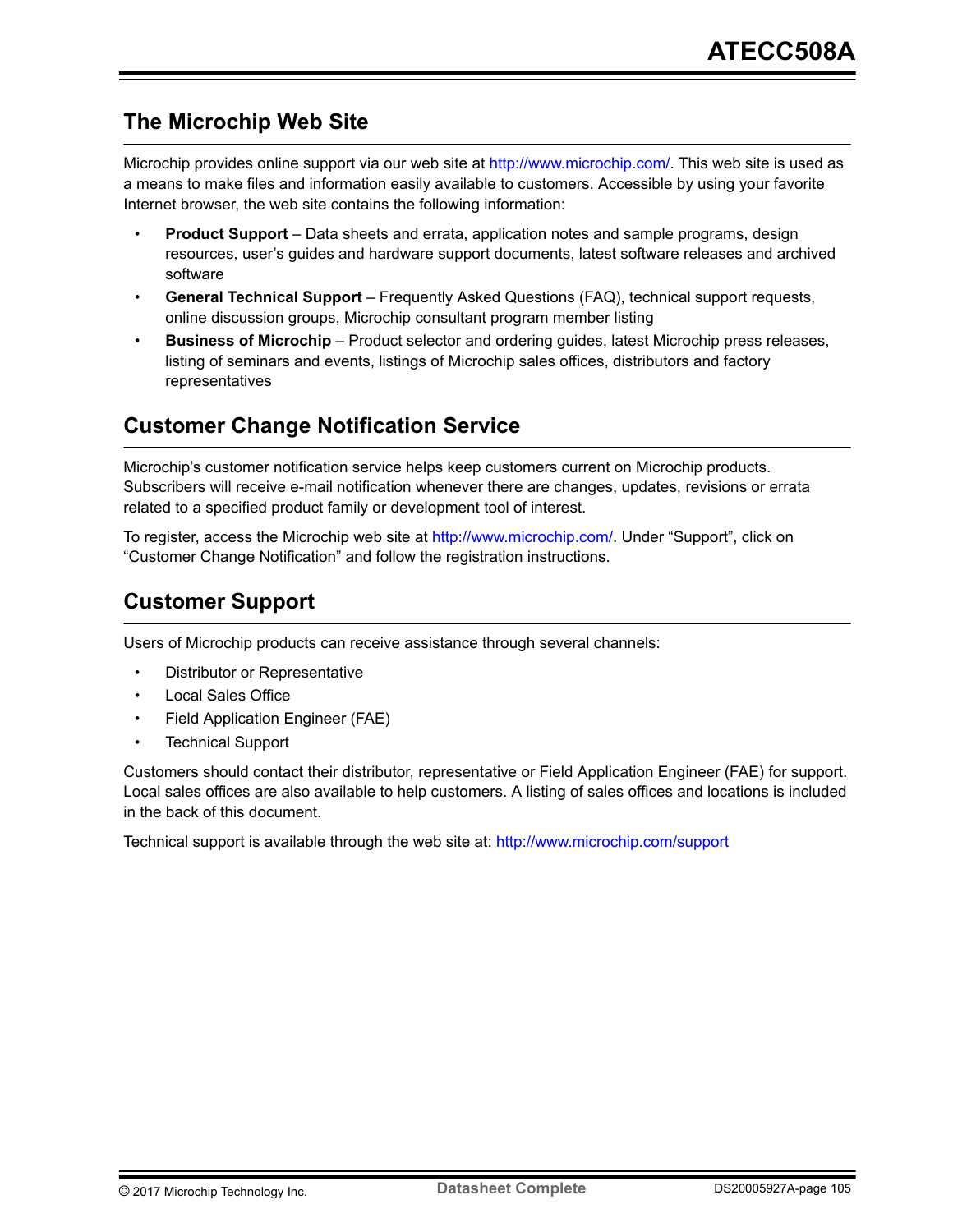# **Product Identification System**

To order or obtain information, e.g., on pricing or delivery, refer to the factory or the listed sales office.

| PART NO.              | -XXX | XX | -Х                                                                               |                                                                                                                                    |  |  |  |
|-----------------------|------|----|----------------------------------------------------------------------------------|------------------------------------------------------------------------------------------------------------------------------------|--|--|--|
| Device                |      |    | Package I/O Type Tape and Reel                                                   |                                                                                                                                    |  |  |  |
| Device:               |      |    | ATECC508A: Cryptographic Co-processor with Secure Hardware-<br>based Key Storage |                                                                                                                                    |  |  |  |
| Package Options       |      |    | <b>SSH</b>                                                                       | $= 8S1, 8$ -Lead (0.150" Wide<br>Body), Plastic Gull Wing Small<br>Outline (JEDEC SOIC)                                            |  |  |  |
|                       |      |    | <b>MAH</b>                                                                       | $= 8MA2$ , 8-Pad $2 \times 3 \times 0.6$ mm<br>Body, Thermally Enhanced<br>Plastic Ultra Thin Dual Flat No-<br>Lead Package (UDFN) |  |  |  |
|                       |      |    | <b>RBH</b>                                                                       | $= 3RB$ , 3-Lead 2.5 x 6.5 mm<br>Body, 2.0 mm pitch, CONTACT<br>Package (Sawn).                                                    |  |  |  |
| I/O Type              |      |    | CZ                                                                               | = Single Wire Interface                                                                                                            |  |  |  |
|                       |      |    | <b>DA</b>                                                                        | $=$ $12C$ Interface                                                                                                                |  |  |  |
| Tape and Reel Options |      |    | B                                                                                | $=$ Tube                                                                                                                           |  |  |  |
|                       |      |    | T                                                                                | = Large Reel (Size varies by<br>package type)                                                                                      |  |  |  |
|                       |      |    | S                                                                                | = Small Reel (Only available for<br>MAH)                                                                                           |  |  |  |

Examples:

- ATECC508A-SSHCZ-T: Single-Wire, Tape and Reel, 4,000 per Reel, 8-Lead SOIC package
- ATECC508A-SSHCZ-B: Single-Wire, Tube, 100 per Tube, 8-Lead SOIC package
- ATECC508A-SSHDA-T: I<sup>2</sup>C, Tape and Reel, 4,000 per Reel, 8-Lead SOIC package
- ATECC508A-SSHDA-B: I2C, Tube, 100 per Tube, 8-Lead SOIC package
- ATECC508A-MAHCZ-T: Single-Wire, Tape and Reel, 15,000 per Reel, 8-Pad UDFN package
- ATECC508A-MAHDA-T: I2C, Tape and Reel, 15,000 per Reel, 8-Pad UDFN package
- ATECC508A-MAHCZ-S: Single-Wire, Tape and Reel, 3,000 per Reel, 8-Pad UDFN package
- ATECC508A-MAHDA-S: I<sup>2</sup>C, Tape and Reel, 3,000 per Reel, 8-Pad UDFN package
- ATECC508A-RBHCZ-T: Single-Wire, Tape and Reel, 5,000 per Reel, 3-Lead Contact Package
- ATECC508A-RBHCZ-B: Single-Wire, Tube, 56 per Tube, 3-Lead Contact Package

**Note:** 

1. Tape and Reel identifier only appears in the catalog part number description. This identifier is used for ordering purposes and is not printed on the device package. Check with your Microchip Sales Office for package availability with the Tape and Reel option.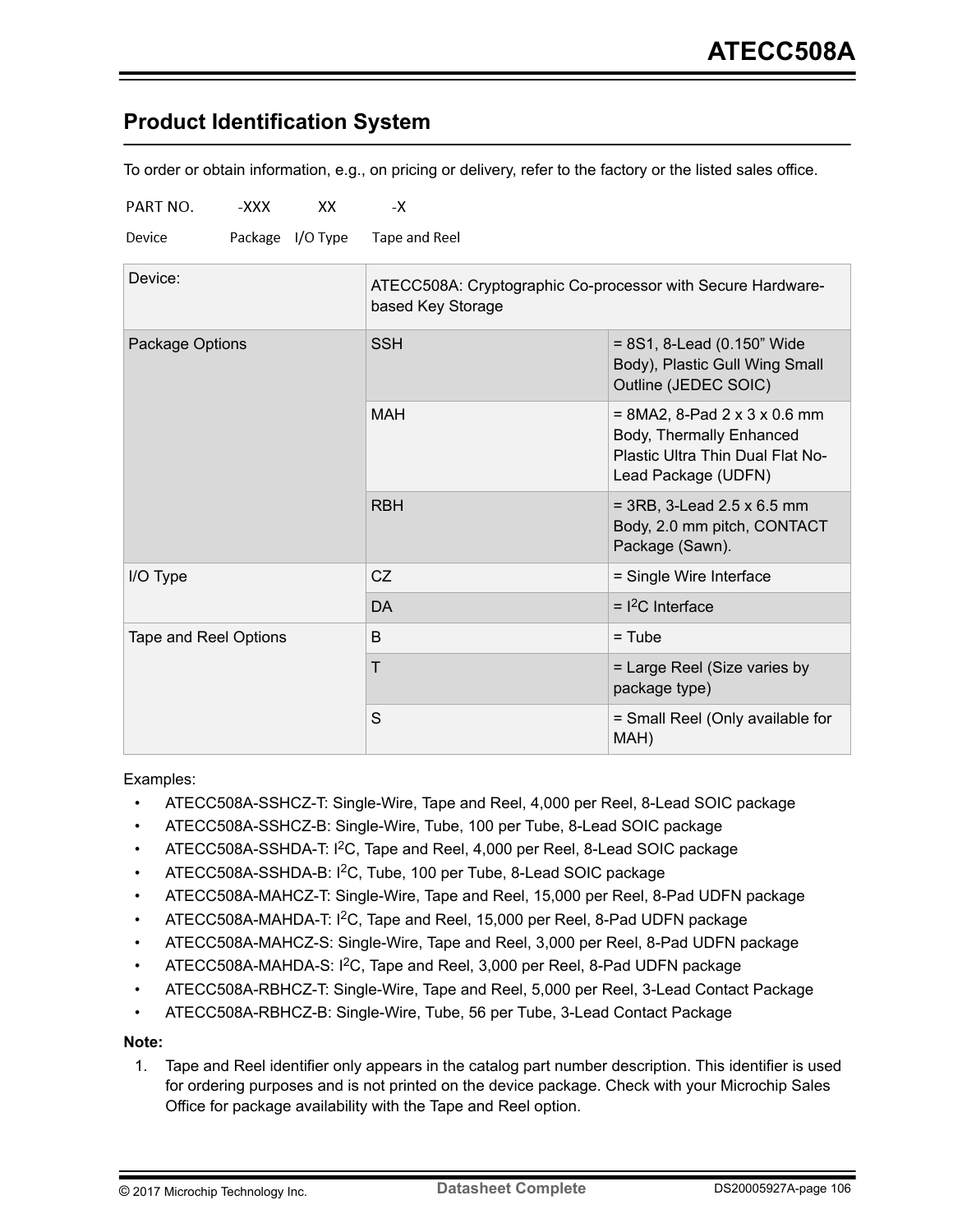2. Small form-factor packaging options may be available. Please check [http://www.microchip.com/](http://www.microchip.com/packaging) [packaging](http://www.microchip.com/packaging) for small-form factor package availability, or contact your local Sales Office.

# **Microchip Devices Code Protection Feature**

Note the following details of the code protection feature on Microchip devices:

- Microchip products meet the specification contained in their particular Microchip Data Sheet.
- Microchip believes that its family of products is one of the most secure families of its kind on the market today, when used in the intended manner and under normal conditions.
- There are dishonest and possibly illegal methods used to breach the code protection feature. All of these methods, to our knowledge, require using the Microchip products in a manner outside the operating specifications contained in Microchip's Data Sheets. Most likely, the person doing so is engaged in theft of intellectual property.
- Microchip is willing to work with the customer who is concerned about the integrity of their code.
- Neither Microchip nor any other semiconductor manufacturer can guarantee the security of their code. Code protection does not mean that we are guaranteeing the product as "unbreakable."

Code protection is constantly evolving. We at Microchip are committed to continuously improving the code protection features of our products. Attempts to break Microchip's code protection feature may be a violation of the Digital Millennium Copyright Act. If such acts allow unauthorized access to your software or other copyrighted work, you may have a right to sue for relief under that Act.

# **Legal Notice**

Information contained in this publication regarding device applications and the like is provided only for your convenience and may be superseded by updates. It is your responsibility to ensure that your application meets with your specifications. MICROCHIP MAKES NO REPRESENTATIONS OR WARRANTIES OF ANY KIND WHETHER EXPRESS OR IMPLIED, WRITTEN OR ORAL, STATUTORY OR OTHERWISE, RELATED TO THE INFORMATION, INCLUDING BUT NOT LIMITED TO ITS CONDITION, QUALITY, PERFORMANCE, MERCHANTABILITY OR FITNESS FOR PURPOSE. Microchip disclaims all liability arising from this information and its use. Use of Microchip devices in life support and/or safety applications is entirely at the buyer's risk, and the buyer agrees to defend, indemnify and hold harmless Microchip from any and all damages, claims, suits, or expenses resulting from such use. No licenses are conveyed, implicitly or otherwise, under any Microchip intellectual property rights unless otherwise stated.

# **Trademarks**

The Microchip name and logo, the Microchip logo, AnyRate, AVR, AVR logo, AVR Freaks, BeaconThings, BitCloud, CryptoMemory, CryptoRF, dsPIC, FlashFlex, flexPWR, Heldo, JukeBlox, KeeLoq, KeeLoq logo, Kleer, LANCheck, LINK MD, maXStylus, maXTouch, MediaLB, megaAVR, MOST, MOST logo, MPLAB, OptoLyzer, PIC, picoPower, PICSTART, PIC32 logo, Prochip Designer, QTouch, RightTouch, SAM-BA, SpyNIC, SST, SST Logo, SuperFlash, tinyAVR, UNI/O, and XMEGA are registered trademarks of Microchip Technology Incorporated in the U.S.A. and other countries.

ClockWorks, The Embedded Control Solutions Company, EtherSynch, Hyper Speed Control, HyperLight Load, IntelliMOS, mTouch, Precision Edge, and Quiet-Wire are registered trademarks of Microchip Technology Incorporated in the U.S.A.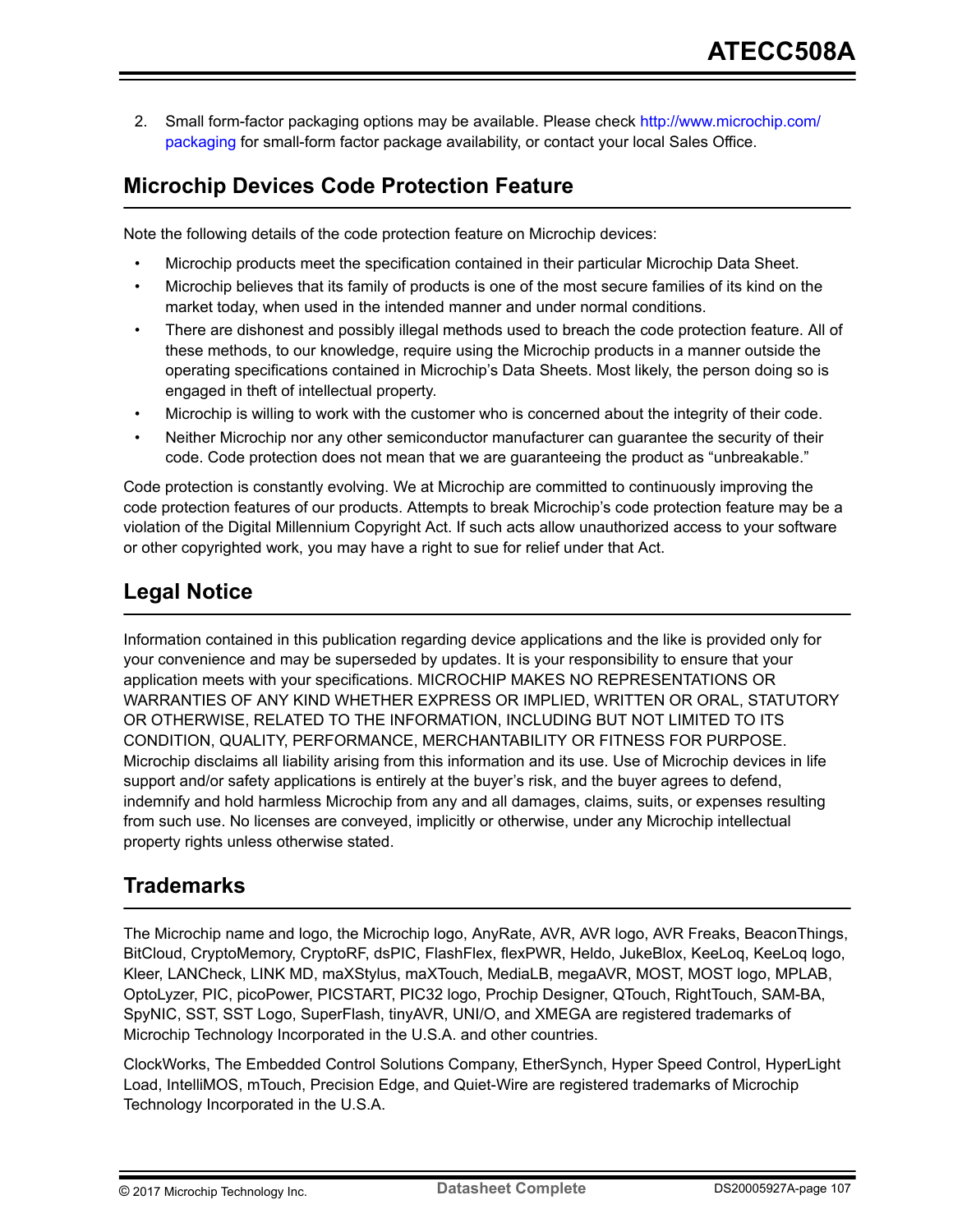Adjacent Key Suppression, AKS, Analog-for-the-Digital Age, Any Capacitor, AnyIn, AnyOut, BodyCom, chipKIT, chipKIT logo, CodeGuard, CryptoAuthentication, CryptoCompanion, CryptoController, dsPICDEM, dsPICDEM.net, Dynamic Average Matching, DAM, ECAN, EtherGREEN, In-Circuit Serial Programming, ICSP, Inter-Chip Connectivity, JitterBlocker, KleerNet, KleerNet logo, Mindi, MiWi, motorBench, MPASM, MPF, MPLAB Certified logo, MPLIB, MPLINK, MultiTRAK, NetDetach, Omniscient Code Generation, PICDEM, PICDEM.net, PICkit, PICtail, PureSilicon, QMatrix, RightTouch logo, REAL ICE, Ripple Blocker, SAM-ICE, Serial Quad I/O, SMART-I.S., SQI, SuperSwitcher, SuperSwitcher II, Total Endurance, TSHARC, USBCheck, VariSense, ViewSpan, WiperLock, Wireless DNA, and ZENA are trademarks of Microchip Technology Incorporated in the U.S.A. and other countries.

SQTP is a service mark of Microchip Technology Incorporated in the U.S.A.

Silicon Storage Technology is a registered trademark of Microchip Technology Inc. in other countries.

GestIC is a registered trademark of Microchip Technology Germany II GmbH & Co. KG, a subsidiary of Microchip Technology Inc., in other countries.

All other trademarks mentioned herein are property of their respective companies.

© 2017, Microchip Technology Incorporated, Printed in the U.S.A., All Rights Reserved.

ISBN: 978-1-5224-2484-0

# **Quality Management System Certified by DNV**

#### **ISO/TS 16949**

Microchip received ISO/TS-16949:2009 certification for its worldwide headquarters, design and wafer fabrication facilities in Chandler and Tempe, Arizona; Gresham, Oregon and design centers in California and India. The Company's quality system processes and procedures are for its PIC® MCUs and dsPIC® DSCs, KEELOQ<sup>®</sup> code hopping devices, Serial EEPROMs, microperipherals, nonvolatile memory and analog products. In addition, Microchip's quality system for the design and manufacture of development systems is ISO 9001:2000 certified.